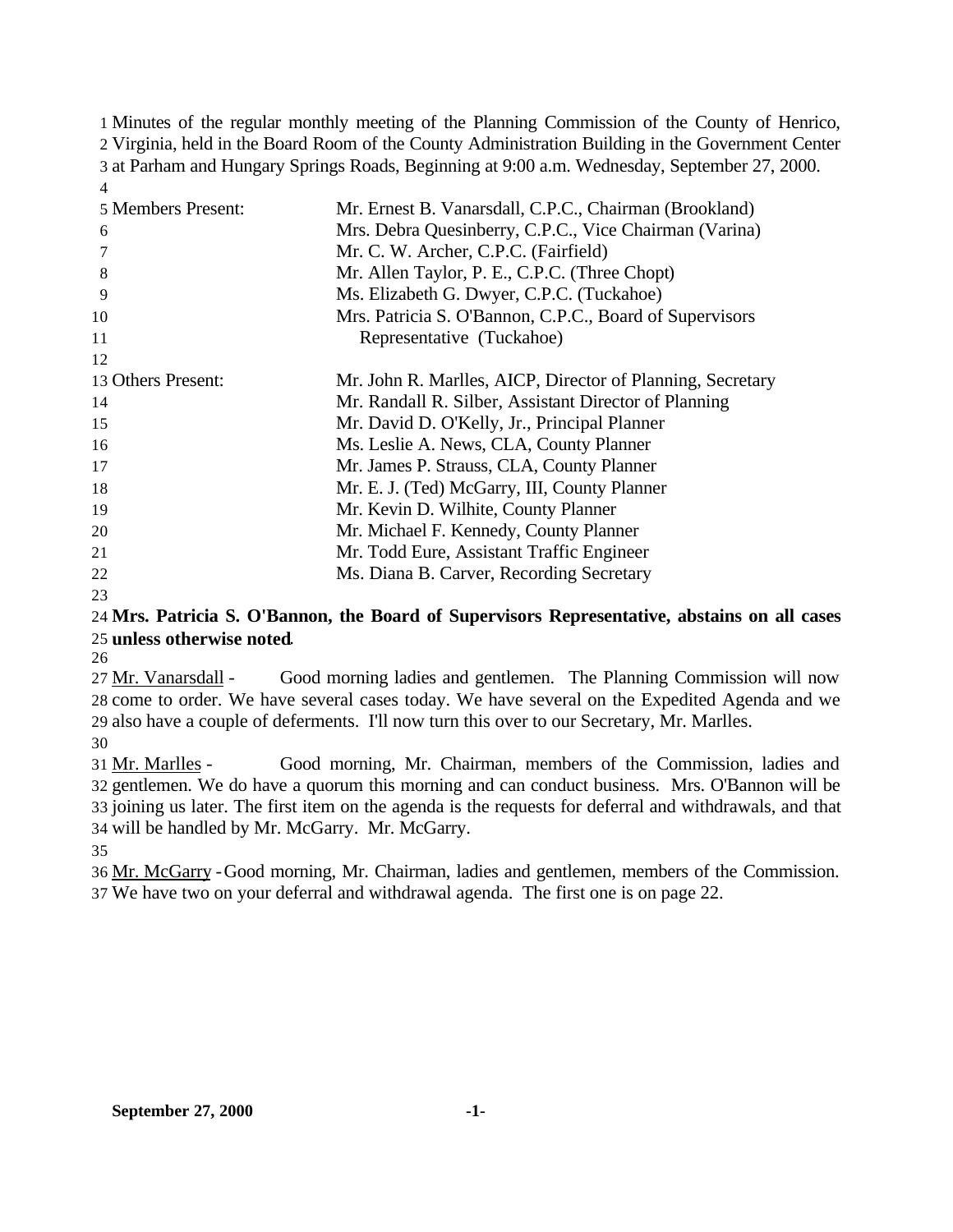#### 38 **PLAN OF DEVELOPMENT (Deferred from the August 23, 2000, Meeting)** 39

| POD-73-00<br>Air Tech Center - Eubank<br>Road        | Keith & Associates, Inc. for PPD Property Inc., Brizzolara &<br>Brizzolara and Standard Properties Inc.: Request for approval<br>of a plan of development, as required by Chapter 24, Section 24-<br>106 of the Henrico County Code to construct three, one-story<br>office/warehouses totaling 96,710 square feet. The 5.93 acre<br>site is located on the north line of Eubank Road, approximately<br>650 feet west of Glen Alden Drive on parcels 172-A-15, 172-3-<br>C-3 and part of parcel 172-2-3-39C. The zoning is M-1, Light<br>Industrial District and ASO (Airport Safety Overlay District).<br>County water and sewer. (Varina) |
|------------------------------------------------------|---------------------------------------------------------------------------------------------------------------------------------------------------------------------------------------------------------------------------------------------------------------------------------------------------------------------------------------------------------------------------------------------------------------------------------------------------------------------------------------------------------------------------------------------------------------------------------------------------------------------------------------------|
| 40<br>41 <u>Mr. Marlles</u> -                        | Mr. McGarry, is that one for deferral or withdrawal?                                                                                                                                                                                                                                                                                                                                                                                                                                                                                                                                                                                        |
| 42                                                   |                                                                                                                                                                                                                                                                                                                                                                                                                                                                                                                                                                                                                                             |
|                                                      | 43 Mr. McGarry - I'm sorry. That is for a withdrawal.                                                                                                                                                                                                                                                                                                                                                                                                                                                                                                                                                                                       |
| 44                                                   |                                                                                                                                                                                                                                                                                                                                                                                                                                                                                                                                                                                                                                             |
| 45 Mr. Vanarsdall -<br>46                            | We don't take any action on that, do we?                                                                                                                                                                                                                                                                                                                                                                                                                                                                                                                                                                                                    |
| 47 Mr. McGarry - Yes, sir.                           |                                                                                                                                                                                                                                                                                                                                                                                                                                                                                                                                                                                                                                             |
| 48                                                   |                                                                                                                                                                                                                                                                                                                                                                                                                                                                                                                                                                                                                                             |
| 49 <u>Mr. Marlles</u> -<br>50 withdrawal case.       | Mr. McGarry, I don't believe the Commission needs to take action on a                                                                                                                                                                                                                                                                                                                                                                                                                                                                                                                                                                       |
| 51                                                   |                                                                                                                                                                                                                                                                                                                                                                                                                                                                                                                                                                                                                                             |
| 52 Ms. Dwyer -                                       | We do on PODs, I believe, Mr. Secretary.                                                                                                                                                                                                                                                                                                                                                                                                                                                                                                                                                                                                    |
| 53                                                   |                                                                                                                                                                                                                                                                                                                                                                                                                                                                                                                                                                                                                                             |
| 54 Mr. Marlles -                                     | I'm sorry, you are correct, it is rezoning that we don't take action on. Yes,<br>55 sir, Mr. Chairman, we do need to take action on it because it is a POD.                                                                                                                                                                                                                                                                                                                                                                                                                                                                                 |
| 56                                                   |                                                                                                                                                                                                                                                                                                                                                                                                                                                                                                                                                                                                                                             |
| 57 Mr. Vanarsdall -                                  | All right. We need a motion, Mrs. Quesinberry.                                                                                                                                                                                                                                                                                                                                                                                                                                                                                                                                                                                              |
| 58                                                   |                                                                                                                                                                                                                                                                                                                                                                                                                                                                                                                                                                                                                                             |
| 59 Mrs. Quesinberry -<br>60 applicant's request.     | I'll move to accept the withdrawal of POD-73-00, Air Tech Center, at the                                                                                                                                                                                                                                                                                                                                                                                                                                                                                                                                                                    |
| 61<br>62 <u>Ms. Dwyer</u> -                          | Second.                                                                                                                                                                                                                                                                                                                                                                                                                                                                                                                                                                                                                                     |
| 63<br>64 Mr. Vanarsdall -<br>68 case? No opposition. | The motion was made by Mrs. Quesinberry and seconded by Ms. Dwyer.<br>65 All in favor say ayeall opposed say nay. The motion carries. I didn't ask if there was anybody<br>66 in the audience in opposition to this case, but I don't think nobody would be in opposition of<br>67 withdrawing a case. But anyway, is there anyone in the audience in opposition to withdrawing this                                                                                                                                                                                                                                                        |
| 69                                                   |                                                                                                                                                                                                                                                                                                                                                                                                                                                                                                                                                                                                                                             |
|                                                      | 70 Pursuant to the applicant's request, the Planning Commission withdrew POD-73-00, Air Tech<br>71 Center on Eubank Road. Mrs. O'Bannon was absent.                                                                                                                                                                                                                                                                                                                                                                                                                                                                                         |
| 72                                                   |                                                                                                                                                                                                                                                                                                                                                                                                                                                                                                                                                                                                                                             |
|                                                      | 73 Mr. McGarry - The next case is for deferral and it is on page 25 of your agenda, POD-58-00, Jiffy                                                                                                                                                                                                                                                                                                                                                                                                                                                                                                                                        |
| September 27, 2000                                   | $-2-$                                                                                                                                                                                                                                                                                                                                                                                                                                                                                                                                                                                                                                       |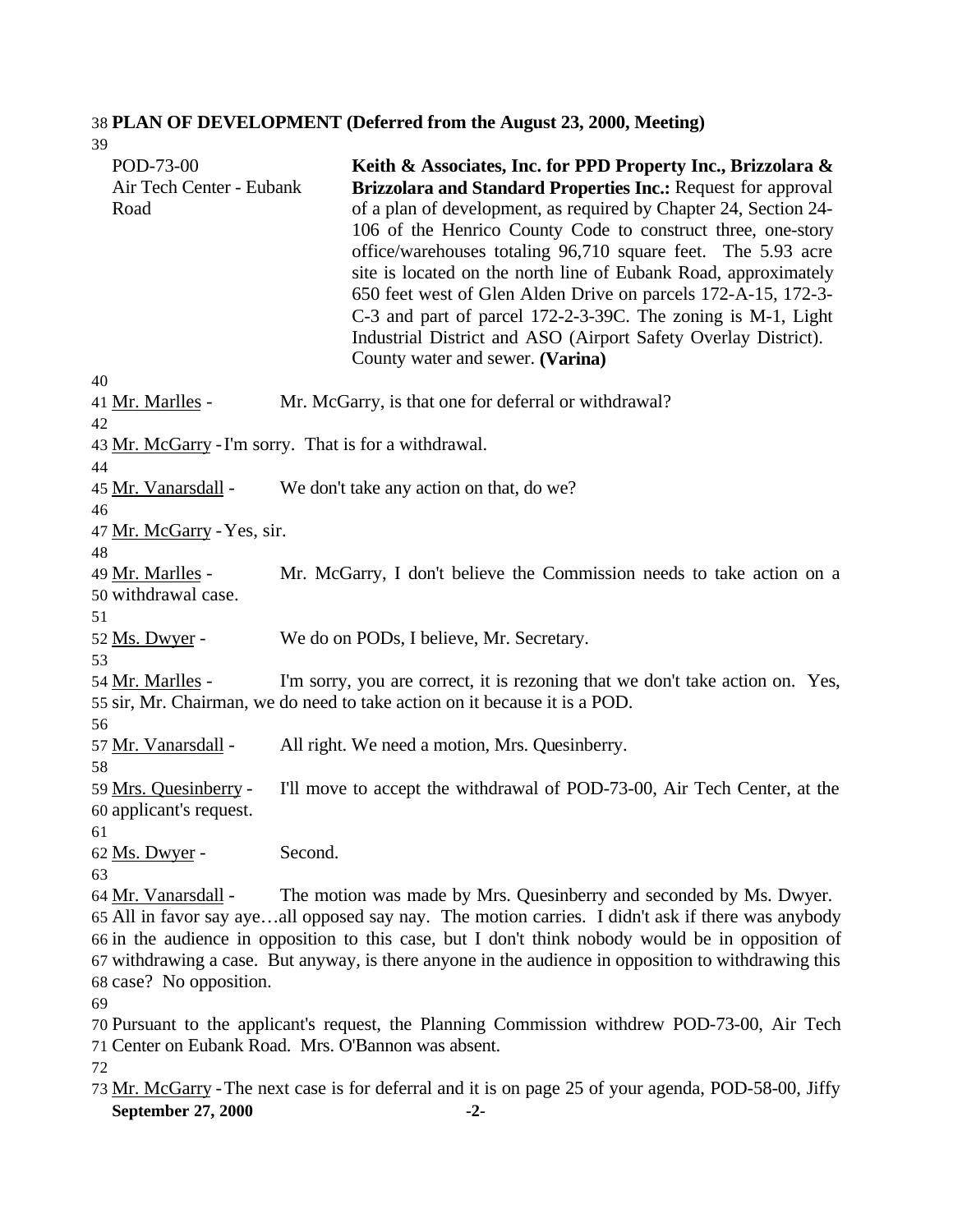Lube. **PLAN OF DEVELOPMENT**

POD-58-00 Jiffy Lube - Laburnum Avenue

**TIMMONS for Creighton Laburnum Associates and Jiffy Lube /Lucor inc.:** Request for approval of a plan of development, as required by Chapter 24, Section 24-106 of the Henrico County Code to construct a one-story, 1,872.68 square foot, 3 bay oil and lube center with a basement. The 0.97 acre site is located along the west line of Laburnum Avenue, approximately 300 feet south of Creighton Road abutting POD-82-90 on part of parcel 140-A-51B. The zoning is B-2C, Business District (Conditional) and ASO (Airport Safety Overlay District). County water and sewer. **(Varina)**

 Mr. Vanarsdall - Is there anyone in the audience in opposition to the deferral of POD-58-00, Jiffy Lube on Laburnum Avenue. We have opposition. Sir, do you want to come down and tell us why you are in opposition?

Mr. McGarry -State your name and your case.

 Mr. Crockett - My name is Herbert Crockett and I live 1060 Dabbs House Road. I attended the first meeting that they had down there at East Gate Mall. We had a large number of people there. Most of the people who were there were not in favor. What I did before coming down here, I walked Dabbs House Road and I talked to everybody in each house and we didn't have anyone in favor at this time. They asked me to come down and share that with you.

 Mr. Vanarsdall - Well, all we are doing this morning is deferring it until October 25. We are not going to take action on it.

Mr. Crockett - Okay. I'll pass that on to them. But I think they will have the same idea then.

96 Mr. Vanarsdall - All right. Thank you very much. Mrs. Quesinberry, do you have anything to add?

Mrs. Quesinberry - No.

Mr. Vanarsdall - All right. Entertain a motion.

 Mrs. Quesinberry - I'll make a motion to defer case POD-58-00, Jiffy Lube on Laburnum Avenue, to the October 25 agenda, at the applicant's request. And Mr. Crockett, make a note that we will hear the case on October 25 if you want to return at that time.

106 Mr. McGarry - Mrs. Quesinberry, I believe that should be the  $26<sup>th</sup>$ .

108 Mrs. Quesinberry - Well the  $4<sup>th</sup>$  Wednesday in October is the 25.

**September 27, 2000 -3-**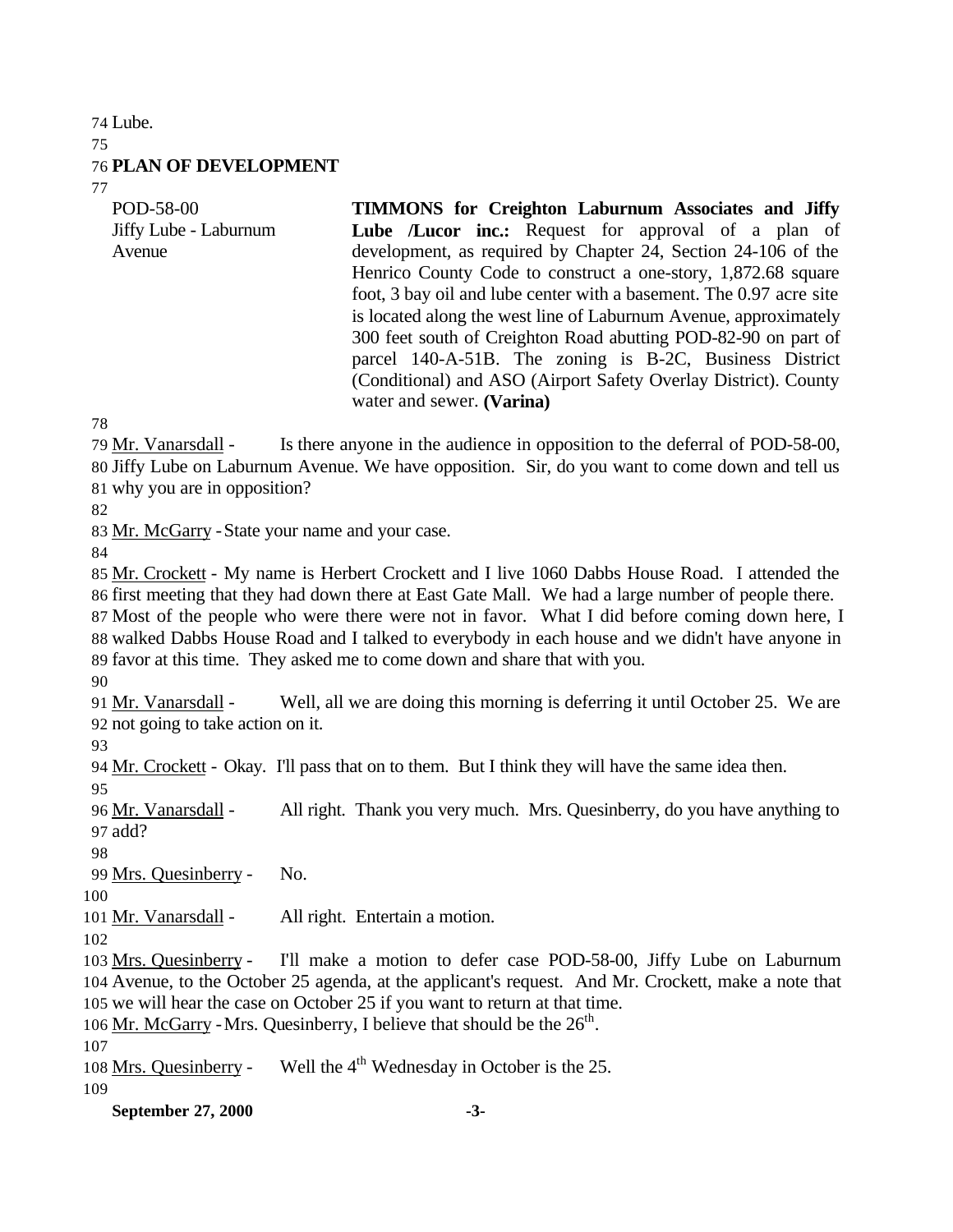110 Ms. Dwyer - The agenda says the  $26<sup>th</sup>$  but it should be the  $25<sup>th</sup>$ . 112 Mr. McGarry - Oh, I'm sorry, you are correct it is the  $25<sup>th</sup>$ . 114 Mr. Taylor - Second. Mr. Vanarsdall - The motion was made by Mrs. Quesinberry and seconded by Mr. Taylor. All in favor say aye…all opposed say nay, the motion carries. Pursuant to the applicant's request, the Planning Commission deferred POD-58-00 Jiffy Lube - Laburnum Avenue, to its October 25, 2000, meeting. Mrs. O'Bannon was absent. Mr. Vanarsdall - Is that all, Mr. McGarry? Mr. McGarry -That's all for the withdrawals and deferrals. Mr. Archer Mr. Chairman, I have a deferral request I would like to make. 128 Mr. Vanarsdall - All right, Mr. Archer, what page is it on. 130 Mr. Archer - It's on page 13, Oak Hill Manor. **SUBDIVISION (Deferred from the June 28, 2000 Meeting)** Oak Hill Manor (June 2000 Plan) **Schmidt & Associates for English Street Development, L.L.C.:** The 5.021 acre site is located on Tonoka Road and Tonoka Court, approximately 200 feet west of the intersection on parcels 128-A-55 and part of 128-A-44A. The zoning is R-4, One-Family Residence District. County water and sewer. **(Fairfield) 19 Lots**  Mr. Archer - After a lengthy meeting with the neighborhood last night, I think there are some changes that need to be, have to be, and want to be made, so my motion is to defer Oak Hill Manor to the October 25 meeting, at my request. Mrs. Quesinberry - Second. Mr. Vanarsdall - Is there anyone in the audience in opposition to the deferring of Oak Hill Manor? All right. The motion was made by Mr. Archer and seconded by Mrs. Quesinberry. All in favor say aye…all opposed say nay the motion carries. The Planning Commission deferred POD-58-00, Jiffy Lube - Laburnum Avenue, to the October 25, 2000, meeting. Mrs. O'Bannon was absent. Mr. Vanarsdall - Next.

**September 27, 2000 -4-**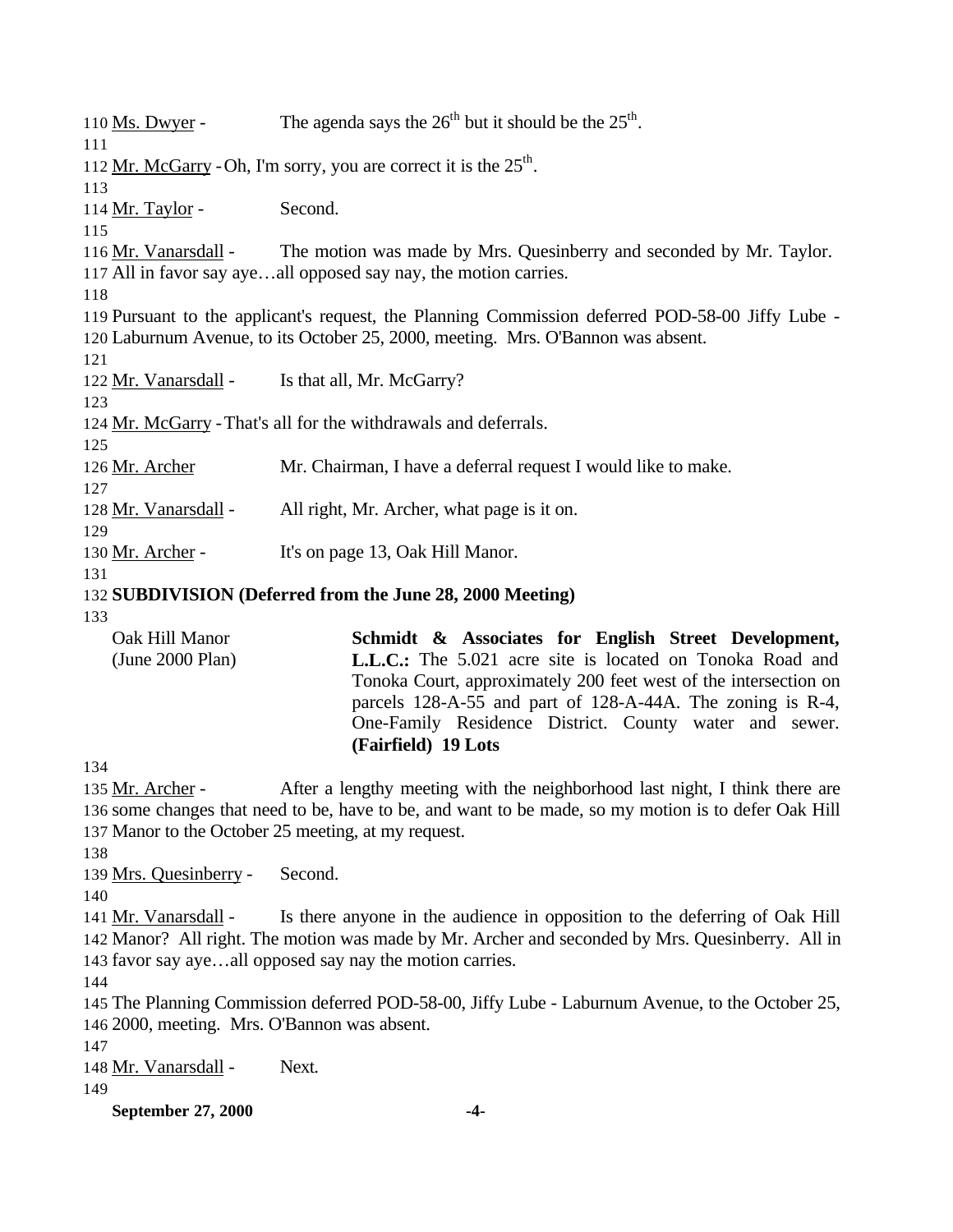Mr. Marlles - Yes, sir, Mr. Chairman. The next item on the agenda is the Expedited Agenda. And, again, that will be presented by Mr. McGarry.

153 Mr. McGarry - We have 14 total cases eligible for expedition. The first one is on page 3.

# **TRANSFER OF APPROVAL**

| POD-137-77                  | Candace David for Northstar Academy Inc.: Request for             |
|-----------------------------|-------------------------------------------------------------------|
| Northstar Academy           | transfers of approval as required by Chapter 24, Section 24-106   |
| (Formerly Victoria Station) | of the Henrico County Code, from Realty Industries, Inc. and      |
| Restaurant)                 | Victoria Station to Northstar Academy Inc. The 1.894 acre site is |
|                             | located at the southwest corner of Shrader Road and Carousel      |
|                             | Lane on parcel 60-A-19. The zoning is B-2, Business District.     |
|                             | County water and sewer. (Brookland)                               |

 Mr. Vanarsdall - Is there anyone in the audience in opposition to transfer of approval for POD-137-77? No opposition. I move that POD-137-77, Northstar Academy, be approved with the annotation on the plan.

Mrs. Quesinberry - Second.

 Mr. Vanarsdall - The motion was made by Mr. Vanarsdall and seconded by Mrs. Quesinberry. All in favor say aye…all opposed say nay. The motion carries.

 The Planning Commission approved the transfer of approval request for POD-137-77, Northstar Academy (Formerly Victoria Station Restaurant). Mrs. O'Bannon was absent.

# **LIGHTING PLAN**

LP/POD-6-00 Seven Eleven @ Innsbrook **CMSS Architects, P. C.:** Request for approval of a lighting plan as required by Chapter 24, Section 24-106 of the Henrico County Code. The 1.62 acre site is located at the southeast corner of Cox Road and Innslake Drive on parcel 48-5-A-2B.The zoning is B-2C, Business District (Conditional). **(Three Chopt)** 

174 Mr. Vanarsdall - Is there anyone in the audience in opposition to the lighting plan for LP/POD-6-00, Seven Eleven @ Innsbrook? No opposition. Mr. Taylor.

 Mr. Taylor - I move lighting plan LP/POD-6-00, Seven Eleven @ Innsbrook, be approved on the expedited agenda.

Mrs. Quesinberry - Second.

 Mr. Vanarsdall - The motion was made by Mr. Taylor and seconded by Mrs. Quesinberry. All in favor say aye…all opposed say nay. The motion carries.

**September 27, 2000 -5-**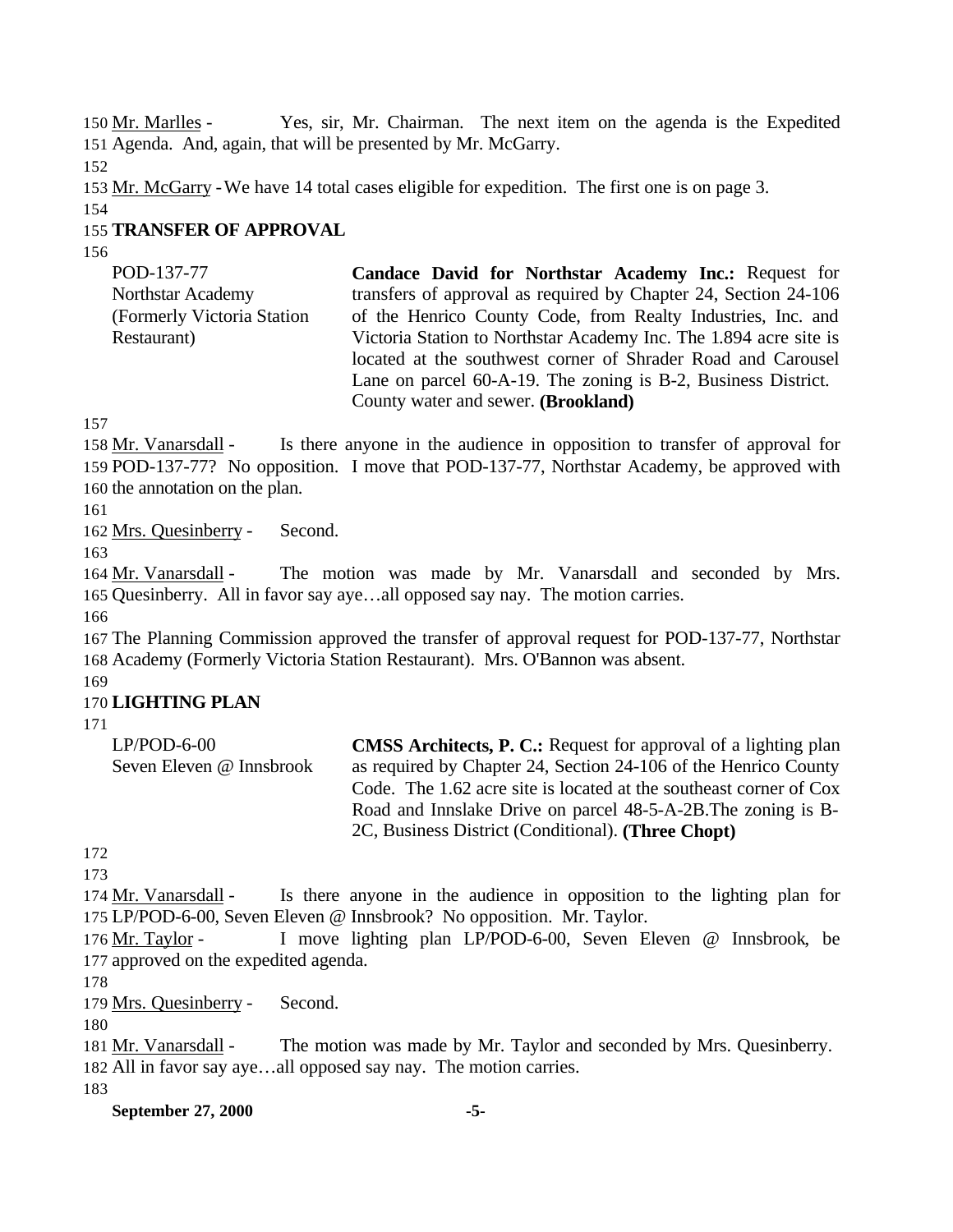184 The Planning Commission approved LP/POD-6-00, Seven Eleven @ Innsbrook, lighting plan, 185 subject to the standard conditions attached to these minutes for lighting plans and the annotations 186 on the plans. Mrs. O'Bannon was absent.

187

# 188 **LIGHTING PLAN**

189

| LP/POD-81-99       | <b>Edens &amp; Avant:</b> Request for approval of a phase one lighting |  |  |  |  |
|--------------------|------------------------------------------------------------------------|--|--|--|--|
| Town Center @Twin  | plan as required by Chapter 24, Section 24-106 of the Henrico          |  |  |  |  |
| Hickory, Phase One | County Code. The 19.3 acre site is located at the northwest            |  |  |  |  |
|                    | corner of Nuckols Road and Twin Hickory Road on parcel 18-A-           |  |  |  |  |
|                    | 21 and 22B. The zoning is B-2C, Business District (Conditional).       |  |  |  |  |
|                    | (Three Chopt)                                                          |  |  |  |  |

190

191

192 Mr. Vanarsdall - Is there anyone in the audience in opposition to the lighting plan for 193 LP/POD-81-99, Town Center @ Twin Hickory, Phase One? No opposition. Mr. Taylor.

194

195 Mr. Taylor - I move lighting plan LP/POD-81-99, Town Center @ Twin Hickory, Phase 196 One, be approved on the expedited agenda.

197

198 Mr. Archer - Second.

199

200 Mr. Vanarsdall - The motion was made by Mr. Taylor and seconded by Mr. Archer. All in 201 favor say aye…all opposed say nay. The motion carries.

202

203 The Planning Commission approved LP/POD-81-99, Town Center @ Twin Hickory, Phase One, 204 lighting plan subject to the standard conditions attached to these minutes for lighting plans and the 205 annotations on the plans. Mrs. O'Bannon was absent.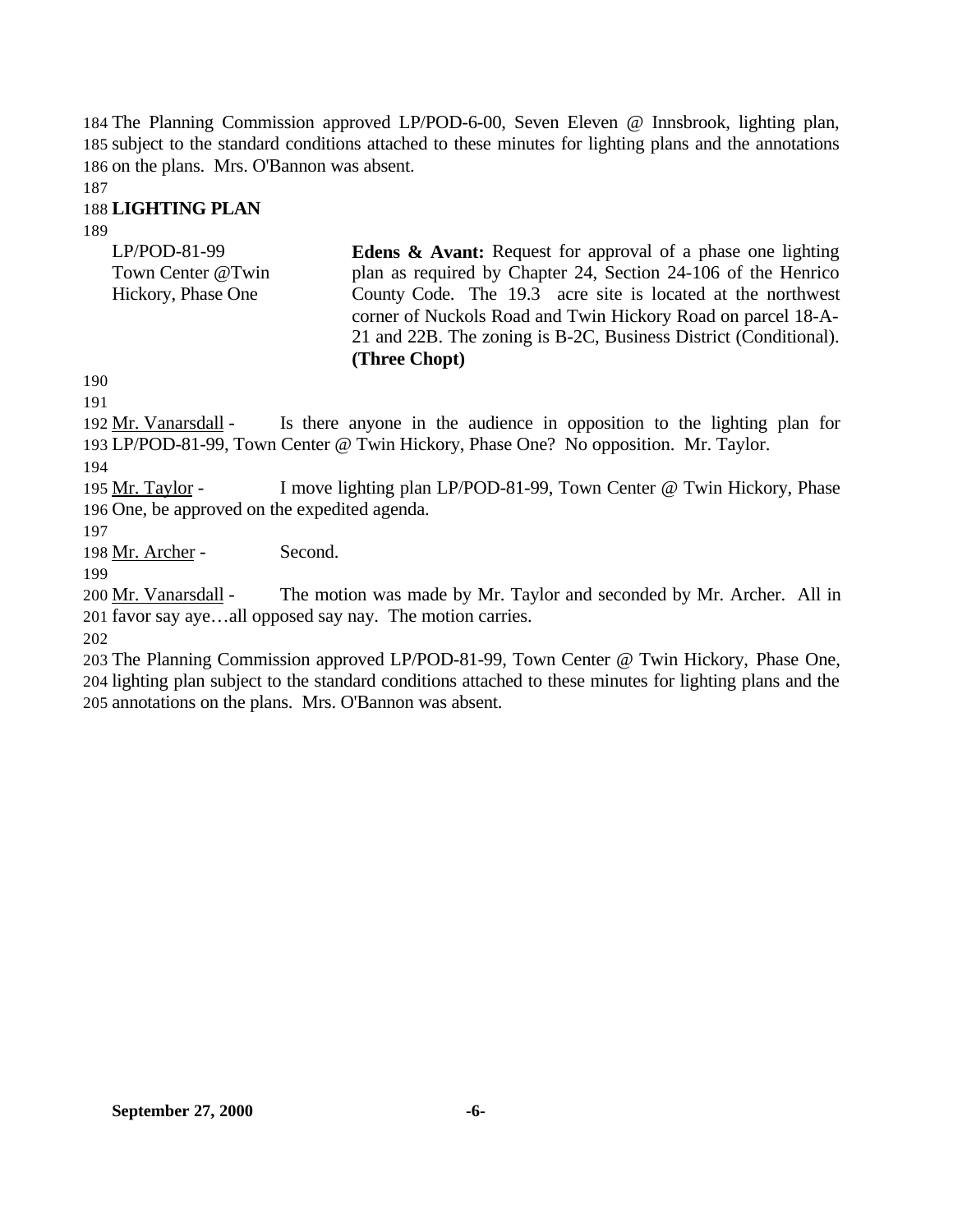# **LIGHTING PLAN**

| 207                                                                                                                                                                                                                                                                                                                                              |                                                                                                                                                                                                                                                                                                                                                                                                                                                        |  |  |  |
|--------------------------------------------------------------------------------------------------------------------------------------------------------------------------------------------------------------------------------------------------------------------------------------------------------------------------------------------------|--------------------------------------------------------------------------------------------------------------------------------------------------------------------------------------------------------------------------------------------------------------------------------------------------------------------------------------------------------------------------------------------------------------------------------------------------------|--|--|--|
| $LP/POD-83-99$<br>The Creeks @ Virginia<br>Center Shopping Center -<br>Brook Road (U.S. Route 1)                                                                                                                                                                                                                                                 | Ashland Construction Company: Request for approval of a<br>lighting plan as required by Chapter 24, Section 24-106 of the<br>Henrico County Code. The 32.5 acre site is located on the<br>southwest corner of Brook Road (U. S. Route 1) and J.E.B. Stuart<br>Parkway with frontage along Virginia Center Parkway on parcel<br>33-A-1A. The zoning is B-2C, Business District (Conditional),<br>and B-3C, Business District (Conditional). (Fairfield) |  |  |  |
| 208                                                                                                                                                                                                                                                                                                                                              |                                                                                                                                                                                                                                                                                                                                                                                                                                                        |  |  |  |
| 209 Mr. McGarry - Please note that there is an addendum to this case.                                                                                                                                                                                                                                                                            |                                                                                                                                                                                                                                                                                                                                                                                                                                                        |  |  |  |
| 210                                                                                                                                                                                                                                                                                                                                              |                                                                                                                                                                                                                                                                                                                                                                                                                                                        |  |  |  |
| 211 Mr. Vanarsdall -<br>213                                                                                                                                                                                                                                                                                                                      | Is there anyone in the audience in opposition to the lighting plan for<br>212 LP/POD-83-99, The Creeks @ Virginia Center Shopping Center? No opposition. Mr. Archer.                                                                                                                                                                                                                                                                                   |  |  |  |
| 214 Mr. Archer -                                                                                                                                                                                                                                                                                                                                 | I move approval of LP/POD-83-99, The Creeks @ Virginia Center.                                                                                                                                                                                                                                                                                                                                                                                         |  |  |  |
| 215                                                                                                                                                                                                                                                                                                                                              |                                                                                                                                                                                                                                                                                                                                                                                                                                                        |  |  |  |
| Second.<br>216 Ms. Dwyer -<br>217                                                                                                                                                                                                                                                                                                                |                                                                                                                                                                                                                                                                                                                                                                                                                                                        |  |  |  |
| 218 Mr. Vanarsdall -<br>219 favor say ayeall opposed say nay. The motion carries.<br>220                                                                                                                                                                                                                                                         | The motion was made by Mr. Archer and seconded by Ms. Dwyer. All in                                                                                                                                                                                                                                                                                                                                                                                    |  |  |  |
| 221 The Planning Commission approved LP/POD-83-99, The Creeks @ Virginia Center Shopping<br>222 Center - Brook Road (U. S. Route 1), lighting plan subject to the standard conditions attached to<br>223 these minutes for lighting plans, the annotations on the plans and the following additional<br>224 condition. Mrs. O'Bannon was absent. |                                                                                                                                                                                                                                                                                                                                                                                                                                                        |  |  |  |
| 225<br>226 5.<br>business.<br>227<br>228                                                                                                                                                                                                                                                                                                         | Lighting shall be reduced to the level required for security lighting following the close of                                                                                                                                                                                                                                                                                                                                                           |  |  |  |
| <b>229 SUBDIVISION</b>                                                                                                                                                                                                                                                                                                                           |                                                                                                                                                                                                                                                                                                                                                                                                                                                        |  |  |  |
| 230                                                                                                                                                                                                                                                                                                                                              |                                                                                                                                                                                                                                                                                                                                                                                                                                                        |  |  |  |
| Forest Lodge Acres, Section<br>G (A Resubdivision of Lot 4,<br>Block 2)                                                                                                                                                                                                                                                                          | <b>Thomas &amp; Associates for Carol P. Fowler:</b> The 1.27 acre site is<br>located at 3916 Englewood Road on parcel 31-3-2-4. The zoning<br>is R-2, One-Family Residence District. County water and sewer.<br>(Brookland) 2 Lots                                                                                                                                                                                                                     |  |  |  |
| 231<br>232                                                                                                                                                                                                                                                                                                                                       |                                                                                                                                                                                                                                                                                                                                                                                                                                                        |  |  |  |
| 233 Mr. Vanarsdall -<br>234 Acres, Section G?<br>235 expedited agenda.<br>236                                                                                                                                                                                                                                                                    | Is there anyone in the audience in opposition to subdivision Forest Lodge<br>No opposition. I move Forest Lodge Acres, Section G, be approved on the                                                                                                                                                                                                                                                                                                   |  |  |  |
| Second.<br>237 <u>Mr. Taylor</u> -<br>238                                                                                                                                                                                                                                                                                                        |                                                                                                                                                                                                                                                                                                                                                                                                                                                        |  |  |  |
| 239 Mr. Vanarsdall -<br>The motion was made by Mr. Vanarsdall and seconded by Mr. Taylor. All<br>September 27, 2000<br>-7-                                                                                                                                                                                                                       |                                                                                                                                                                                                                                                                                                                                                                                                                                                        |  |  |  |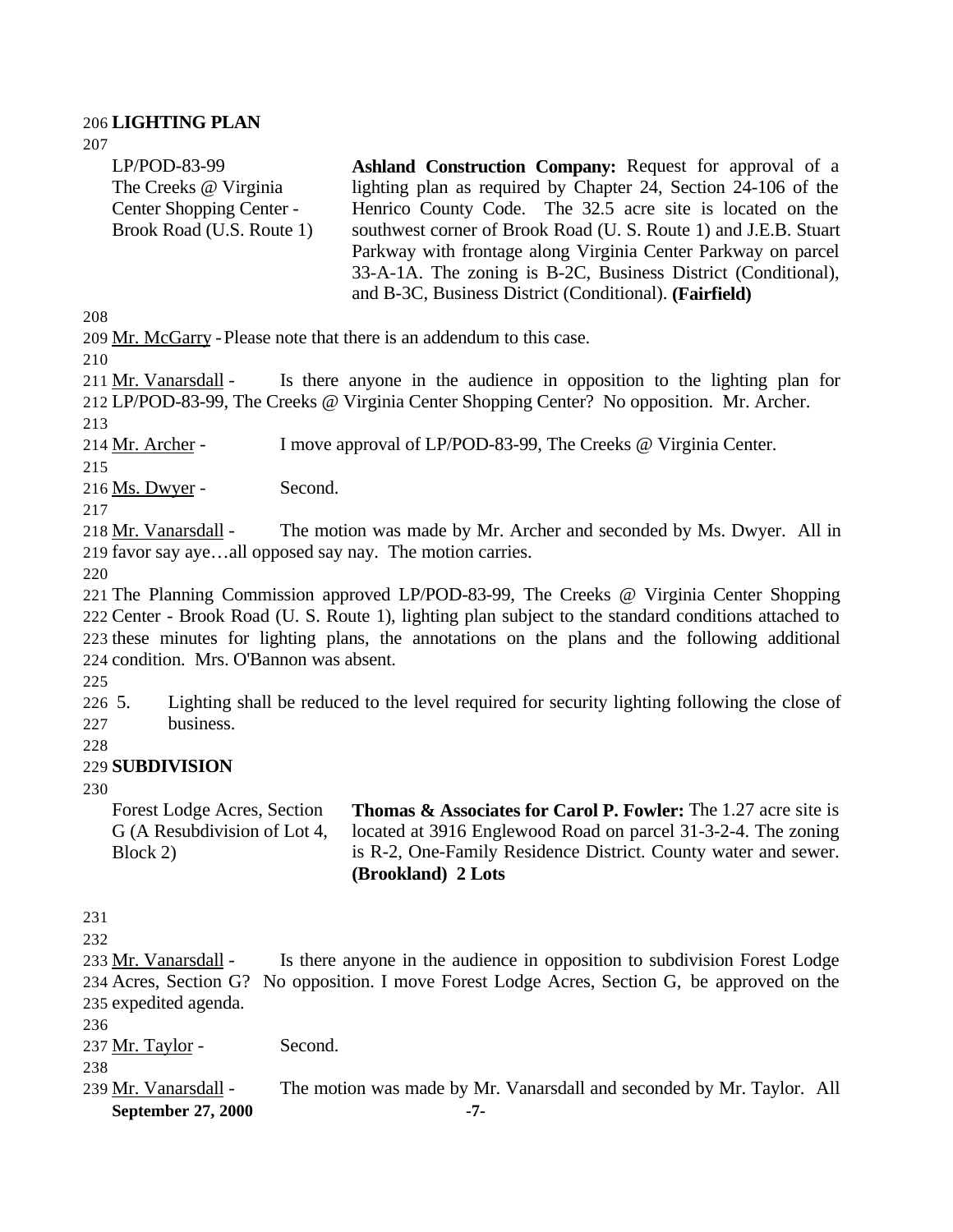in favor say aye…all opposed say nay. The motion carries.

 The Planning Commission granted conditional approval to subdivision Forest Lodge Acres, Section G (A Resubdivision of Lot 4, Block 2) subject to the standard conditions attached to these minutes for subdivision served by public utilities and the annotations on the plan. Mrs. O'Bannon was absent.

#### **SUBDIVISION**

| The Townes @ Crossridge | Jordan Consulting Engineers, P.C. for Staples Mill, L.C.: The    |
|-------------------------|------------------------------------------------------------------|
| (September 2000 Plan)   | 34.33 acre site is located on the west line of Staples Mill Road |
|                         | (U. S. Route 33), approximately 1,250 feet south of its          |
|                         | intersection with Courtney Road on part of parcel 40-A-1A. The   |
|                         | zoning is R-6C, General Residence District (Conditional). County |
|                         | water and sewer. (Brookland) 177 Lots                            |

251 Mr. Vanarsdall - Is there anyone in the audience in opposition to subdivision The Townes @ Crossridge (September 2000 Plan)? No opposition. I move the Townes @ Crossridge be approved with the annotations on the plan, the standard conditions of this type and conditions Nos. 12 through 15.

Mrs. Quesinberry - Second.

 Mr. Vanarsdall - The motion was made by Mr. Vanarsdall and seconded by Mrs. Quesinberry. All in favor say aye…all opposed say nay. The motion carries.

 The Planning Commission granted conditional approval to subdivision The Townes @ Crossridge (September 2000 Plan) subject to the standard conditions attached to these minutes for subdivision served by public utilities, the annotations on the plan and the following additional conditions. Mrs. O'Bannon was absent.

 12. The developer shall submit one set of the architectural plans to the Planning Office for review prior to final approval of the plats.

 13. Prior to final approval, a draft of the covenants and deed restrictions for the maintenance of the common area by a homeowners association shall be submitted to the Planning Office for review. Such covenants and restrictions shall be in form and substance satisfactory to the County Attorney and shall be recorded prior to recordation of the subdivision plat.

 14. The proffers approved as part of zoning case C-17C-00 shall be incorporated in this approval.

 15. Prior to requesting recordation, the developer shall furnish a letter from Virginia Power stating that this proposed development does not conflict with its facilities.

# **PLAN OF DEVELOPMENT**

**September 27, 2000 -8-**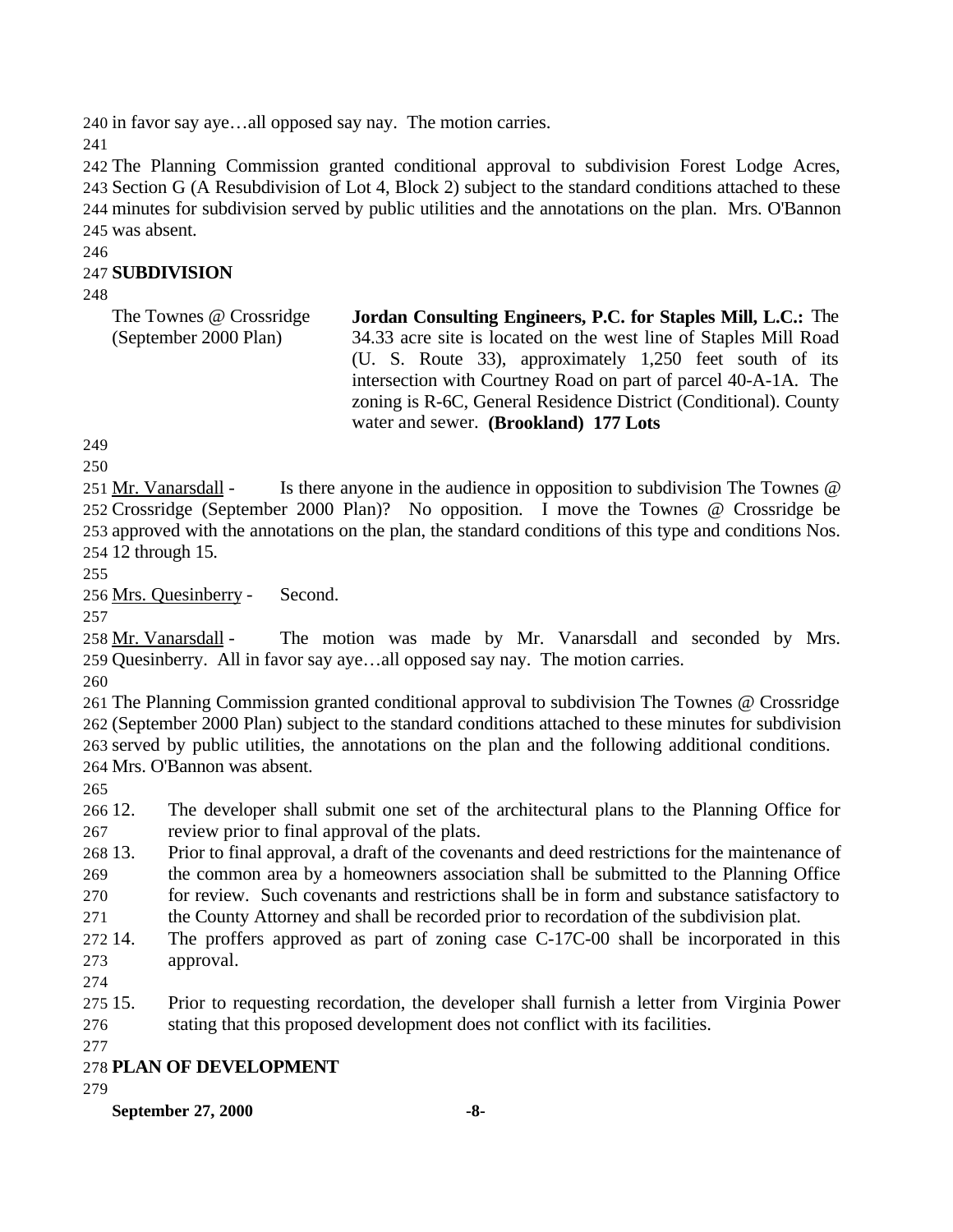POD-85-00 FBI Field Office/Parham 1970 E. Parham Road (POD-75-99 Revised) **Dewberry & Davis, Inc. and TIMMONS for Richmond Assets L.L.C. and The Penrose Corporation:** Request for approval of a plan of development, as required by Chapter 24, Section 24-106 of the Henrico County Code to construct an emergency egress to Hungary Road and parking lot revisions. The 11.75 acre site is located at 1970 E. Parham Road (Parham Place Office Park) on parcel 52-A-5B. The zoning is O-2C, Office District (Conditional). County water and sewer. **(Brookland)**

281 Mr. McGarry - Please note that there is an addendum item on this case.

283 Mr. Vanarsdall - Is there anyone in the audience in opposition to this case, POD-85-00, FBI Field Office? No opposition. I move that this case be approved on the expedited agenda in addition to the annotations on the plans, conditions Nos. 23 through 31 and from the addendum this morning, No. 31 has been revised.

Mrs. Quesinberry - Second.

290 Mr. Vanarsdall - The motion was made by Mr. Vanarsdall and seconded by Mrs. Quesinberry. All in favor say aye…all opposed say nay. The motion carries.

 The Planning Commission approved POD-85-00, FBI Field Office/Parham subject to the standard conditions attached to these minutes for developments of this type, the annotations on the plan and the following additional conditions. Mrs. O'Bannon was absent.

 23. The easements for drainage and utilities as shown on approved plans shall be granted to the County in a form acceptable to the County Attorney prior to any occupancy permits being issued. The easement plats and any other required information shall be submitted to the County Real Property Agent at least sixty (60) days prior to requesting occupancy permits.

 24. The developer shall provide fire hydrants as required by the Department of Public Utilities in its approval of the utility plans and contracts.

25. All repair work shall be conducted entirely within the enclosed building.

 26. If an incinerator is proposed, it shall be operated in accordance with Rule 9 of the Regulations of the State Air Pollution Control Board.

 27. Insurance Services Office (ISO) calculations must be included with the utilities plans and contracts and must be approved by the Department of Public Utilities prior to the issuance of a building permit.

 28. The existing 16-foot utilities easement as noted on the approved plan (POD-75-99) shall be quit claimed prior to the issuance of a building permit.

 29. The access control gates proposed at the entrance and on Hungary Road shall be tested by the Fire Marshall prior to approval of an occupancy permit.

 30. The access control gates and their operation for emergencies shall meet the approval of the Fire Marshall or his designee.

31. A sign will be provided at the entrance of the emergency access drive adjacent to Hungary

**September 27, 2000 -9-** Road indicating "Authorized Vehicles Only" (or similar wording) to be approved by the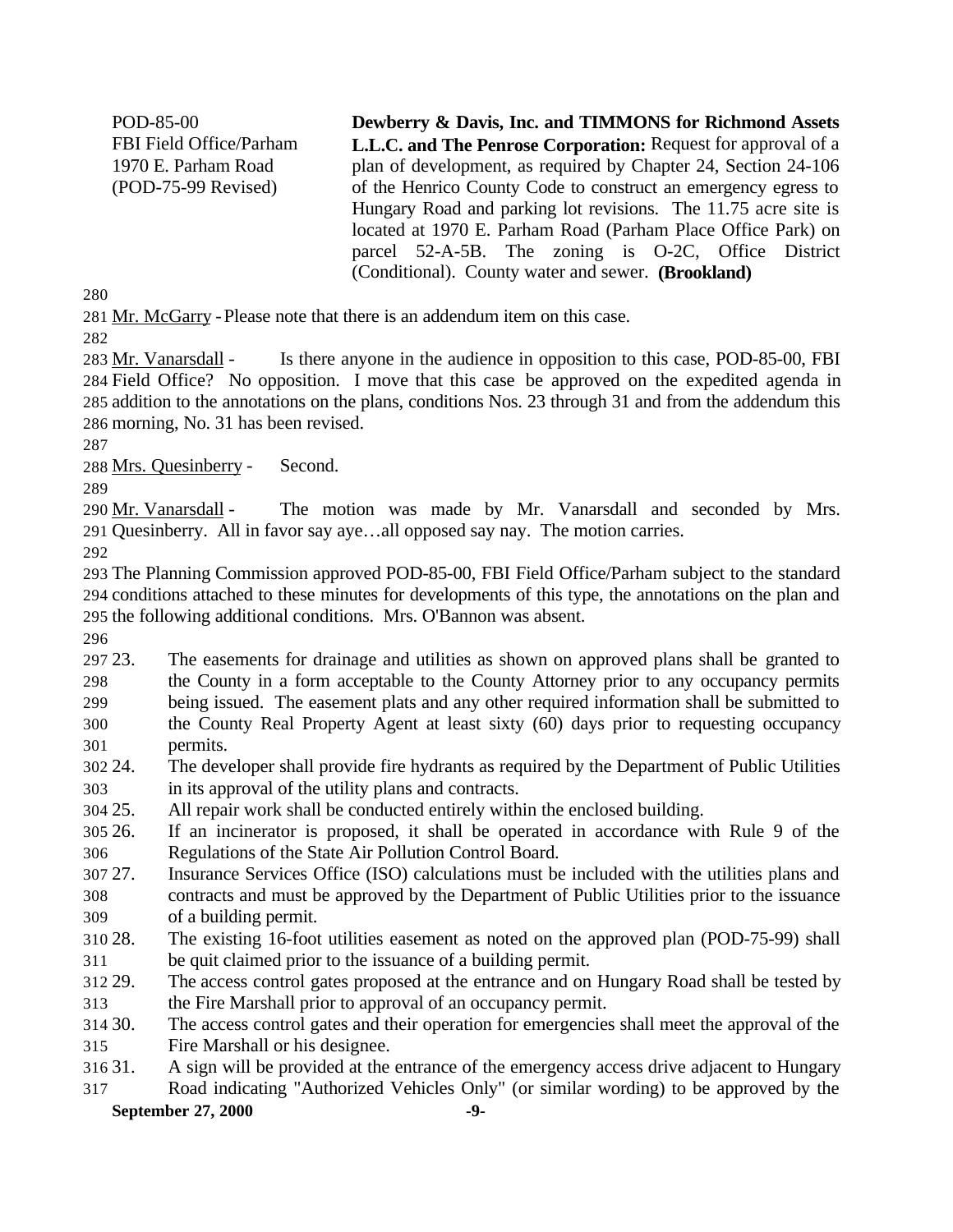traffic engineer prior to certificate of occupancy.

#### **PLAN OF DEVELOPMENT & LIGHTING PLAN**

| POD-68-00                | Design & Engineering, P.C., Edwards & Hotchkiss Architect          |  |  |  |  |  |
|--------------------------|--------------------------------------------------------------------|--|--|--|--|--|
| O'Charley's Restaurant - | and Foster & Miller for Circuit City Stores, Inc.: Request for     |  |  |  |  |  |
| <b>Mayland Drive</b>     | approval of a plan of development and lighting plan as required    |  |  |  |  |  |
|                          | by Chapter 24, Section 24-106 of the Henrico County Code to        |  |  |  |  |  |
|                          | construct a one-story, 7,062 square foot restaurant. The 2.06 acre |  |  |  |  |  |
|                          | site is located on the southwest corner of Gaskins Road and        |  |  |  |  |  |
|                          | Mayland Drive on parcel 48-A-68C. The zoning is M-1C, Light        |  |  |  |  |  |
|                          | Industrial District (Conditional). County water and sewer.         |  |  |  |  |  |
|                          | (Three Chopt)                                                      |  |  |  |  |  |

 Mr. Vanarsdall - Is there anyone in the audience in opposition to this case, POD-68-00, O'Charley's Restaurant? No opposition. Mr. Taylor.

327 Mr. Taylor - Mr. Chairman, I move that POD-68-00, O'Charley's Restaurant, be approved on the expedited agenda subject to the annotations on the plan, the standard conditions for developments of this type, and condition No. 9 amended and additional conditions 23 through 31 and the revised lighting plan.

Mr. Archer - Second.

 Mr. Vanarsdall - The motion was made by Mr. Taylor and seconded by Mr. Archer. All in favor say aye…all opposed say nay. The motion carries.

 The Planning Commission approved POD-68-00, O'Charley's Restaurant - Mayland Drive, subject to the standard conditions attached to these minutes for developments of this type, the annotations on the plan, the revised lighting plan and the following additional conditions. Mrs. O'Bannon was absent.

 9. **AMENDED** - A detailed landscaping plan shall be submitted to the Planning Office for review and Planning Commission approval prior to the issuance of any occupancy permits.

 23. The developer shall provide fire hydrants as required by the Department of Public Utilities in its approval of the utility plans and contracts.

 24. The proffers approved as a part of zoning case C-7C-81 shall be incorporated in this approval.

25. Any necessary off-site drainage easements must be obtained in a form acceptable to the

 County Attorney prior to final approval of the construction plans by the Department of Public Works.

26. Deviations from County standards for pavement, curb or curb and gutter design shall be

 approved by the County Engineer prior to final approval of the construction plans by the Department of Public Works.

**September 27, 2000 -10-** 27. Insurance Services Office (ISO) calculations must be included with the utilities plans and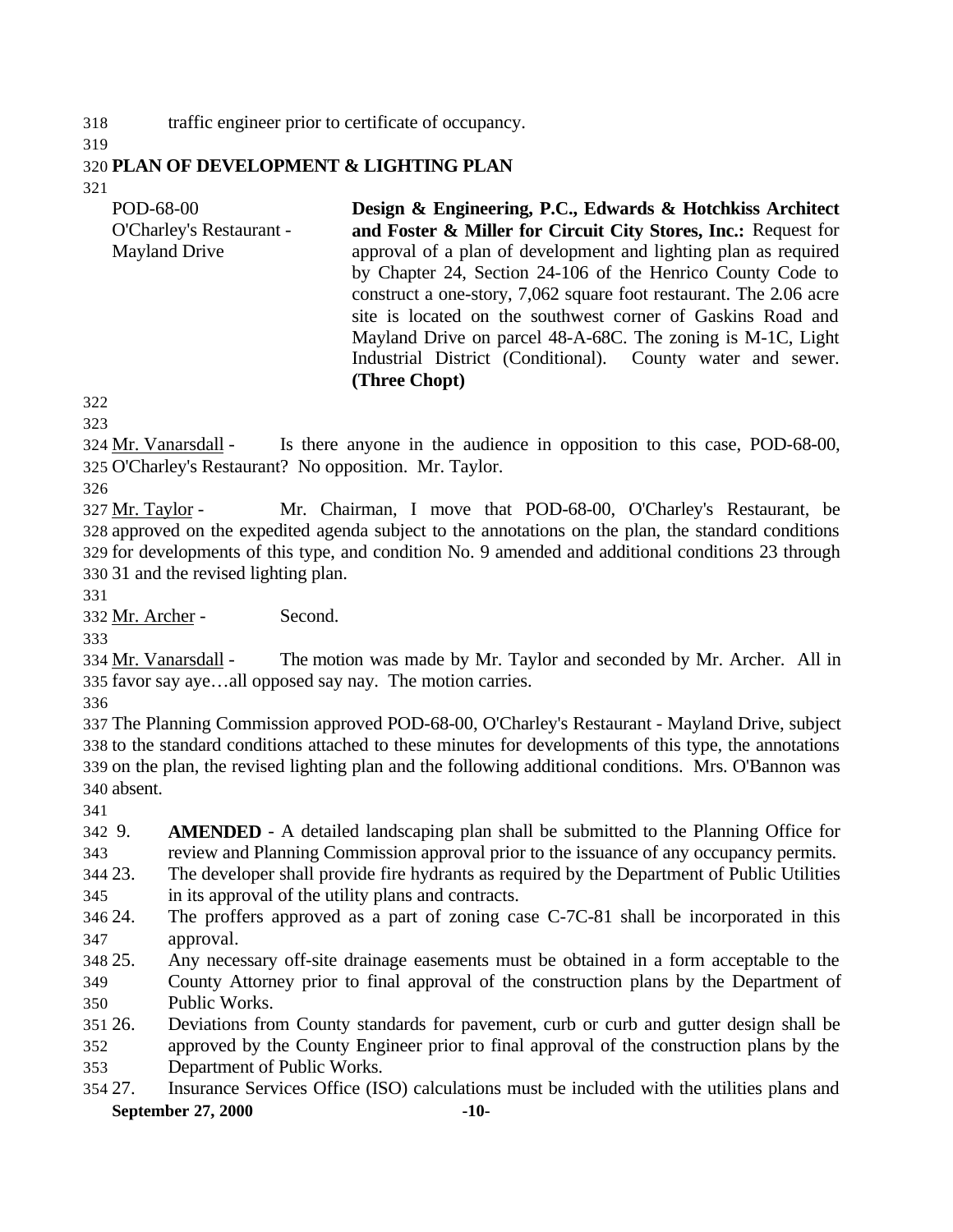contracts and must be approved by the Department of Public Utilities prior to the issuance of a building permit.

 28. Approval of the construction plans by the Department of Public Works does not establish the curb and gutter elevations along the Henrico County maintained right-of-way. The elevations will be set by Henrico County.

 29. The developer shall install an adequate restaurant ventilating and exhaust system to minimize smoke, odors, and grease vapors. The plans and specifications shall be included with the building permit application for review and approval. If, in the opinion of the County, the type system provided is not effective, the Commission retains the rights to review and direct the type of system to be used.

 30. Evidence of a joint ingress/egress and maintenance agreement must be submitted to the Planning Office and approved prior to issuance of a certificate of occupancy for this development.

 31. The easements for drainage and utilities as shown on approved plans shall be granted to the County in a form acceptable to the County Attorney prior to any occupancy permits being issued. The easement plats and any other required information shall be submitted to the County Real Property Agent at least sixty (60) days prior to requesting occupancy

- permits.
- 

## **PLAN OF DEVELOPMENT**

POD-77-00 Gaskins Road Office Building - Gaskins Road and Three Chopt Road **Balzer & Associates for Balance and Ear Center, Inc. and ATS Consultants, Inc.:** Request for approval of a plan of development, as required by Chapter 24, Section 24-106 of the Henrico County Code to construct a one-story, 8,900 square foot office building. The 1.112 acre site is located at the northwest corner of Gaskins Road and Three Chopt Road on parcel 58-A-45. The zoning is R-6C, General Residence District (Conditional). County water and sewer. **(Three Chopt)**

Mr. McGarry -Kevin, is handing out a revised plan for this case.

379 Mr. Vanarsdall - Is there anyone in the audience in opposition to this case, POD-77-00, Gaskins Road Office Building? No opposition. Mr. Taylor.

 Mr. Taylor - Mr. Chairman, I move that POD-77-00, Gaskins Road Office Building at Gaskins Road and Three Chopt Road, be approved subject to the standard conditions for developments of this type, additional conditions Nos. 23 through 31, and the revised plan.

Mrs. Quesinberry - Second.

 Mr. Vanarsdall - The motion was made by Mr. Taylor and seconded by Mrs. Quesinberry. All in favor say aye…all opposed say nay. The motion carries.

**September 27, 2000 -11-** The Planning Commission approved POD-77-00, Gaskins Road Office Building - Gaskins Road and Three Chopt Road, subject to the standard conditions attached to these minutes for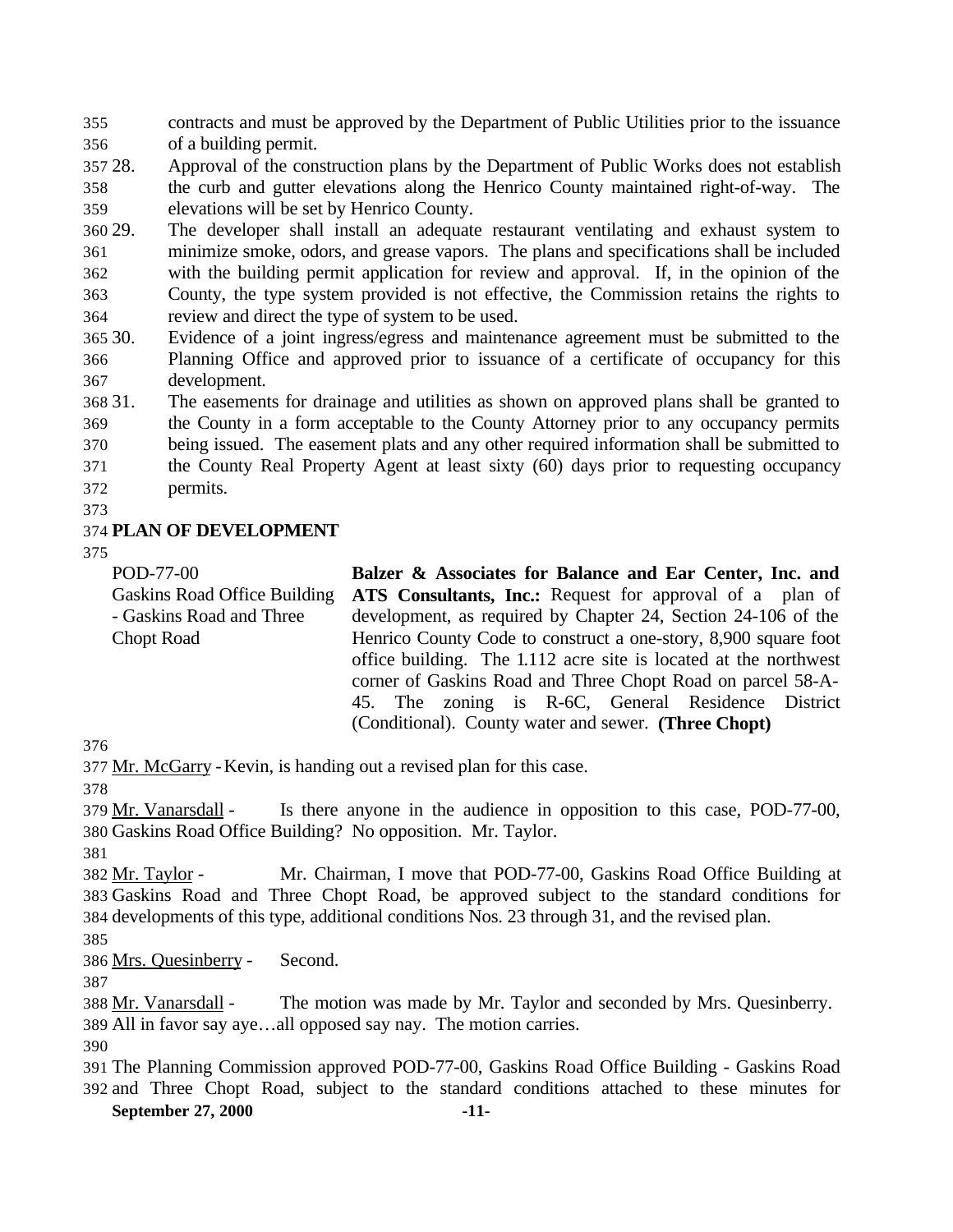developments of this type, the annotations on the plan, the revised plan and the following additional conditions. Mrs. O'Bannon was absent.

 23. The right-of-way for widening of Three Chopt Road as shown on approved plans shall be dedicated to the County prior to any occupancy permits being issued. The right-of-way dedication plat and any other required information shall be submitted to the County Real

- Property Agent at least sixty (60) days prior to requesting occupancy permits.
- 24. The easements for drainage and utilities as shown on approved plans shall be granted to the County in a form acceptable to the County Attorney prior to any occupancy permits being issued. The easement plats and any other required information shall be submitted to the County Real Property Agent at least sixty (60) days prior to requesting occupancy permits.
- 25. The developer shall provide fire hydrants as required by the Department of Public Utilities in its approval of the utility plans and contracts.
- 26. Outside storage shall not be permitted.
- 27. The proffers approved as a part of zoning case C-61C-78 shall be incorporated in this approval.
- 28. The certification of building permits, occupancy permits and change of occupancy permits for individual units shall be based on the number of parking spaces required for the proposed uses and the amount of parking available according to approved plans.
- 29. Deviations from County standards for pavement, curb or curb and gutter design shall be approved by the County Engineer prior to final approval of the construction plans by the Department of Public Works.
- 30. Insurance Services Office (ISO) calculations must be included with the utilities plans and contracts and must be approved by the Department of Public Utilities prior to the issuance of a building permit.
- 31. Approval of the construction plans by the Department of Public Works does not establish the curb and gutter elevations along the Henrico County maintained right-of-way. The
- elevations will be set by Henrico County.
-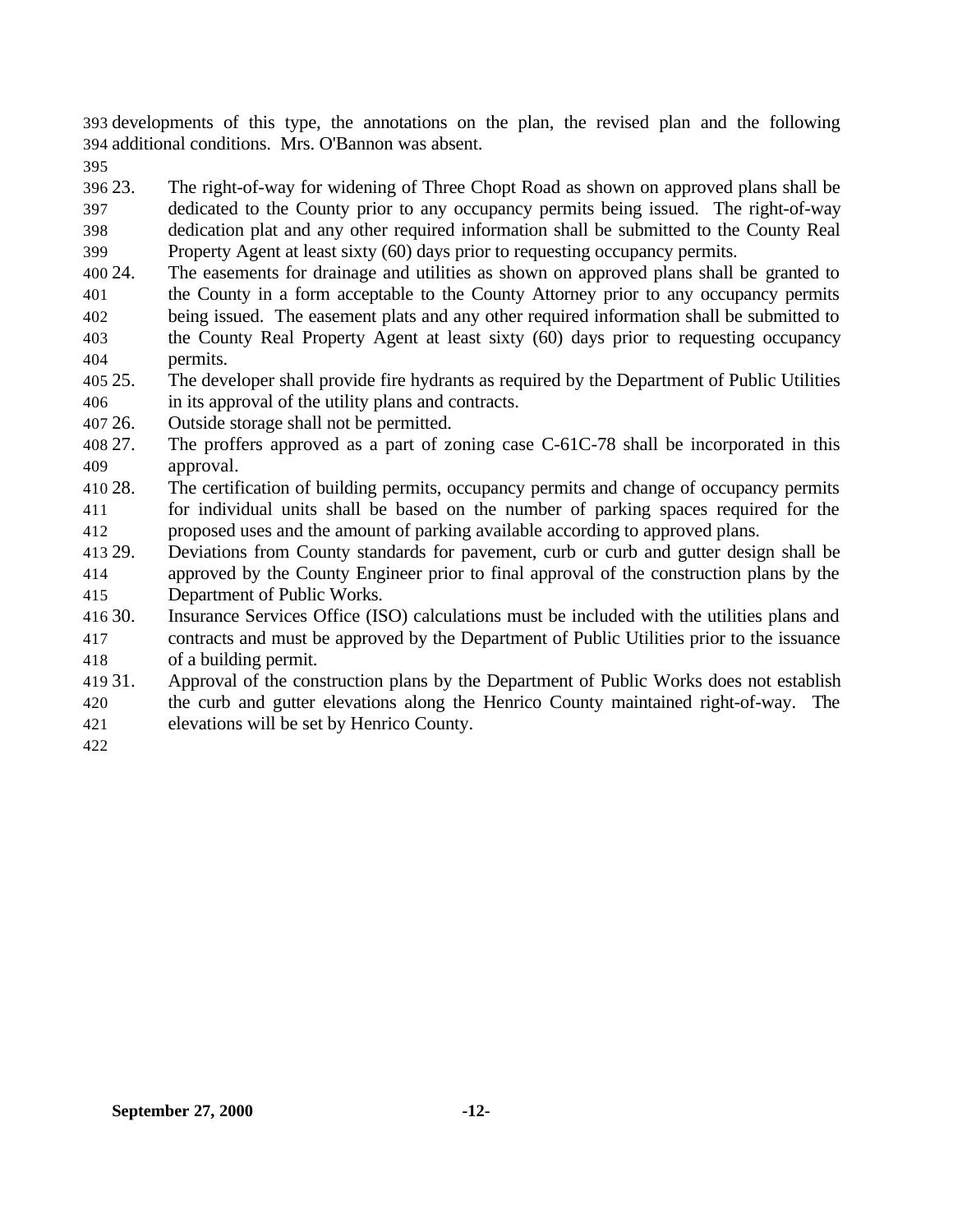#### **PLAN OF DEVELOPMENT**

POD-79-00

| Chili's - The Creeks At                                | <b>Chesapeake Restaurant Group:</b> Request for approval of a plan                                                                  |  |  |  |
|--------------------------------------------------------|-------------------------------------------------------------------------------------------------------------------------------------|--|--|--|
| Virginia Center Shopping<br>Center (POD-83-99 Revised) | of development, as required by Chapter 24, Section 24-106 of the<br>Henrico County Code to construct a one-story, 5,532 square feet |  |  |  |
|                                                        | restaurant and 325 square feet of outdoor dining. The 0.31 acre                                                                     |  |  |  |
|                                                        | site is located on an outparcel of the Creeks at Virginia Center                                                                    |  |  |  |
|                                                        | Shopping Center at the intersection of Brook Road (U.S. Route 1)                                                                    |  |  |  |
|                                                        | and J.E.B. Stuart Parkway on part of parcel 33-A-1A. The zoning                                                                     |  |  |  |
|                                                        | is B-3C, Business District (Conditional). County water and                                                                          |  |  |  |
|                                                        | sewer. (Fairfield)                                                                                                                  |  |  |  |
| 425                                                    |                                                                                                                                     |  |  |  |
|                                                        | 426 Mr. McGarry - Please note that there is an addendum item on this case.                                                          |  |  |  |
| 427                                                    |                                                                                                                                     |  |  |  |
| 428 Mr. Vanarsdall -                                   | Is there anyone in the audience in opposition to this case, POD-79-00,                                                              |  |  |  |
|                                                        | 429 Chili's - The Creeks at Virginia Center? No opposition. Mr. Archer.                                                             |  |  |  |
| 430                                                    |                                                                                                                                     |  |  |  |
| 431 Mr. Archer -                                       | Mr. Chairman, I move approval of POD-79-00, Chilis's - The Creeks at                                                                |  |  |  |
|                                                        | 432 Virginia Center Shopping Center, subject to the standard conditions for developments of this type,                              |  |  |  |
|                                                        | 433 the annotations on the plan, the addendum plan and Nos. 9 and 11 amended and additional                                         |  |  |  |
|                                                        | 434 conditions Nos. 23 through 36, and No. 36 being revised on the addendum.                                                        |  |  |  |
| 435                                                    |                                                                                                                                     |  |  |  |
| 436 Mrs. Quesinberry -                                 | Second.                                                                                                                             |  |  |  |
| 437<br>438 Mr. Vanarsdall -                            | The motion was made by Mr. Archer and seconded by Mrs. Quesinberry.                                                                 |  |  |  |
|                                                        | 439 All in favor say ayeall opposed say nay. The motion carries.                                                                    |  |  |  |
| 440                                                    |                                                                                                                                     |  |  |  |
|                                                        | 441 The Planning Commission approved POD-79-00, Chili's - The Creeks at Virginia Center Shopping                                    |  |  |  |
|                                                        | 442 Center Shopping Center (POD-83-99 Revised), subject to the standard conditions attached to these                                |  |  |  |
|                                                        | 443 minutes for developments of this type, the annotations on the plan and the following additional                                 |  |  |  |
| 444 conditions. Mrs. O'Bannon was absent.              |                                                                                                                                     |  |  |  |
| 445                                                    |                                                                                                                                     |  |  |  |
| 446 9.                                                 | <b>AMENDED-</b> A detailed landscaping plan shall be submitted to the Planning Office for                                           |  |  |  |
| 447                                                    | review and Planning Commission approval prior to the issuance of any occupancy permits.                                             |  |  |  |
| 448 11                                                 | <b>AMENDED</b> - Prior to the installation of the site lighting equipment, a plan including                                         |  |  |  |
| 449                                                    | depictions of light spread and intensity diagrams and fixture mounting height details shall                                         |  |  |  |
| 450                                                    | be submitted for Planning Office review and Planning Commission approval.                                                           |  |  |  |
| 451 23.                                                | The easements for drainage and utilities as shown on approved plans shall be granted to                                             |  |  |  |
| 452                                                    | the County in a form acceptable to the County Attorney prior to any occupancy permits                                               |  |  |  |
| 453                                                    | being issued. The easement plats and any other required information shall be submitted to                                           |  |  |  |
| 454                                                    | the County Real Property Agent at least sixty (60) days prior to requesting occupancy                                               |  |  |  |

**Balzer & Associates for Richmond Developers, L.L.C. and**

- permits.
- 24. The developer shall provide fire hydrants as required by the Department of Public Utilities in its approval of the utility plans and contracts.
- **September 27, 2000 -13-** 25. The developer shall install an adequate restaurant ventilating and exhaust system to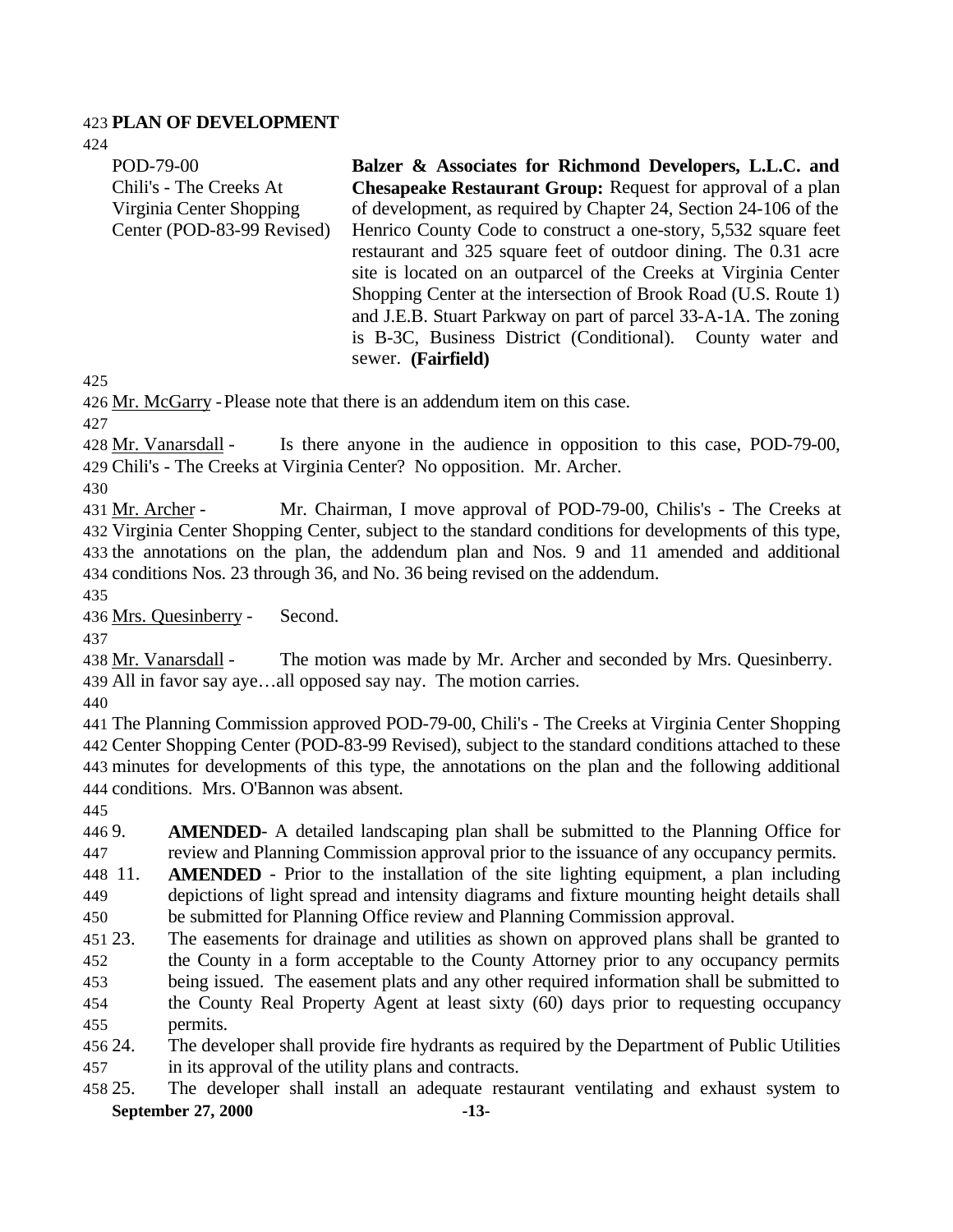- minimize smoke, odors, and grease vapors. The plans and specifications shall be included with the building permit application for review and approval. If, in the opinion of the County, the type system provided is not effective, the Commission retains the rights to review and direct the type of system to be used.
- 26. Any necessary off-site drainage easements must be obtained in a form acceptable to the County Attorney prior to final approval of the construction plans by the Department of Public Works.
- 27. Deviations from County standards for pavement, curb or curb and gutter design shall be approved by the County Engineer prior to final approval of the construction plans by the Department of Public Works.
- 28. Insurance Services Office (ISO) calculations must be included with the utilities plans and contracts and must be approved by the Department of Public Utilities prior to the issuance of a building permit.
- 29. Evidence of a joint ingress/egress and maintenance agreement must be submitted to the Planning Office and approved prior to issuance of a certificate of occupancy for this development.
- 30. The conceptual master plan, as submitted with this application, is for planning and information purposes only. All Subsequent detailed plans of development and construction plans needed to implement this conceptual plan may be administratively reviewed and approved and shall be subject to all regulations in effect at the time such subsequent plans are submitted for review/approval.
- 31. The ground area covered by all buildings and canopies shall not exceed in the aggregate 25% of the total site area.
- 32. No merchandise shall be displayed or stored outside of the building or on the sidewalk.
- 33. Deliveries to all units shall be only between the hours of 7:00 a.m. and 11:00 p.m.
- 34. All dumpsters shall be serviced and grounds maintenance shall occur between the hours of 7:00 a.m. and 7:00 p.m.
- 35. All rooftop equipment for the units shall be screened from view.
- 36. Any outdoor activities permitted in the shopping center (except outdoor dining) shall end at
- 12 midnight, and any sound producing equipment used shall be located, arranged, and controlled so that no sound is produced that will exceed 65 decibels at the residential
- boundaries of The Villas at Virginia Center.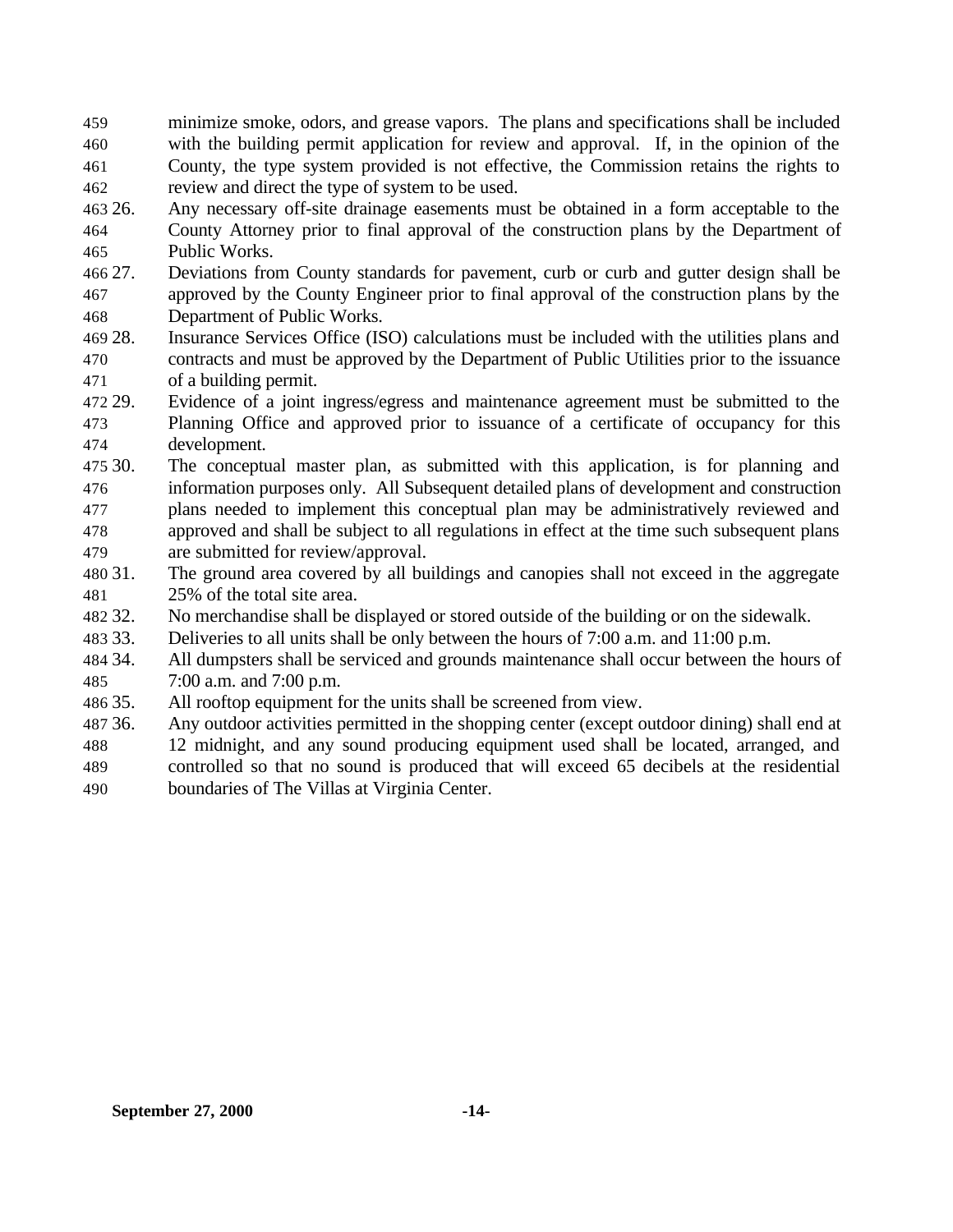## **PLAN OF DEVELOPMENT**

| チンム<br>POD-80-00<br>Park Central, Robinson<br>Development Phase 3 -<br>Buildings 6 and 7<br>(POD-2-00 Revised)                                                                                                                                                                                                                                                                                                                                                                                                                                                                                                                                                                                  | TIMMONS for Park Central Associates, L.C. and Robinson<br><b>Development Group, Inc.:</b> Request for approval of a plan of<br>development, as required by Chapter 24, Section 24-106 of the<br>Henrico County Code to construct two, two-story, 58,000 square<br>foot office buildings. The 14.00 acre site is located on the<br>northeast corner of East Parham Road and Park Central Drive on<br>part of parcel 53-A-80B. The zoning is O-2C, Office District<br>(Conditional). County water and sewer. (Fairfield) |  |  |
|-------------------------------------------------------------------------------------------------------------------------------------------------------------------------------------------------------------------------------------------------------------------------------------------------------------------------------------------------------------------------------------------------------------------------------------------------------------------------------------------------------------------------------------------------------------------------------------------------------------------------------------------------------------------------------------------------|------------------------------------------------------------------------------------------------------------------------------------------------------------------------------------------------------------------------------------------------------------------------------------------------------------------------------------------------------------------------------------------------------------------------------------------------------------------------------------------------------------------------|--|--|
| 493                                                                                                                                                                                                                                                                                                                                                                                                                                                                                                                                                                                                                                                                                             |                                                                                                                                                                                                                                                                                                                                                                                                                                                                                                                        |  |  |
| 494 Mr. Vanarsdall -                                                                                                                                                                                                                                                                                                                                                                                                                                                                                                                                                                                                                                                                            | Is there anyone in the audience in opposition to POD-80-00, Park Central,<br>495 Robinson Development, Phase 3 - Building 6 and 7?                                                                                                                                                                                                                                                                                                                                                                                     |  |  |
| 496                                                                                                                                                                                                                                                                                                                                                                                                                                                                                                                                                                                                                                                                                             |                                                                                                                                                                                                                                                                                                                                                                                                                                                                                                                        |  |  |
| 497 Mr. McGarry - You have opposition.                                                                                                                                                                                                                                                                                                                                                                                                                                                                                                                                                                                                                                                          |                                                                                                                                                                                                                                                                                                                                                                                                                                                                                                                        |  |  |
| 498                                                                                                                                                                                                                                                                                                                                                                                                                                                                                                                                                                                                                                                                                             |                                                                                                                                                                                                                                                                                                                                                                                                                                                                                                                        |  |  |
| 499 <u>Mr. Carbaugh</u> -<br>500 Civic Association.                                                                                                                                                                                                                                                                                                                                                                                                                                                                                                                                                                                                                                             | My name is Nathan Carbaugh and I'm president of the North Chamberlayne                                                                                                                                                                                                                                                                                                                                                                                                                                                 |  |  |
| 501<br>Excuse me. What we do, this is an Expedited Agenda and goes through<br>502 Mr. Vanarsdall -<br>503 with no opposition. So, since you are opposing it, we will take it off of the Expedited Agenda and<br>504 place it in the order as shown on the agenda.<br>505                                                                                                                                                                                                                                                                                                                                                                                                                        |                                                                                                                                                                                                                                                                                                                                                                                                                                                                                                                        |  |  |
| 506 Mr. Carbaugh -<br>507                                                                                                                                                                                                                                                                                                                                                                                                                                                                                                                                                                                                                                                                       | Oh, I just want to make a brief comment.                                                                                                                                                                                                                                                                                                                                                                                                                                                                               |  |  |
| <u> 508 Mr. Archer</u> -<br>509 remove it.                                                                                                                                                                                                                                                                                                                                                                                                                                                                                                                                                                                                                                                      | Can we hear what he has to say briefly and then maybe we won't have to                                                                                                                                                                                                                                                                                                                                                                                                                                                 |  |  |
| 510<br>511 Mr. Vanarsdall -<br>512                                                                                                                                                                                                                                                                                                                                                                                                                                                                                                                                                                                                                                                              | Okay. Go ahead but it must be brief.                                                                                                                                                                                                                                                                                                                                                                                                                                                                                   |  |  |
| We had in interest in this development when it was rezoned. I've talked to<br>513 Mr. Carbaugh -<br>514 Mr. McGarry. As I understand it, that really anything hadn't changed to it. I understand the 125-<br>515 foot buffer zone still stays in place, and of course the traffic, that's another issue that was resolved<br>516 with the rezoning. I just wanted to let you know that we got the notice letter but it wasn't<br>517 postmarked until the 21 <sup>st</sup> of September and that's a little bit late. And I didn't get a chance to get<br>518 our membership's response. We will meet next Tuesday night. I just wanted to let you know that.<br>519 We have no position on it. |                                                                                                                                                                                                                                                                                                                                                                                                                                                                                                                        |  |  |
| 520<br>521 Mr. Vanarsdall -                                                                                                                                                                                                                                                                                                                                                                                                                                                                                                                                                                                                                                                                     | Thank you very much. Mr. Archer.                                                                                                                                                                                                                                                                                                                                                                                                                                                                                       |  |  |
| 522<br><u>523 Mr. Archer</u> -<br>526 Mr. Taylor -<br>527                                                                                                                                                                                                                                                                                                                                                                                                                                                                                                                                                                                                                                       | With that, Mr. Chairman, I move approval of POD-80-00, Park Central,<br>524 Robinson Development Phase 3 - Buildings 6 and 7, subject to the annotations on the plans, the<br>525 standard conditions for developments of this type and the additional conditions Nos. 23 though 28.<br>Second.                                                                                                                                                                                                                        |  |  |
| 528 Mr. Vanarsdall -<br>September 27, 2000                                                                                                                                                                                                                                                                                                                                                                                                                                                                                                                                                                                                                                                      | The motion was made by Mr. Archer and seconded by Mr. Taylor. All in<br>$-15-$                                                                                                                                                                                                                                                                                                                                                                                                                                         |  |  |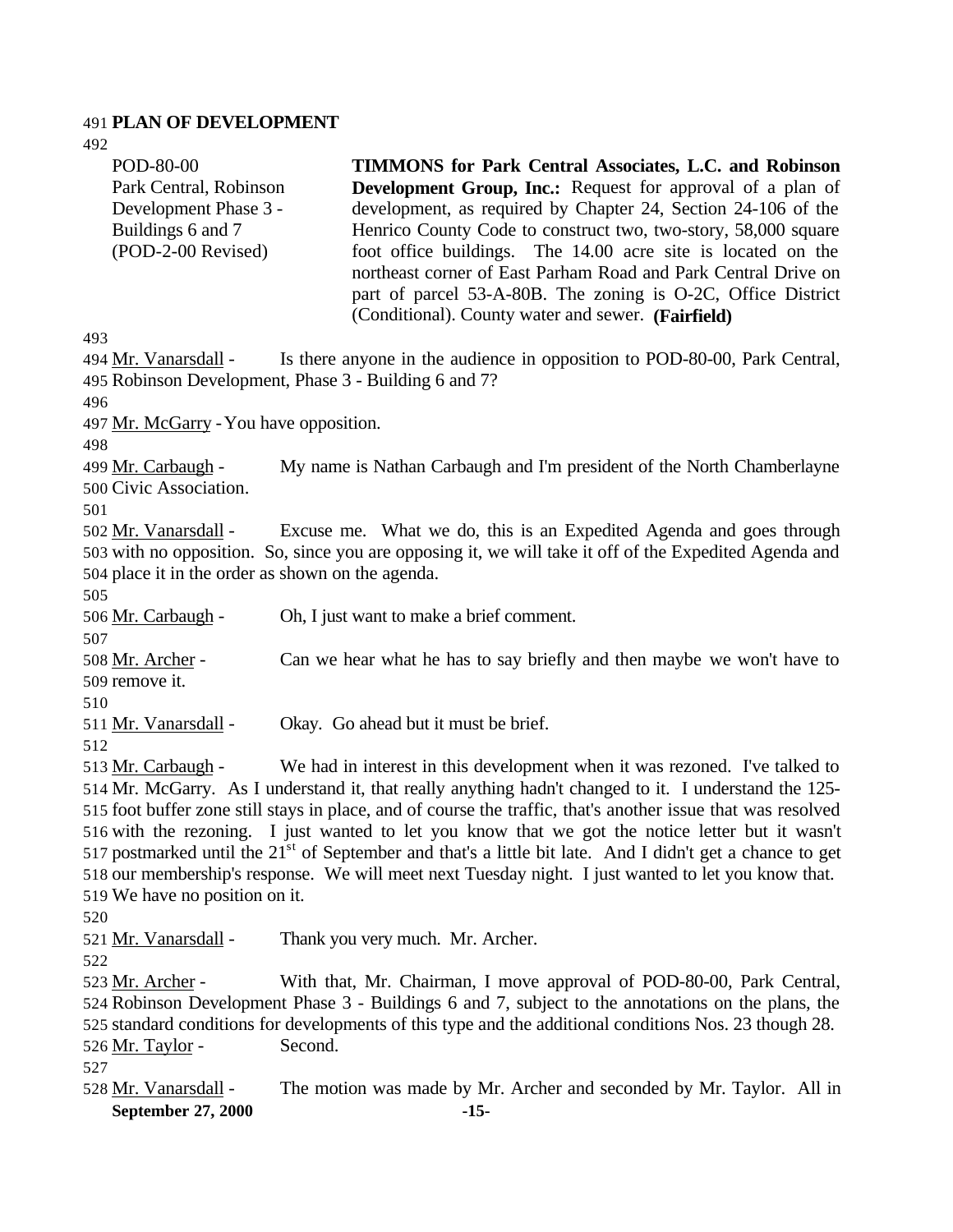favor say aye…all opposed say nay. The motion carries.

 The Planning Commission approved POD-80-00, Park Central Robinson Development, Phase 3 - Buildings 6 and 7 (POD-2-00 Revised), subject to the standard conditions attached to these minutes for developments of this type, the annotations on the plans and the following additional conditions. Mrs. O'Bannon was absent.

 23. The developer shall provide fire hydrants as required by the Department of Public Utilities in its approval of the utility plans and contracts.

 24. The proffers approved as a part of zoning case C-8C-95 shall be incorporated in this approval.

- 25. Any necessary off-site drainage easements must be obtained in a form acceptable to the County Attorney prior to final approval of the construction plans by the Department of Public Works.
- 26. Deviations from County standards for pavement, curb or curb and gutter design shall be approved by the County Engineer prior to final approval of the construction plans by the Department of Public Works.
- 27. Insurance Services Office (ISO) calculations must be included with the utilities plans and contracts and must be approved by the Department of Public Utilities prior to the issuance of a building permit.
- 28. Approval of the construction plans by the Department of Public Works does not establish the curb and gutter elevations along the Henrico County maintained right-of-way. The elevations will be set by Henrico County.

 

# **PLAN OF DEVELOPMENT**

| POD-83-00                 | <b>Engineering Design Associates for Ennis Paint, Inc.: Request</b> |  |  |  |  |  |
|---------------------------|---------------------------------------------------------------------|--|--|--|--|--|
| Ennis Paint - 4400 Vawter | for approval of a revised plan of development, as required by       |  |  |  |  |  |
| Avenue (POD-172-85 Rev.)  | Chapter 24, Section 24-106 of the Henrico County Code to            |  |  |  |  |  |
|                           | construct a parking lot and storage area. The 9.7 acre site is      |  |  |  |  |  |
|                           | located on the west line of Vawter Avenue approximately 2,100       |  |  |  |  |  |
|                           | feet north of Laburnum Avenue on parcel 107-A-12. The zoning        |  |  |  |  |  |
|                           | is M-2, General Industrial District. County water and sewer.        |  |  |  |  |  |
|                           | (Fairfield)                                                         |  |  |  |  |  |

557 Mr. Vanarsdall - Is there anyone in the audience in opposition to POD-83-00, Ennis Paint? No opposition. Mr. Archer.

 Mr. Archer - Mr. Chairman, I move approval of POD-83-00, Ennis Paint, subject to the annotated plan, the standard conditions for developments of this type and additional conditions Nos. 23 though 26.

563 Mr. Taylor - Second.

 Mr. Vanarsdall - The motion was made by Mr. Archer and seconded by Mr. Taylor. All in favor say aye…all opposed say nay. The motion carries.

**September 27, 2000 -16-**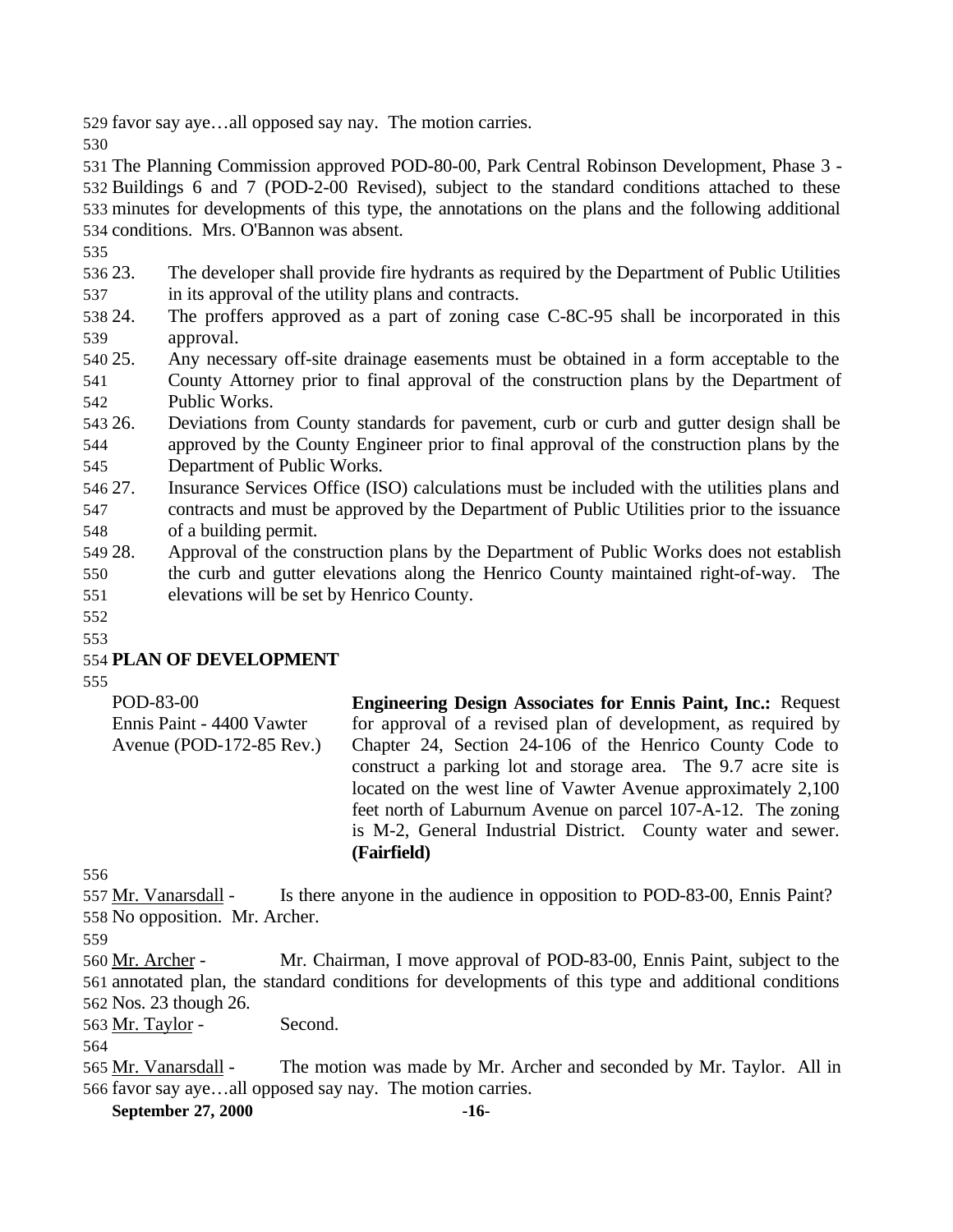The Planning Commission approved POD-83-00, Ennis Paint - 4400 Vawter Avenue (POD-172- 85 Revised), subject to the standard conditions attached to these minutes for developments of this type, the annotations on the plans and the following additional conditions. Mrs. O'Bannon was absent.

 23. The developer shall provide fire hydrants as required by the Department of Public Utilities in its approval of the utility plans and contracts.

 24. Any necessary off-site drainage easements must be obtained in a form acceptable to the County Attorney prior to final approval of the construction plans by the Department of Public Works.

 25. Deviations from County standards for pavement, curb or curb and gutter design shall be approved by the County Engineer prior to final approval of the construction plans by the

Department of Public Works.

26. Approval of the construction plans by the Department of Public Works does not establish the

curb and gutter elevations along the Henrico County maintained right-of-way. The elevations

will be set by Henrico County.

## **PLAN OF DEVELOPMENT**

| POD-84-00              | Engineering Design Associates for Kenneth W. & Cynthia              |  |  |  |  |  |  |
|------------------------|---------------------------------------------------------------------|--|--|--|--|--|--|
| Middleton Properties - | <b>Evans and Middleton Properties, LLC: Request for approval of</b> |  |  |  |  |  |  |
| Portugee Road          | a plan of development, as required by Chapter 24, Section 24-106    |  |  |  |  |  |  |
|                        | of the Henrico County Code to construct a one-story, 7,200 square   |  |  |  |  |  |  |
|                        | foot office, warehouse and storage yard. The 30.00 acre site is     |  |  |  |  |  |  |
|                        | located on the north line of Portugee Road, approximately 1000      |  |  |  |  |  |  |
|                        | feet west of LaFrance Road on part of parcel 196-A-18. The          |  |  |  |  |  |  |
|                        | zoning is M-2, General Industrial District and ASO (Airport         |  |  |  |  |  |  |
|                        | Safety Overlay District). Public Water and<br>Septic                |  |  |  |  |  |  |
|                        | Tank/Drainfield. (Varina)                                           |  |  |  |  |  |  |

 Mr. Vanarsdall - Is there anyone in the audience in opposition to POD-84-00, Middleton Properties? No opposition. Mrs. Quesinberry.

 Mrs. Quesinberry - I move recommending approval for POD-84-00, Middleton Properties, subject to the annotations on the plan, the standard conditions for developments of this type and additional conditions Nos. 23 though 33.

Ms. Dwyer - Second.

 Mr. Vanarsdall - The motion was made by Mrs. Quesinberry and seconded by Ms. Dwyer. All in favor say aye…all opposed say nay. The motion carries.

 The Planning Commission approved POD-84-00 Middleton Properties - Portugee Road, subject to the standard conditions attached to these minutes for developments of this type, the annotations on the plans and the following additional conditions. Mrs. O'Bannon was absent.

**September 27, 2000 -17-**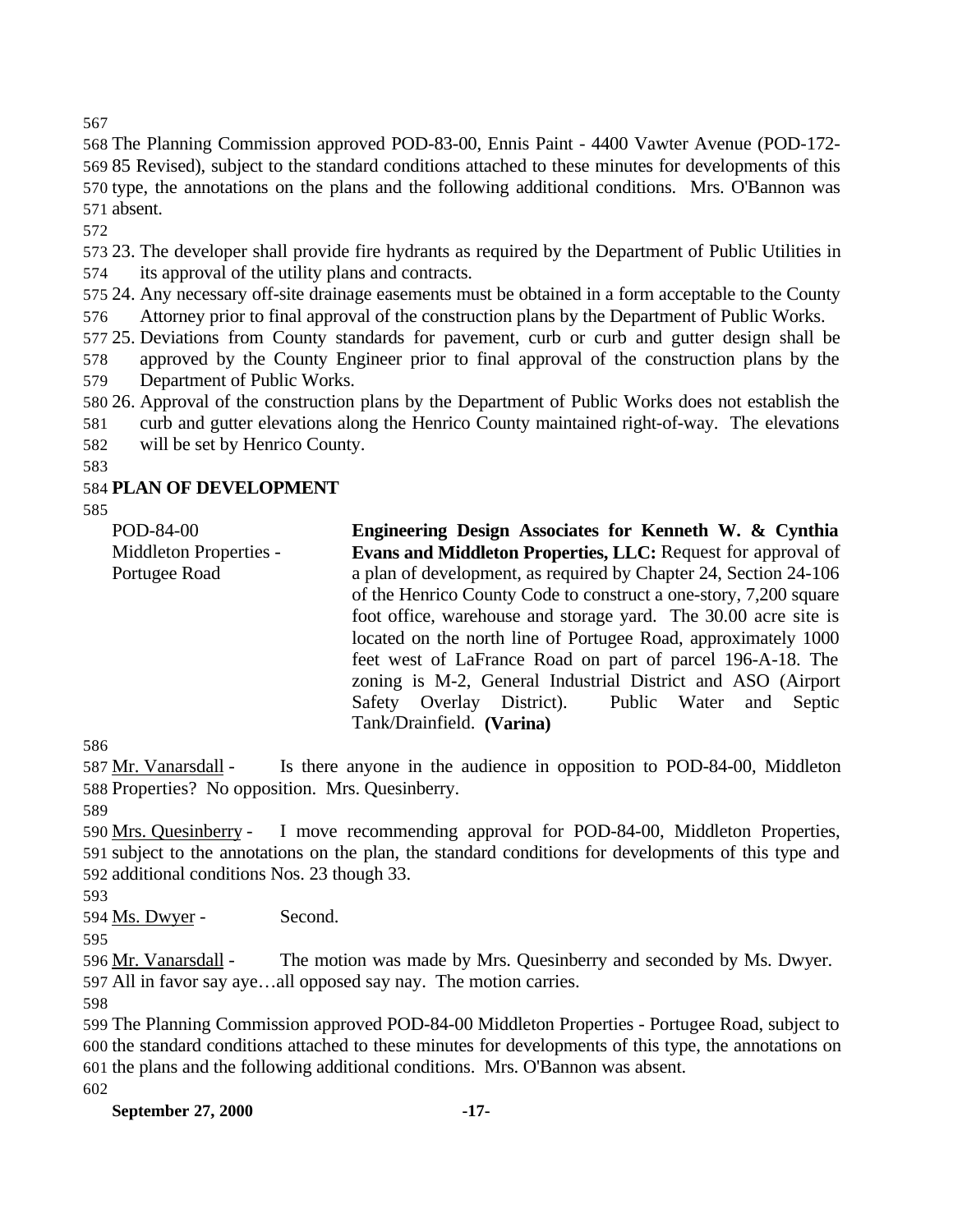23. The right-of-way for widening of Portugee Road and LaFrance Road as shown on approved plans shall be dedicated to the County prior to any occupancy permits being issued. The right-of-way dedication plat and any other required information shall be submitted to the County Real Property Agent at least sixty (60) days prior to requesting occupancy permits.

 24. The easements for drainage and utilities as shown on approved plans shall be granted to the County in a form acceptable to the County Attorney prior to any occupancy permits being issued. The easement plats and any other required information shall be submitted to the County Real Property Agent at least sixty (60) days prior to requesting occupancy permits.

- 25. The developer shall provide fire hydrants as required by the Department of Public Utilities in its approval of the utility plans and contracts.
- 26. Any necessary off-site drainage easements must be obtained in a form acceptable to the County Attorney prior to final approval of the construction plans by the Department of Public Works.

 27. Deviations from County standards for pavement, curb or curb and gutter design shall be approved by the County Engineer prior to final approval of the construction plans by the Department of Public Works.

- 28. The loading areas shall be subject to the requirements of Chapter 24, Section 24-97(b) of the Henrico County Code.
- 29. Insurance Services Office (ISO) calculations must be included with the utilities plans and contracts and must be approved by the Department of Public Utilities prior to the issuance of a building permit.
- 30. Approval of the construction plans by the Department of Public Works does not establish the curb and gutter elevations along the Henrico County maintained right-of-way. The elevations will be set by Henrico County.
- 31. The owners shall not begin clearing of the site until the following conditions have been met:
- (a) The site engineer shall conspicuously illustrate on the plan of development or subdivision construction plan and the Erosion and Sediment Control Plan, the limits of the areas to be cleared and the methods of protecting the required buffer areas. The location of utility lines, drainage structures and easements shall be shown.
- (b) After the Erosion and Sediment Control Plan has been approved but prior to any clearing or grading operations of the site, the owner shall have the limits of clearing delineated with approved methods such as flagging, silt fencing or temporary fencing.
- (c) The site engineer shall certify in writing to the owner that the limits of clearing have been staked in accordance with the approved plans. A copy of this letter shall be sent to the Planning Office and the Department of Public Works.
- (d) The owner shall be responsible for the protection of the buffer areas and for replanting and/or supplemental planting and other necessary improvements to the buffer as may be appropriate or required to correct problems. The details shall be included on the landscape plans for Planning Commission approval.

 32. Evidence of a joint ingress/egress and maintenance agreement must be submitted to the Planning Office and approved prior to issuance of a certificate of occupancy for this development.

**September 27, 2000 -18-** 33. The conceptual master plan, as submitted with this application, is for planning and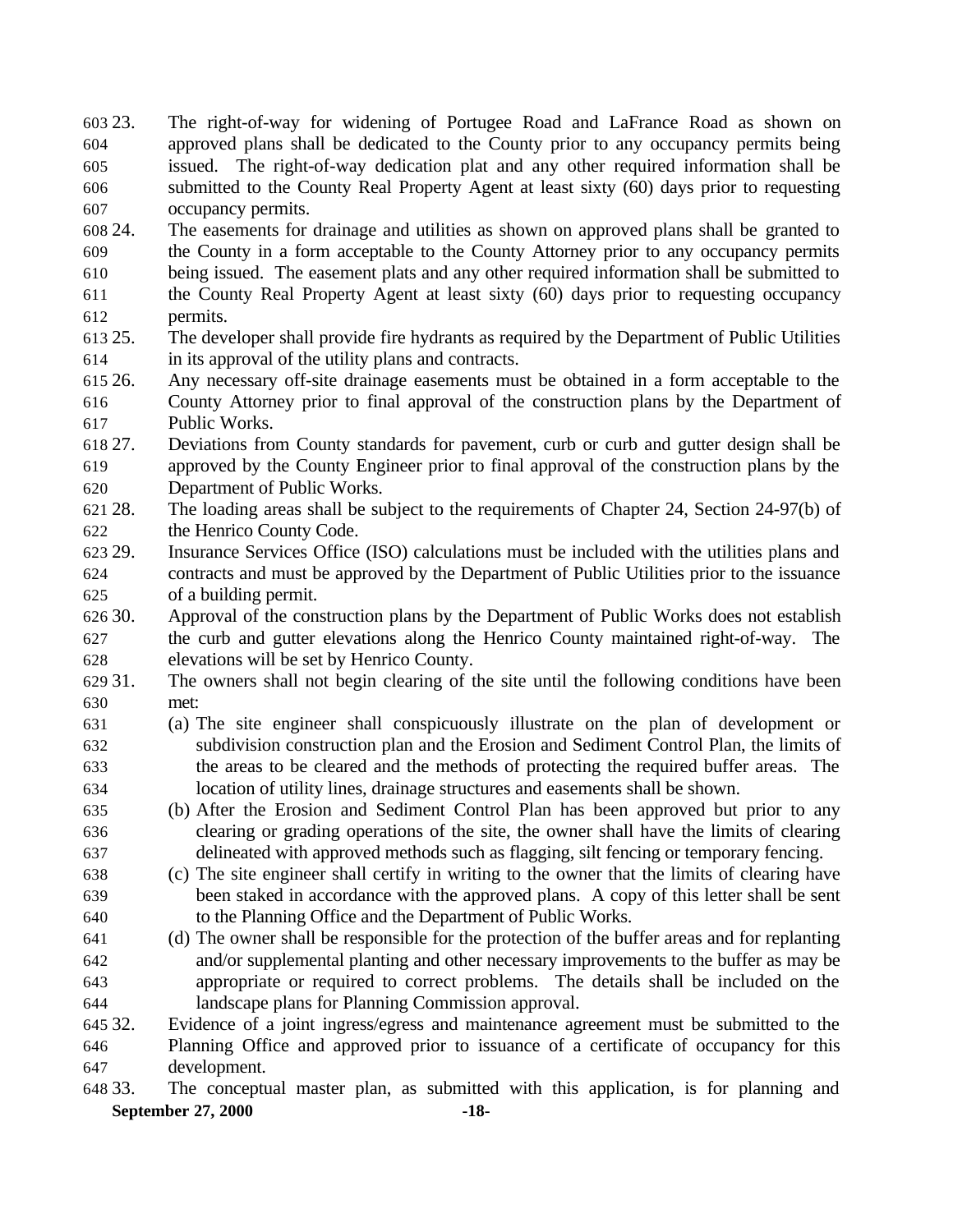information purposes only. All Subsequent detailed plans of development and construction plans needed to implement this conceptual plan require Planning Commission review and approval and shall be subject to all regulations in effect at the time such subsequent plans are submitted for review/approval.

Mr. McGarry -This is the last case on the Expedited Agenda.

#### **PLAN OF DEVELOPMENT REVISED**

POD-39-00 Rising Mt. Zion Baptist Church Addition **Hulcher & Associates for Rising Mount Zion Baptist Church:** Request for approval of a plan of development, as required by Chapter 24, Section 24-106 of the Henrico County Code to construct a one-story, 240 seat sanctuary, church offices and bathrooms. The 2.65 acre site is located at the eastern terminus of Rising Mt. Zion Road on parcel 177-A-26 and 27. The zoning is A-1, Agricultural District. Individual well and septic tank/drainfield. **(Varina)**

 Mr. Vanarsdall - Is there anyone in the audience in opposition to POD-39-00, Rising Mt. Zion Baptist Church Addition? No opposition. Mrs. Quesinberry.

 Mrs. Quesinberry - I move recommending approval of POD-39-00, Rising Mt. Zion Baptist Church Addition, subject to the annotations on the plan, the standard conditions for developments of this type and additional conditions Nos. 23 through 29 with No. 29 having four parts a, b, c, and d.

Mr. Taylor - Second.

 Mr. Vanarsdall - The motion was made by Mrs. Quesinberry and seconded by Mr. Taylor. All in favor say aye…all opposed say nay. The motion carries.

 The Planning Commission approved POD-39-00, Rising Mt. Zion Baptist Church Addition, subject to the standard conditions attached to these minutes for developments of this type not served by public utilities, the annotations on the plans and the following additional conditions. Mrs. O'Bannon was absent.

 23. The easements for drainage and utilities as shown on approved plans shall be granted to the County in a form acceptable to the County Attorney prior to any occupancy permits being issued. The easement plats and any other required information shall be submitted to the County Real Property Agent at least sixty (60) days prior to requesting occupancy permits.

 24. All exterior lighting fixtures shall be designed and arranged so the source of light is not visible from the roadways or adjacent residential properties. The lighting shall be low intensity, residential in character, and the height of standards shall not exceed 15 feet.

**September 27, 2000 -19-** 25. Any necessary off-site drainage easements must be obtained in a form acceptable to the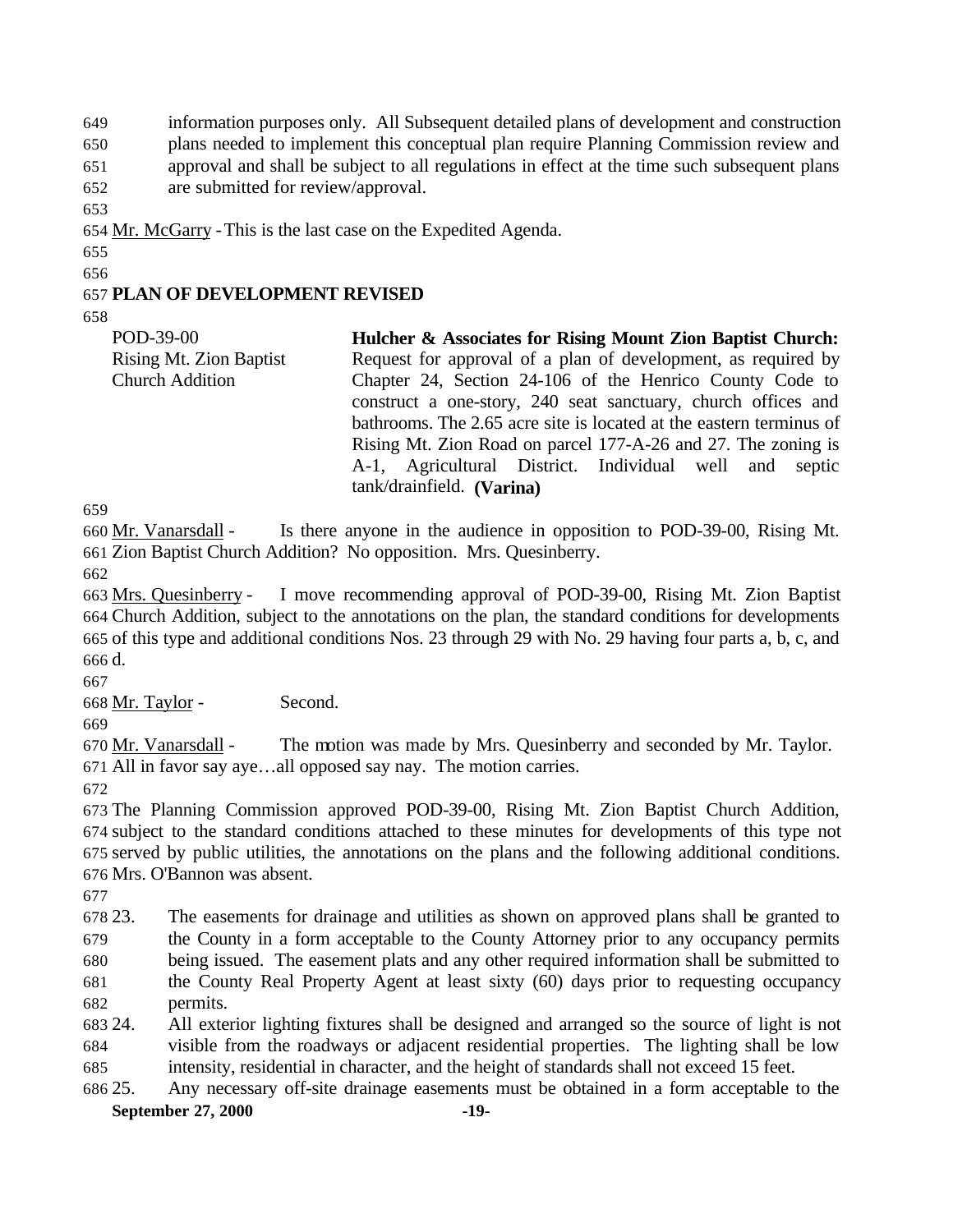County Attorney prior to final approval of the construction plans by the Department of Public Works.

 26. Deviations from County standards for pavement, curb or curb and gutter design shall be approved by the County Engineer prior to final approval of the construction plans by the Department of Public Works.

 27. The applicant shall furnish proof to the Planning Office that conditions satisfactory to the Health Department have been met that insure the proposed septic tank drainfield system is suitable for this project prior to the issuance of a building permit.

 28. Approval of the construction plans by the Department of Public Works does not establish the curb and gutter elevations along the Henrico County maintained right-of-way. The elevations will be set by Henrico County.

 29. The owners shall not begin clearing of the site until the following conditions have been met: 

- (a) The site engineer shall conspicuously illustrate on the plan of development or subdivision construction plan and the Erosion and Sediment Control Plan, the limits of the areas to be cleared and the methods of protecting the required buffer areas. The location of utility lines, drainage structures and easements shall be shown.
- (b) After the Erosion and Sediment Control Plan has been approved but prior to any clearing or grading operations of the site, the owner shall have the limits of clearing delineated with approved methods such as flagging, silt fencing or temporary fencing.
- (c) The site engineer shall certify in writing to the owner that the limits of clearing have been staked in accordance with the approved plans. A copy of this letter shall be sent to the Planning Office and the Department of Public Works.
- (d) The owner shall be responsible for the protection of the buffer areas and for replanting and/or supplemental planting and other necessary improvements to the buffer as may be appropriate or required to correct problems. The details shall be included on the landscape plans for Planning Commission approval.
- 

715 Mr. Vanarsdall - All right that brings us to the end of the Expedited Agenda. Thank you, Mr. McGarry. Mr. Marlles.

 Mr. Marlles - Mr. Chairman, the next item on the agenda is subdivision extensions of conditional approval. This is provided for informational purposes only. There are two sections of Clarendon Farms and the extension is granted for two months rather than the 10 months shown on your agenda. That is on the addendum that you were handed today. Again, that information is presented for informational purposes.

# **(FOR INFORMATIONAL PURPOSE ONLY)**

**SUBDIVISION EXTENSIONS OF CONDITIONAL APPROVAL**

| <b>Subdivision</b>        | <b>Magisterial</b><br><b>District</b> | Original No.<br>of Lots | <b>Remaining</b><br>Lots | <b>Previous</b><br><b>Extensions</b> | Year(s)<br>Extended |
|---------------------------|---------------------------------------|-------------------------|--------------------------|--------------------------------------|---------------------|
| <b>Clarendon Farms,</b>   | <b>Fairfield</b>                      | 195                     | 195                      |                                      | 2 Months            |
| <b>September 27, 2000</b> |                                       | $-20-$                  |                          |                                      |                     |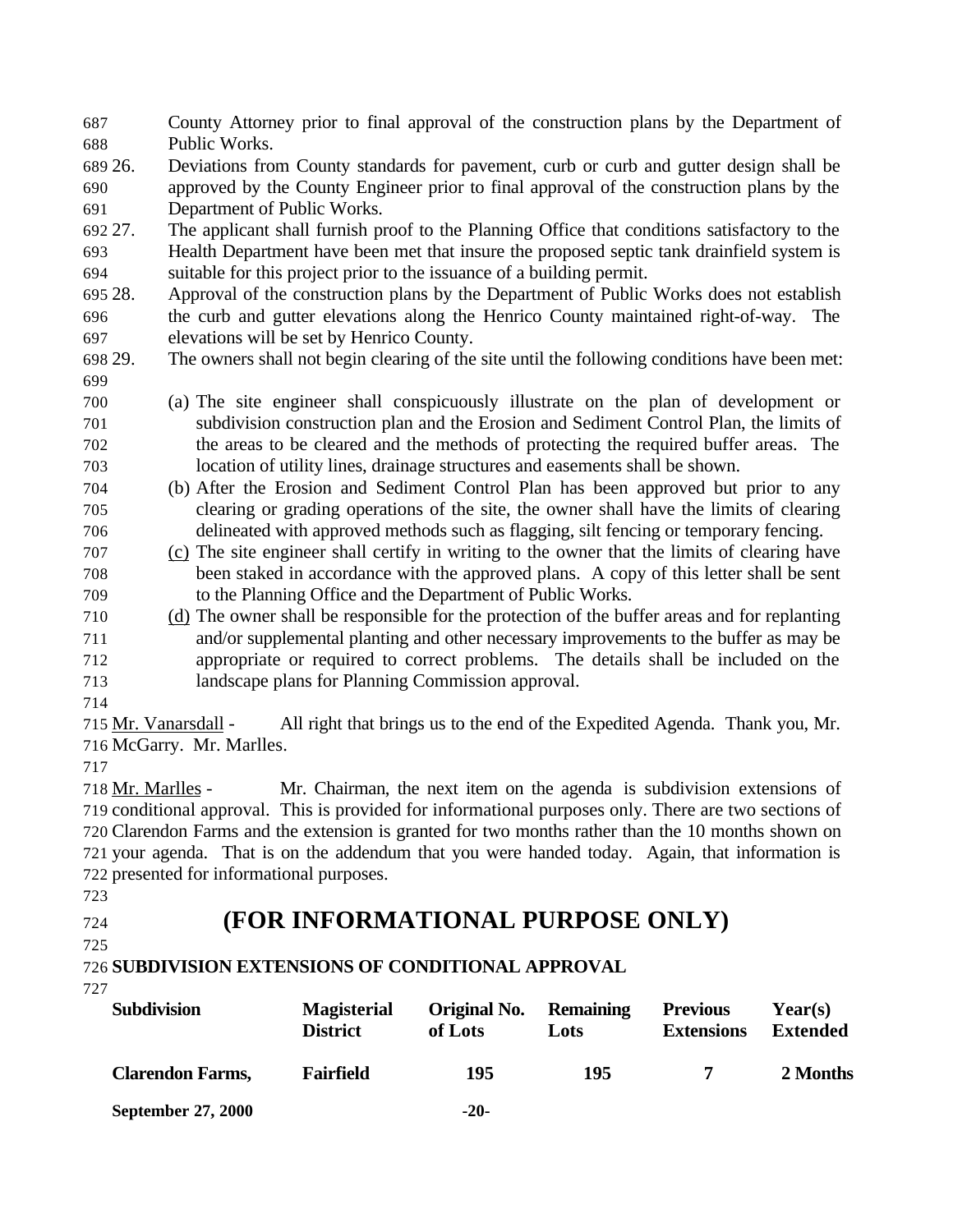| Parcel C -1<br>(March 1995 Plan)                            |                                        |                                                                        | 11/15/00 |                         |                      |
|-------------------------------------------------------------|----------------------------------------|------------------------------------------------------------------------|----------|-------------------------|----------------------|
| <b>Clarendon Farms,</b><br>Parcel C - 2<br>(July 1995 Plan) | <b>Fairfield</b>                       | 24                                                                     | 24       | 5                       | 2 Months<br>11/15/00 |
| 728                                                         |                                        |                                                                        |          |                         |                      |
| 729                                                         |                                        |                                                                        |          |                         |                      |
| 730 Mr. Vanarsdall -                                        |                                        | Thank you, Mr. Marlles, what's next? Oh, do any Commissioners have any |          |                         |                      |
| 731 questions on that? All right.                           |                                        |                                                                        |          |                         |                      |
| 732                                                         |                                        |                                                                        |          |                         |                      |
| - - - 11 11 11                                              | $\mathbf{M}$ $\mathbf{M}$ $\mathbf{M}$ |                                                                        |          | $1 \cdot 1 \cdot \cdot$ |                      |

733 Mr. Marlles - Mr. Chairman, our first case is a transfer of approval that was deferred 734 from the August 23, 2000, meeting. It's POD-109-86, Colonial Printing. The staff report will be 735 given by Mr. Michael Kennedy.

736

#### 737 **TRANSFER OF APPROVAL (Deferred from the August 23, 2000, Meeting)**

738

| POD-109-86                   | Christopher N. Crowe for Elbert & Sons, L.L.C.: Request for a   |
|------------------------------|-----------------------------------------------------------------|
| Colonial Printing (formerly  | transfer of approval, as required by Chapter 24, Section 24-106 |
| Federal Express Van Station) | of the Henrico County Code, from Vantage Properties, Inc. to    |
|                              | Elbert $\&$ Sons, L.L.C. The 2.6 acre site is located on the    |
|                              | northwest corner of Waller Road and Edward Holland Drive on     |
|                              | parcel 103-A-91B. The zoning is M-1, Light Industrial District. |
|                              | County water and sewer. (Brookland)                             |

739

740 Mr. Vanarsdall - Good morning, Mr. Kennedy.

741

742 Mr. Kennedy - Ladies and gentlemen, they just posted the bond for the landscape improvements to 743 bring the POD back into conformance, and they have agreed to all of the conditions of the previous 744 POD. So we can now recommend approval.

745

746 Mr. Vanarsdall - Are they going to have an addition on that building?

747

 Mr. Kennedy - They haven't submitted it for an addition yet. What they are doing is there are some loading docks that they are putting ramps to. So there are some minor exterior changes so that they can move their printing material more easily. It was a Federal Express building and they are putting a printing shop in there. So, it will become a major printing shop, production facility. 752

753 Mr. Vanarsdall - And what did you say about the loading dock?

754

755 Mr. Kennedy - Basically, what they are doing, they are taking the loading dock, which were for 756 trucks to service them and now they are putting ramps in there to serve the smaller vehicles that 757 way by hand truck.

758

759 Mr. Vanarsdall - Are there any questions by Commission members for Mr. Kennedy? I move 760 that POD-109-86, Colonial Printing (Formerly Federal Express Van Station) be approved with the

#### **September 27, 2000 -21-**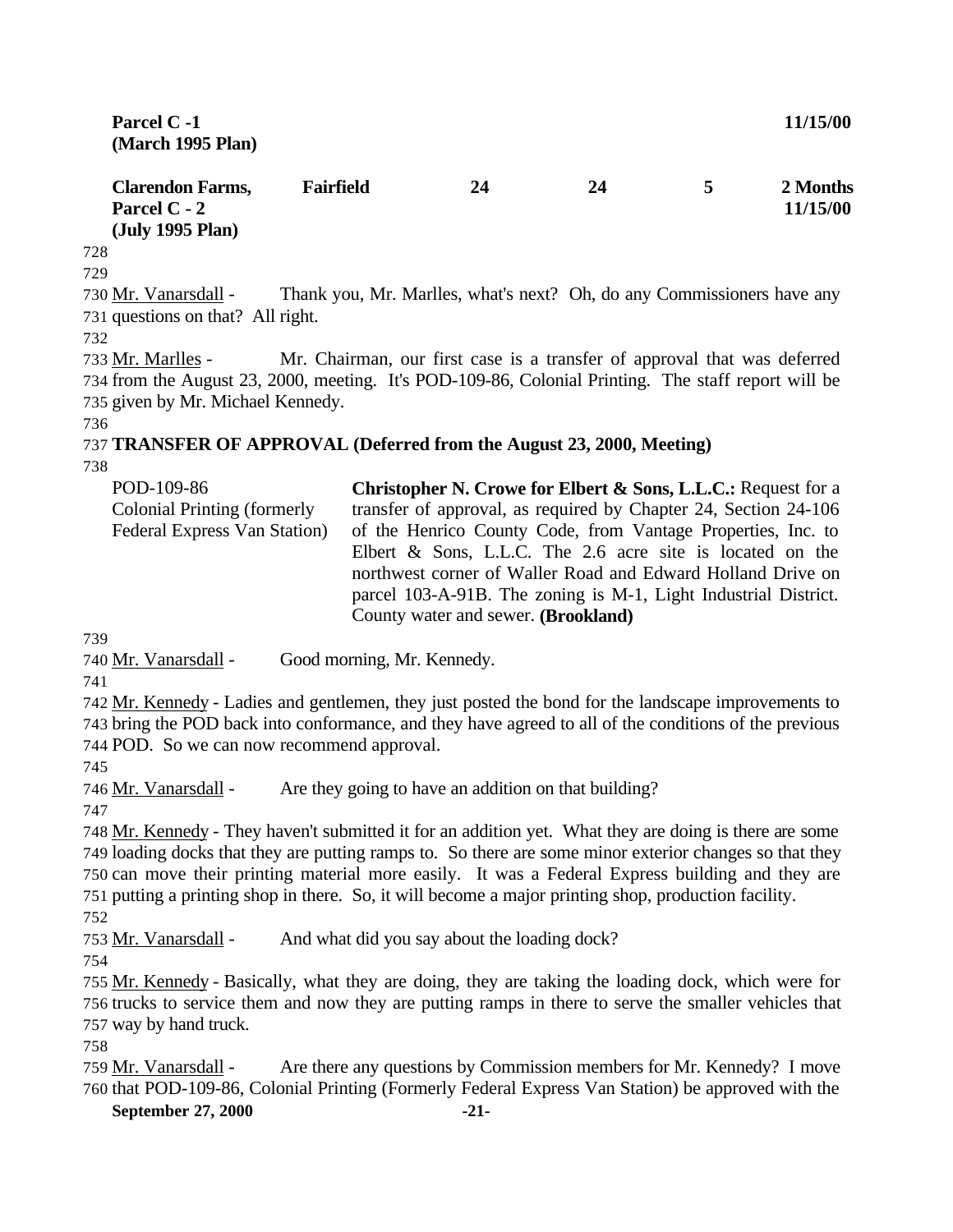annotations on the plans and with the agreement that the new owner will accept all of the responsibilities of the old owner and hopefully get the grass cut and put it back to look like a decent place. One of the lights is burned out over top of it, that will be fixed I'm sure. And anything else they can do to make it pretty.

Ms. Dwyer - Second.

768 Mr. Vanarsdall - The motion was made by Mr. Vanarsdall and seconded by Ms. Dwyer. All in favor say aye…all opposed say nay. The motion carries.

 The Planning Commission approved the transfer of approval for POD-109-86, Colonial Printing (Formerly Federal Express Van Station) subject to the new owner accepting and agreeing to be responsible for continued compliance with the conditions of the original approval. Mrs. O'Bannon was absent.

# **TRANSFER OF APPROVAL**

| POD-1-95                  | Hirschler, Fleischer, Weinberg, Cox & Allen for Highwoods          |
|---------------------------|--------------------------------------------------------------------|
| Virginia Mutual Insurance | Realty Limited Partnership: Request for transfers of approval      |
| Company                   | as required by Chapter 24, Section 24-106 of the Henrico County    |
|                           | Code, from Virginia Mutual Insurance Co. to Highwoods Realty       |
|                           | Limited Partnership. The 6.958 acre site is located along the west |
|                           | line of Cox Road, approximately 490 feet north of Waterfront       |
|                           | Place on parcel 38-3-C-4. The zoning is B-2C, Business District    |
|                           | (Conditional). County water and sewer. (Three Chopt)               |
|                           |                                                                    |

 Mr. Vanarsdall - Is there anyone in the audience in opposition to transfer of approval for POD-1-95, Virginia Mutual Insurance Company? No opposition. Mr. Wilhite.

 Mr. Wilhite - Good morning. Staff has made an inspection of the site and the site is in good shape and we recommend approval of this transfer and there are no conditions proposed.

Mr. Vanarsdall - Are there any questions by Commission members? Mr. Taylor.

 Mr. Taylor - Mr. Chairman, I move POD-1-95, Virginia Mutual Insurance Company, transfer of approval be approved.

Ms. Dwyer - Second.

792 Mr. Vanarsdall - The motion was made by Mr. Taylor and seconded by Ms. Dwyer. All in favor say aye…all opposed say nay. The motion carries.

 The Planning Commission approved the transfer of approval for POD-1-95, Virginia Mutual Insurance Company, subject to the new owner accepting and agreeing to be responsible for continued compliance with the conditions of the original approval. Mrs. O'Bannon was absent.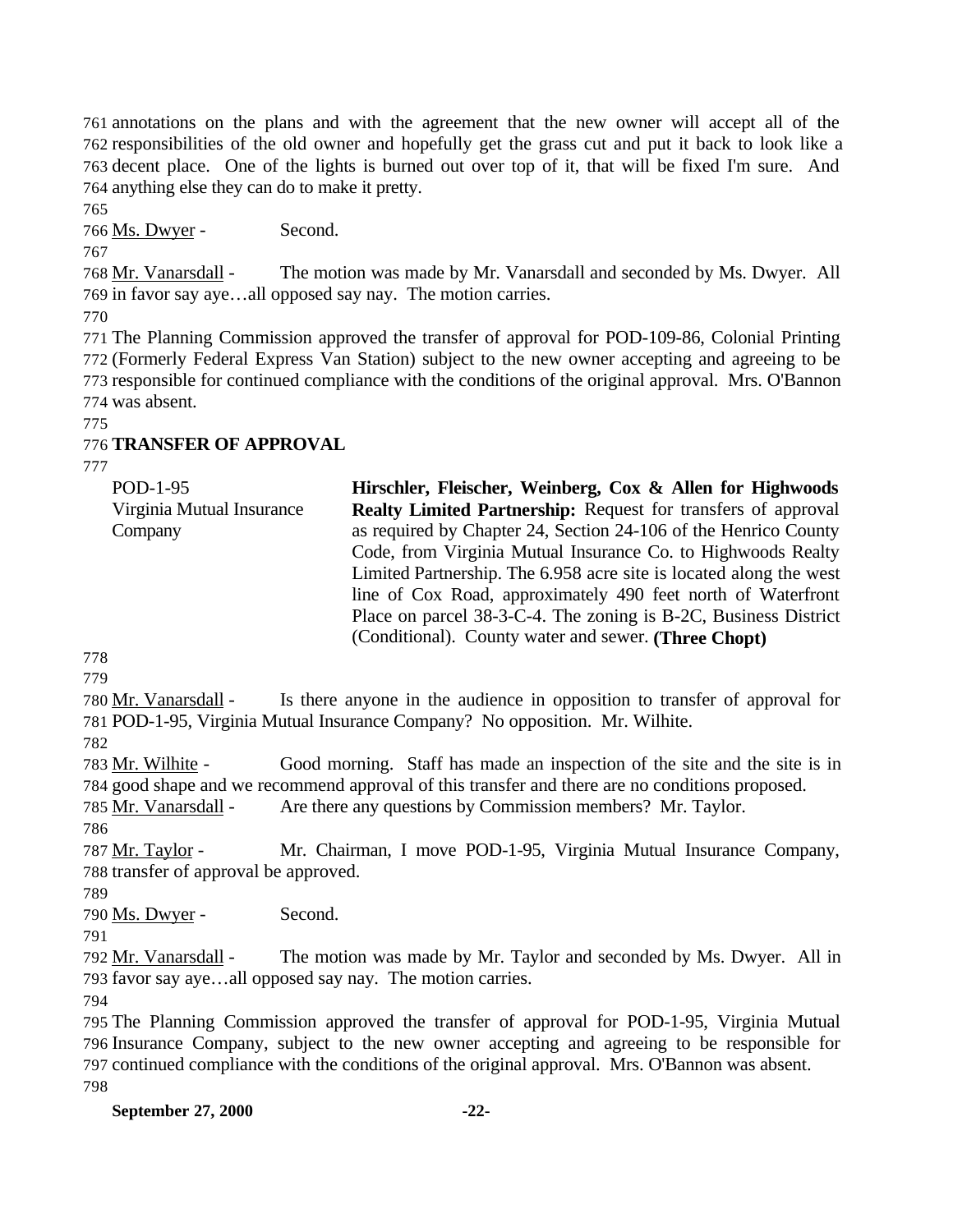#### **TRANSFER OF APPROVAL & TRANSITIONAL BUFFER DEVIATION**

| POD-154-88                        | Mike Doczi for Paxton Van Lines: Request for transfers of           |  |  |
|-----------------------------------|---------------------------------------------------------------------|--|--|
| Paxton Van Lines                  | approval of a plan of development and transitional buffer           |  |  |
|                                   | deviation as required by Chapter 24, Sections 24-106 and 24-        |  |  |
|                                   | 106.2 of the Henrico County Code, from J. J. Haines & Company,      |  |  |
|                                   | Inc. to Paxton Van Lines, Inc. The 5.5 acre site is located between |  |  |
|                                   | the terminus of Old Williamsburg Road and I-64 south ramp to I-     |  |  |
|                                   | 295 on parcel 165-A-75A. The zoning is M-1C, Light Industrial       |  |  |
|                                   | District (Conditional). County water and sewer. (Varina)            |  |  |
| $^{\small \textsf{\textbf{N}}}$ 1 |                                                                     |  |  |

803 Mr. Vanarsdall - Is there anyone in the audience in opposition to transfer of approval for POD-154-88, Paxton Van Lines? No opposition. Mr. McGarry.

 Mr. McGarry -The site is surrounded by transitional buffers and one proffered buffer. All of them can be provided except for one. Due to the BMP location the plantings will end up being located behind the BMP rather than in front of it. So, the trees can be provided. It will provide also a good screen, in staff's opinion. That created the need for the transitional buffer deviation. Staff can recommend the plan to you plus the item No. 1 on your addendum where it basically states: The deficiencies as identified in the inspector's report dated September 7, 2000 shall be corrected by November 30, 2000. I'll be happy to answer any questions.

 Mrs. Quesinberry - So what you are saying is that we can get the trees in front of the BMP? 

 Mr. McGarry -The trees are being provided in an alternative location. That's the purpose of their transitional buffer deviation because physically they can't be located in the first 25 feet where they are required because of the location of the BMP.

 Mrs. Quesinberry - Okay. Do we need to state that as a condition for the location of where the alternative site will be?

822 Mr. McGarry - It's annotated on the plan.

 Mrs. Quesinberry - Okay. That's what I wanted to know. Thanks. 826 Mr. Vanarsdall - Are there any other questions? Mr. Marlles - Mr. Chairman, I would recommend two separate motions. Mr. Vanarsdall - Right. I appreciate you mentioning that. Mrs. Quesinberry. Mrs. Quesinberry - I'll make a motion to recommend approval for the request of transfer plan of development for POD-154-88, Paxton Van Lines, and that's subject to the annotations on the plan and also condition No. 1 on the addendum. Mr. Taylor - Second.

**September 27, 2000 -23-**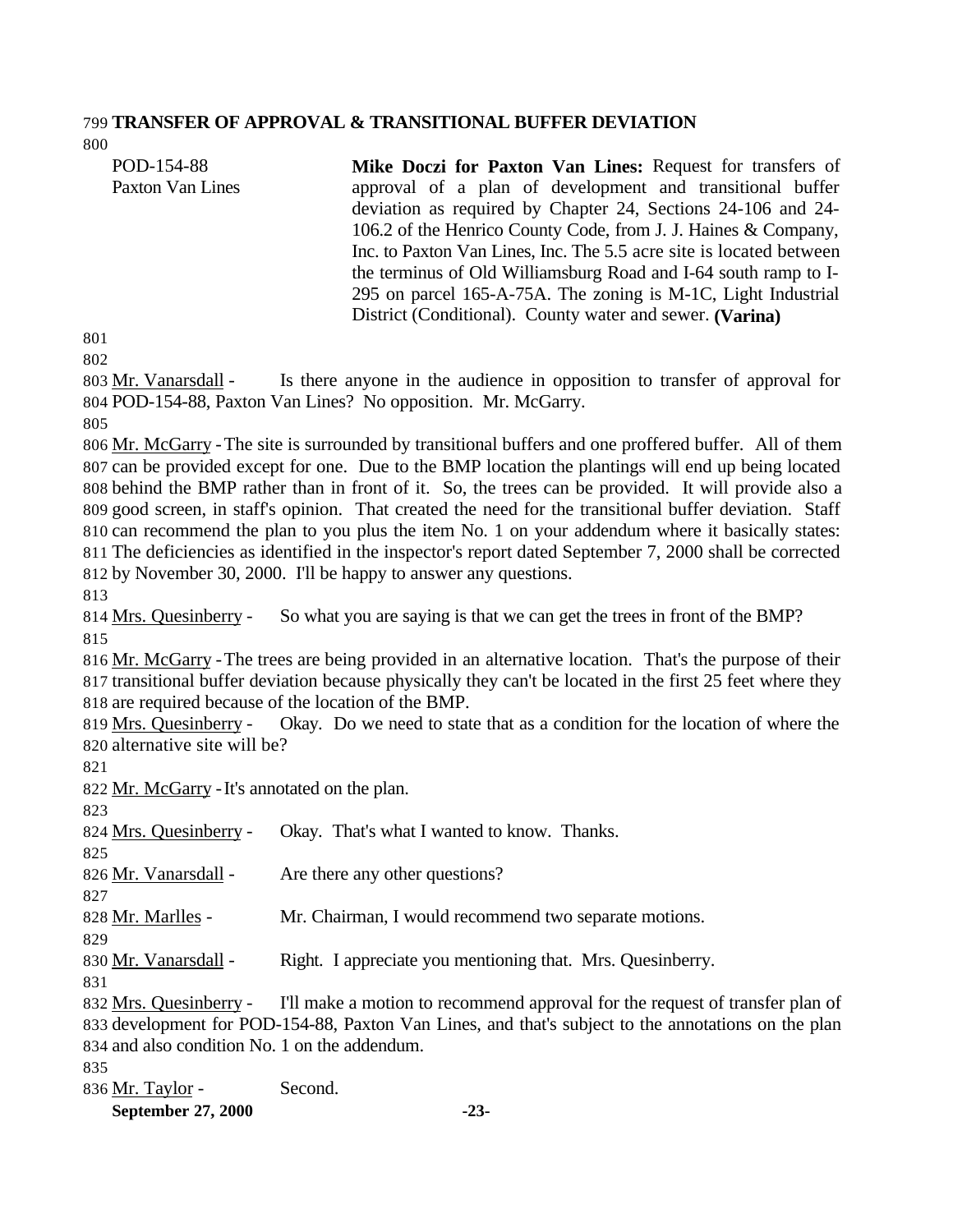838 Mr. Vanarsdall - The motion was made by Mrs. Quesinberry and seconded by Mr. Taylor. All in favor say aye…all opposed say nay. The motion carries.

 The Planning Commission approved the transfer of approval for POD-154-88, Paxton Van Lines, subject to the new owner accepting and agreeing to be responsible for continued compliance with the conditions of the original approval and the following additional condition. Mrs. O'Bannon was absent.

 1. The deficiencies as identified in the inspector's report dated September 7, 2000 shall be corrected by November 30, 2000.

849 Mr. Vanarsdall - Now we need a motion for the transitional buffer deviation.

 Mrs. Quesinberry - I make another motion for approval of the transitional buffer deviation for POD-154-88 Paxton Van Lines.

854 Mr. Taylor - Second.

856 Mr. Vanarsdall - The motion was made by Mrs. Quesinberry and seconded by Mr. Taylor. All in favor say aye…all opposed say nay. The motion carries.

 The Planning Commission approved the transitional buffer deviation for POD-154-88, Paxton Van Lines. Mrs. O'Bannon was absent.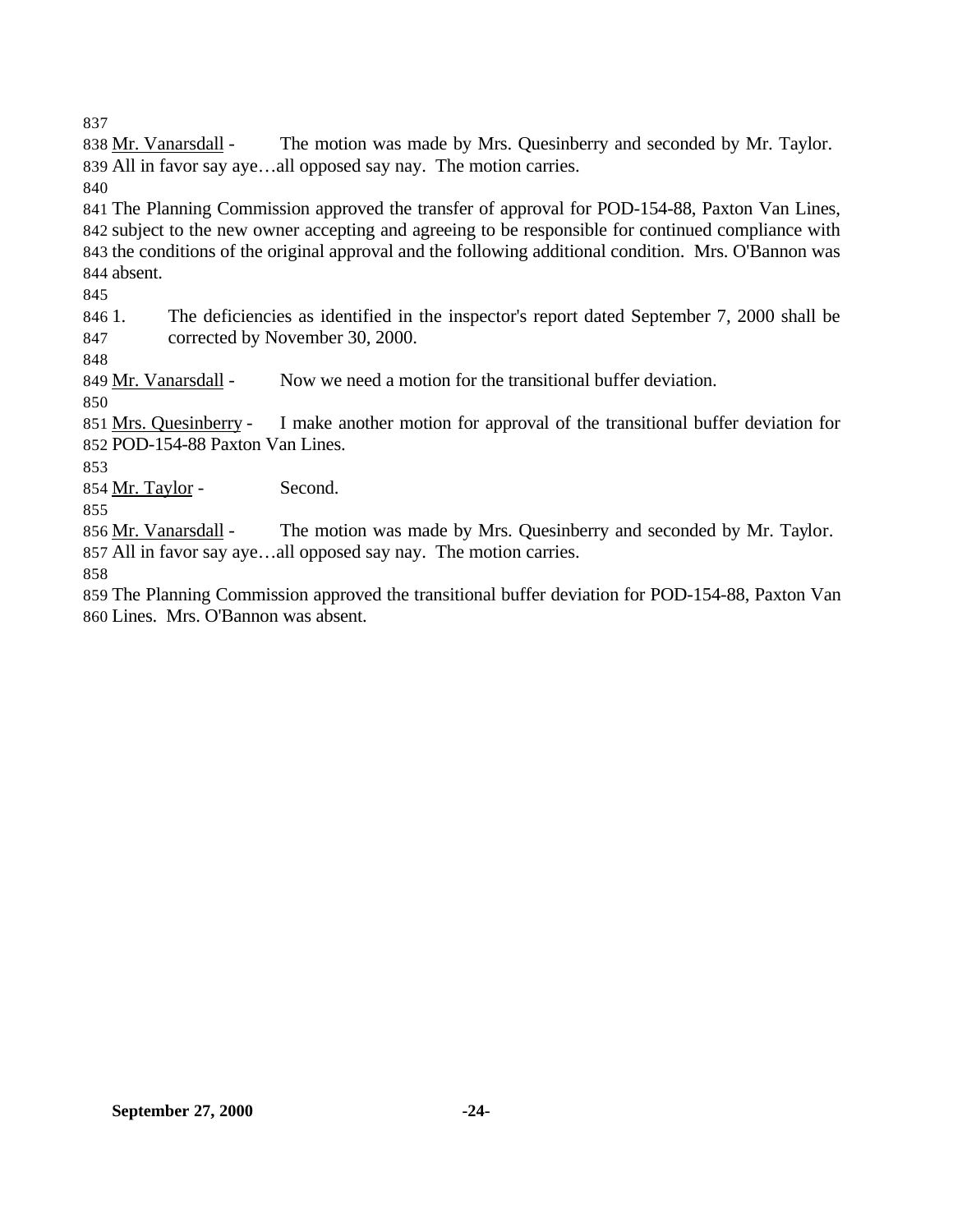#### **TRANSFER OF APPROVAL**

POD-51-93 RIC - Aeroserve and POD-60-97 RIC - Aeroserve **Dave Redmond for Capital Region Airport Commission (CRAC):** Request for transfers of approval of each plan of development as required by Chapter 24, Section 24-106 of the Henrico County Code, from RIC Aeroserve, L.C to Capital Region Airport Commission (CRAC). The 5.7 acre site is located at the northwest corner of S. Airport Drive (State Route 156) and Audubon Drive on parcel  $163-A-18$ . The zoning is  $B-3$ , Business District. County water and sewer. **(Varina)**  

 Mr. Vanarsdall - Is there anyone in the audience in opposition to the transfer of approval request for POD-51-93 RIC - Aeroserve and POD-60-97 RIC Aeroserve? No opposition. Mr. McGarry.

 Mr. McGarry -Please note that there is also an addendum item on this case also. Staff can recommend the transfer of approval for the Airport as it takes over the Aeroserve parcel. The addendum item essentially says " The deficiencies as identified in the inspector's report dated September 6, 2000 shall be corrected by November 30, 2000" and the Airport is in agreement with this timeframe.

875 Mr. Vanarsdall - Are there any questions of Mr. McGarry by Commission members? Mrs. Quesinberry.

Mrs. Quesinberry - Do I need to make two separate motions for each of these PODs?

Mr. McGarry -This is a transfer of approval only, so one motion is sufficient.

Mrs. Quesinberry - For both of the POD cases?

Mr. McGarry -Yes, one motion is fine.

 Mrs. Quesinberry - Okay. That's what I need to know. I recommend approval for the transfer of approval for POD-51-93 Aeroserve and POD-60-97 Aeroserve, with the additional condition No. 1 on the addendum.

Mr. Archer - Second.

 Mr. Vanarsdall - The motion was made by Mrs. Quesinberry and seconded by Mr. Archer. All in favor say aye…all opposed say nay. The motion carries.

 The Planning Commission approved the transfer of approval for POD-51-93, RIC - Aeroserve and POD-60-97, Aeroserve, subject to the new owner accepting and agreeing to be responsible for continued compliance with the conditions of the original approval and the following additional condition. Mrs. O'Bannon was absent.

**September 27, 2000 -25-**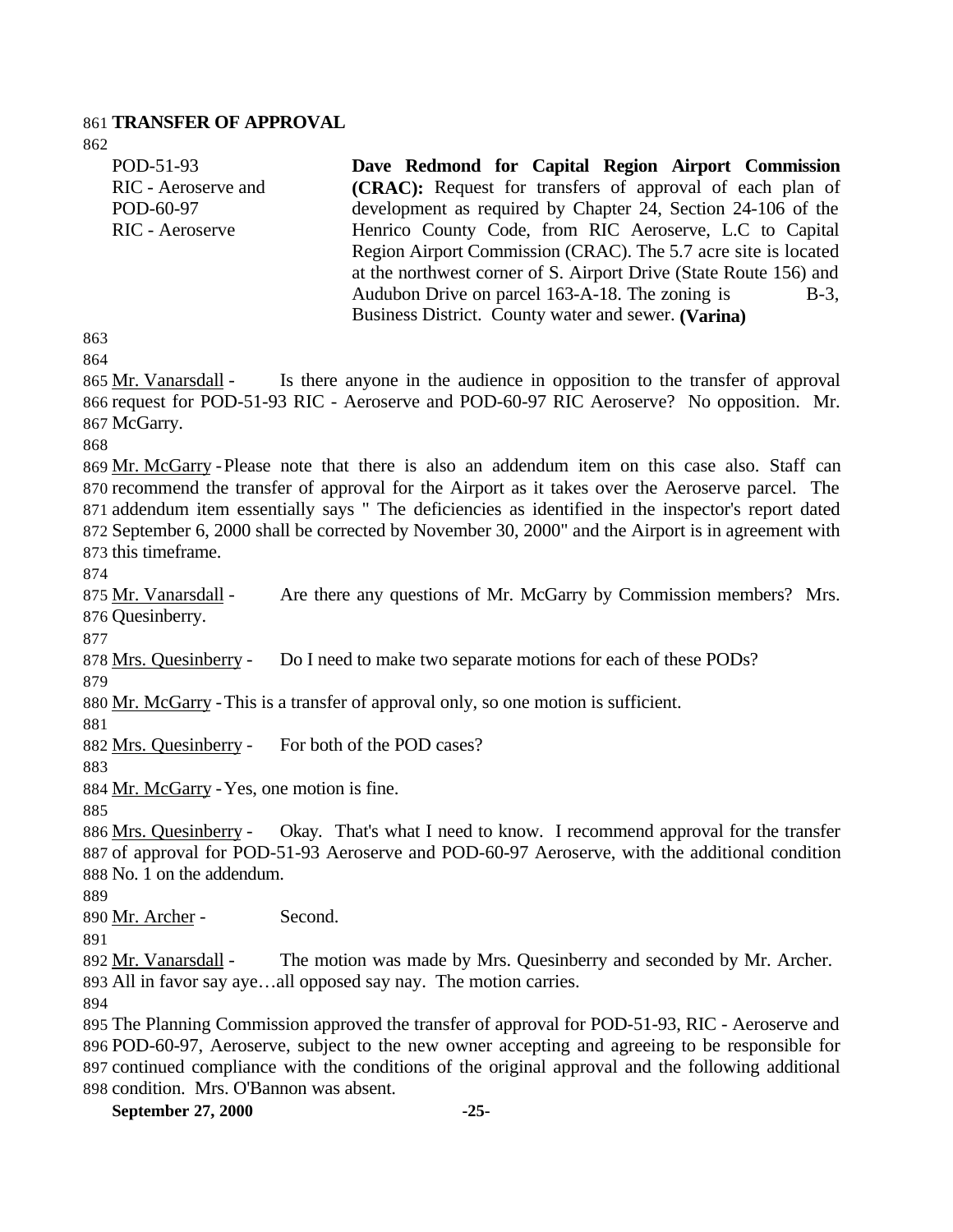1. The deficiencies as identified in the inspector's report dated September 6, 2000 shall be corrected by November 30, 2000.

#### **LANDSCAPE PLAN**

| $LP/POD-55-99$<br>Belmont Park @ Twin<br>Hickory | <b>James River Nurseries for HHHunt Corporation: Request for</b><br>approval of a landscape plan as required by Chapter 24, Sections<br>24-106 and 24-106.2 of the Henrico County Code. The 14.76<br>acre site is located at the southeast corner of Twin Hickory Road |
|--------------------------------------------------|------------------------------------------------------------------------------------------------------------------------------------------------------------------------------------------------------------------------------------------------------------------------|
|                                                  | and Twin Hickory Lake Drive on part of parcel 27-A-4 and part<br>of 18-A-39A. The zoning is RTHC, Residential Townhouse<br>District (Conditional). (Three Chopt)                                                                                                       |
|                                                  |                                                                                                                                                                                                                                                                        |

 Mr. Vanarsdall - Is there anyone in the audience in opposition to the landscape plan for LP/POD-55-99, Belmont Park @ Twin Hickory? No opposition. Ms. News.

909 Ms. News - The revised plan which has just been distributed includes the streetscape planting for the proffered greenbelt. The streetscape plantings are part of an overall streetscape plan which is in various stages of installation along Twin Hickory Road and Twin Hickory Lake Drive. It consists of street trees and a row of Bayberry as well as accent planting at the main intersection, which is coordinated on all four corners. The grade in the greenbelt slopes down into the site, so the Bayberry will be shifted up the hill and closer to the sidewalk which will provide better buffering. A condition has been added, which is in your addendum, requiring additional administrative submittals of landscape plans for units which back directly up to the roads. Staff feels additional buffering may be needed for these homes but at this time it is not known which unit will be built in each location. The applicant has agreed to work with staff to increase the buffering for these units prior to granting a certificate of occupancy. Included in the revised plans also is a plan for landscaping in the cul-de-sac island for Belmont Park Lane. Staff can recommend approval of the revised landscape plan subject to the standard conditions for landscape plan and additional condition No. 5 listed in your addendum. I'll be happy to answer any questions. 

| <b>September 27, 2000</b> | $-26-$                                                                    |
|---------------------------|---------------------------------------------------------------------------|
| 937 Mr. Vanarsdall -      | Are there any other questions? Mr. Taylor.                                |
| 936                       |                                                                           |
| 935 Mr. Taylor -          | Okay. Thank you.                                                          |
| 934                       |                                                                           |
| 933 Ms. News -            | Yes, I believe so.                                                        |
| 932 Mr. Taylor -          | Should look nice?                                                         |
| 931                       |                                                                           |
|                           | 930 Liriope, and that will be irrigated so it should look nice.           |
| 929 Ms. News -            | The revised plan indicates planting three, 10 to 12 foot River Birch and  |
| 928                       |                                                                           |
|                           | 927 that is adequately cared for in the addendum or in the revised plans? |
| 926 Mr. Taylor -          | I would like to ask a question. The circle that we discussed do you think |
| 925                       |                                                                           |
| 924 Mr. Vanarsdall -      | Are there any questions of Ms. News by Commission members?                |
| ر بے ر                    |                                                                           |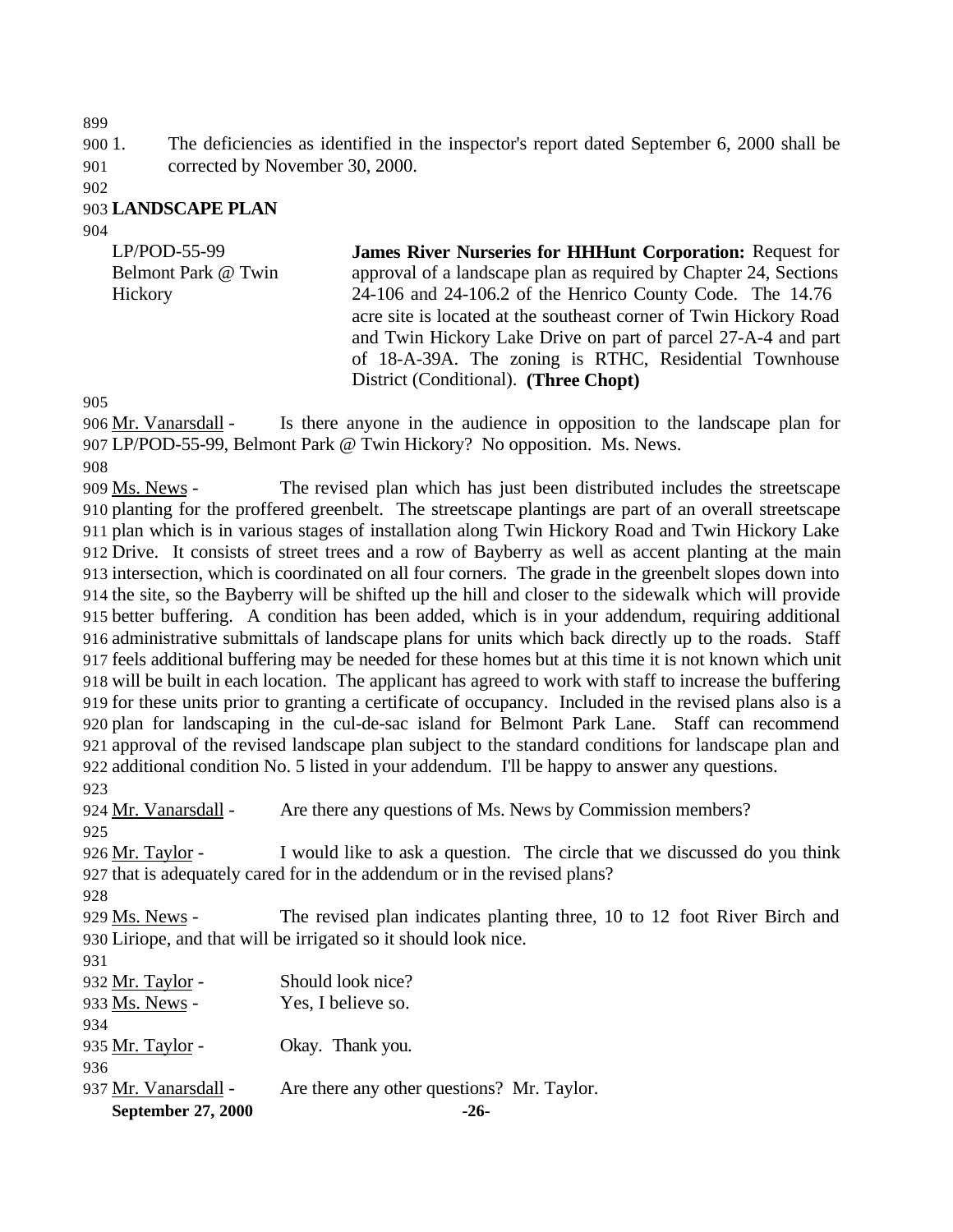939 Mr. Taylor - Mr. Chairman, I move approval of landscape plan LP/POD-55-99, Belmont Park @ Twin Hickory, subject to the standard conditions for landscape plans, the annotations on the plans and additional condition No. 5 on the addendum.

Mrs. Quesinberry - Second.

945 Mr. Vanarsdall - The motion was made by Mr. Taylor and seconded by Mrs. Quesinberry. All in favor say aye…all opposed say nay. The motion carries.

 The Planning Commission approved the landscape plan for LP/POD-55-99, Belmont Park @ Twin Hickory, subject to the standard conditions attached to these minutes for landscape plans, the annotations on the plans and the following additional condition. Mrs. O'Bannon was absent.

 5. A landscape plan for the purpose of providing additional buffering behind units #21, #28, #29, #30, #31, #32, #39 and #40 shall be submitted to the Planning Office for administrative review and approval prior to issuance of occupancy permits for each of these units. This requirement may be waived if deemed appropriate by the Planning Office.

# **ALTERNATIVE FENCE HEIGHT PLAN**

Carriage Hill Apartments, Phase One

**TIMMONS:** Request for approval of an alternative fence height to permit a six-foot security fence in the front yard along Glenside Drive, as required by Chapter 24, Sections 24-106, 24-106.2 and 24-95(l)(6)d. of the Henrico County Code. The 47.0 acre site is located on the north line of Glenside Drive, 850 feet east of Bethlehem Road on part of parcels 82-A-1, 2 and part of parcel 3. The zoning is R-5, General Residence District. **(Brookland)** 

 Mr. Vanarsdall - Is there anyone in the audience in opposition to this fence going up in Carriage Hill Apartments? No opposition. Good morning, Mr. Strauss.

 Mr. Strauss - Good morning, Mr. Chairman. At the time of the preparation of the agenda, staff had not completed its review as we had questions of the applicant with regards to the gates and what provisions had been made with the respect to addressing comments by the Division of Pubic Works, the Fire Marshall and Public Utilities. Staff has now completed its review and can recommend approval of the plan as annotated. That's the plan that we just handed out this morning. We are recommending approval with the standard conditions for landscaping and fence plans and the annotations on the plan. The important annotation is at the upper right-hand corner of your plan. The Fire Marshall's office would like the applicant/owner to contact the County Fire Marshall's Office prior to completion of the project to test and inspect the emergency gate operation for acceptance and approval. In addition, signs indicating location of the fire access gates are required. The applicant is in agreement to this and staff now has no problems with this application, so we are recommending approval at this time. I'll be happy to answer any questions

**September 27, 2000 -27-**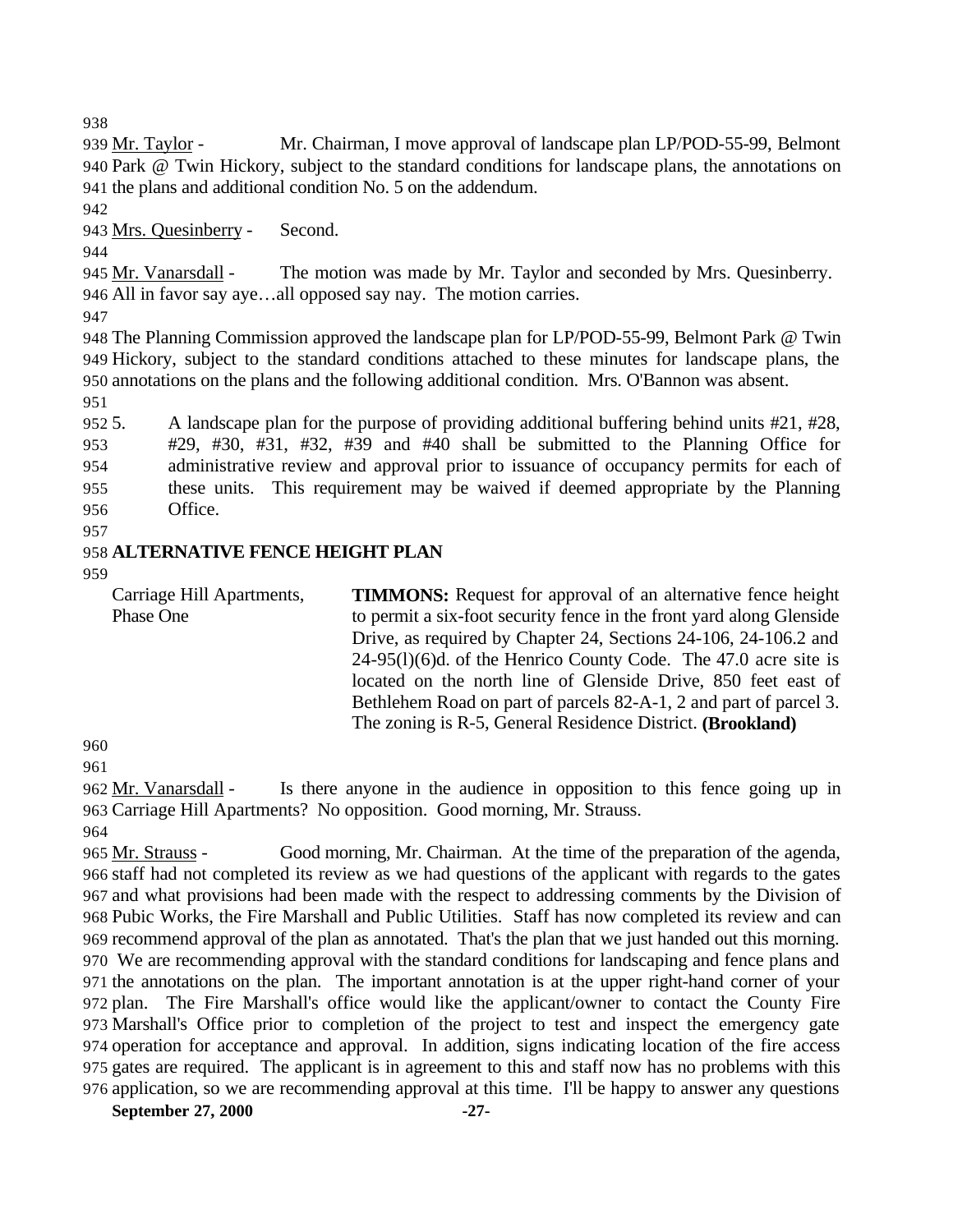you have and the applicant is also represented here this morning.

 Mr. Vanarsdall - From the way I understand it, they always make sure that the cards and the gate, Fire does this?

 Mr. Strauss - The gates, from my understanding, the gates will be operated by either key pad or card. And the Fire Marshall, and the emergency vehicle access, can be done either through a radio control or with a horn. Either one of those methods could work with this type of fence and this gate.

Ms. Dwyer - This is gated and not just fencing.

 Mr. Strauss - It will be a gated community. They have had some crime problems in this area so the gate will tie into the existing chain-link fence around the back of the property. And this will be an ornamental, wrought iron style, prefabricated, fence across the front with gates at the access points. And additional gates for fire access to the buildings. There are two points on the plan which illustrate fire access gates. They are basically gates where the fire engine would drive over the curb to get to buildings.

996 Ms. Dwyer - Has this been done? I've never seen this done before.

 Mr. Strauss - I've heard of it being done, but I can't cite you a case in Henrico County but perhaps the applicant can.

1001 <u>Ms. Dwyer</u> - Where are the fire access gates?

 Mr. Strauss - Take a look at page 3, you will see there in the middle "See Fire Marshall comment" there is an access gate over there and generally in the center of the page and then on the next sheet there is an additional fire access gate.

| ł<br>i<br>I |
|-------------|
|-------------|

| September 27, 2000    | $-28-$                                                                       |
|-----------------------|------------------------------------------------------------------------------|
| 1022 Mr. Strauss -    | Actually, this is more ornamental wrought iron so it's a more decorative     |
| 1021                  |                                                                              |
| 1020 Mr. Vanarsdall - | It sets back in the woods. So this will be similar to that I hope, won't it? |
| 1019                  |                                                                              |
| 1018 Mr. Strauss -    | It's a black, vinyl coated chin-link.                                        |
| 1017                  |                                                                              |
| 1016 black.           |                                                                              |
| 1015 Mr. Vanarsdall - | And if you go down that back road, you can hardly notice it because it is    |
| 1014                  |                                                                              |
| 1013 Mr. Strauss -    | There is a fence going around the outside rear of the property.              |
| 1012                  |                                                                              |
| 1011 Mr. Vanarsdall - | You know they have a fence on the rest of that property.                     |
| 1010                  |                                                                              |
| 1009 Mr. Strauss -    | It will basically look like the fence.                                       |
| 1008                  |                                                                              |
| 1007 Ms. Dwyer -      | It will look like a fence.                                                   |
| 1000                  |                                                                              |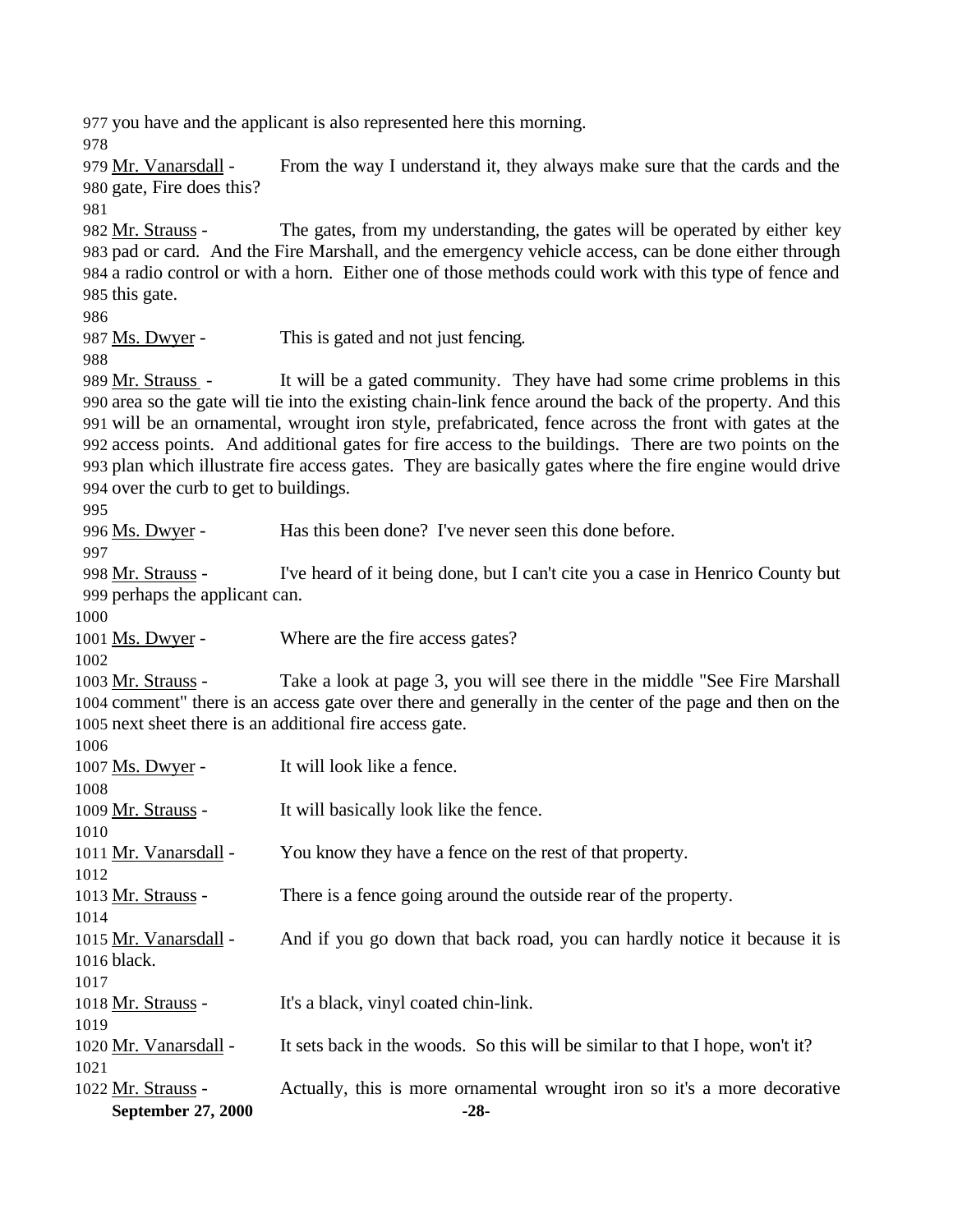**September 27, 2000 -29-** style "theme" fence. 1025 Ms. Dwyer - What is the County policy on gated communities because I know that it has come up for single-family homes before? And I was told that there was a County policy against that. I'm just curious what the County policy is about gated fences. Mr. Strauss - I think, historically, there was interest in not having too many gated communities by virtue of the alternative fence height. I think that was the reason for that. There is no particular Code item. We do have provisions to make sure that the Fire Marshall or the Police are satisfied that they can gain access to the project when they need to. 1034 Ms. Dwyer - Is it related to whether there is a public road involved or not? Mr. Strauss - I'm not aware of that. Ms. Dwyer - I'm getting a head nod from Todd Eure, so it must be that the gated communities are not permitted if they gate a public road but it's okay if it gates a private road, is that correct? Okay. Mr. Vanarsdall - All of that would have been checked out, hadn't it Jim? I see Todd is shaking his head. 1045 Ms. Dwyer - So, these are private roads in this... 1047 Mr. Vanarsdall - Which way are you shaking your head, up and down? Ms. Dwyer - He's shaking "yes" to all my questions. We are not going to make him stand up. Thank you. Mr. Vanarsdall - Thank you. I move that the alternative fence height plan at Carriage Hill Apartments, Phase One, be approved with the annotations on the plans, the standard conditions for this type. 1056 Mr. Taylor - Second. Mr. Vanarsdall - The motion was made by Mr. Vanarsdall and seconded by Mr. Taylor. All in favor say aye…all opposed say nay. The motion carries. The Planning Commission approved the alternative fence height for the Carriage Hill Apartments, Phase One, subject to the annotations on the plans and the standard conditions attached to these minutes for landscape plans. Mrs. O'Bannon was absent. **SUBDIVISION** Dakota Estates (May 2000 Plan) **TIMMONS for Dakota Associates, L.L.C.:** The 8.92 acre site is located along the west line of Midview Road approximately 400 feet south of its intersection with Darbytown Road on parcel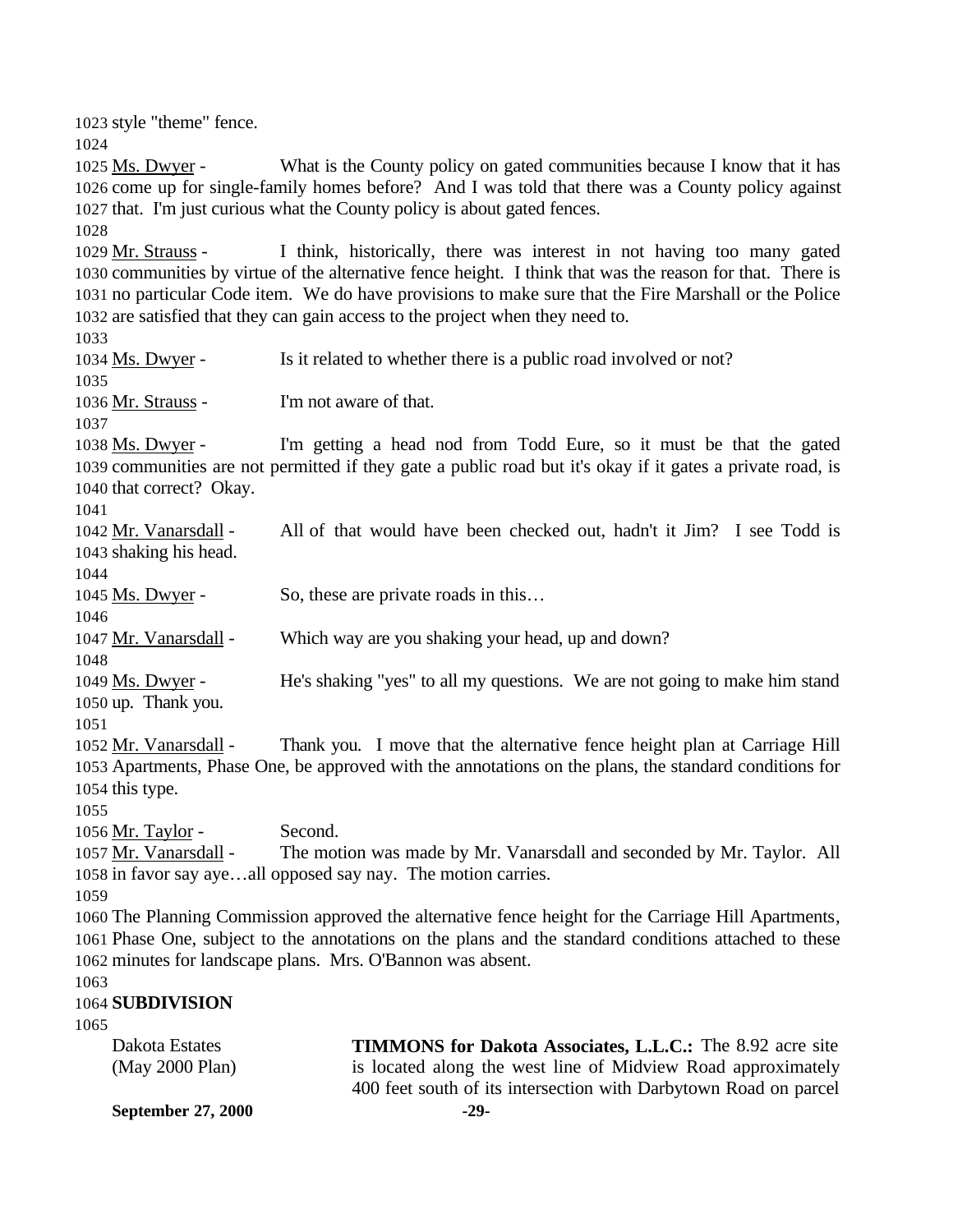192-A-19 and part of 192-A-7. The zoning is RTH, Residential Towhhouse District, R-5, General Residence District and ASO (Airport Safety Overlay District). County water and sewer. **(Varina) 80 Lots** 

 

 Mr. Vanarsdall - Is there anyone in the audience in opposition to this subdivision, Dakota Estates (May 2000 Plan)? We have opposition, and quite a few. All right. Ms. News.

 Ms. News - Previous submissions for Dakota Estates have included the RTH, R-5 and A-1 parcels. This current submission however is for development of 80 townhouse units on the RTH parcel. The plan has been through several reviews and improvements to the layout have made. A factor of key concern on this project has been how access to the R-5 parcel behind this site will be accomplished. The R-5 parcel is 34.5 acres and currently has potential for development of 500 multi-family units. Access to this parcel is not recommended through the adjacent single-family subdivision of Varina Point. The proposed townhouse development has 80 proposed townhouse units on a single point of access, which is the maximum that can be developed on this access.

 In response to the staff's request that the applicant address this issue he has submitted a master plan which indicates a second point of access could be developed or would be developed to Old Oakland Road. The applicant has indicated that this master plan has been developed by another party and is not under his control. The traffic engineer has evaluated this proposal and indicates that although access would not be permitted in the location shown, access potentially could be developed in this direction if certain criteria are met. Minimum road separations requirements would indicate that the developer of the property would need to purchase additional property to accomplish this. Because the minimum code requirements have been addressed, staff is recommending approval of this plan. Staff is aware however that there is considerable objection from the adjacent neighborhood and that a representative is here to address the Commission. I'll be happy to answer any questions.

Mr. Vanarsdall - Are there any questions of Ms. News by Commission members?

 Mrs. Quesinberry - So, at this point we really don't have a second point of access on Oakland Road for the R-5 parcel in the back of this parcel?

 Ms. News - My understanding is that the developer of that property has purchased a single-family lot and their intention is to build a public road through that lot, which would provide access. However, the traffic engineer has indicated that there would be separation problems with the location in that exact spot to other cross streets on Old Oakland Road.

| <b>September 27, 2000</b> | $-30-$                                                                    |
|---------------------------|---------------------------------------------------------------------------|
| 1107 Mr. Vanarsdall -     | If there are no more questions from the Commission, we will hear from the |
| 1106                      |                                                                           |
| 1105 Ms. News -           | The density is 6.9.                                                       |
| 1104                      |                                                                           |
| 1103 Mrs. Quesinberry -   | What is the density for this development?                                 |
| 1102                      |                                                                           |
|                           |                                                                           |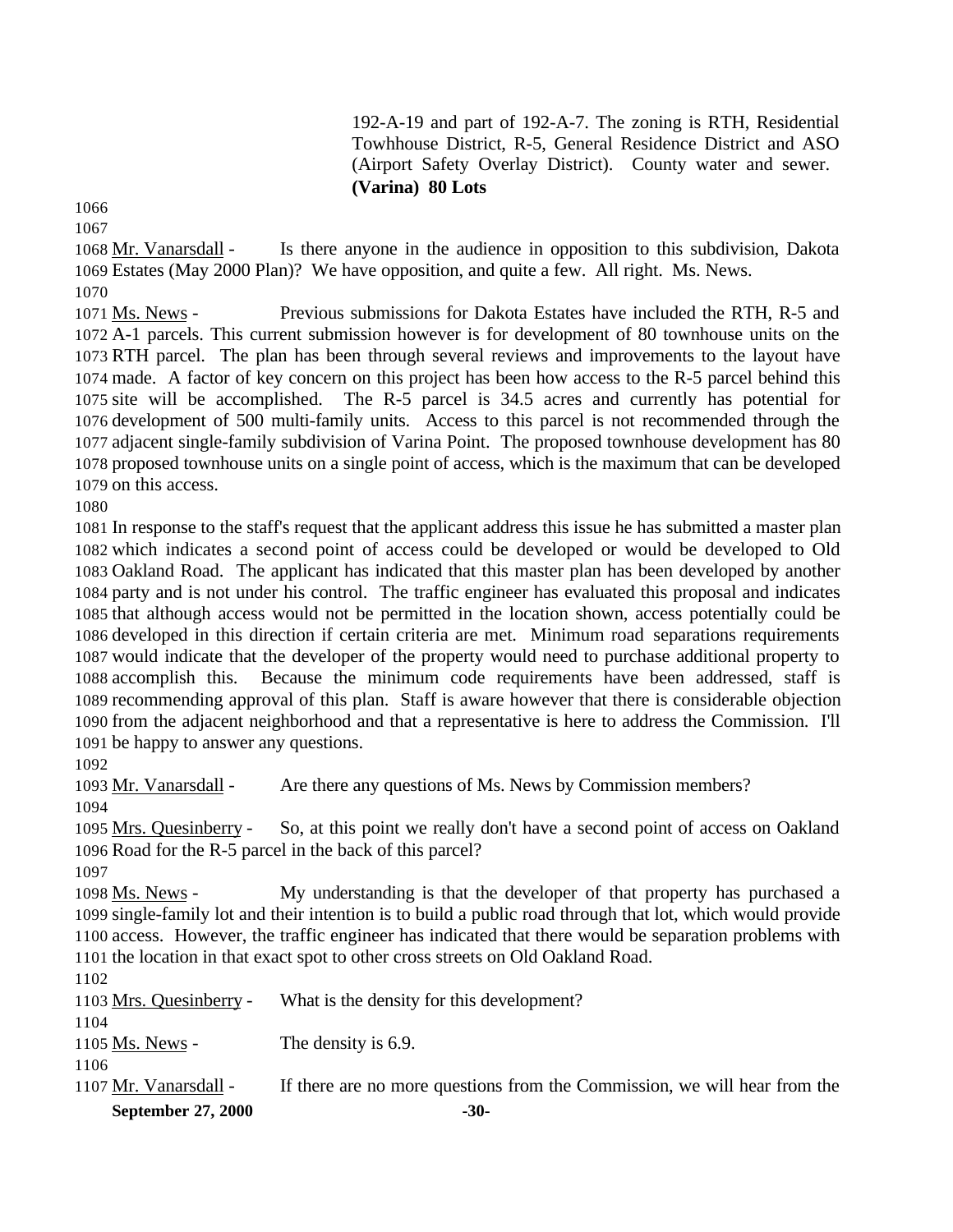applicant first. Mr. Marlles will explain the rules of the time limit.

1110 Mr. Marlles - Thank you, Mr. Chairman. It is the policy of the Commission, ladies and gentlemen, when there is opposition in a case to allow the applicant 10 minutes to present his testimony. Some of that 10 minutes may be save for rebuttal of opposition statements. Time to answer questions directed from the Commission will not be included in the applicant's allotted time. Following the applicant's presentation, the opposition will also be allowed 10 minutes to present testimony. The time may be used as desired but generally the Commission has found that using a spokesperson makes the most effective use of that time. Again, any time spent answer questions from the Commission is not counted toward that 10 minutes. Mr. Chairman, I think that explains the policy. 1120 Mr. Vanarsdall - Thank you. We would like to hear from the applicant first. Mr. Holt - My name is Gill Holt and I represent the Dakota Group who is developing Dakota Estates. 1125 Mr. Marlles - Sir, would you like to reserve some time for rebuttal, out of your 10 minutes? 1128 Mr. Holt - Yes. 1130 Mr. Marlles - Two minutes, or…. 1132 Mr. Holt - Really, I think my position would be this morning is we worked real hard with the staff and I think we have addressed the majority of their concerns. I can share a little bit of that information about what I understand is going on with the R-5 property with what is transpiring with the purchase of Lot 3 located in the R-2A portion or the property to the north. As I understand it, when they addressed Traffic Engineering, the main objection was 150 feet of separation, which they believe they could achieve that. But, as far as the RTH site, which I'm involved in, I think we have met most of the staff's requirements at this time, and I'm just here to

answer any further questions that the Commissioners may have.

 Mrs. Quesinberry - Is that lot that was purchased for access to Oakland Road, is that the Russell property?

 Mr. Holt - I just know it's know as lot 3, 1665 Old Oakland Road. And we submitted to staff a conceptual plan that showed how the ingress/egress would enter the R-5 property between the common lot line, between the RTH and R-5 and exit back out through Lot 3 with the proposed dedicated right-of-way that would terminate in a cul-de-sac on the R-5 property.

Mr. Vanarsdall - All right. Are there any other questions, Mrs. Quesinberry?

Mrs. Quesinberry - No. I would like to hear from the opposition.

1152 Mr. Vanarsdall - All right. Thank you. Now we will hear from the opposition. Whoever wants to be first come on down an state your name and whatever you want to say. Good morning.

**September 27, 2000 -31-**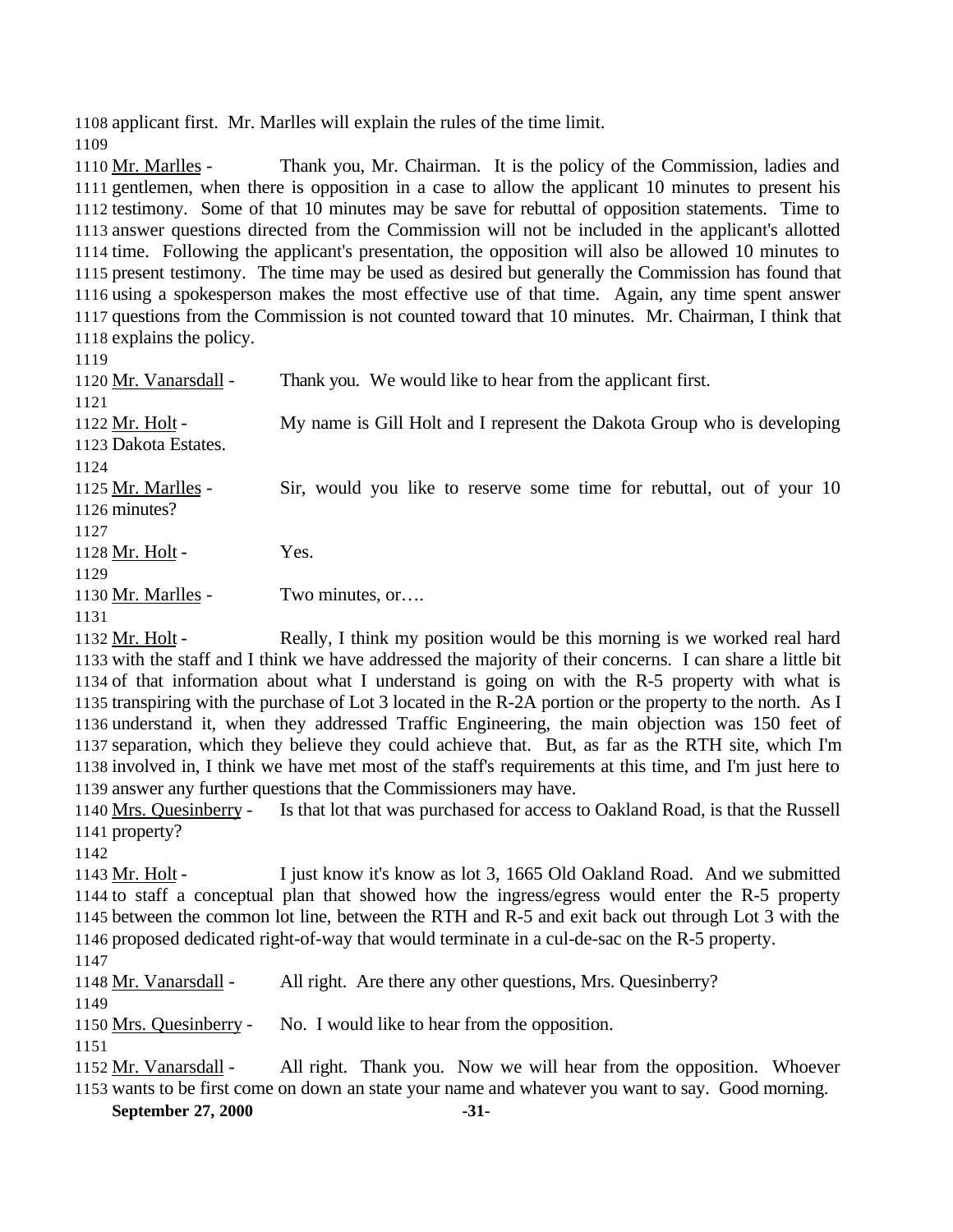#### 

 Ms. Roberts - My name is Judith Mays Roberts and I am president of the Varina Station Homeowners Association. I live at 6305 Varina Station Drive and today I am making a statement on behalf of the homeowners in Varina Station, Midview Woods, Old Oakland Road and Foxboro Downs, and our position to the Dakota Group proposal to build 80 townhomes in an area adjacent to our homes. Our relationship with Dakota dates to March 1999 when Dakota Associates convened a meeting with residents to discuss the proposed project to rezone parcel A-192-20 from A-1 to RTHC. Although additional meetings with residents did not occur for almost two months a process was developed which invited and embraced community participation through the remaining five months of the planning process. Community participation however has not been a component of the current proposed project. Our only communication with Dakota occurred last week on September 20, 2000, when Fed Ex delivered to my doorsteps the specifics of the case to be presented today. We thank Mr. Holt for the information. We are disappointed that the short time line did not permit an opportunity to accept an invitation to meet with Mr. Holt before today's meeting. The mailed information proved invaluable in preparing for today's meeting. 

 Although, this proposal addresses many of the issues which were not addressed in Dakota's 1999 proposal. for example; designating 6.6 acres of common area in 11.7 project area, the undeveloped acres of R-5 zoned land west and north of the proposed project continue to function as an 8000, pound gorilla in our living room. It should be noted that Dakota included a conceptual plan for this section for informational purposes only on a copy of the project submitted to the planning office but fail to show such a plan on the copy mailed to me eight days ago. Moreover, closer examination of the conceptual plan raised additional questions. For example: Are the structures in the plan townhomes apartments are not yet determined? Did human error contribute to 1178 the deletion of the conceptual plan on the copy of the proposed project mailed to me on the  $20<sup>th</sup>$  of September? The many months of interaction with Dakota has taught us to look beyond the appeal of the proposed project in order to discover the hidden surprises. In this case, the surprise is the missing information related to the master plan for the 34 acres of R-5 zoned property. 

 Dakota's failure to share information with community members in an equitable manner does not build a bridge of trust with the community. Frederick Jarvis, president and director of land planning at LDR International Inc. in Columbia, Maryland, says that building of trust in community and participation in the planning process are important factors in reducing opposition to growth. This was from the Land Development of spring/summer issue of a publication that they put out. We are very disappointed that Dakota failed to adhere to Mr. Jarvis' words of wisdom. 

 Our final area of concern involves the second point of access. A second access will be required when future development is initiated. The proposed project identifies a second point of access out to Old Oakland Road. Does this point of access meets the County's standards outlined in the September 15 memo from the Department of Public Works to Dakota? We will remain opposed to this project moving forward until it is clear that all standards have been met for the Old Oakland Road access. This action will level the playing field for all concerned parties. Although the nightmare involving the 54 acres began almost 30 years ago, the land was rezoned from agricultural… when the land was zoned from agricultural to multi-family, we have not given up the hope that a win, win, solution can be crafted. For Dakota, a win, win, will mean building a quality community that will yield a profit and provide homes for residents where families will be

**September 27, 2000 -32-**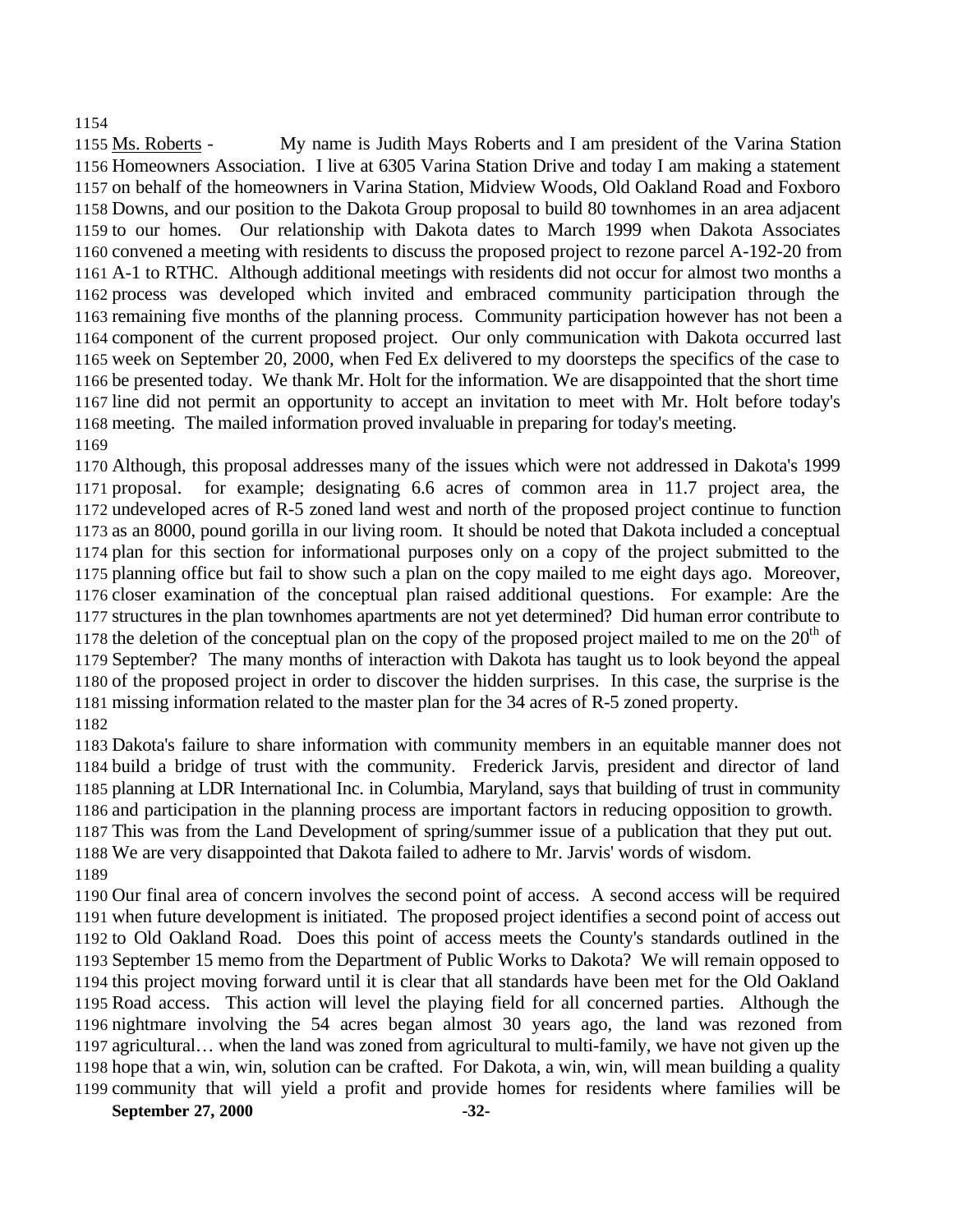community, and property value. For those of us who are members of existing communities it will mean maintaining the value of our homes and the quality of life we currently enjoy. In conclusion, we are asking you to withhold approval on this project until issues related to the master plan for the R-5 section and the second point of access are clearly addressed. We sincerely hope you will look favorably on our request. Thank you. 1207 Mr. Vanarsdall - Are there any questions of Ms. Roberts by Commission members? 1209 Mr. Taylor - Mrs. Roberts, there has been no master plan proffered by Dakota Company at all that you have been able to review? 1212 Ms. Roberts - No. It was not on the plan that Mr. Holt sent to me. It was tacked on the top of the County's plan, that the County had sent to me that they had gotten from him. 1215 Mr. Taylor - That is the one that I think that we have here. 1217 Ms. Roberts - My plan was different. 1219 Mr. Taylor - Is the total acreage, envisioned by the Dakota project is 34 acres, is that right, Mr. Holt? 1222 Mr. Holt - (Unintelligible, Mr. Holt was not standing at the podium) Mrs. Quesinberry - Right. 11.77. 1226 Mr. Taylor - But, eventually, your plan is to encompass 34 acres? 1228 Mr. Holt - (Unintelligible) 1230 Mr. Taylor - Thank you. 1232 Mr. Vanarsdall - Are there any other questions for Ms. Roberts? Thank you. 1234 Ms. Roberts - Thank you. 1236 Mr. Vanarsdall - Is there anyone else? Good morning. Mr. Parish - Good morning, Mr. Chairman and members of the Board (sic), my name is Ernest B. Parish and I live at 6261 North Midview Road. The only thing I have heard this morning is about planning. I thought I was coming here to discuss this one RTH plan, but I haven't heard anything about a man buying or he has approval to run a new road down to Old Oakland Road.

 The information I got that he was putting that road in there and have to run a 20-inch water main up to his project, which he doesn't need. It's already a 10-inch water line and a 6-inch water line running on Midview Road. The long range plan for this plan is not this one project and he just admitted that that is not his plan. But, overall his plan is to get back access to R-5. I don't see any

**September 27, 2000 -33-**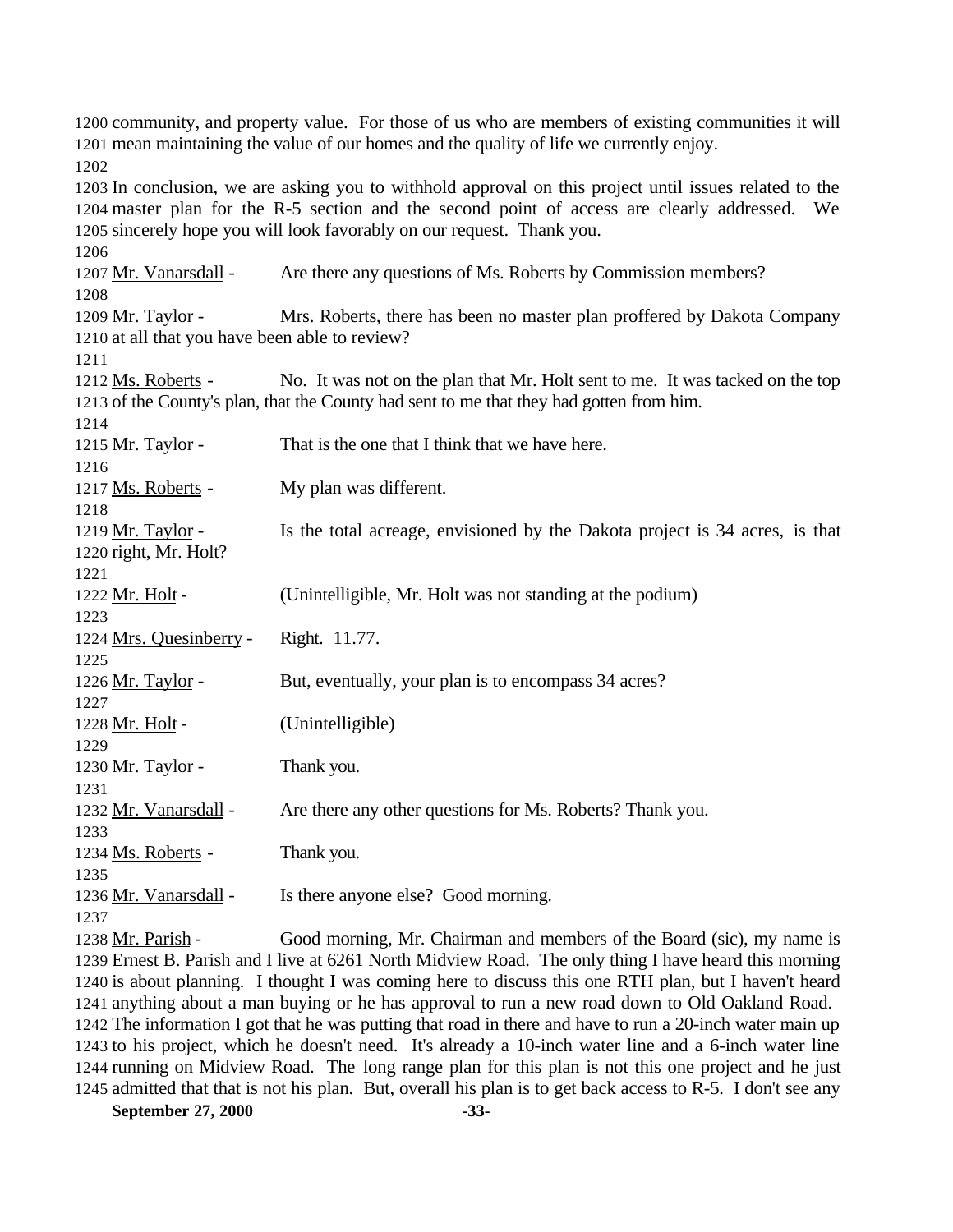proffers being written up on it. I don't see any setbacks, I don't see any berms, I don't see a fence surrounding this private property. The road going in there right now, I don't see a turnaround area for the cars to go in there and get out. I question the width of the streets and the cul-de-sacs. If a hook and ladder have to get in there do they have room to turn around? This private road he is talking about, is that a 40-foot road? Does that meet the County standards? And he's got a gate at each end of it, why is this and how is that gate going to work? There are a lot of questions to be asked here. Nothing has been brought to the community. He hasn't requested to meet with the community to discuss his plans or any of the proffers on this plan.

 1255 Mr. Vanarsdall - So, you have not met on this project? 1257 Mr. Parish - No, sir. I think we got this about two weeks ago, is that right, Ms. Roberts? 1259  $\text{Ms}$ . Roberts - We got the information from him last Wednesday, the  $20^{\text{th}}$ . 1261 Mr. Parish - That's all I have. 1263 Mr. Vanarsdall - Thank you very much. Are there any more questions? How much more time do we have, Mr. Marlles? Mr. Marlles - We have four minutes, Mr. Chairman. Mr. Vanarsdall - All right. Yes, sir. Good morning to you. Mr. Stillman - Good morning. My name is Jason Stillman and I own the property 1675 Old Oakland Road. This is my mother Bernice Russell. We are opposite ends of where this access road will be it would be separating our two homes. We were actually made offers to sell our homes in which I declined and I was not notified that there would be an access road put right next to my home which would disrupt my family life. I just do not approve of it at all. I don't know about anyone else but I do not want to be right next to a road. Mrs. Quesinberry - Mr. Stillman, are you and your mother lots one and three? 1278 Mr. Stillman - Yes, I believe so. Mrs. Russell - I'm 1655 and the property was purchased. Actually, I was looking to possibly buy that piece of property because my oldest daughter has relocated here from New York. But, then I was advised that the property had a contract pending. Then I got this in the mail on August 10, I think it was, with an offer to buy an acre of my back property, which my son had already alerted me that someone had made him an offer on an acre of his property. But at no time did anyone contact me to let me know that the piece of property in the middle was going to have a road. I was looking to put another family, my family, and we would have the three houses in a row. So, I'm definitely in opposition to what's going on here. And, I thank Ms. Roberts for keeping me advised and I've given her copies of everything that I have.

Mr. Vanarsdall - So, you haven't been to any kind of meeting either then?

**September 27, 2000 -34-**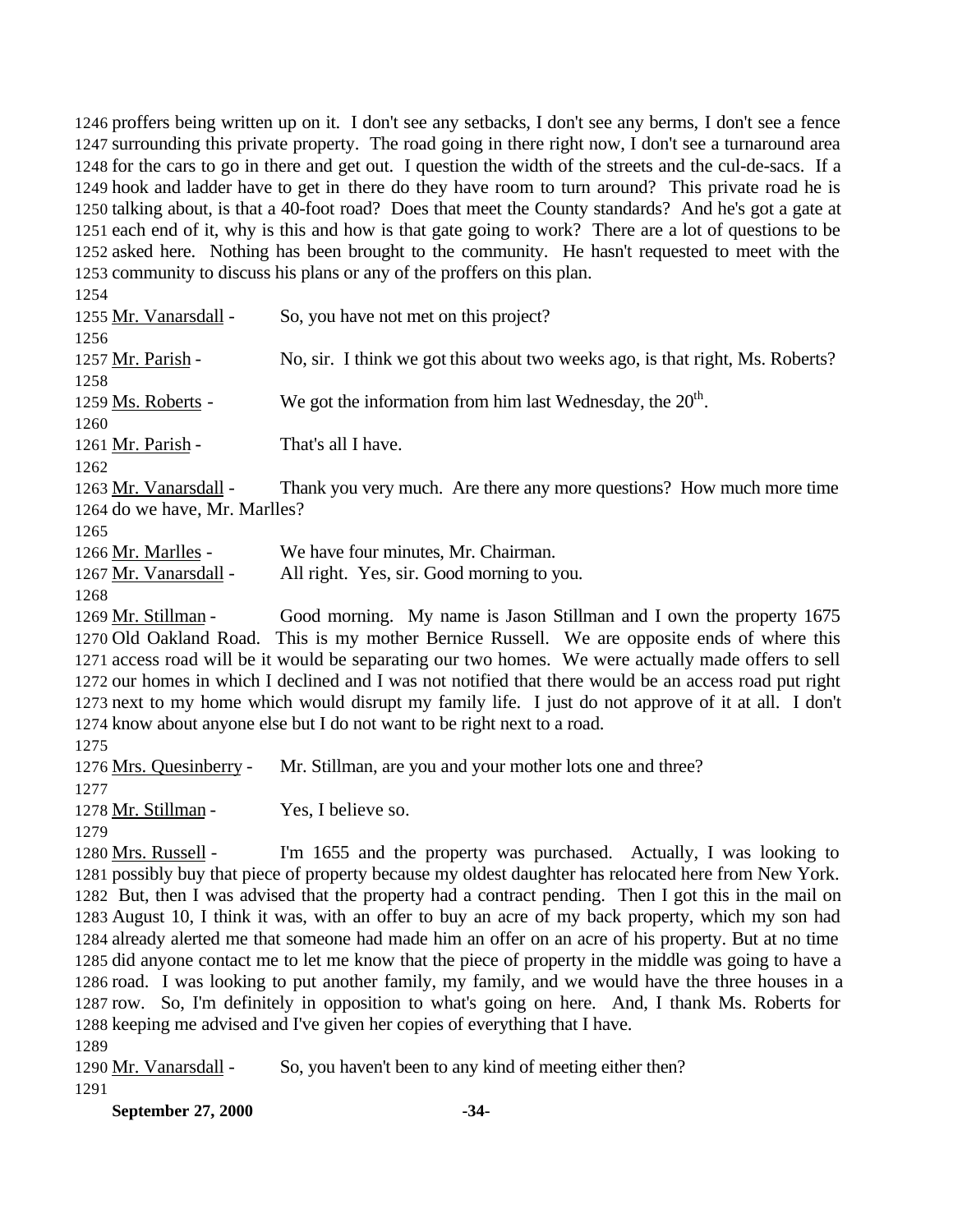Mr. Stillman - No. 1294 Mrs. Russell - No. 1296 Ms. Dwyer - Mr. Secretary, are we approving this road today? It is my understanding that we are not. This access road that is under discussion at the moment. 1299 Mr. Marlles - That is correct, Ms. Dwyer, it's not on the site of the proposed POD. 1301 Ms. Dwyer - So, what is the process that will need to occur in order for this road to be used to access the R-5 property which is of concern to you? 1304 Mr. Marlles - A plan of development that conforms with the R-5 zoning requirements would be submitted either probably a subdivision and at that time that access road would be evaluated and considered. Ms. Dwyer - So, not until the R-5 property is developed or a plan is submitted to develop the R-5 property, that's when this road will come under consideration. 1311 Mr. Marlles - That is correct. Ms. Dwyer - So, we are not looking at that today but I think Ms. Roberts and a number of the neighbors are looking ahead to what is bound to happen to the R-5 property since it is pretty much landlocked. Mrs. Russell - I still don't know why they offered my son and I \$20,000 each an acre for our property. I have no idea why they even offered that. I mean, I'm still questioning what that was about. 1320 Ms. Dwyer - It could be that they want more property to add to the access road to make it wider or, I mean I don't know, but something to that extent. 1323 Mr. Stillman - Thank you. Mr. Vanarsdall - Thank you. Is there anyone else? Ms. Paschke - My name is Marilyn Paschke and I'm president of the Varina Environmental Protection Group. I live at 6133 Hines Road. We have a problem with old zoning again, and this occurs when development doesn't take place fairly soon after rezoning and it's an ongoing problem in the County and it would be nice to find a solution for. Mixed neighborhoods can be wonderful. Usually they have a transition zone between different kinds of development, and it results in a pleasing blend of development in a pleasing neighborhood. Then there is the hodgepodge kind that is designed by self interest, no buffers or transition zones, definitely no consideration for the big picture or the neighborhood. This is the worst kind of planning and development. It's the worst kind that the Commission, the staff and the community has to deal with it in Henrico. Let's talk about community. Good development cooperates with the community and tries to build something

**September 27, 2000 -35-** that is of compatible quality. I don't think that we are faced with that level of development in this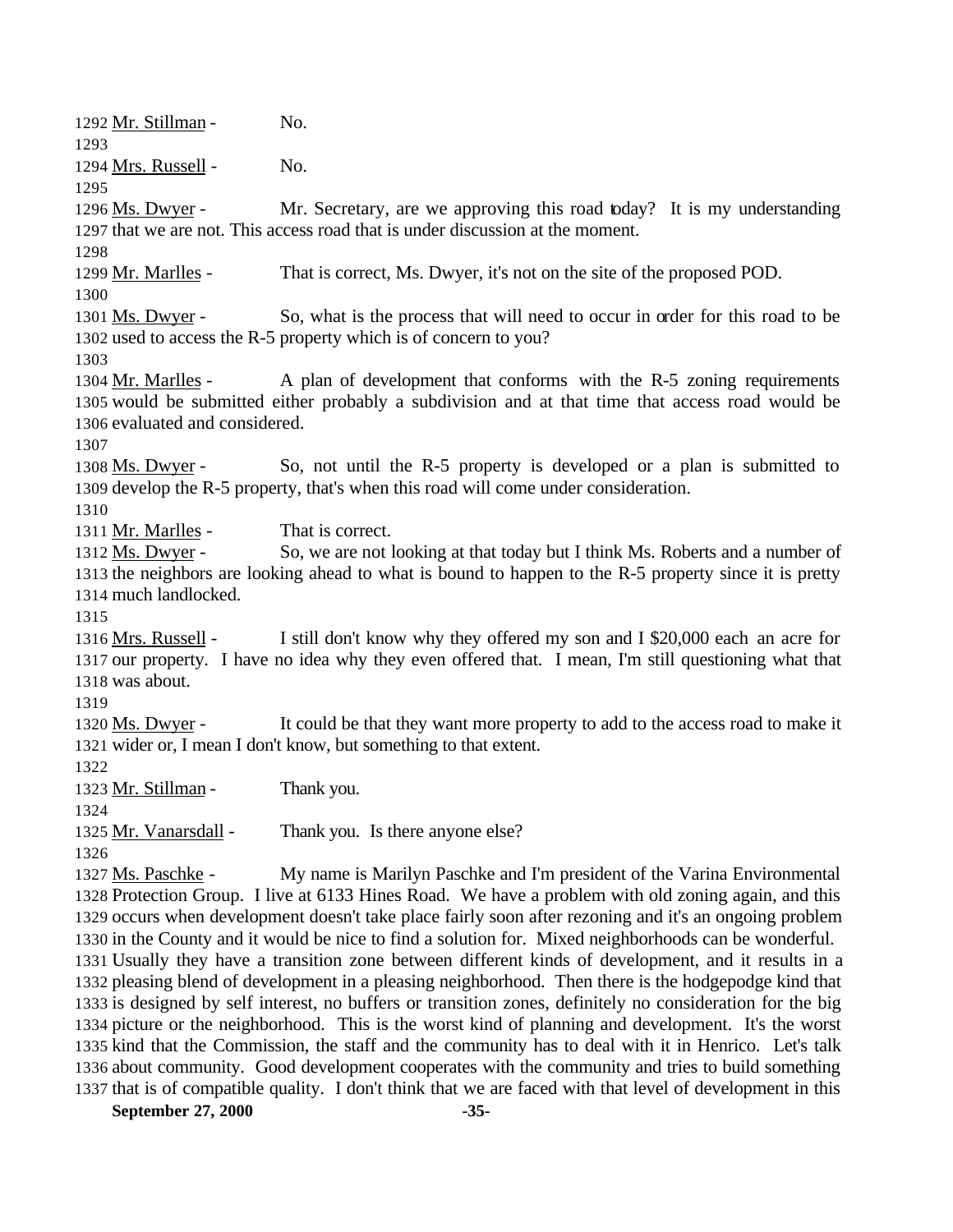project. It's like the profiteers have come to town, pick up a quick buck and leave. Shame. This is not the type of business that we want to take place in Eastern Henrico County. Bluntly, disregard for the County's efforts to build good communities, plus the (unintelligible) for the surroundings communities and its citizens, should be rewarded with a negative decision by the Commission. And it also sounds like, as I'm listening to the case presented this morning, that it's not a complete case and that it should be deferred or turned down. Thank you.

| 1344                          |                                                                         |
|-------------------------------|-------------------------------------------------------------------------|
| 1345 Mrs. Quesinberry -       | Thank you, Ms. Paschke.                                                 |
| 1346                          |                                                                         |
| 1347 Mr. Vanarsdall -         | Are there any questions for Ms. Paschke? Thank you.                     |
| 1348                          |                                                                         |
| 1349 Mr. Marlles -            | We are out of the 10 minutes, Mr. Chairman, unless the Commission would |
| 1350 like to extend the time. |                                                                         |
| 1351                          |                                                                         |
| 1352 Mrs. Quesinberry -       | I think there were a few other people that wanted to speak.             |
| 1353                          |                                                                         |
| 1354 Mr. Talley -             | Could I just have a minute?                                             |
| 1355                          |                                                                         |
| 1356 Mrs. Quesinberry -       | Sure, come on down.                                                     |
| 1357                          |                                                                         |
| 1358 Mr. Vanarsdall -         | All right.                                                              |
| 1359                          |                                                                         |

1360 Mr. Talley - Good morning. My name is Maurice Talley and I live at 6500 Tide Tier in the Varina Station Subdivision. I guess first of all, I want to thank you for extending the time and the opportunity to talk here. We appreciate Ms. Roberts who spoke on our behalf. If everyone in this room were to look at this situation, we are trying to find a balance that will satisfy everybody because we understand that business keeps the County going and development is of essence. It occurs throughout the world and we need that and we understand that because the County needs the revenue to operate and we are definitely are not trying to stop any business from pursuing their interest. However, as a homeowner and the struggle that we go through to get to that point, it is important that we be allowed to maintain our values that that be protected and that no one compromises their integrity whether it be the County the businesses involved or us as neighbors. The one thing that came out of that that I picked up on just a few minutes ago, when we talked about that access road, it almost becomes an automatic vote, say, if this project goes through. Because if he gives one thing and then there are certain things that have to go along with, like you said, in looking ahead and I'm glad that Ms. Roberts and the others had that foresight because if we don't address that issue now, then like I said, we will get ourselves in a situation where it's an automatic vote. And when you talk about families that have property and they are trying to keep family together, which I think is a beautiful situation. We would just like to some how preserve those types of things because there are a lot of problems in the world, and not to get off the subject, but it's because of what happens in the family or what's not happening in the family and we don't want to lose that base. And it starts in neighborhood and as we build communities whether it be future, present or whatever, we have to preserve some things to really protect what we have developed over the years. So, I would like for the County to really give this a good look from the business standpoint as well as from the neighbors. We are not trying to say just shut these people out but just make sure that everybody plays by the right rules and if somehow everybody's interest could

**September 27, 2000 -36-**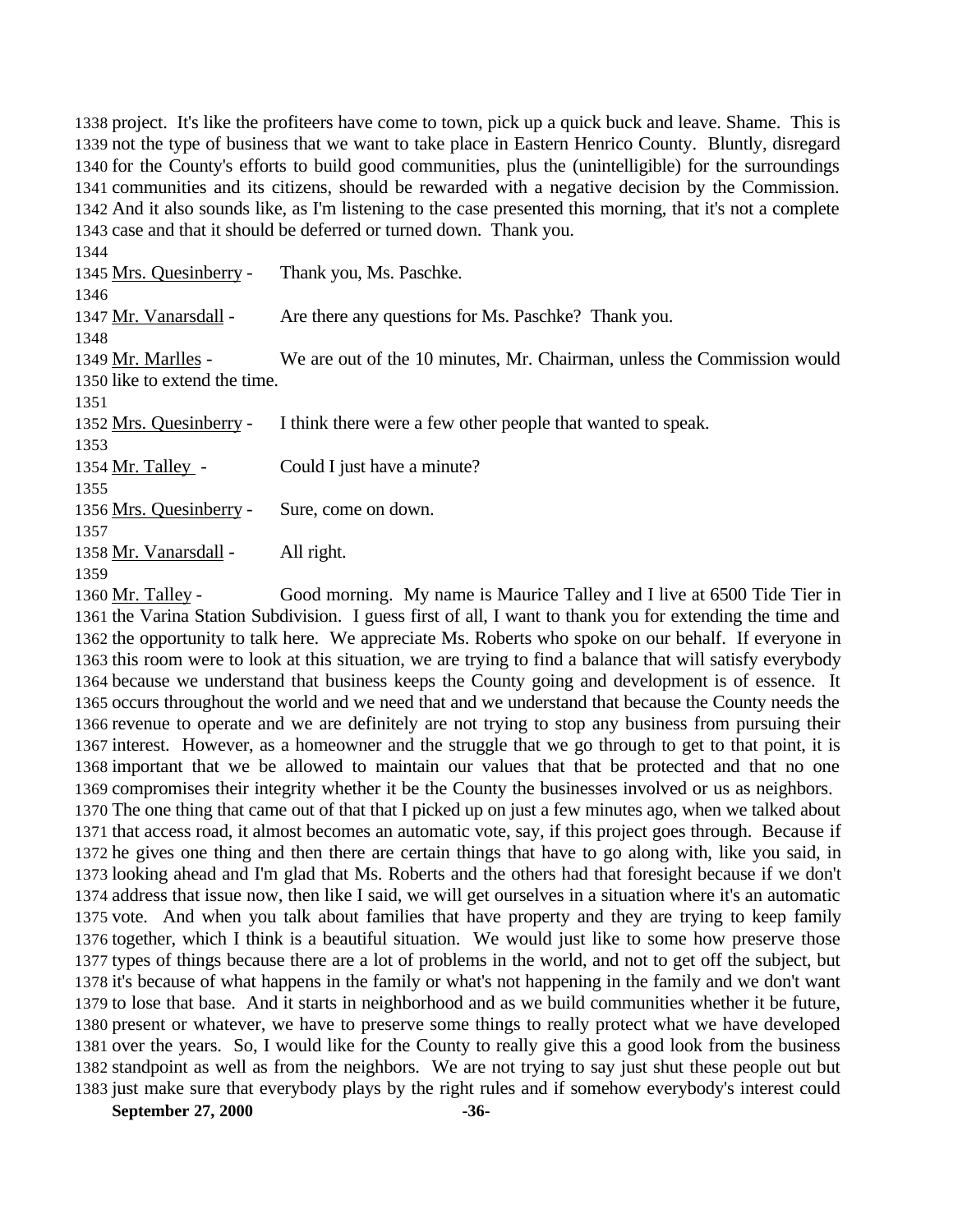be protected as best possible. Thank you very much.

Mrs. Quesinberry - Thank you, Mr. Talley, I could not have said that better.

 Mr. Vanarsdall - Thank you. Is there anyone else? All right, Mrs. Quesinberry, I will turn it over to you. Mr. Holt, do you want to make some comments?

 1391 Mr. Holt - Yes. What I can share with the Commission members is the portion of R-5, that is under contract with a group know as Brisben which is out of Cincinnati, OH. And I think in the forthcoming months they will be putting together a plan that will be in front of the Commission. As far as today, we are here on the RTH piece and the 80 units that we are proposing to build and to develop. To address the waterline issue, we were required to loop that waterline by staff to meet staff's requirements and that was the reason that it leaves the property and follows that dashed line going toward the north that also serves as an additional ingress/egress for emergency access, which once again was another staff requirement. As far as transitional buffers between this and other surrounding neighborhoods, we have a common area that surrounds all the proposed townhome lots for this particular subdivision. And, in addition to that, there is approximately on the A-1 section to the south of the RTH parcel, there's another eight acres there that would act as an additional buffer at this point to Varina Station and to the north of us that is zone A-1. I don't believe there's any structures that back up to that common property line between the RTH and the A-1 site to the north. But, once again, we are here today representing only what is being proposed on the 11.7 acres. The reason I know Brisben is involved in the R-5 piece, and they are out of Cincinnati, OH, is we are going to be working in conjunction with them on cross easements relating to sewer, water, ingress and egress and I believe that condition is condition No. 14 under staff's recommended approval. I'll be more than glad to address anything that relates to the RTH parcel because that's what I am here to talk about today.

 Mr. Vanarsdall - Well, I understand what you are saying but there is always concern made when people say they don't know what's going on in their own neighborhood and they haven't had a meeting. I don't understand that.

1415 Mr. Holt - I will be more than glad to meet with them, and if you all want to defer...

 Mr. Vanarsdall - Well, that's up to Mrs. Quesinberry, but I was just saying how I feel about it. It bothers me when people don't know what's going on in their own neighborhood. 

 Ms. Paschke - Could I possibly say something to what he said? He's talking about the A-1 piece that's eight acres. I think it would be wonderful if he would buy that and put that in permanent green space and make it a real buffer between the two neighborhoods, then I think the neighborhood would like that. Thank you.

Mrs. Quesinberry - Somehow I thought you would say that Ms. Paschke.

 Mr. Taylor - If I might, Mr. Chairman. Mr. Holt, the concerns we have heard here from the people are that, not withstanding your desires to go ahead with this project, your discussion of planning with the Brisben Company and the other companies is really just speculation. I think most

**September 27, 2000 -37-**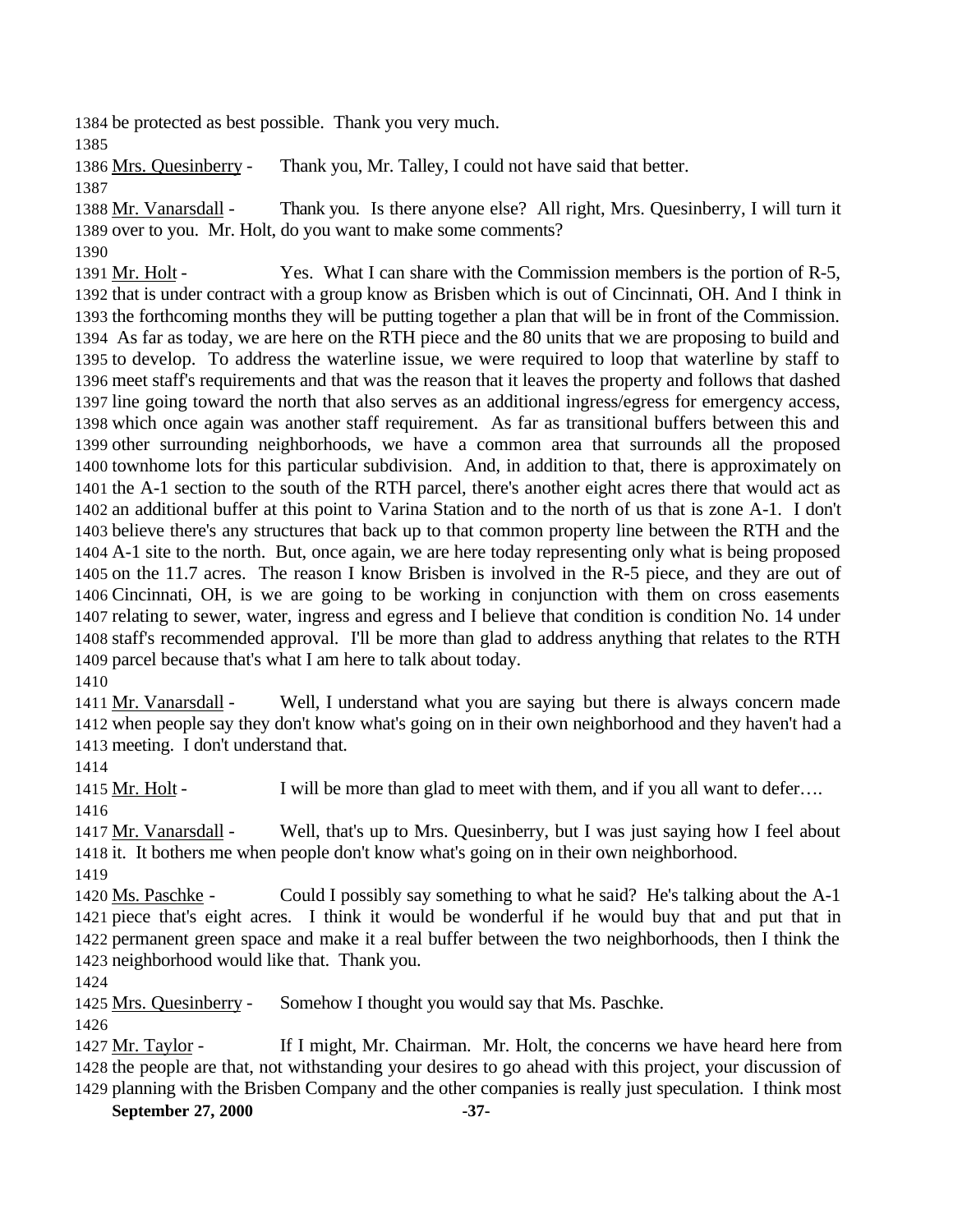of the people that we have heard from have expressed that they would like to know what is going on with regard to your project and their property values. And Ms. Paschke is saying that in looking at this whole project you must look at it holistically in a comprehensive view and address your neighbors, the site and how it fits with the environment. And in looking at that, the fact that you haven't done that indicates to me that there is a lot of work that needs to be done with your business associates and with your own company in determining what is best for you and what is best for them. And then you need to discuss what is best for the community and then work with the community to show them that this is going to work for everybody. And, of course, the County has an overview of this to make sure that from your standpoint that the project is successful and adequately planned and from the community point of view that their rights in property and values are protected. So, in looking at your discussion and your thoughts, I think that in my view, first should come the comprehensive planning then should come the coordination with the neighbors then should come the approach to the County to get approval to go ahead with the whole project. So, you are doing a piece of it and not looking at it holistically and I really think you need to step back and look at it holistically in the best interest of everybody. 

 Mr. Holt - And I can appreciate that. I guess my problem is how can I control anything other than the RTH piece because that's what we are purchasing.

 Mrs. Quesinberry - My concerns are similar to Mr. Taylor's and some of the neighbors too. It almost seems like you have the cart before the horse here. This R-5 piece in the back with the potential of 500 units. We have already discussed this not going to dump traffic into Trailing Ridge. You can't have 500 units coming through that single-family home (neighborhood).

1454 Mr. Holt - I have nothing to do with that parcel.

## 

 Mrs. Quesinberry - I understand that. But, with developing the RTH on the front of that R-5 piece first without knowing what the R-5 looks like and how it will ultimately develop means that you really do back yourself into a corner. And I think it was Mr. Talley that said, so eloquently, that it forces you into an approval vote on, when you get to that point, if your RTH piece is fully developed and the R-5 comes on line, obviously, the access is going to have to have at least two points of access, which means they come through the RTH piece or they come out on Oakland Road some place. So, you end up with a lot more questions and answers, even with the purchase of lot No. 2 that doesn't provide enough adequate land to put a road through there if in fact the road would be approved to go through there. It's pretty clear that the neighbors around there are not interested in having a road through nor selling additional property that would be required to do so. So, there are a lot more questions about what happens in this development. I know it would be nice and you would like to just look at your development in isolation but we don't develop in isolation, we develop in our community. And I don't know that it's really appropriate to look at it that way. With the questions of the R-5 in the back and where the traffic would go, I think those are legitimate questions and questions that need to be asked and answers that everybody in the community needs. I think that the neighbors have been pretty clear about…. They are not opposing development, they understand that land is going to be developed, but what they would like to know is how is that going to happen and some of the points around where will the traffic go and what will this look like in their community. And I don't think, those are questions that are not just legitimate questions that neighbors should ask and should know. So, I understand that you are only

**September 27, 2000 -38-**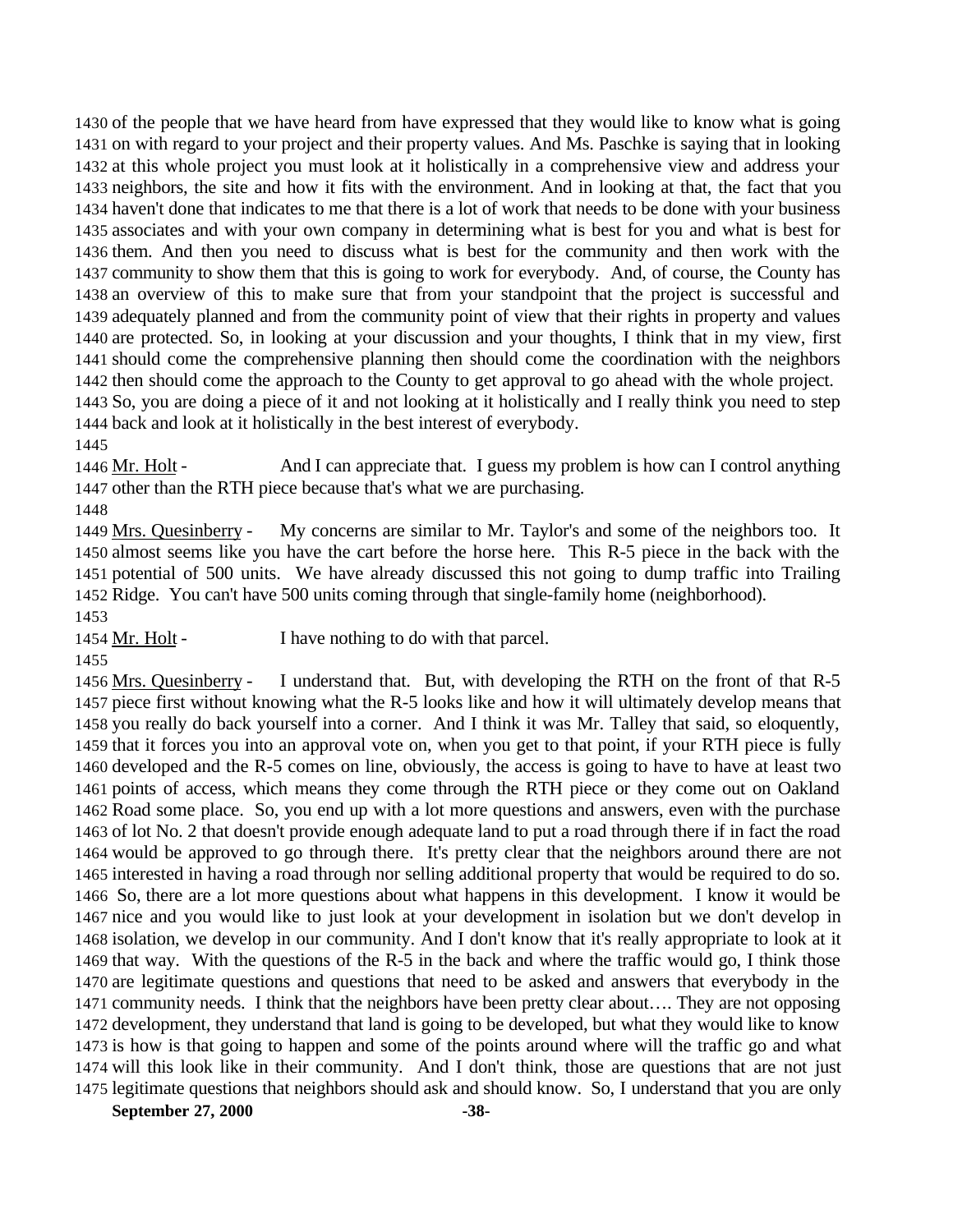interest in your 11 acre parcel and what it looks like, but ultimately you will be affected and your community will be affected by the R-5 as well as everybody else around there whether they are on the Oakland Road side or whether they are in the Varina Station side or even across the street, in Midview Woods. Everyone is going to be impacted by what occurs there. So, I think it just behooves everyone to have a little more information and understand what's going to happen. And like Mr. Vanarsdall, I'm also concerned that the immediate neighbors around your development haven't been able to meet with you and talk with your about even what you are planning to do with your RTH piece and how that's going to affect their neighborhood. I think they would feel more comfortable if they had a little bit more time from you and were able to sit down and discuss some of those issues as well.

 1487 Mr. Holt - That would be fine. 1489 Mrs. Quesinberry - Would you like to defer this for 30 days? 1491 Mr. Holt - I think that would be fine. Mrs. Quesinberrry - I'll make a motion to defer Dakota Estates (May 2000 Plan) to the October 25 meeting, at the applicant's request. Thank you, Mr. Holt. Mr. Archer - Second, Mr. Chairman. 1498 Mr. Vanarsdall - The motion was made by Mrs. Quesinberry and seconded by Mr. Archer. All in favor say aye…all opposed say nay. The motion carries. Pursuant to the applicant's request, the Planning Commission deferred subdivision Dakota Estates (May 2000 Plan) to its October 25, 2000, meeting. Mrs. O'Bannon was absent. Mr. Vanarsdall - The Commission will take a short break. **THE COMMISSION TOOK A BREAK AT THIS TIME AND THEN RECONVENED** Mr. Vanarsdall - Okay. Mr. Secretary, our next case. **SUBDIVISION (Deferred from the August 23, 2000, Meeting)** Orams Estates (August 2000 Plan) **Engineering Design Associates for Louise T. Dooley and Wayne Morris Construction:** The 2.858 acre site is located on the east line of Orams Lane, approximately 290 feet north of Nine Mile Road (State Route 33) on parcel 141-A-83N. The zoning is R-3, One-Family Residence District. County water and sewer. **(Varina) 10 Lots**  

1513 Mr. Vanarsdall - Is there anyone in the audience in opposition to Orams Estates? No opposition. Mr. Wilhite.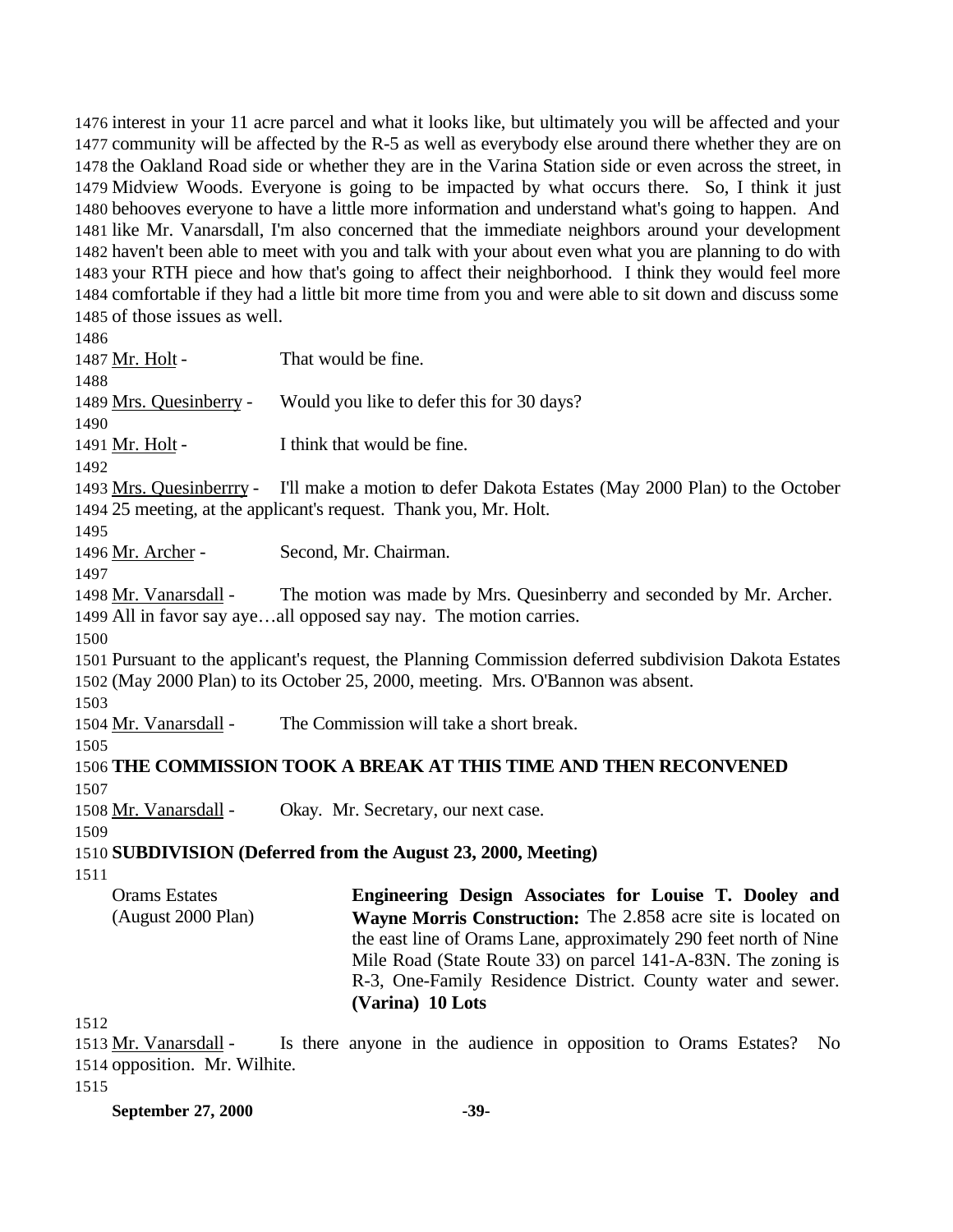Mr. Wilhite - Thank you. Staff has reviewed the subdivision proposal and we are making a recommendation that a stub street be provided within the bounds of this subdivision. The applicant is not agreeable to that. The subdivision ordinance requires that a block be no longer in distance than 1,320 feet. From Nine Mile Road to the northernmost boundary of this subdivision is approximately 1,180 feet. Staff in looking at adjacent property, the next possible location, would appear to greater than 1,320. This is also the northernmost boundary of the property that's currently zoned R-3 single-family residential. All the property to the north is still agricultural zoning. The next street that intersects with Orams and that's 1,830 feet away from Nine Mile Road, intersects from the west and it does not intersect from the east side. Also there is no intersecting streets with Orams for a distance of 2,730 feet approximately from Nine Mile Road. Staff has checked with the Department of Public Utilities, it looks like the adjacent property to the east is able to be served by public water and public sewer. Staff recommends that a stub street be provided within this subdivision. Also on your addendum, on page 3, there are two conditions that deal with the stub street. One requires that the location be determined in a manner acceptable to the Director of Planning and the Director of Public Works and it will appear on the final subdivision plat given approval. The second condition, No. 13, on the addendum is the standard condition dealing with signage on stub streets to display notice that it possibly could be extended in the future. I'll be happy to answer any questions that you have.

 Mr. Vanarsdall - Are there any questions of Mr. Wilhite by Commission members? 

 Mr. Taylor - Mr. Wilhite, in looking at that plan, do we have any idea where that stub street might be placed?

1540 Mr. Wilhite - We would have to look at a potential layout of how the property adjacent would develop. There are three parcels, currently totaling 12.9 acres, that are within the R-3 zoning. We also would have to determine exactly if there are any environmentally sensitive areas next to this proposed subdivision, and that would affect the ultimate location of any stub street.

**September 27, 2000 -40-** 1545 Mr. Taylor - In looking at the plat between lots 7 and 8 there looks to be to the south of it, I guess, 1548 Mr. Wilhite - That would be the east side. Mr. Taylor - On the east side there looks to be like some extensions of some agricultural roads in there. But, in any case, what would have to happen I guess would be some right-of-way would have to be provided by moving a couple of those lots apart and spread them out. Mr. Wilhite - That is correct. At this time it has not been determined whether or not the applicant would lose any lots. There's a possibility he may lose a lot with that type of design. Mr. Taylor - Or you can just shift what he's got apart at the boundary line to enable one to develop. 1560 Mr. Wilhite - That might be possible, yes.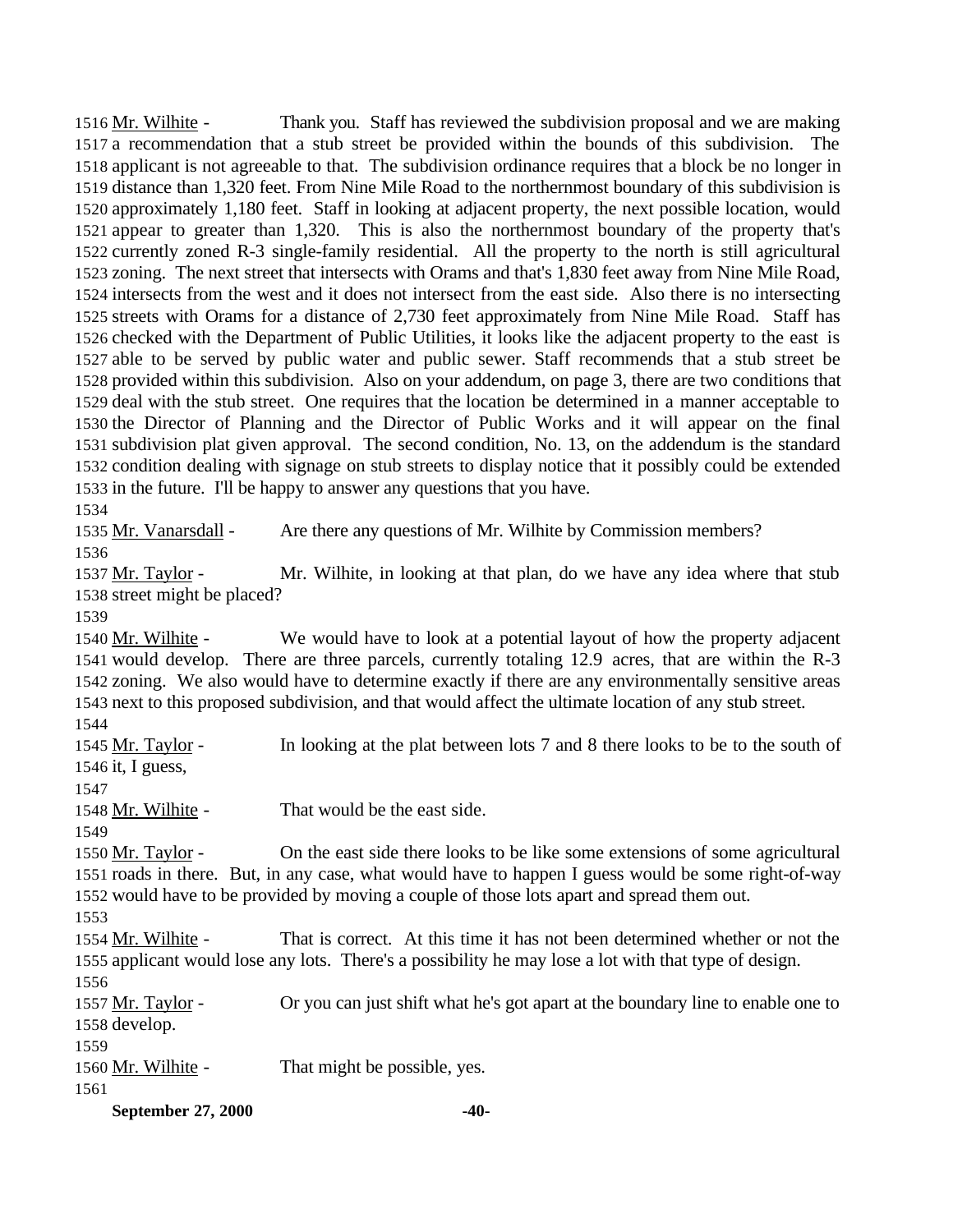Mr. Vanarsdall - Are there any other questions? Would you like to hear from the applicant, Mrs. Quesinberry?

Mrs. Quesinberry - Yes.

 Mr. Morris - Good morning. My name is Wayne Morris with Wayne Morris Constructions. What I am proposing this morning is instead of the stub road at the very end of this property, lot No. 10, that we are proposing has a triangular shape at the end of it. It does provide enough that if I designate part of that property for future use for the acquisition for someone to come in there to add a stub road in there. It would serve the same purpose as what I would have to be doing now with the stub road. To answer one of the questions about separating the lots apart, we are pretty well tight as we can get on the lots so it would be pretty much one lot that we would lose if I had to separate them out to put the stub road in there. As Kevin has already said, the County does not know at this point where the stub would go along there so it looks like am not asking anything by moving it to the very end of the subdivision since the people that would buy the property behind us would be made up of three separate parcels. It looks like they would be able to combine all those and come up with an adequate way to use the piece that I'll provide or maintain or hold on to along with whatever they purchase in the future. We also would not be exceeding the 1,320 feet for the stub road. So it would still be within those boundaries. So, I'm asking that we be able to change lot No. 10 to hold some of the property for future use for a stub road. Thank you very much.

1584 Mr. Vanarsdall - Are there any questions? Thank you, Mr. Morris.

 Mrs. Quesinberry - Thank you, Mr. Morris. Mr. Wilhite, if we take lot No. 10 and change the condition to designate a part of that for future use or road access, if needed, would that be okay. 

1589 Mr. Wilhite - Well, that would be a possibility. That should be within the 1,320 feet distance described by the subdivision ordinance. You are dealing with more than one parcel in that particular case.

 Mrs. Quesinberry - I'd like to recommend that we approve the subdivision Orams Estates and that we add a condition and maybe delete conditions Nos. 12 and 13 and add a new condition No. 12 to designate a part of lot No. 10 for future use for road access for future development. 

 Mr. Wilhite - I've got some potential wording here that I'll just read. "The applicant shall reserve sufficient area at the northernmost boundary of the subdivision in order to allow for the possible future construction of a public street from Orams Lane to the adjacent parcel to the east." I believe that will satisfy what you are looking for.

 Mrs. Quesinberry - That sounds wonderful. With that, I would like to recommend approval of Orams Estate (August 2000 Plan) with the new condition No. 12 as stated by Mr. Wilhite and the annotations on the plan and the standard conditions for developments of this type.

 Mr. Taylor - Second. 

**September 27, 2000 -41-**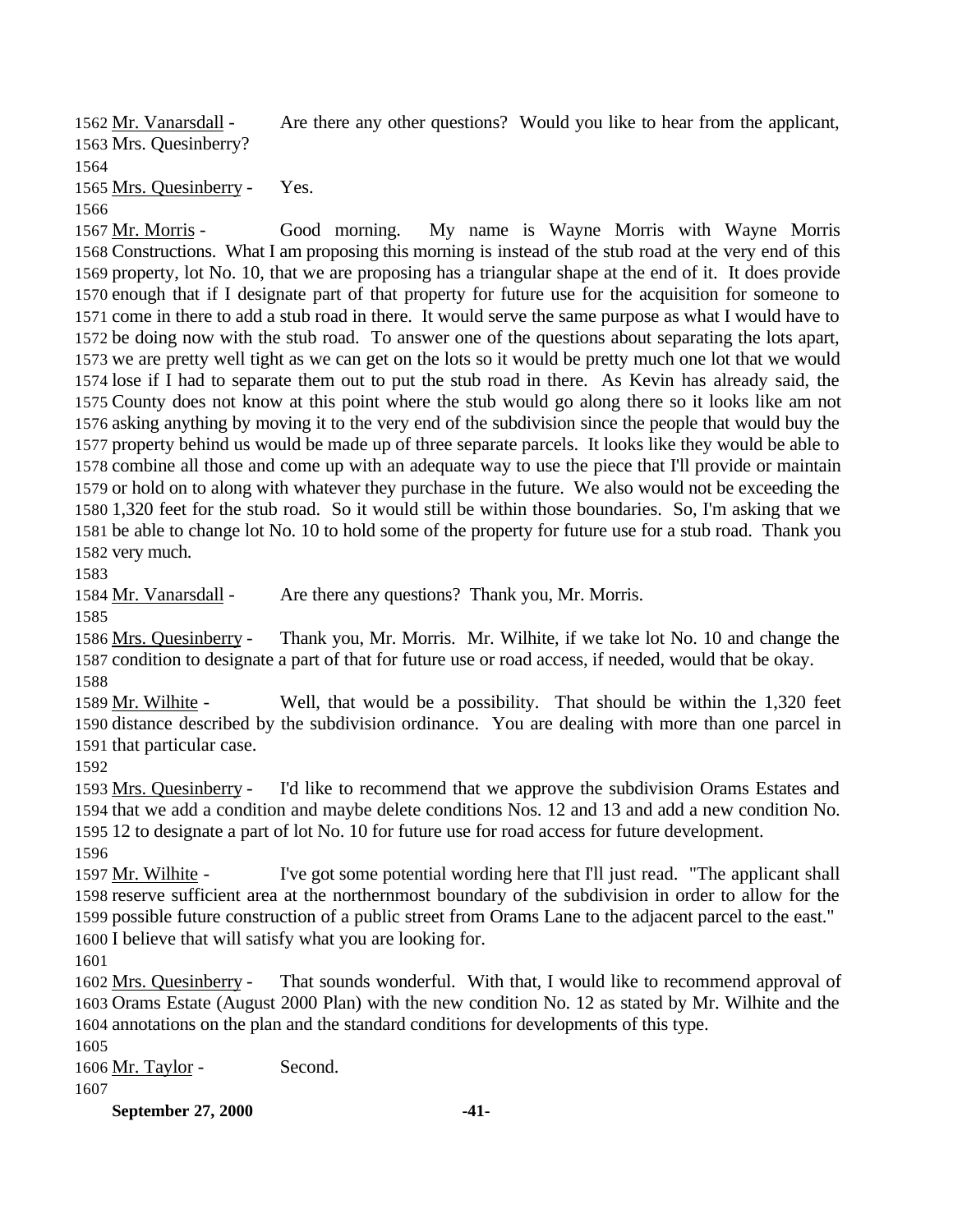1608 Mr. Vanarsdall - The motion was made by Mrs. Quesinberry and seconded by Mr. Taylor. All in favor say aye…all opposed say nay. The motion carries.

 The Planning Commission granted conditional approval to Orams Estates (August 2000 Plan) subject to the standard conditions attached to these minutes for subdivisions served by public utilities, the annotations on the plans and the following additional conditions. Mrs. O'Bannon was absent.

 12. The applicant shall reserve sufficient area at the northernmost boundary of this subdivision in order to allow for the possible future construction of a public street from Orams Lane to the adjacent parcel to the east.

 **LANDSCAPE & LIGHTING PLAN (Deferred from the August 23, 2000, Meeting)** 

| $LP/POD-75-99$          | <b>TIMMONS:</b> Request for approval of a landscape and lighting        |
|-------------------------|-------------------------------------------------------------------------|
| <b>FBI</b> Field Office | plan as required by Chapter 24, Sections 24-106 and 24-106.2 of         |
|                         | the Henrico County Code. The 12.2 acre site is located at 1920-         |
|                         | 82 Parham Road, Parham Place Office Park on parcel 52-A-5.              |
|                         | The zoning is O-2C, Office District (Conditional). ( <b>Brookland</b> ) |

 Mr. Vanarsdall - Is there anyone in the audience in opposition to LP/POD-75-99, FBI Field Office? No opposition. Mr. Strauss.

 Mr. Strauss - Thank you, Mr. Chairman. This case was deferred last month in order to give the applicant an opportunity to have their consultant walk the site with the staff. Staff's concern was the extent of the saved trees and the proposed buffers and the compliance of the landscape plan with the proffers of the original zoning case. A 35-foot-wide natural or landscaped buffer is required around the western, northern, and eastern property line. In addition, an additional 65 feet is required for some 250 linear feet of the eastern property line. After walking the site with the applicant, the applicant has made adjustments to the landscape plan which you can see in the upper right-hand corner. Excuse me. I do have some handouts for you. The applicant has field located evergreen trees as shown in the upper right-hand corner of the plan, and they are marked as saved trees. The staff can now recommend approval of this landscape plan. It will require a waiver of the time limit, as we received this revised plan on Monday. The lighting plan in your original packet was acceptable to staff last month. That lighting plan is also recommended for approval. And I can answer any other questions you may have. 

1640 Mr. Vanarsdall - Are there any questions of Mr. Strauss by Commission members? Mr. Strauss, when Mr. Rowe was here this morning, and after he talked to you and you did, was he satisfied when he left?

1644 Mr. Strauss - Yes, sir, Mr. Chairman. I had a discussion in the lobby with the adjacent property owner, Mr. Rowe, who lives to the east. He was satisfied with the plan. His concern was the same as staff's concern. He wanted to save all those evergreen trees on the northeast corridor. So, at this point he has no opposition to this application. 

**September 27, 2000 -42-**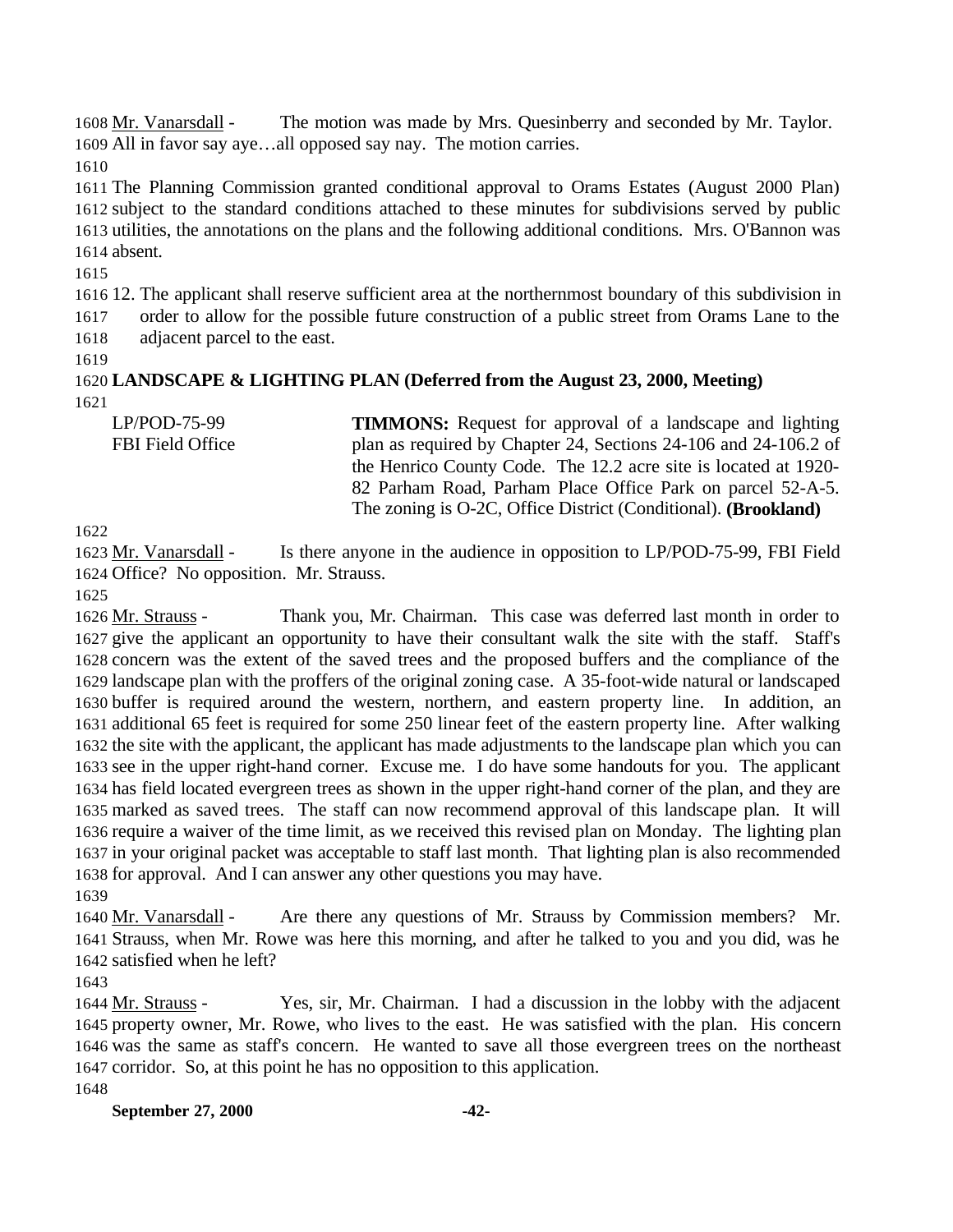**September 27, 2000 -43-** Mr. Vanarsdall - Thank you. Ms. Dwyer - Mr. Strauss, you are recommending primarily pines as the evergreen? Mr. Strauss - Well, these are existing trees. The proffers states that there can be additional planting if needed, but we have walked the site and there are a lot of trees existing out there and these are in fact Loblollies and White Pines and things of that nature. Ms. Dwyer - Are you adding any evergreens? Mr. Strauss - Not in those buffer areas. There are other trees to be planted around the site. 1662 Ms. Dwyer - Thanks. Mr. Vanarsdall - Are there any other questions by Commission members? Thank you, Mr. Strauss. I recommend LP/POD-75-99 be approved with the annotations on the plan for developments of this type and as presented by staff. 1668 Mr. Strauss - Mr. Chairman, there is a waiver of the time limit. Mr. Vanarsdall - All right. I recommend to waive the time limits on case LP/POD-75-99, FBI Field Office. 1673 Ms. Dwyer - Second. 1675 Mr. Vanarsdall - The motion was made by Mr. Vanarsdall and seconded by Ms. Dwyer. All in favor say aye…all opposed say nay. The motion carries. The Planning Commission approved to waive the time limit for the revised plat for LP/POD-75- 99, FBI Field Office. Mrs. O'Bannon was absent. Mr. Vanarsdall - And now I recommend LP/POD-75-99, landscaping plan for the FBI Field Office, the annotations on the plans and the standard conditions of this type. Mrs. Quesinberry - Second. 1686 Mr. Vanarsdall - The motion was made by Mr. Vanarsdall and seconded by Mrs. Quesinberry. All in favor say aye…all opposed say nay. The motion carries. The Planning Commission approved the landscape and lighting plan for LP/POD-75-99, FBI Field Office, subject to the annotations on the plans and the standard conditions attached to these minutes for landscape and lighting plans. Mrs. O'Bannon was absent. **PLAN OF DEVELOPMENT - REVISED ARCHITECTURAL ELEVATIONS (Deferred from the August 23, 2000, Meeting)**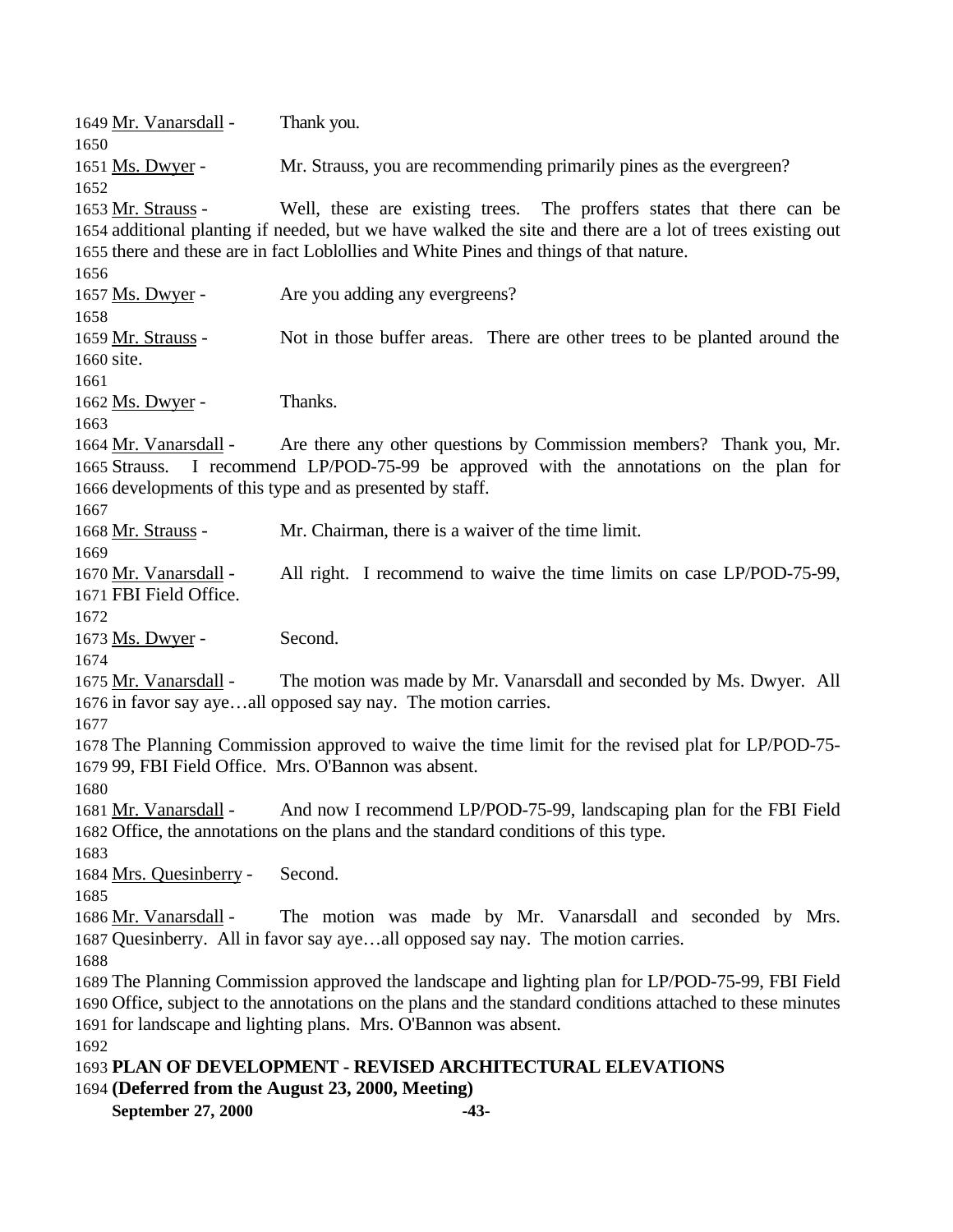POD-80-99 (Revised) Downtown Short Pump - That's Amore Restaurant **Balzer & Associates for Short Pump Entertainment, L.L.C., Bee-Fit, Inc., Skate Nation of Richmond West, LLCC and Menin Development Companies, Inc.:** Request for approval of revised architectural elevations as required by Chapter 24, Section 24-106 of the Henrico County Code. The 23.18 acre site is located on the southeast corner of W. Broad Street (U.S. Route 250) and Pouncey Tract Road on parcels 36-A-19G, 19H, 19I, 19J, 21, 22N and 25. The zoning is B-2C, Business District (Conditional), M-1, Light Industrial District, and WBSO (West Broad Street Overlay) District. County water and sewer. **(Three Chopt)**

 

 Mr. Vanarsdall - Is there anyone in the audience in opposition to POD-80-99, Downtown Short Pump - That's Amore Restaurant? No opposition. Mr. Wilhite.

1701 Mr. Wilhite - This case has been deferred a number of times prior to this meeting. Originally, there was a restaurant called "Silver Diner" that was looking to locate here. Another restaurant chain will be using this location, "That's Amore." They have submitted architectural plans and you do have them in your packet with the staff's original comments. This design is much more in keeping with the design of the main retail center and TGIF, which was approved just a few months earlier. Staff only had a few comments to make on the revised elevations. One was that we requested that a cornice and decorative band design that was used on the main center be used on this building here. I've got revised renderings that are shown up on your screen. Currently, this top one is the front side of this building, which is going to face west toward the middle of the shopping center parking lot. The other side is the eastern façade which would front on Pouncey Tract Road. The revised rendering shows that the band feature is just used on the front façade or the western façade of this building. Staff still makes a recommendation to continue this design feature around all four side with the color to match the existing shopping center, which is a coffee color. Staff is also recommending that the diamonds that are shown on there, the decorative diamond features, also be coffee to match the shopping center with what was approved originally. Another couple of changes that were made, at the request by staff, there were two windows that been added at the top corners of the eastern façade, that's the façade that faces Pouncey Tract Road. There is a design feature along the wall also on the eastern façade to get rid of the blank wall that was shown there originally. The applicant does want some separate color features to identify with the restaurant that's going to locate there. They are proposing some purple colored architectural design features and some medallions which appears on the railings of the second floor that staff is agreeable to. With that, staff can recommend approval of this revised architectural plan with those additional annotations.

| 1724 Mr. Vanarsdall   | Where did the Silver Diner go?                                    |
|-----------------------|-------------------------------------------------------------------|
| 1725                  |                                                                   |
| 1726 Mr. Wilhite -    | The Silver Diner will not be locating within the shopping center. |
| 1727                  |                                                                   |
| 1728 Mr. Vanarsdall - | They still exist but just not landed yet.                         |
| 1729                  |                                                                   |
|                       |                                                                   |

**September 27, 2000 -44-**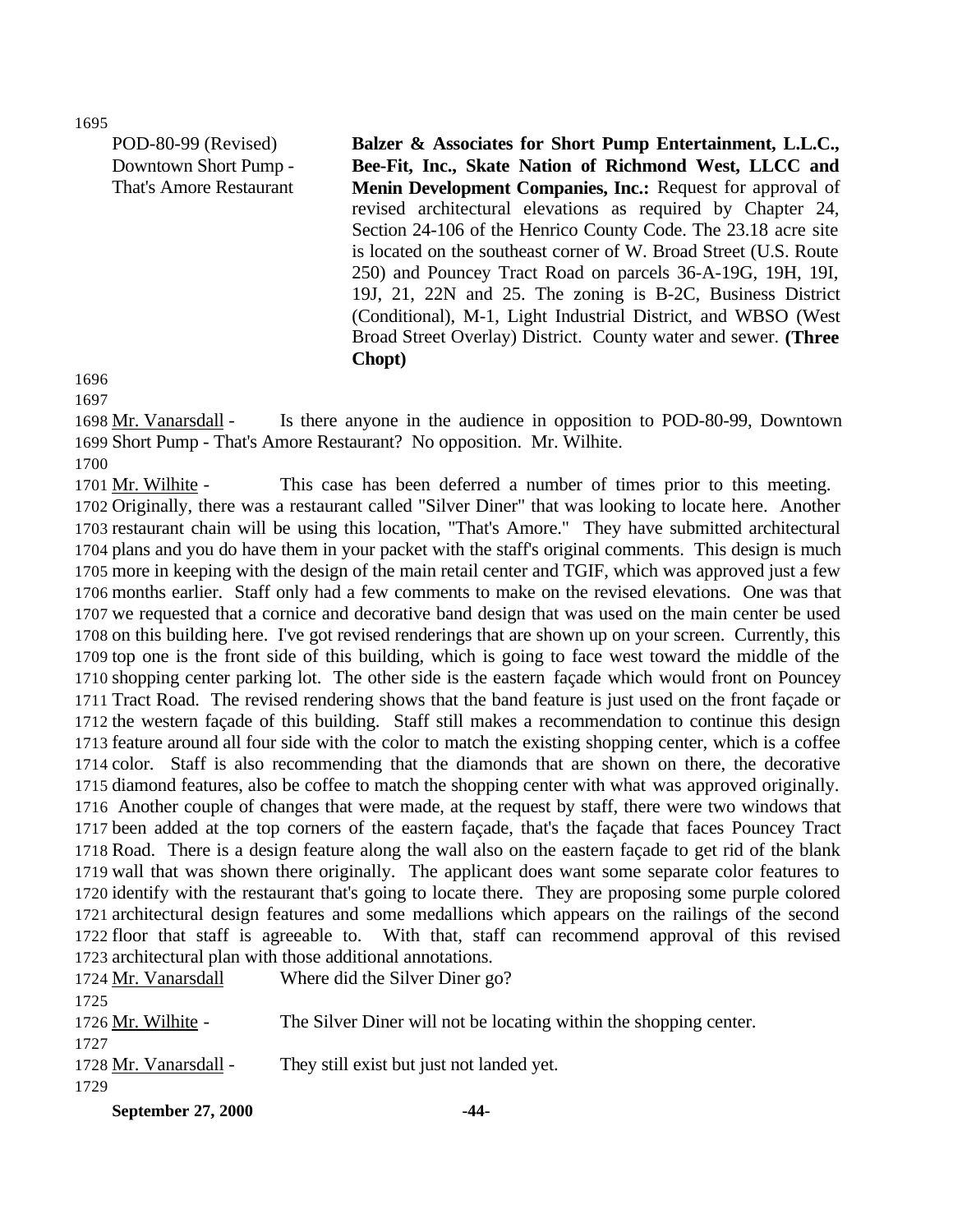| 1730 Mr. Wilhite -              | They have not decided on a new possible location in Henrico County, as far    |
|---------------------------------|-------------------------------------------------------------------------------|
| 1731 as I am aware of.          |                                                                               |
| 1732                            |                                                                               |
| 1733 Mr. Vanarsdall -           | So, Tom likes the design of this better than the Silver Diner, neon light.    |
| 1734                            |                                                                               |
| 1735 Mr. Wilhite -              | I don't think he has as much of a fight on his hand as he did with the other. |
| 1736                            |                                                                               |
| 1737 Mr. Vanarsdall -           | Are there any questions of Mr. Wilhite by Commission members?                 |
| 1738                            |                                                                               |
| 1739 Mr. Taylor -               | Mr. Wilhite, with regard to the color of the canopies, do we have an idea     |
| 1740 what color purple that is? |                                                                               |
| 1741                            |                                                                               |
| 1742 Mr. Wilhite -              | We had requested a sample to be provided and we have yet to see that.         |
| 1743                            |                                                                               |
| 1744 Mr. Taylor -               | Will it kind of be towards the dark end or towards the lilac end?             |
| 1745                            |                                                                               |
| 1746 Mr. Wilhite -              | I think Mr. O'Brien would need to answer that.                                |
| 1747                            |                                                                               |
| 1748 Mr. Taylor -               | Okay. We will wait until we hear from Mr. O'Brien.                            |
| 1749                            |                                                                               |
| 1750 Mr. Vanarsdall             | All right. Would be applicant please come forward?                            |
| 1751                            |                                                                               |

1752 Mr. O'Brien - To answer your question on the purple. Apparently, the owners of "That's Amore" do like a darker purple that I guess sort of mimics the color of grape. And they want to, just on the façade that's facing to the interior, have the ability to blend in a couple of those accent colors. But the predominant feature in terms of the standing seam roof and the main awnings over what we are potentially showing as a mount to a diner area, would match the same as the shopping center. They are just talking about a few accent colors. They want the ability to intermingle with the rest of it.

 Mr. Taylor - I think those are much improved, as we have discussed, that's more in keeping with the other buildings and I think that's vastly superior to previous addition. The one question I have too, Mr. O'Brien, is on the elevation drawings that you have here, the lower one is the rear, that large triangular area off to, what would be the left on your screen, that is not colored. I just want to note to the members of the Commission that that is actually a shadow that will be the same as the right side. It's just a perspective that the architect took. He took that with the afternoon sun and with the sun high that comes out to be dark and I just want you to be advised that that will be the same color as the other side.

1768 Mr. O'Brien - That's correct.

1770 Mr. Taylor - And that entire façade, again, to repeat what Mr. O'Brien said, that matches the architectural characteristics of Downtown Short Pump with the only variation being the purple on it.

1774 Mr. O'Brien - Just a few bits of purple here and there.

**September 27, 2000 -45-**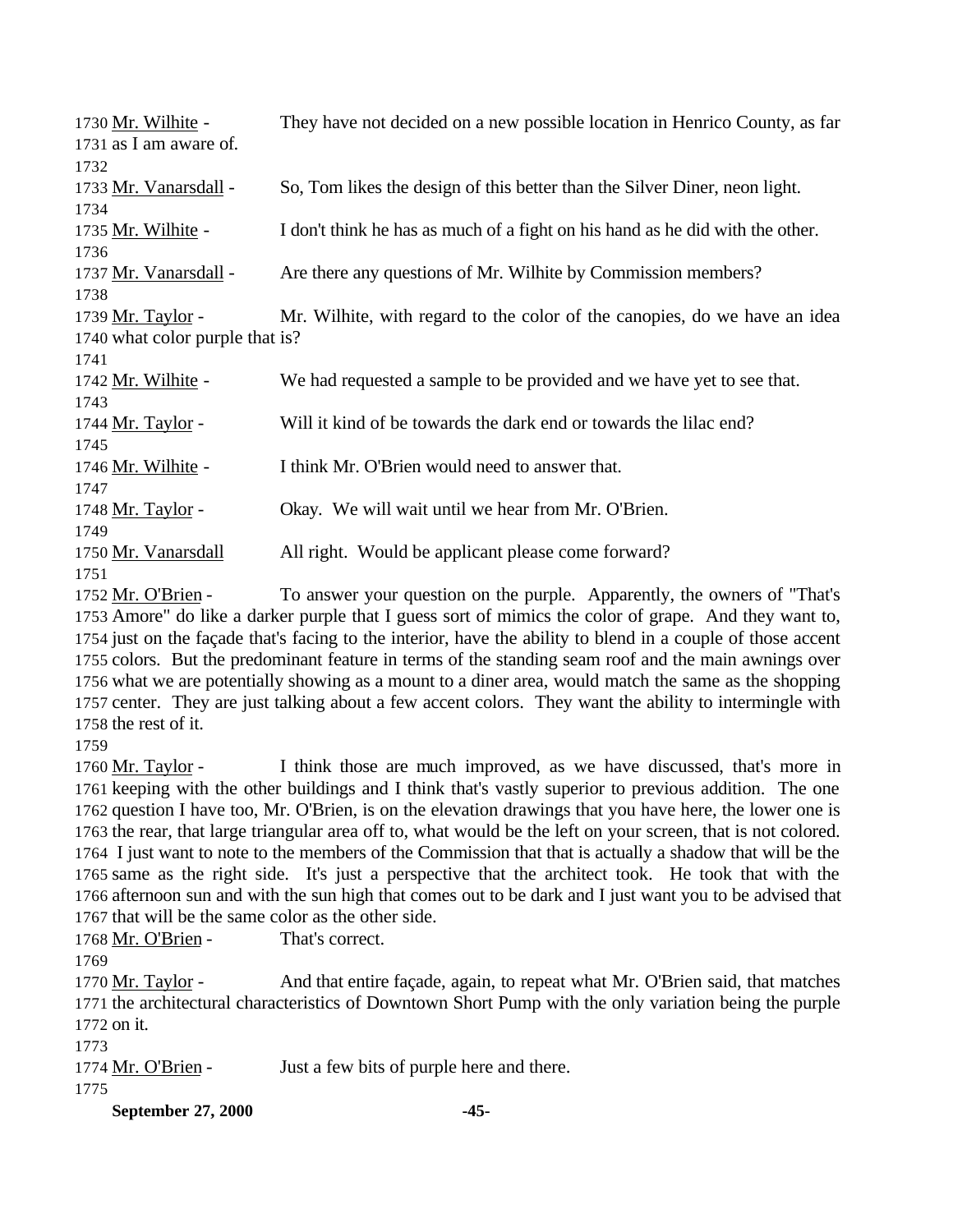Mr. Taylor - And I think the translation of "That's Amore" is that's love. The architectural materials will be the same as the basic buildings. 1779 Mr. O'Brien - Yes. Mr. Taylor - And we have yet to see the landscaping plan along Pouncey Tract Road that would shield this, but I'm advised that we have the standard 35-foot…. 1784 Mr. O'Brien - Actually, that has been approved. We do have a landscaping plan for that section of Pouncey Tract. It was approved last month. So, we are already in good shape there. 1787 Mr. Taylor - Are the setbacks good, everything's in order? 1789 Mr. O'Brien - Yes. Mr. Taylor - Okay. Thank you very much, Mr. O'Brien. 1793 Mr. O'Brien - Thank you. 1795 Mr. Vanarsdall - Are there any other questions by Commission members? Mr. Taylor. Mr. Taylor - Mr. Chairman, I would recommend approval of POD-80-99, Revised, Downtown Short Pump - That's Amore Restaurant, subject to the annotations on the plan and the standard conditions for developments of this type. Mrs. Quesinberry - Second. 1803 Mr. Vanarsdall - The motion was made by Mr. Taylor and seconded by Mrs. Quesinberry. All in favor say aye…all opposed say nay. The motion carries. The Planning Commission approved the revised architectural elevations for POD-80-99, Downtown Short Pump - That's Amore Restaurant, subject to the annotations on the plans and the standard conditions attached to these minutes for developments of this type. Mrs. O'Bannon was absent.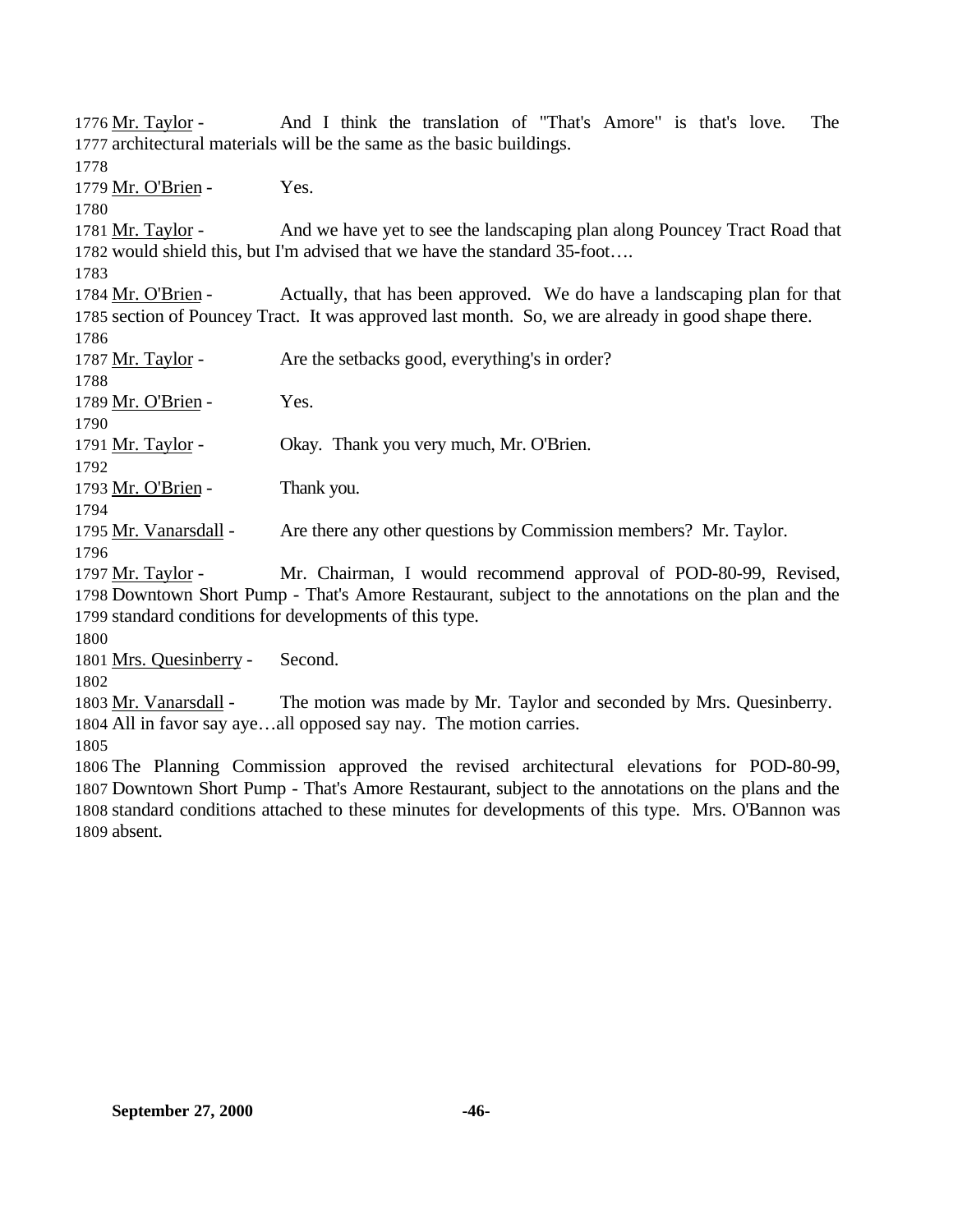## **PLAN OF DEVELOPMENT (Deferred from the August 23, 2000, Meeting)**

| POD-66-00                    | <b>TIMMONS</b> for Third Generation, L. P. and Lucor Inc.:         |
|------------------------------|--------------------------------------------------------------------|
| Jiffy Lube - W. Broad Street | Request for approval of a plan of development, as required by      |
| And Libbie Avenue            | Chapter 24, Section 24-106 of the Henrico County Code to           |
|                              | construct a one-story, 2,236 square foot automotive service        |
|                              | facility. The 0.58 acre site is located on the northeast corner of |
|                              | W. Broad Street (U. S. Route 250) and Libbie Avenue on parcel      |
|                              | 103-10-C-6. The zoning is B-3, Business District. County water     |
|                              | and sewer. (Brookland)                                             |

 Mr. Vanarsdall - Is there anyone in the audience in opposition to POD-66-00, Jiffy Lube, W. Broad Street? No opposition. Mr. Wilhite.

 Mr. Wilhite - Thank you, Mr. Chairman. Currently being handed out to you is the staff's annotations on a revised site plan that we received and also the original drawings that appeared in your packets last month weren't in your packet this time and I made copies of those and have those handed out as well. Staff is able to recommend approval of this revised plan with the annotations that we show on it. The biggest changes that have occurred is that they have showed a dumpster screen that which will be seven feet high with masonry material to match the building. We also will be approving a reduced amount of impervious surface on the site in front of the area, in front of the office and near the entrance it's going to be reduced down to 18 feet from 24 feet as appeared on the original revised plan. The paved areas in front of the loading bays in front along W. Broad Street will remain at 24 feet. In the rear, the landscape area that appears behind the building on the north side will be increased so that the distances between face of curb to face of curb will now be 30 feet instead of 51 1/2 feet.

 The applicant also has to request of staff an exception for the location of the entrance onto Libby Avenue due to a lack of a required 25-foot separation between this entrance and the alley entrance in the back. Staff is agreeable to granting that exception. It has been approved by the Design Engineer, the Director of Planning, and also the Chief of Police. With that additional annotation on the revised plans, staff recommends approval.

1835 Mr. Vanarsdall - Are there any questions of Mr. Wilhite by Commission members? I was coming down Broad the other night and I had to stop at that light and I thought how nice it would look to have lights over there because Walgreens was open and Bills Barbecue and the Amoco Station and Priscilla's was all lighted. This would be a nice addition for that other corner. I move that POD-66-00, Jiffy Lube - W. Broad Street and Libbie Avenue, be approved with the annotations on the plan, the standard conditions for developments of this type and additional conditions Nos. 23 though 24.

Mrs. Quesinberry - Second.

1845 Mr. Vanarsdall - The motion was made by Mr. Vanarsdall and seconded by Mrs. Quesinberry. All in favor way aye…all opposed say nay. The motion carries.

The Planning Commission approved POD-66-00, Jiffy Lube - W. Broad Street and Libbie Avenue,

**September 27, 2000 -47-**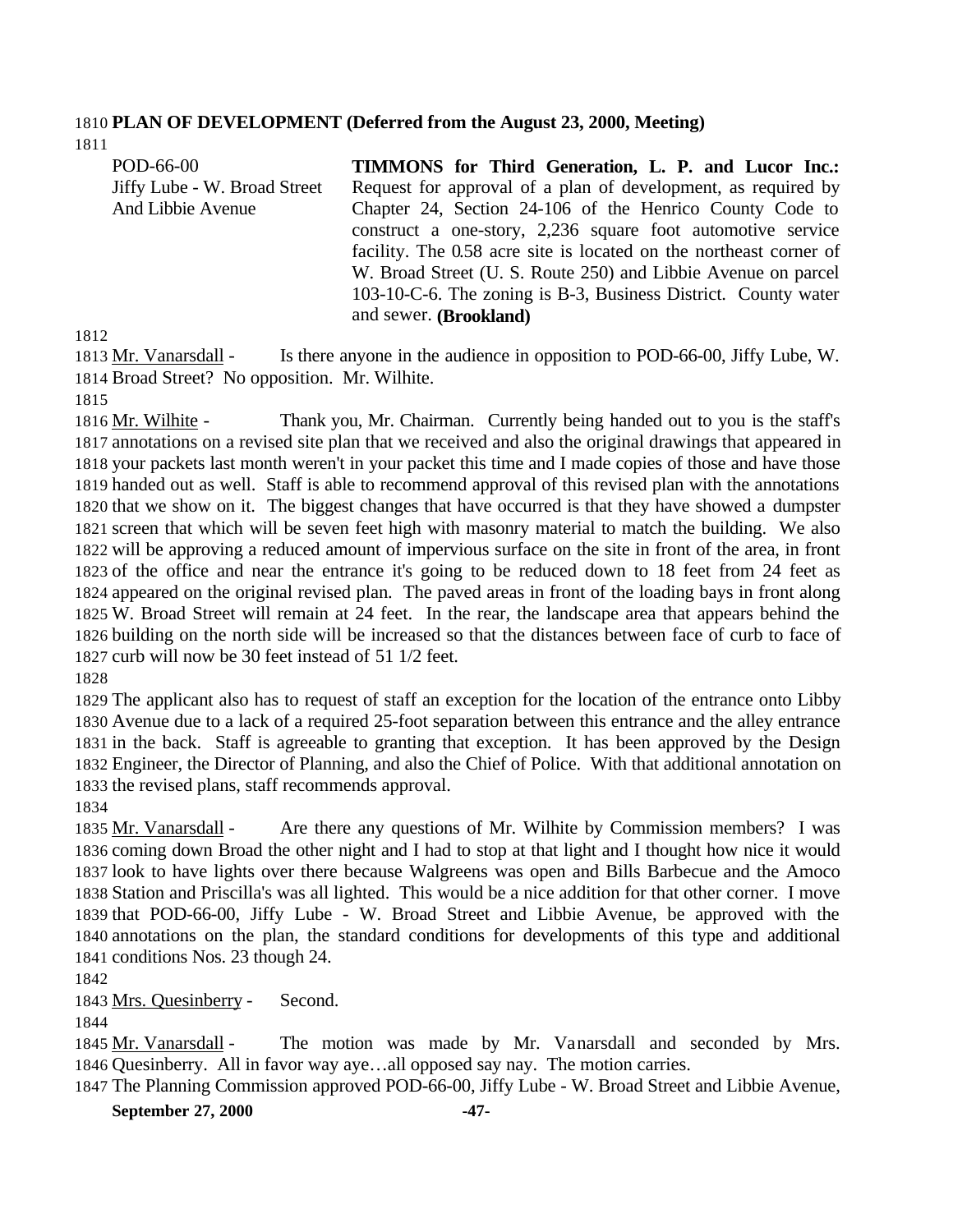subject to the standard conditions attached to these minutes, the annotations on the plans, and the following additional conditions. Mrs. O'Bannon was absent.

 23. The easements for drainage and utilities as shown on approved plans shall be granted to the County in a form acceptable to the County Attorney prior to any occupancy permits

- being issued. The easement plats and any other required information shall be submitted to the County Real Property Agent at least sixty (60) days prior to requesting occupancy
- permits.
- 24. The entrances and drainage facilities on W. Broad Street (U.S. Route 250) shall be approved by the Virginia Department of Transportation and the County.
- 25. A notice of completion form, certifying that the requirements of the Virginia Department of Transportation entrances permit have been completed, shall be submitted to the Planning Office prior to any occupancy permits being issued.
- 26. The developer shall provide fire hydrants as required by the Department of Public Utilities in its approval of the utility plans and contracts.
- 27. A standard concrete sidewalk shall be provided along the north side of W. Broad Street (U.S. Route 250).
- 28. All repair work shall be conducted entirely within the enclosed building.
- 29. Outside storage shall not be permitted.
- 30. Any necessary off-site drainage easements must be obtained in a form acceptable to the County Attorney prior to final approval of the construction plans by the Department of Public Works.
- 31. Deviations from County standards for pavement, curb or curb and gutter design shall be approved by the County Engineer prior to final approval of the construction plans by the Department of Public Works.
- 32. Insurance Services Office (ISO) calculations must be included with the utilities plans and contracts and must be approved by the Department of Public Utilities prior to the issuance of a building permit.
- 33. Approval of the construction plans by the Department of Public Works does not establish the curb and gutter elevations along the Henrico County maintained right-of-way. The elevations will be set by Henrico County.
- 34. Approval of the construction plans by the Department of Public Works does not establish the curb and gutter elevations along the Virginia Department of Transportation maintained right-of-way. The elevations will be set by the contractor and approved by the Virginia
- Department of Transportation.
- 
- **Mrs. O'Bannon enters during this next case.**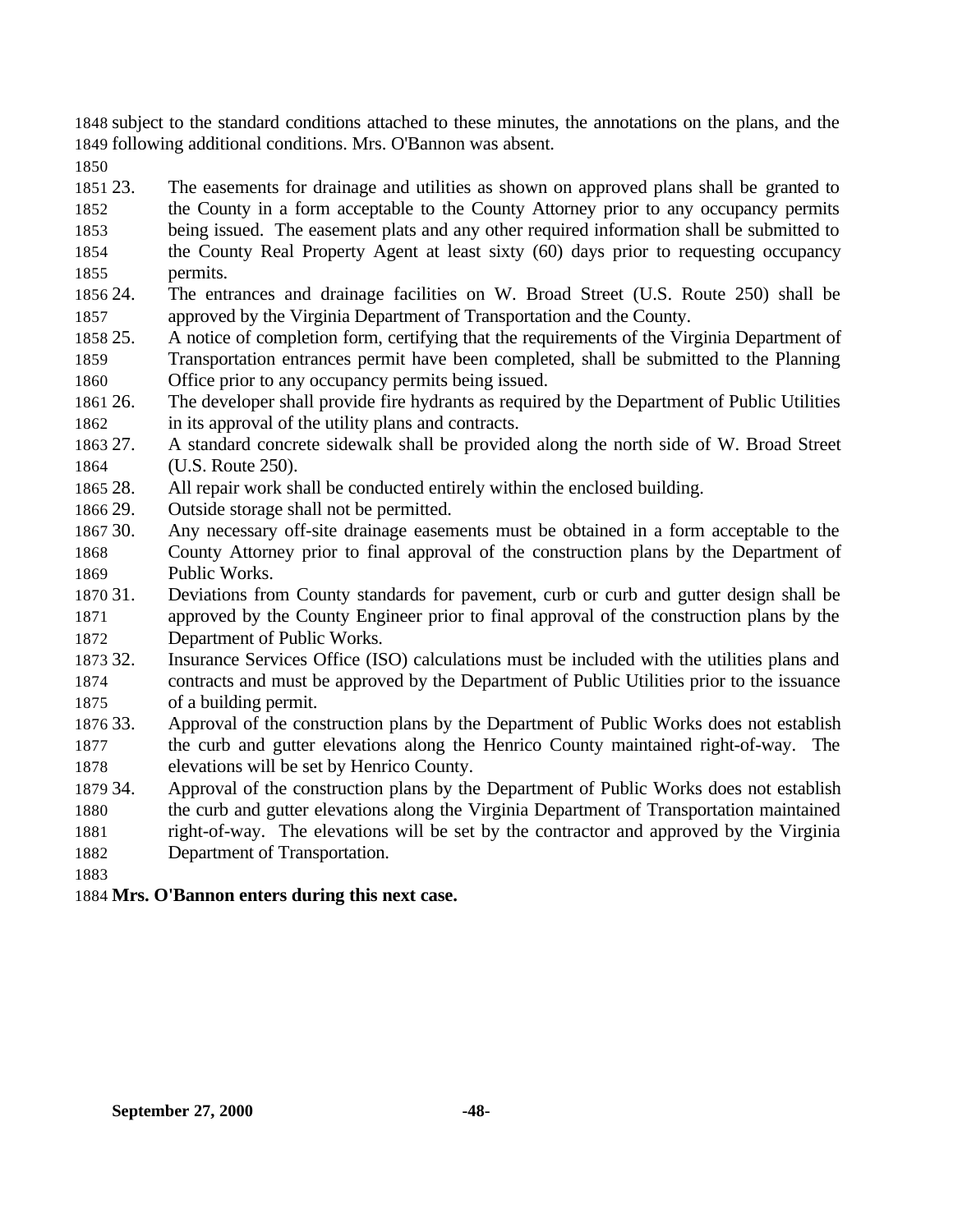# **PLAN OF DEVELOPMENT & SPECIAL EXCEPTION (Deferred from the August 23, 2000, Meeting)**

| POD-69-00                | Foster & Miller, P. C. for Weinstein Associates and               |
|--------------------------|-------------------------------------------------------------------|
| Kings Crossing Phase 5 - | Weinstein Management Company, Inc.: Request for approval          |
| <b>Castile Road</b>      | of a plan of development and special exception for buildings      |
|                          | three stories in height, as required by Chapter 24, Sections 24-  |
|                          | 106 and 24-94(b) of the Henrico County Code to construct eight,   |
|                          | three-story apartment buildings containing 168 units and a pool   |
|                          | house. The 11.6 acre site is located on the south line of Castile |
|                          | Road, approximately 630 feet east of Pump Road on parcels 99-     |
|                          | A-7, 58C and part of 89-A-28B. The zoning is R-5, General         |
|                          | Residence District. County water and sewer. (Tuckahoe)            |

 Mr. Vanarsdall - Is there anyone in the audience in opposition to POD-69-00, Kings Crossing Phase 5? No opposition. Mr. Wilhite.

1892 Mr. Wilhite - You are receiving a handout that has a revised site plan with the staff's annotations on it, they have been added, and also it includes the original architectural drawings and site plan that was submitted to the County originally. As well, on page 5 of your addendum there are five additional conditions being recommended for approval. And the applicant is requesting a special exception for buildings three stories tall, two and a half are allowed currently by Code. What's being purposed here is a 168 units of apartments. They vary in height from two to three stories in the same building. Also a pool and a community room and also covered parking. This case was deferred from last month. There have been many issues identified and there have been a number of meeting between the County, the applicant, and the surrounding single family neighborhood as well. The revised plan that you have in your packet moves the entire layout of this proposed development north towards Castile to provide a greater buffer between the parking lot and the single family neighborhood to the south.

 Currently, the zoning ordinance requires a transitional buffer of only 10 feet between this development and the single-family neighborhood. With this revised plan, the parking areas would be a minimum of 35 feet away from the property line and as much as 55 feet away. The ordinance also requires that there is a minimum setback from the rear property line of 35 feet. With this revised plan, the closest point of any building to the rear property line is 110 feet. They have also shown tree save areas on the plan as well, which would range from a minimum of 10 feet to 35 feet. And also in the area which is 10 feet with this revised plan, there is some elimination and shifting of parking spaces and it looks like this 10 feet minimum would be increased as well. The revised plan does shift parking spaces along the south boundary to the other side. And they have also agreed to eliminate spaces up to the island, which is shown along the south boundary as well. They have also agreed to provide a sidewalk connection between this proposed development and the existing Kings Crossing apartments to the east and that would provide access to additional recreational facilities already constructed in the existing portion. They are agreeable to providing masonry dumpster screens. They have provided us details of a dumpster which would have a side door so there would not be the need to access it from the top with all of the associated noise that that brings. The also have stated that the dumpster screens would be of masonry construction to

**September 27, 2000 -49-**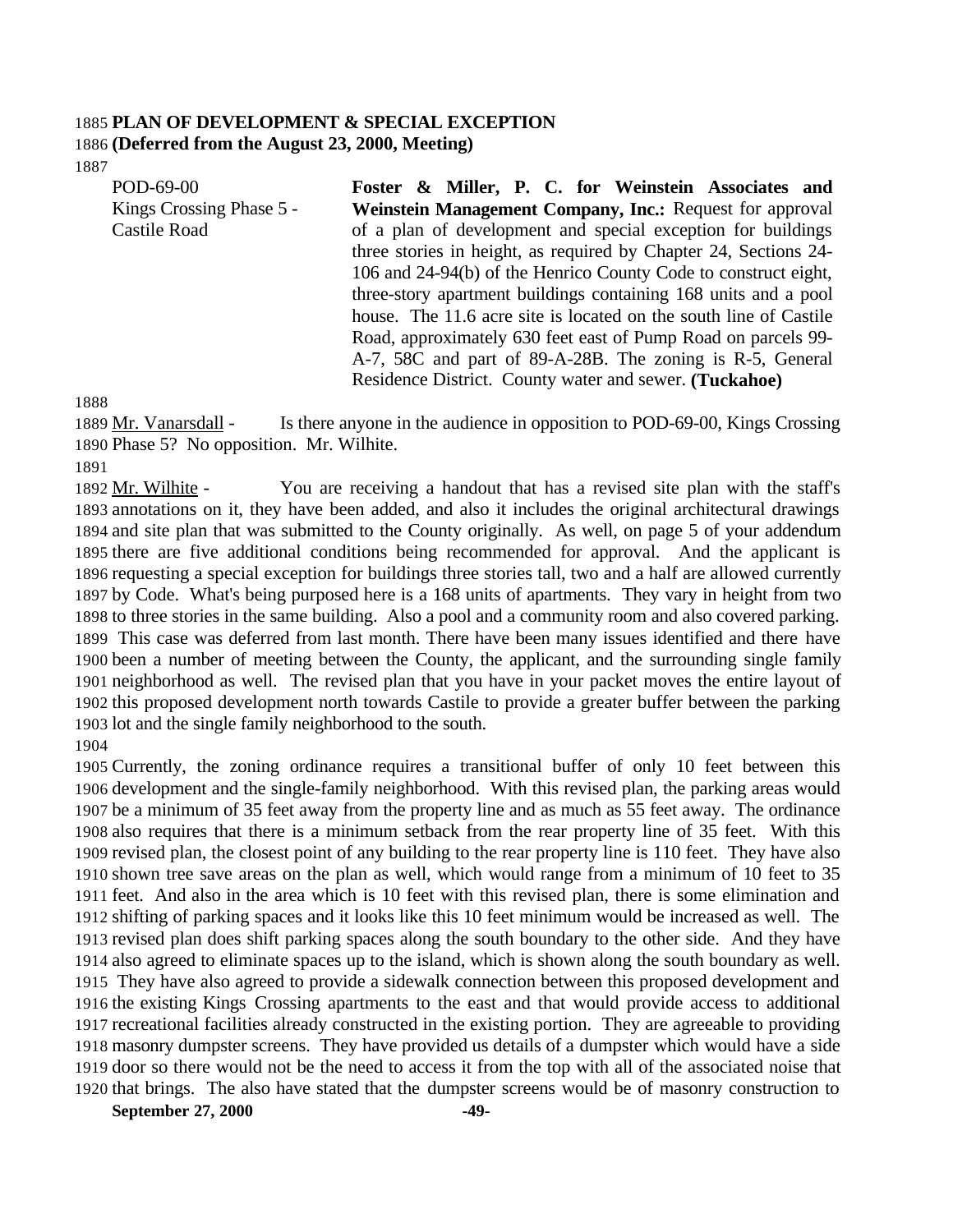match the buildings.

 There are also revised architectural elevations. Originally, the building was proposed to be vinyl- sided. They are now proposing that the building be at least a minimum of 50% of brick and in fact the actual calculation may exceed 50% as well. The five additional conditions I have on the addendum, the first one deals with the buffer area between the parking lot and the southern property line. The applicant is agreeable to replanting any area that is cleared here in a manner within the discretion and acceptable to the Planning Commission at the time of landscape plan approval. They are also willing to agree to a condition stating that there shall a minimum of 50% brick on the facades of the apartment buildings. They have agreed to limit the trash disposal service on the site to the hours of 7:00 a.m. to 6:00 p.m., Monday through Friday and have agreed not to have any trash disposal service on Saturday or Sunday. They have agreed to an internal sidewalk connection, as I stated earlier, to allow access to the adjacent Phase of Kings Crossing and the recreational facilities they have there. And they are also agreeable to having Building Inspection look at their sidewalk layout to make sure that it has the proper accessibility requirements. And with that, staff can recommend approval of this revised plan, the annotations on it, the standard conditions and the miscellaneous conditions through No. 35 that appear on your addendum. I'll be happy to answer any questions that you have. 

1940 Mr. Vanarsdall - Are there any questions of Mr. Wilhite by Commission members. We will need two motions on this, don't we?

 Mr. Wilhite - That's correct. 1945 Ms. Dwyer - I'm not ready for a motion yet. 1947 Mr. Vanarsdall - I didn't mean for now. 1949 Ms. Dwyer - I don't have any questions of Mr. Wilhite but I would like to hear the applicant's presentation. 1952 Mr. Vanarsdall - Good morning, Mr. Weinberg.

 Mr. Weinberg - Good morning, Sir. Mr. Chairman and members of the Commission, I'm Jay Weinberg, along with my assistant Penny Koch, represents Weinstein Management Company and also with us this morning is Ivan Jecklin, the executive vice president and general counsel. Mr. Gary Webster, the engineer from Foster & Miller and Mr. Ed Winks the architect for the project. As Mr. Wilhite has explained it is a request for plan of development approval to construct Phase 5 of Kings Crossing Apartments, which we respectfully submit as a high-quality, aesthetically pleasing, multi-family community consisting of Kings Crossing and Royal Court. We agree with all of the conditions proposed by staff, that's Nos. 1 through 35 and all of the annotations on the plans.

 We have had several meetings with staff and neighborhood representatives and Mrs. Dwyer and we have also met with Mrs. O'Bannon in order to accommodate the wishes of the County and the residents of the immediate vicinity of this property. And we are extremely appreciative of the time

**September 27, 2000 -50-**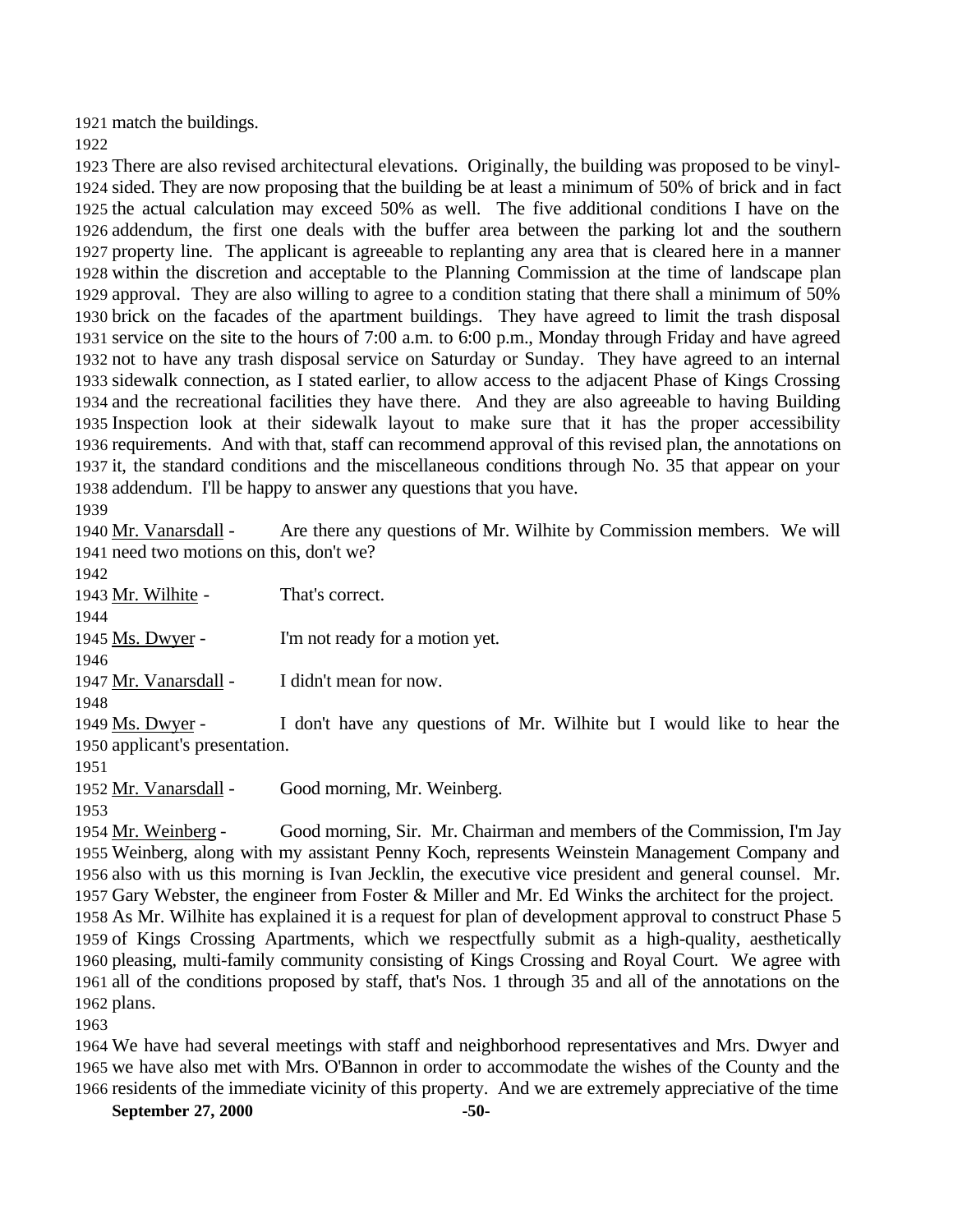and effort afforded us and the input of all concern during the review of our plans. Our residential neighbors have been reasonable in their requests and it is a better plan because of their constructive suggestions. I start by pointing out that this property has been zoned R-5 for 31 years and long proceeded the date when proffered conditions were allowable. Nonetheless, we have put forth every effort to ratchet it up to a case as it would have been had proffers conditions been in existence. We have made a number of changes to accommodate the wishes of our neighbors. And, I have been advised by Mr. Steve Inman, the president of the River Lake Colonies Homeowners Association, that they are in agreement with our proposal. And I will, at the end, get to a supplementary letter that I have agreed to share with Mr. Inman regarding matters which go above and beyond the proffered conditions.

 In order to have the largest buffer in distance between the proposed buildings and the rear of the homes on the southern boundary of the property, we have had to go to a mix of two stories, three stories buildings for a portion of the development. These buildings are three stories on one side and two stories on the other side. However, the roofline of, whether it's a two or a three, is exactly the same. We have done this by building into the existing contour of the property so as not to disturb it. We respectfully submit that we comply with all of the jurisdictional requirements for the granting of a special exception for the following specific reasons:

 1. The proposed use will not adversely affect the health, safety and welfare of persons residing or working on the premises or in the neighborhood because by building a portion of the units, it's three-story units, we have reduced the footprint and the ground cover and have increased the required rear-yard transitional buffer from the 10 feet required to a minimum of 35 feet and move the closest building more than 100 feet up to 140 feet away from the rear property line.

 2. It will not unreasonably impair the adequate supply of light and air to adjacent properties as we have move our closest building more than 100 feet away from the common boundary line. And we have agreed and substantially enhance the existing vegetation across the entire rear boundary line in a manner, which is acceptable to the Planning Commission in its discretion at the time of landscape POD.

 3. It will not increase congestion in the streets because we have provided off-street parking at a ratio of two and a quarter units per apartment, instead of the one and a half that is currently required, the two and a quarter being the suggested requirement under the proposed development guidelines. We have also provided approximately 10 additional spaces for guest parking so that all of our parking comfortable is handled on site without any parking being allowed or required on Castile Drive or on any other public right-of-way.

 4. It will not increase public danger from fire or otherwise adverse affect public safety nor impair the character of the district or adjacent districts because it is a residential use and will be built in accordance with all applicable building and life safety code requirements.

 5. It is not incompatible with the general plans and objectives of the official Land Use Plan of the County because the proposed development is in complete conformity with the County's

- Comprehensive Plan and the existing R-5 zoning.
- 

 And the owner has proposed high standards of quality development and complied with many of the proposed development guidelines of the County. In this connection it should be noted that under the new development guidelines the County permits three-story apartments as a matter of right.

**September 27, 2000 -51-**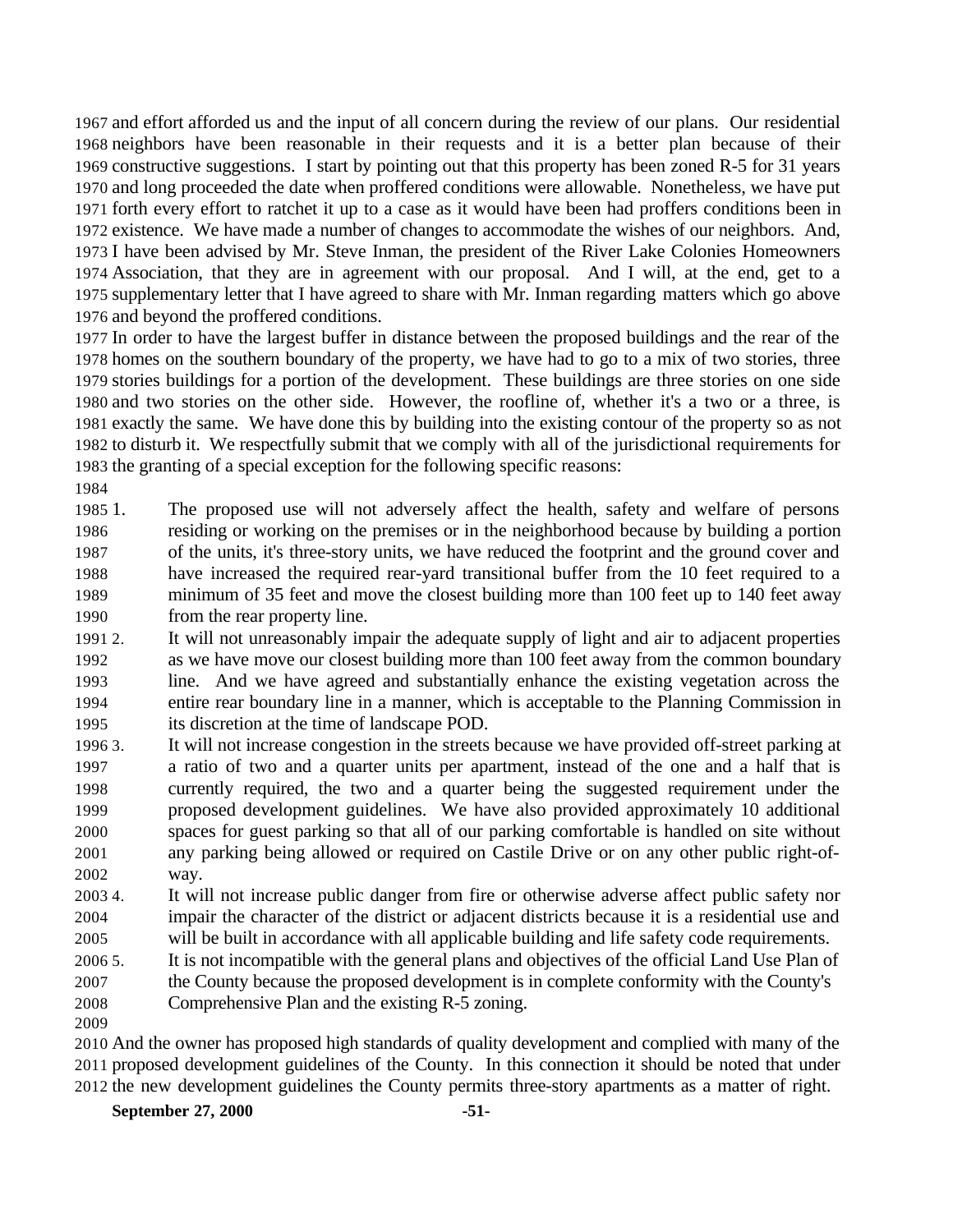And had that been adopted we would not have to come before you requesting this exception. We also comply with both the Comprehensive Plan and the actual zoning of the property. Because of the quality of the project and the excellent landscaping and maintenance for existing sections of Kings Crossing, it is not likely to reduce or impair the value of buildings or property. In summary, the proposed Phase 5 of Kings Crossing is in substantial accordance for the general purposes and objectives of the zoning ordinance and in fact is not only sensitive to the proximity of our residential neighbors but takes into account many of their requests. For all of the foregoing reasons we would respectfully submit that the special exception should be granted. I have agreed to submit a letter within the 48 hours to Mr. Inman, and it is perfectly agreeable with him that I do that. I have agreed to submit it in draft form so that he can respond to it and then we would finalize it that it would be signed by the applicant, as well as myself, but cover these additional things. 1. There would be no burning on site. That's the law now but by the letter we are giving them a comfort that if the law changes there would still be no burning of debris on site. But the evergreen plantings acceptable to the County across that southern boundary line will take place at the earliest planting season following the curb and gutter that parallels that line. And even though it's at the discretion of the Planning Commission, we have said as a minimum, where the minimum existing buffer is 35 feet, we will have between 8 feet and 10 1/2 foot trees at a minimum caliber of 1 1/2 inches at the time of planting, and where it is less than 35 feet we would install 10 to 12 foot trees with a minimum 2 foot caliber at the narrowest point or such other requirements as maybe placed on us at the time of landscape POD. I think that's an essential part of this case and why we want to expand on it in a letter. And the plantings will occur at the first planting season as I said following that curb and gutter. We have also made a revision in the plans to take seven parking spaces at the narrowest point and put them on the other side closest to the buildings. And we have eliminated 12 spaces which beefs up the narrow portion. We still have an excess of what we need. We have also agreed the sidewalk connector and that's actually shown on the plans. And we have agreed that the Dempsey (?) dumpster would not only be side loaded but it will be a sliding door as opposed to a door that opens and bangs shut, this would slide. 

 I believe that's all of the things that we discussed, but I'm going to go back through my notes and I will add anything and I'm sure that Steve will add anything that either I or Penny didn't pick up at our meeting the other night. Ms. Dwyer asked me if we would consider irrigating that rear property line, that 35 feet. And the answer is I do want to give consideration to it but I want to have a landscape architect go out there and make sure that if we are putting in that irrigation we are not going to kill any trees when we put the pipe in the ground. I don't know if we can snake it through. We certainly have an absolute obligation to maintain those trees and to replace any of them. Obviously, we've got an obligation to water them and to replace them, but I don't want to be counterproductive. I think we both agree let's take a look on the ground and to make sure that we are not killing anything when we do. And, I will be back to you fairly soon on that, certainly well before landscape POD.

 Ms. Dwyer - Would you include that irrigation concept in the letter as well to Mr. Inman as another item to be resolved at landscape time? Mr. Weinberg - Certainly.

**September 27, 2000 -52-** 2058 Ms. Dwyer - And do I understand your position on the irrigation to be that if it can be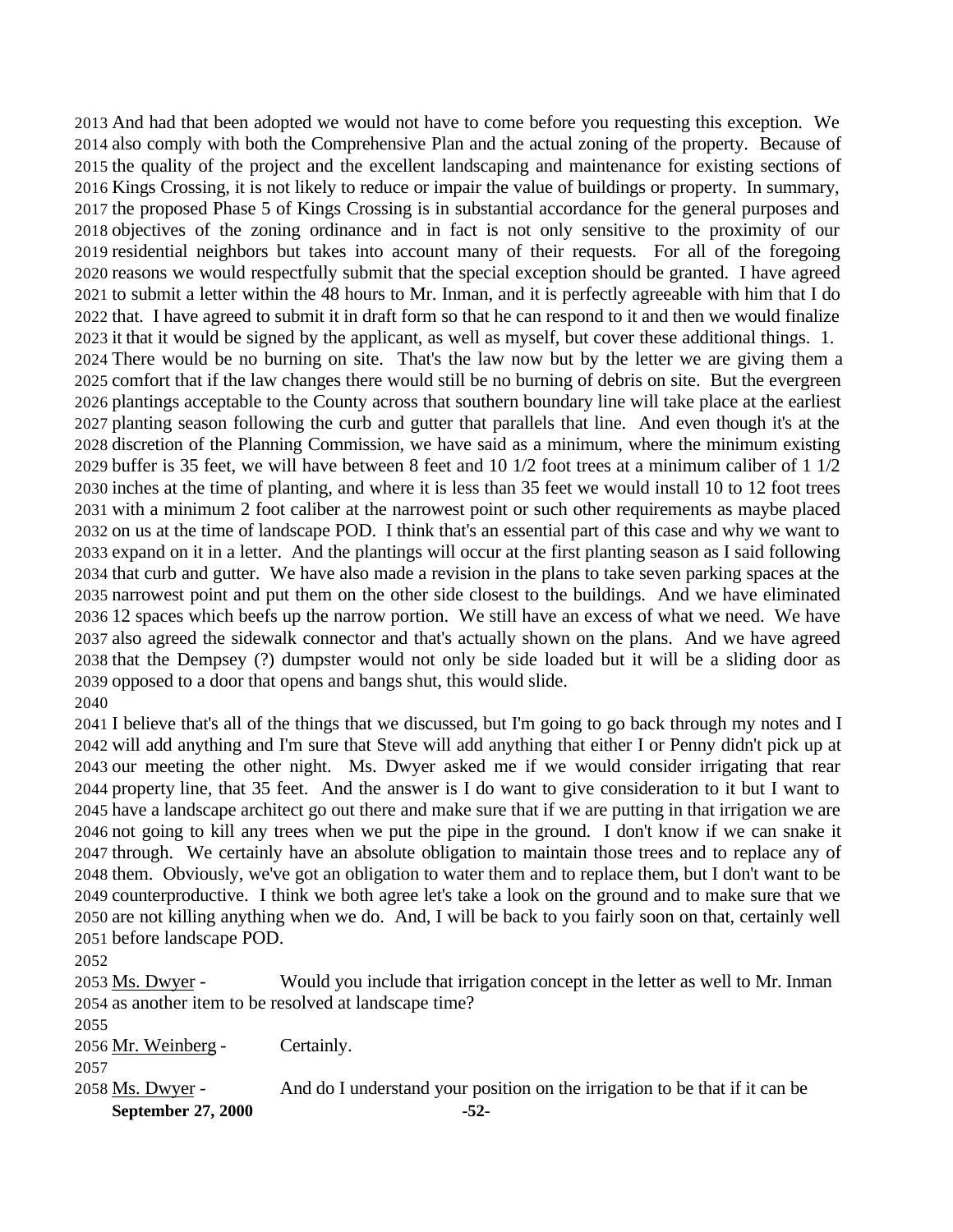installed so that we do not damage the root systems of existing trees, then we would do that? Mr. Weinberg - Certainly with regard to any shrubbery and any new plantings. Ms. Dwyer - We don't expect you to irrigate the woods but…. Mr. Weinberg - Well, I don't honestly know if you can irrigate trees anyway, but certainly lawns and shrubs we can, and new plantings. It would be in our best interest to make sure they don't die. Mr. Vanarsdall - Mr. Weinberg, did you say that the BMP would be fenced? Mr. Weinberg - I didn't comment on that. Is that required? Mr. Vanarsdall - The reason I asked you because the Design and Environmental wanted to know that. Is there any type of fencing to be provided around the BMP? 2076 Mr. Wilhite - That wasn't a request by staff. I believe the Traffic Engineer had said that there may be a need for some guardrail in certain locations around the BMP. But, totally fencing the BMP was not something discussed at the staff/developer meeting. Mr. Vanarsdall - Where is the BMP on here? Ms. Dwyer - There are two of them. The two open spaces on the plan, that's where the BMPs will go, toward Castile on the left and the right. Mr. Wilhite - If you look at the site plan, Mr. Vanarsdall, they are at two different locations, both at the corners along Castile Road, at the very corners of the boundary on Castile. 2088 Mr. Vanarsdall - Some reason they want to fence them, doesn't he? Mr. Wilhite - We have gotten them sometimes in residential neighborhoods, not all the time. That is something that can also be looked at and approved with the landscape plan after they have actually constructed the BMPs we can take another look to see if fencing may be desired there. 2095 Ms. Dwyer - Do we yet know whether it's a wet or dry BMP? 2097 Mr. Wilhite - I believe they are dry. Ms. Dwyer - I thought I remembered that from our discussion, so perhaps there would be no need to fence. We consider fencing when there is standing water because children are around. Mr. Weinberg - I would say from a purely aesthetic standpoint, we would rather landscape than fence because it is right out in the front between the two projects. 

**September 27, 2000 -53-**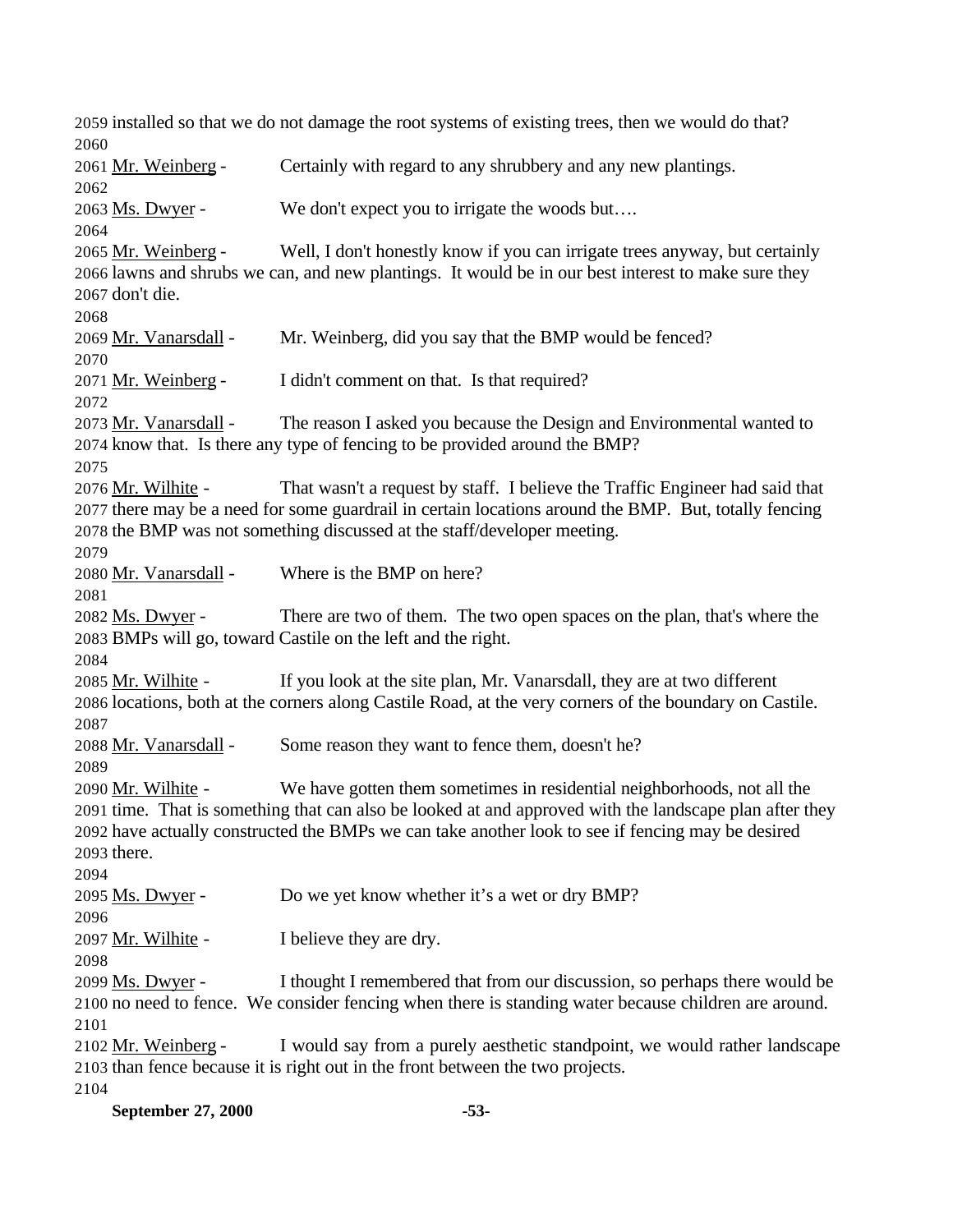| 2105 Ms. Dwyer -                           | But fencing is sometimes requested if we think there is a safety concern.      |
|--------------------------------------------|--------------------------------------------------------------------------------|
| 2106                                       |                                                                                |
| 2107 Mr. Weinberg -                        | Sure.                                                                          |
| 2108                                       |                                                                                |
| 2109 Ms. Dwyer -                           | Mr. Wilhite, is there other property in the nearby areas that's three stories? |
| 2110                                       |                                                                                |
| 2111 Mr. Wilhite -                         | I've been told there is some in existing Kings Crossing, I don't know exactly  |
| 2112 how many units or the exact location. |                                                                                |
| 2113                                       |                                                                                |
| 2114 Ms. Dwyer -                           | There will be an eight-story building down the street.                         |
| 2115                                       |                                                                                |
| 2116 Mr. Vanarsdall -                      | Are there any more questions of Mr. Weinberg?                                  |
| 2117                                       |                                                                                |
| 2118 Ms. Dwyer -                           | I know that there was no opposition and the neighborhood has met on            |

1 know that there was no opposition and the neighborhood has met on numerous occasions with the applicant, I didn't know if anyone wanted to speak today, it's not necessary, but if anyone wants to I'll give you the opportunity. Okay. We have about six folks here and I wanted to take this opportunity to thank you for all of the work and commitment that you have put into this case and it's effort. And, also, as Mr. Weinberg mentioned, your reasonableness in working with the applicant on this. I think it's a much better case for your effort and it's an example of how the process can work well. So I wanted to thank you. And also thank Mr. Weinberg and the developer for being willing to exceed the minimum standards that the County has in its Code for multi-family development. Those standards, in my opinion, are (unintelligible) and adequate and I certainly do appreciate you and your clients willingness to exceed them in this case. I do have a few questions for you, Mr. Weinberg, before you leave. Just a few points of clarification. I believe you mentioned in some of the neighborhood meetings that the dumpster would be enclosed in brick and Mr. Wilhite mentioned masonry to match the building, so I am assuming it's going to match the brick now.

2133 Mr. Weinberg - Brick to match the brick in the apartments.

 Ms. Dwyer - Okay. And if an internal connection can not be made between the two Kings Crossing Phases, if for some reason ADA requirements or whatever, you know, at the location as designated on the plan, what would be your alternative location?

 Mr. Weinberg - I really don't know. I think it is something we could work out with staff and with you. I don't know of any reason why we can't make it meet it but we will find an alternate location.

2143 Ms. Dwyer - Because there is a commitment to provide that access. And the reason that I'm interest in that for the benefit of the Commission and those who read our minutes is that there was some discussion about the lack of recreational area on this site and there was a statement made by the owner that there were recreational areas in the adjacent multi-family development and those would be available to these residents, should they desire to avail themselves of it. So, we wanted to make sure that there was an internal connection between these two multi-family developments so that people could easily get from one to the other without having to go out on Castile which is not desirable.

**September 27, 2000 -54-**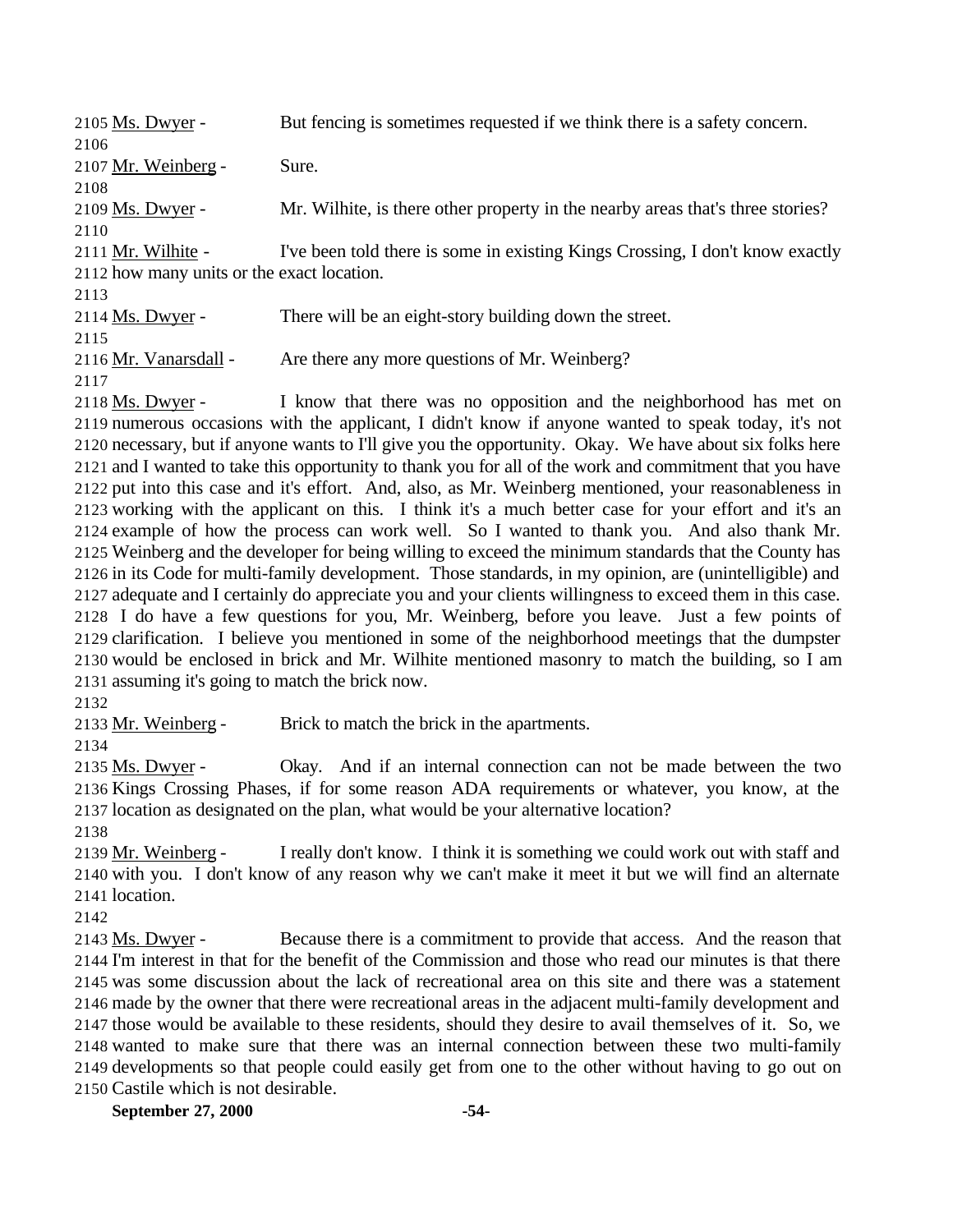2152 Mr. Weinberg - It's shown as an annotation on the plan so we have to have a connection, preferably where it is shown, but if not, we will mutually agree on another spot.

 Ms. Dwyer - I know that it is and I guess my question had to do with another plan that I saw, which I interpreted as a steep incline between the two, so I don't know if you will have to have steps and whether that might cause an ADA issue or what. I'm just trying to think ahead. If there is a problem we will find an alternative location, so I just wanted to clarify that.

2160 Mr. Weinberg - That's correct.

2162 Ms. Dwyer - I appreciate your willingness to document some of these ancillary understandings in a letter to Mr. Inman. I think that that will serve to insure that we all have reached the same conclusions that we are all of one mind. And I'm not going to go over the things that you have listed. You have covered this case very thoroughly, but I just wanted to emphasize that the point of the landscaping condition that is going to be a part of the conditions that approved on this case, as well as the information that will be in your letter, the point of all of that is to create an evergreen screen across the length of the property between this multi-family development and the adjacent single family. That's what we are all looking for and we are trying to get our arms around how to describe that and it's very difficult to do at this stage of the game because the grading hasn't been done and we don't know what trees are going to be remaining. So, we are leaving that, on faith, to the landscape review. But, just to summarize our purpose, it's to create an evergreen screen and I think the neighborhood understands that as a part of their willingness not to oppose the case. That's all I had. Thank you very much.

 Mr. Weinberg - Thank you. 2177 Mr. Vanarsdall - Are there any other questions of Mr. Weinberg by Commission members? No questions.

 Ms. Dwyer - All right, we are ready for a motion. First I'll make a motion for the special exception. The special exception is for the third story on this apartment complex. The code does permit the special exception under certain conditions, which Mr. Weinberg has enumerated in his presentation. I think the key to my recommendation for an approval of the request for special exception hinges on the fact that the building setback has been increased to, as Mr. Wilhite said, 110 feet from the property line at its minimum point. That increase is over the required minimum setback of 35 feet. It is a tremendous increase so I think that does serve to justify the additional story on these apartment buildings so that we can in fact reduce the overall footprint of the development and move the buildings away from the single-family homes. In addition, the applicant has agreed to increase the minimum requirement of a mere 10-foot buffer to a minimum of 35 feet and has agreed to preserve the existing vegetation to the extent that is possible. There has been a great deal of discussion on that and one of the conditions is, I believe, that this area will be marked and noted with fencing so that… I think what Mr. Weinberg characterizes as "Cowboy, bulldozers don't inadvertently knock down all those trees." Also, the applicant has agreed to substantially supplement that 35-foot buffer with additional evergreen plantings. So, for those reasons I move that the special exception for the third story for Kings Crossing, Phase 5, be approved by the Commission.

**September 27, 2000 -55-**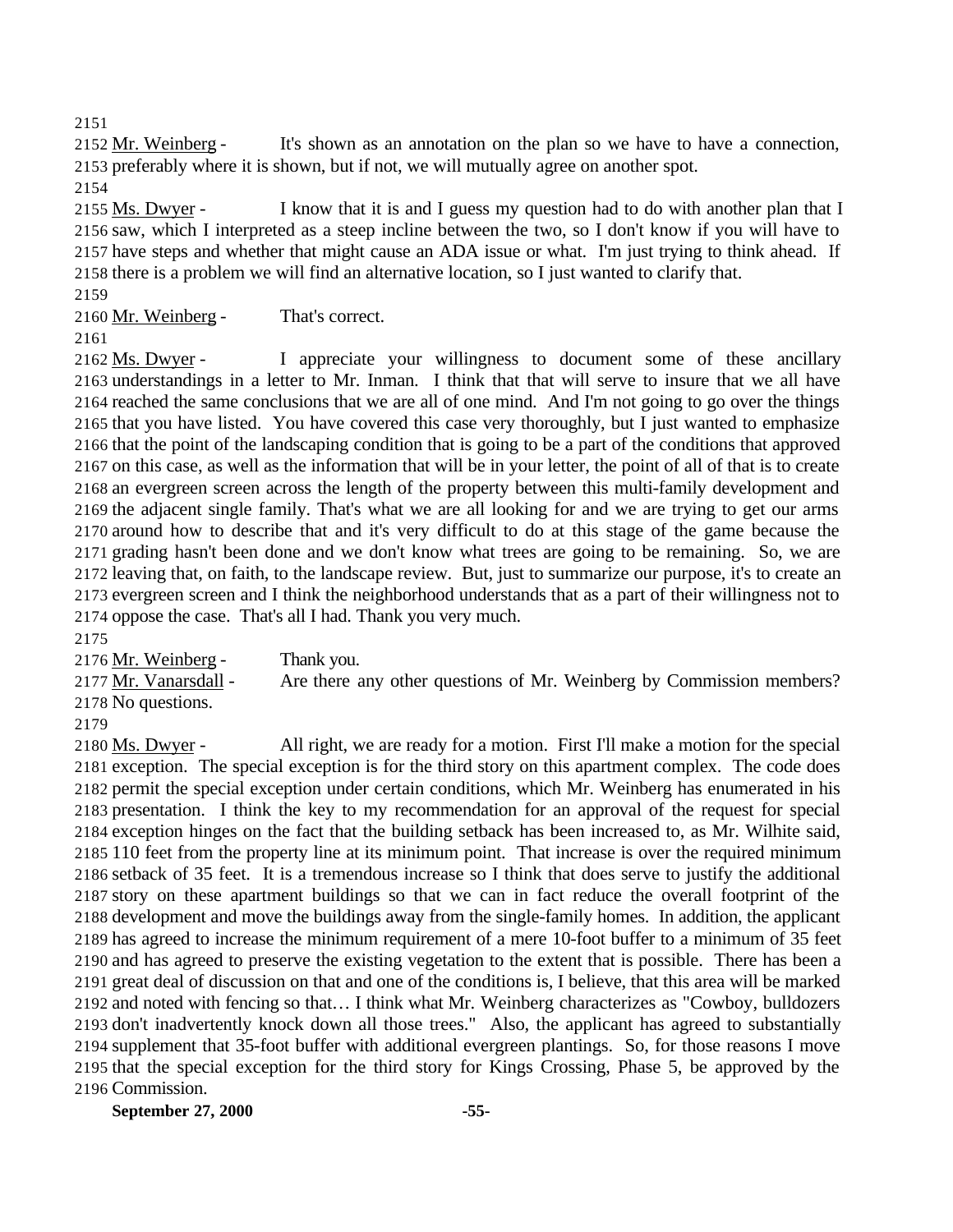Mrs. Quesinberry - Second.

 Mr. Vanarsdall - The motion was made by Ms. Dwyer and seconded by Mrs. Quesinberry. All in favor say aye…all opposed say nay. The motion carries.

 The Planning Commission approved the special exception for a three-story apartment building for POD-69-00, Kings Crossing Phase 5.

2206 Ms. Dwyer - My second motion is on the plan of development that's been submitted, and my motion is that the Commission approve this plan of development for POD-69-00, Kings Crossing Phase 5, subject to the annotations that are on the plan, including the annotations recently added that we have discussed today, the standard conditions for developments of this type. I'm going to add conditions Nos. 9 and 11 amended, which would bring the lighting and landscaping plans back to the Commission for a public hearing, in case the neighbors are interested in participating in that as well. We also have additional conditions Nos. 23 through 30 and additional conditions Nos. 31 through 35 included in our addendum.

Mrs. Quesinberry - Second.

2217 Mr. Vanarsdall - The motion was made by Ms. Dwyer and seconded by Mrs. Quesinberry. All in favor say aye…all opposed say nay. The motion carries.

 The Planning Commission approved POD-69-00, Kings Crossing Phase 5, Castile Road, subject to the standard conditions attached to these minutes for developments of this type, the annotations on the plans and the following additional conditions.

 9. **AMENDED** - A detailed landscaping plan shall be submitted to the Planning Office for review and Planning Commission approval prior to the issuance of any occupancy permits.

 11. **AMENDED** - Prior to the installation of the site lighting equipment, a plan including depictions of light spread and intensity diagrams and fixture mounting height details shall be submitted for Planning Office review and Planning Commission approval.

 23. The easements for drainage and utilities as shown on approved plans shall be granted to the County in a form acceptable to the County Attorney prior to any occupancy permits being issued. The easement plats and any other required information shall be submitted to the County Real Property Agent at least sixty (60) days prior to requesting occupancy permits.

 24. The developer shall provide fire hydrants as required by the Department of Public Utilities in its approval of the utility plans and contracts.

 25. Any necessary off-site drainage easements must be obtained in a form acceptable to the County Attorney prior to final approval of the construction plans by the Department of Public Works.

 26. Deviations from County standards for pavement, curb or curb and gutter design shall be approved by the County Engineer prior to final approval of the construction plans by the Department of Public Works.

**September 27, 2000 -56-** 27. Insurance Services Office (ISO) calculations must be included with the utilities plans and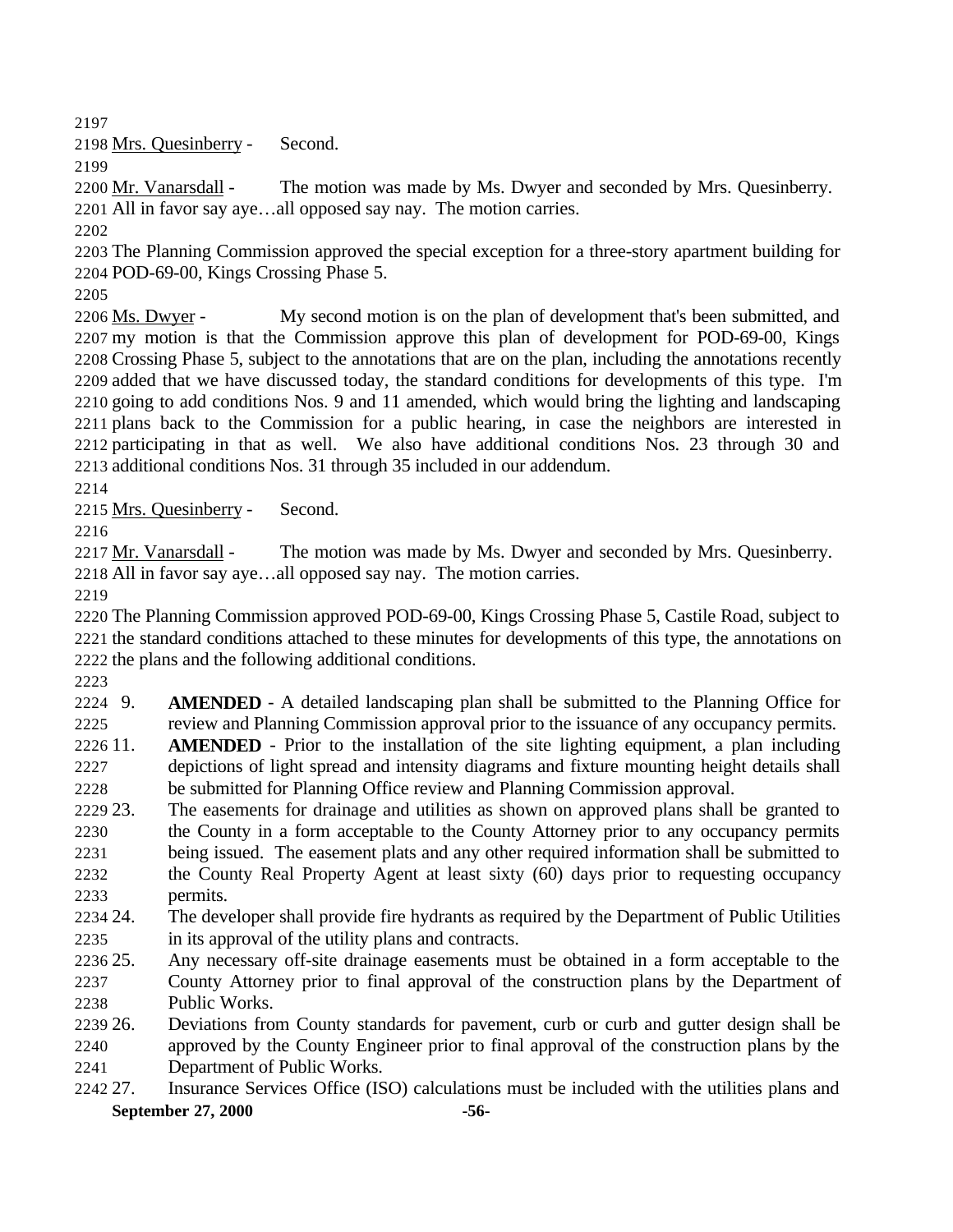contracts and must be approved by the Department of Public Utilities prior to the issuance of a building permit.

- 28. The owners shall not begin clearing of the site until the following conditions have been met:
- 
- (a) The site engineer shall conspicuously illustrate on the plan of development or subdivision construction plan and the Erosion and Sediment Control Plan, the limits of the areas to be cleared and the methods of protecting the required buffer areas. The location of utility lines, drainage structures and easements shall be shown.
- (b) After the Erosion and Sediment Control Plan has been approved but prior to any clearing or grading operations of the site, the owner shall have the limits of clearing delineated with approved methods such as flagging, silt fencing or temporary fencing.
- (c) The site engineer shall certify in writing to the owner that the limits of clearing have been staked in accordance with the approved plans. A copy of this letter shall be sent to the Planning Office and the Department of Public Works. Orange tree protection fencing (TP-1) shall be used to delineate tree save areas.
- (d) The owner shall be responsible for the protection of the buffer areas and for replanting and/or supplemental planting and other necessary improvements to the buffer as may be appropriate or required to correct problems. The details shall be included on the landscape plans for Planning Commission approval.
- 29. The unit house numbers shall be visible from the parking areas and drives.

30. The names of streets, drives, courts and parking areas shall be approved by the

 Richmond Regional Planning District Commission and such names shall be included on the construction plans prior to their approval. The standard street name signs shall be ordered from the County and installed prior to any occupancy permit approval.

 31. The buffer area between the parking lot and the southern property line, adjacent to the single-family neighborhood, shall be replanted in a manner at the discretion of and acceptable to the Planning Commission at the time of landscape plan approval.

- 32. The apartment buildings constructed on this site shall have a minimum of 50% of their facades constructed of brick, exclusive of doors and windows.
- 33. Trash disposal service on this site shall be limited to between the hours of 7:00 a.m. and 6:00 p.m., Monday through Friday. There shall be no trash disposal service on Saturday or Sunday.
- 34. An internal sidewalk shall be provided connecting this development to the existing phase of Kings Crossing Apartments to the east in a location approximately as shown on the staff plan.

 35. The internal sidewalk layout shall be reviewed and approved by the Department of Building Inspections with respect to the issue of accessibility prior to Planning Office approval of the construction plans.

 Mrs. O'Bannon - Mr. Chairman, I just want to apologize for being late. I was down at the Fourth Circuit Court of Appeals hearing the case of ATT/Media One versus Henrico County GTE and a cast of thousands. It was very interesting to hear the appeal as it is presented because usually each side gets 20 minutes, they stand in front of the podium and there is a green light, yellow light and red light and they went on at least 35 minutes. It sounds like a Planning Commission meeting.

**September 27, 2000 -57-**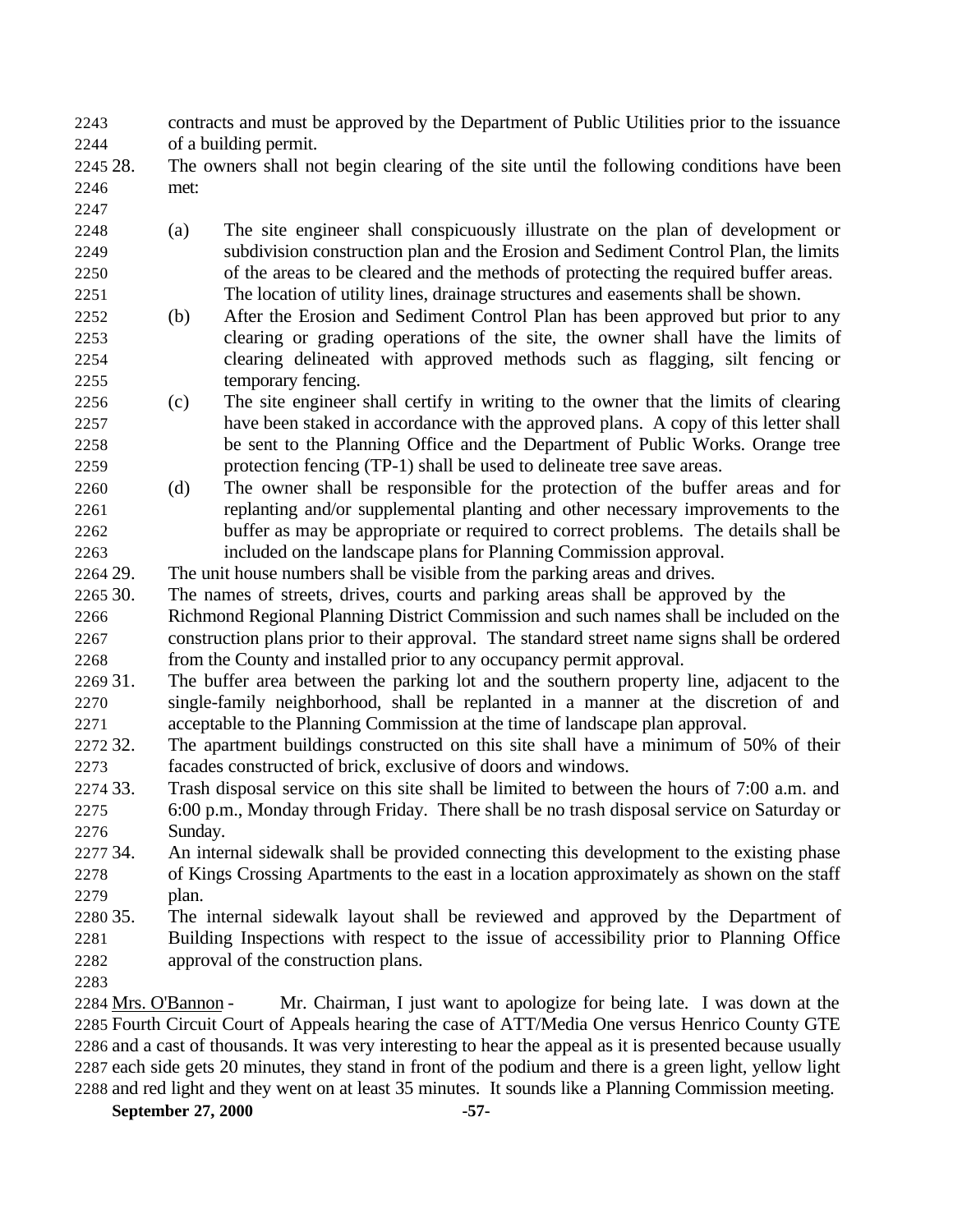Anyway they, allowed extra time and asked plenty of questions. It was a very interesting presentation.

Mrs. Quesinberry - Well, how did we do?

 Mrs. O'Bannon - First they hear the oral arguments and then they have briefs and the briefs were stacked about three or four feet deep on their desks. They then present a written ruling and that's when we will see what they have decided.

2298 Mr. Vanarsdall - They will find out this afternoon, won't they? Mrs. O'Bannon - No. It will probably take about six weeks or so, something like that. 2302 Mr. Vanarsdall - Thank you for filling us in on it. All right, Mr. Secretary, our next case.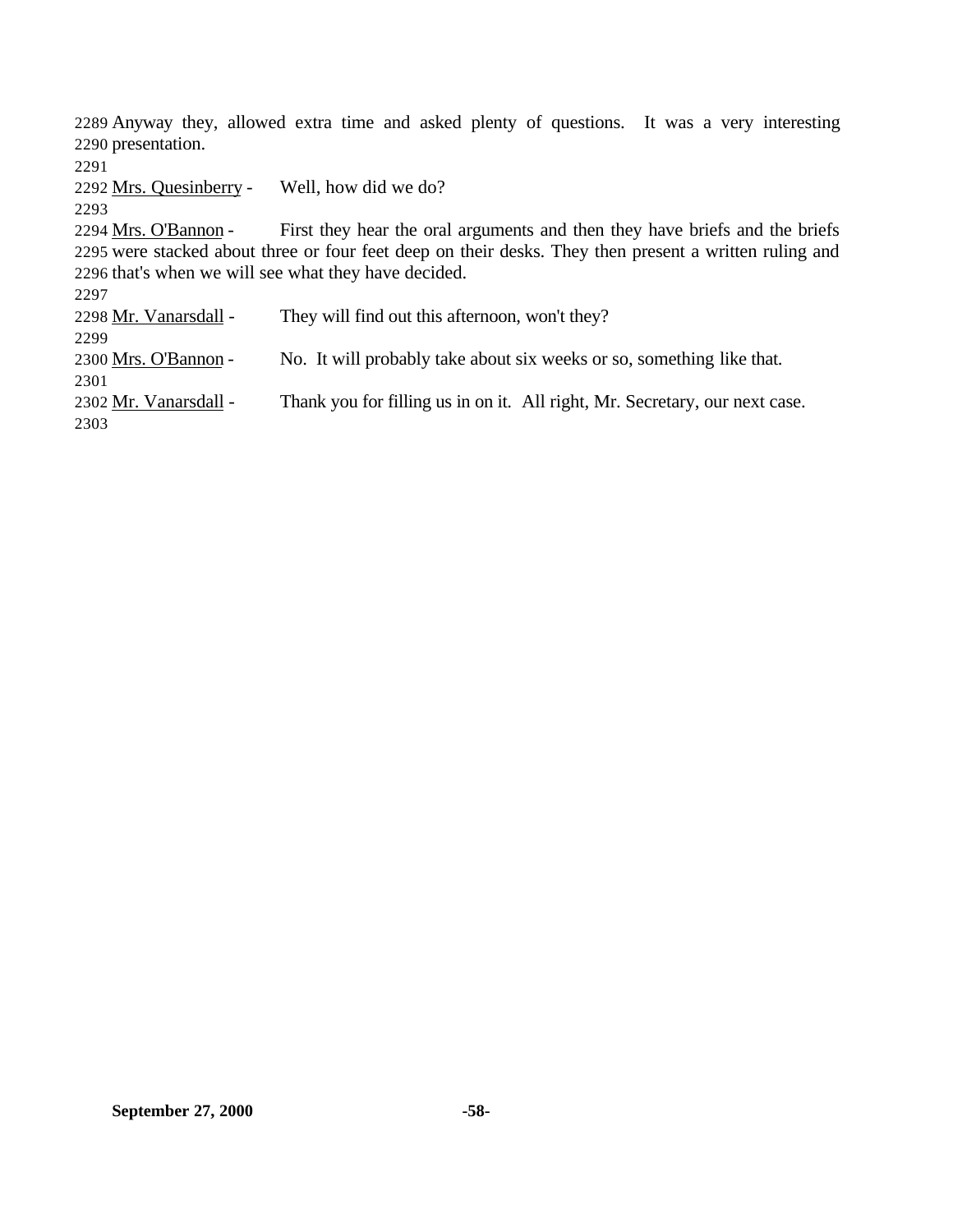#### **PLAN OF DEVELOPMENT**

POD-98-98 Trinity Baptist Church **Mel Smith and Spencer Scott Architects for Trinity Baptist Church:** Request for approval of a plan of development as required by Chapter 24, Section 24-106 of the Henrico County Code to construct a one-story, 30,008 square foot, 1,782 seat church sanctuary, a four-story 103,260 square foot, family education center and a future one-story 2,800 square foot future church office. The 12.09 acre site is located at 3601 Dill Avenue on the southwest corner of Dill Avenue and Barrington Road on parcel 128-A-1A. The zoning is M-2, General Industrial District, R-4, One-Family Residence District, and ASO (Airport Safety Overlay District). County water and Sewer. **(Fairfield)**

 Mr. Vanarsdall - Is there anyone in the audience in opposition to POD-98-98, Trinity Baptist Church. No opposition. Ms. News.

2310 Ms. News - This project involves three separate buildings, a sanctuary, a family education center and a future church office. Because no architectural plans were submitted for the church office, it will not be a part of this approval but there is a condition which would allow for future administrative approval of the office in the location shown. This property has split zoning with R-4 zoning in the front along Barrington Road and M-2 zoning in the rear. Two variances have been granted by the BZA which are reflected on the plan. First, the variance was granted to allow parking in the front yard on the R-4 portion of the property. The second variance permits construction of a four-story building and increase height in both the R-4 and M-2 districts. The applicant indicated to the BZA that the building would be brick construction. However, the plans indicate that split face block with an alternate of EIFS are proposed. The BZA case was not conditioned on providing brick but staff has asked the applicant to address the Commission regarding the change in building materials. Minimum code requirements have been met and staff therefore is recommending approval. However, since the project was advertised, concerns have been raised by an adjacent property owner who could not be present at the hearing. A letter was received specifically addressing a request for a fence between this property and the residential property to the south. A fence has been agreed to but the extent of the fence is still in question and changes to the annotated plan in your packet have been discussed as late as this morning, actually are shown on the plan you were just handed. The neighbor has requested an eight-foot fence in the R-4 portion of the property which would require an alternative height fence height plan to be approved in conjunction with the landscape plan and can not be a part of this approval. It has been agreed between the parties that the fence on the M-2 portion of the property, as annotated on the revised plan, would be constructed prior to any other clearing and grading on the site. But the location of the fence along the rear property line has not been fully decided. The applicants agree to construct an additional 160 feet of fence in a location to be determined after the BMP is constructed. The purpose is to extend the fence back to the back of the detention basin on this site, adjacent to their property. The staff is prepared to offer revised wording to the condition that's in your addendum should you proceed with those changes. 

**September 27, 2000 -59-** In addition, the parking and traffic has been raised as a concern. The minimum parking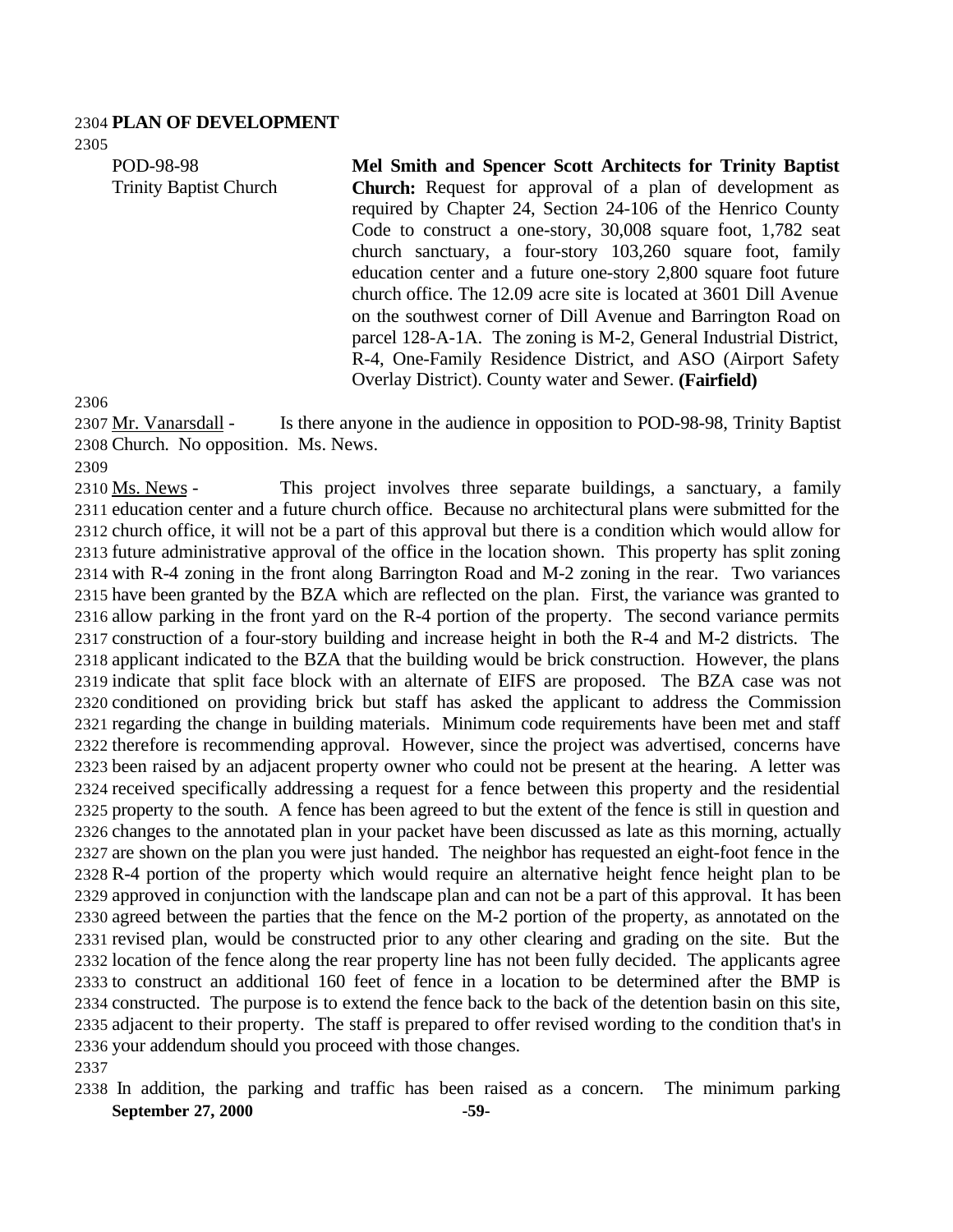requirement for this site is based on the capacity of the sanctuary seating alone. The requirement for 1,782 seats is 446 spaces, and 494 have been provided. This meets the requirement, however, given the fact that the family education center is so large and there is no provision to expand the parking lot should it prove to be insufficient, it is of concern to staff and the adjacent property owner. Finally, concern has also been expressed regarding landscaping and lighting for this project. Staff therefore would recommend that Nos. 9 and 11 be amended should the Commission approve this project. The applicant is available to address the Commission if there are no questions of staff.

2348 Mr. Vanarsdall - Are there any questions for Ms. News?

2350 Mr. Archer - Ms. News, would you point out for the benefit of the Commission the proposed fence extension, just where it is on the map so that they can see it.

2353 Ms. News - Right here (referring to map), the M-2 portion, they have agreed to an eight- foot fence to here, and the applicant, on the annotated plans, has shown coming right to the back of these two garage structures. The adjacent property owner would like to have the fence extended to this point which is the back of their detention basin. The other part in question is up here on the R- 4 portion of the property, which the majority of that is in the front yard and would require an alternate height fence approval which was not advertised with this project and needs to come in with the landscape plan.

Mr. Vanarsdall - What kind of fence is it?

2363 Ms. News - You have a detail in your packet that you were just handed. It is a vinyl prefabricated fence sections with masonry columns, split-face block, with a cap every 20 feet.

2366 Mr. Vanarsdall - Are there any other questions for Ms. News? Would you like to hear from the applicant, Mr. Archer?

Mr. Archer - Yes, I think we need to, Mr. Chairman.

2371 Mr. Vanarsdall - Is the applicant here? Good morning.

2373 Mr. Scott - Good morning. My name is Spencer Scott and I'm the architect for Trinity Baptist Church, and I'm representing them today. We also have Rev. A. Lincoln James who is the pastor of Trinity as well as Rev. James Miles who is the project representative. I think that Leslie has pretty much adequately addressed most of the issues that I had planned on covering. The residential neighbor who had expressed some concern was Mr. Hicks who is an adjacent property owner in the M-2 district. The property was actually purchased from his mother some five or six years ago. And in an agreement, we agreed to build that fence and we have followed through in our planning. As far as the materials are concerned, this is a three-D view of the project. It shows the two major components, the family life center, which is in the back of the project and the sanctuary toward the front. The elevations show how the sanction would view here from Dill Road and with a side view here. The family life center, it was mentioned that it was a four-story building, but it is actually a three-story building with a basement. And for the most part, you will

**September 27, 2000 -60-**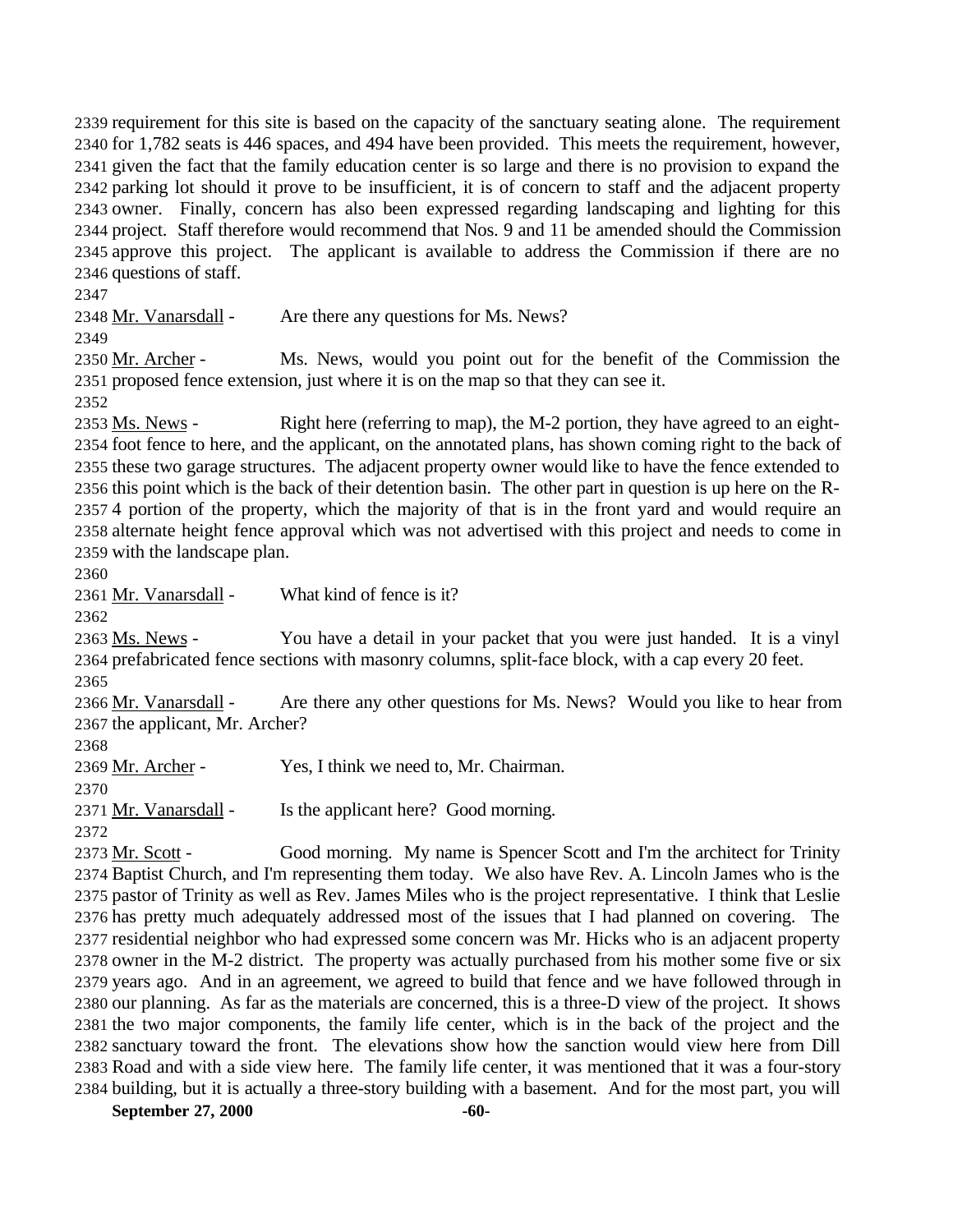see three stories above ground. The building will project above ground about 50 feet, the family life center, and the sanctuary itself also will not be taller than 50 feet, except for a set of spires at the rear of the church which extends to a height of 100 feet. The materials that we had originally started off with, this project with the intent of using brick. And, of course, there are always budgetary concerns and in the POD process we have found that we are doing substantial widening of Dill Road along it's entire frontage and then we are making significant alterations of Barrington. All of these things have added a major impact on the budget and cost and we expect to have the flexibility of at least using a substitute material such as EIFS or split-face block, which we feel would be very compatible with the community.

 On the issue of the parking, there again, we are seating 1,782 people. We are providing almost 10% more parking spaces than the Code requires. I think that there was some concern expressed about the adequacy of parking from some of the community members, primarily because a couple of services were held on site and there was no way of gaining access to this site, so as a consequence people were parking on Barrington Road. We had the opportunity to have a brief meeting with the community members on September 25. We noted to them also that the advertisement for the project went out stating that the project was for 7,782 seat sanctuary as proposed to 1,782. So we were pretty much concerned that they thought we were building a coliseum over there as opposed to a nice size church. So, we alleviated those concerns, and the kinds of comments that we got from the attendees related to whether or not headlights would be shining into residences across the street on Barrington Road. And, also there was a concern about the location of the driveway whether or not it could be located in front of somebody else's house as opposed to the person who was complaining about it. There was a concern about the landscaping, of course, we are not proffering a landscaping POD at this time, but we noted that we intend to meet the landscaping ordinance and we plan a generous buffer around the perimeter of the property consisting of trees and shrubs, which would add additional buffering to the project.

 There was concern about our on-site lighting. All of the on-site lighting, even though we are not doing a POD for the landscaping at this time, would be down lighting and direct at the indirect lighting of features of the building. There was one other concern about the volume of Pastor James' sermons. We assured them that we are about 150 feet from both roads and his sermons would be contained within the walls of that building. We would not have speakers going out anywhere on the grounds. And I think that pretty much covers it. Are there any other questions that you might have?

| 2419 <u>Mr. Archer</u> -    | Mr. Scott, in the rendering, the bottom picture, it appears to be brick.                                  |
|-----------------------------|-----------------------------------------------------------------------------------------------------------|
| 2420                        |                                                                                                           |
| 2421 Mr. Scott -            | Actually, it's brick in both buildings.                                                                   |
| 2422                        |                                                                                                           |
| 2423 Mr. Archer -           | Right. But you are saying that you really haven't decided on the material as                              |
| 2424 of this point in time? |                                                                                                           |
| 2425 Mr. Scott -            | What we are saying is that Yes, to answer that question directly. We                                      |
|                             | 2426 want to have flexibility of using EIFS, which is a concrete appearing material. If not that, we want |
|                             | 2427 to have the flexibility to upgrading to a split face block.                                          |
| 2428                        |                                                                                                           |
| 2429 <u>Mr. Archer</u> -    | Okay. Anybody else have any questions?                                                                    |
| 2430                        |                                                                                                           |
|                             |                                                                                                           |

**September 27, 2000 -61-**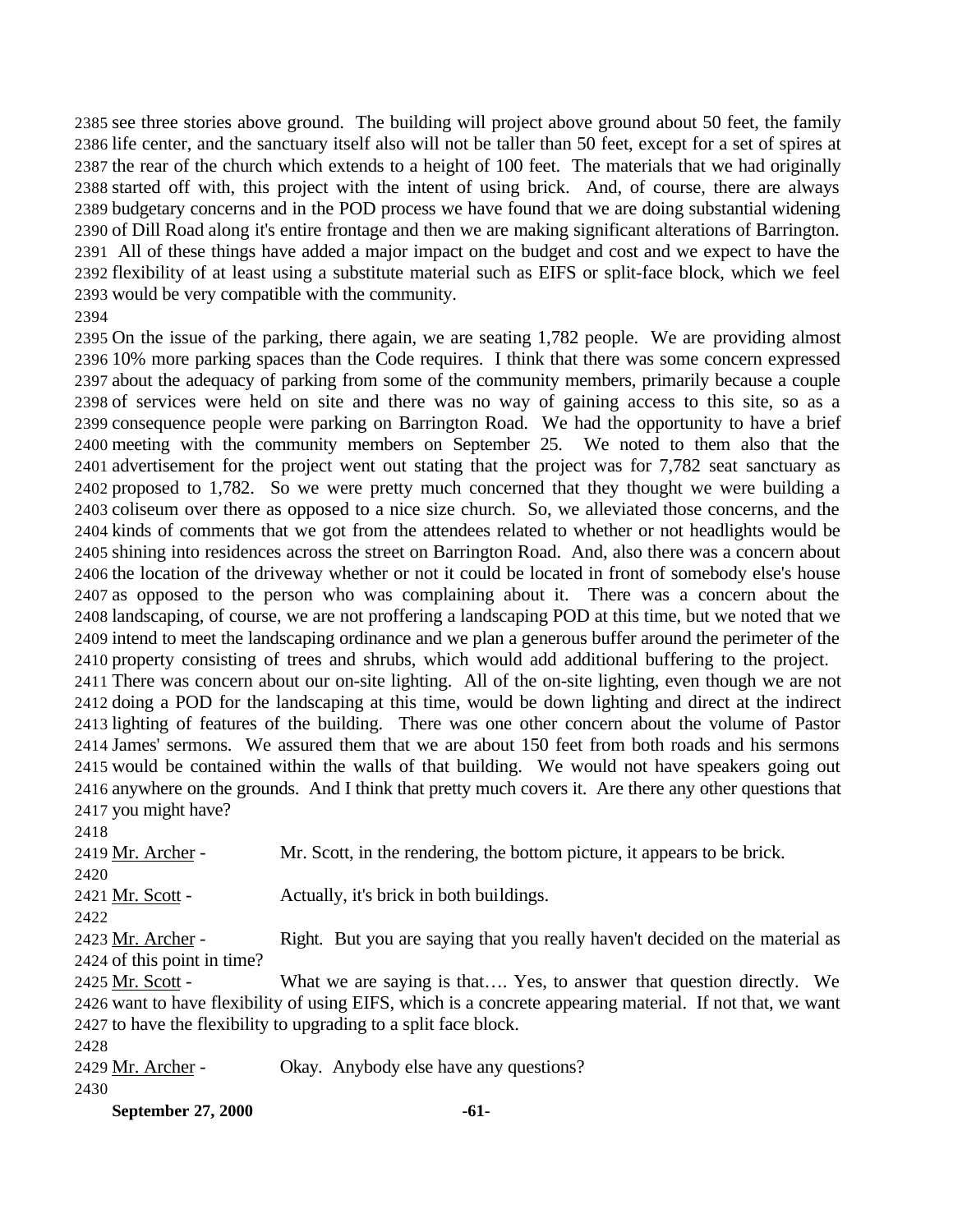Mr. Vanarsdall - Are there any other questions by Commission members? All right. Thank you, Mr. Scott.

2434 Mr. Archer - Mr. Chairman, I have so many notes here, it's just hard to combine them all in one place, so if I tend to ramble a little bit you will have to forgive me. I'll try to make it as tight as I can. As Mr. Scott mentioned, there was a neighborhood community meeting held 2437 yesterday, and of course…. Was it yesterday or day before yesterday, the  $25<sup>th</sup>$  whenever that was? I understand that it was not very well attended and I guess a part of it was because notice was very short. The meeting was held at six o'clock and I think the meeting notice was handed out on the same day. But I have had some phone calls and so has staff about some of the concerns that have been expressed and I'm going to try to see if I can compile them and give them to you as we go along. This has been an extremely difficult site to work with, as I'm sure Mr. Scott would attest to, and it's quite ambitious due to the size and the use constraints and the restrictions on the land. There are some wetlands involved here. And it's been difficult also, as evidenced by the fact that there have already been two variances granted by the BZA one having to do with the front parking in the R-4 and the other with the exception for the height. The concerns that have been expressed are ones that I guess any of us could raise and I do need to emphasize the point that there has been no objection at all to the church being on the site so we can work within that parameter, I think, very safely.

 The concerns that have been expressed are ones that, again, that the community has had and I've had and Ms. News also and a lot of it is owed to the fact that Rev. James is a very popular and dynamic speaker as evidenced by the tremendous growth that Trinity has had over the years. We are concerned as to what will actually happen as this growth continues and we do anticipate that it will continue and we can perceive that there needs to be in place, at least some type of contingency plan that could accommodate this parking that will, it will become a problem I can almost promise you that. I think most of us can remember when Faith Landmark on Chamberlayne Avenue, as big as their parking was, there were times you could drive through there on a Sunday evening when there was a special occasion and there would be just rows and rows of cars parked in the median on Chamberlayne and it was quite a dangerous situation. I'm going to suggest a couple of things and we will see how it goes from there.

 I really do feel that there needs to be another neighborhood meeting and one in which we could allow ample time so that notice can get out and the Planning staff would be glad to assist as much as we can in trying to make sure that the proper people are notified and not just the adjacent neighbors. I think that by the time we get to decide on this we need to make a decision as to what the materials is going to be, whether it's going to be brick or split face or EIFS. And it would be beneficial to the rest to the Commission and also to myself and the staff if we could have a color rendering that will show us exactly what this is going to look like. And it would also be beneficial to have this to show to the neighborhood when you meet with them. And I say that because with the size of this project the constraints of the land, I can see that there are going to be problems that will crop up and we would rather not be in the position to have to keep putting out little fires and instead be able to address some of the concerns before they arise and be able to talk to the neighborhood about them and that way questions won't come up about that. It also gives staff an opportunity to address some of the concerns that the neighborhood would surely have concerning this thing and not just leave it all on you with no suggestions as to how to resolve them. And one

**September 27, 2000 -62-**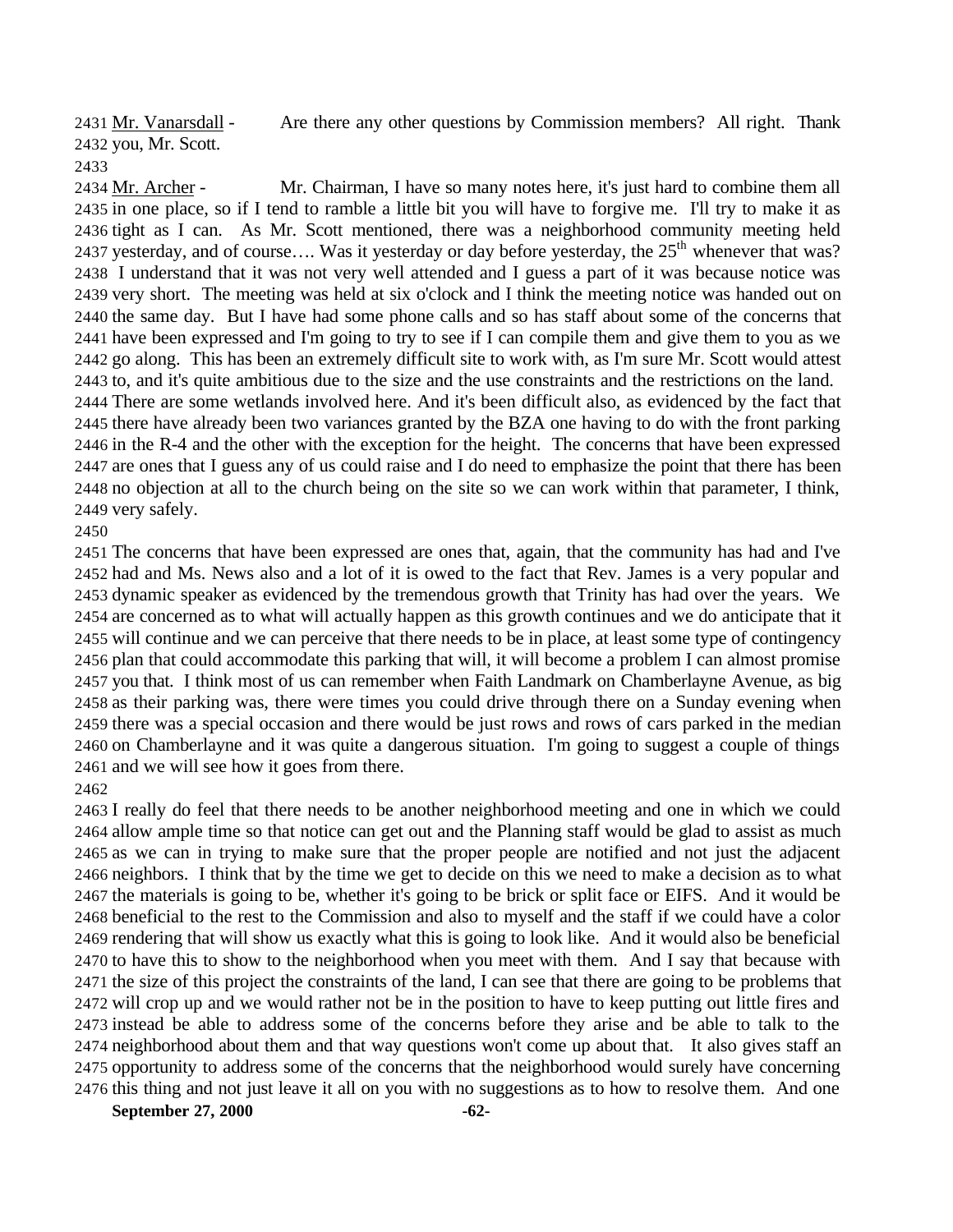thing that, of course that wouldn't come up, and this is something that is really your prerogative to do. I think there is an intent to use a sewage pump instead of hooking into the downstream County sewage line, and I realize that that might require some cost but I think it would be good to think about long term whether or not it would be ultimately in your best interest to use the pump instead of hooking up. And I say that because I can imagine that this pump is something that would need to be serviced and maintained and replaced even from time to time and overall it might not be in your best interest to do that, but that's just a thoughtful suggestion on my part. And with that, and not to delay this any longer, unless Ms. News has some more suggestions or things we need cover. My suggestion is going to be that we defer this, and I'll do it at the Commission's request, so it won't cost you anything, until the October meeting. Have at least one and possibly two more meetings with the neighborhood to try to get their concerns addressed an answered to give us a chance also to do that. See, if we can tie down what this building material is going to be and submit a color rendering so we can, when we approve it, we want to say what it is we are approving. And there's a small issue with the fence, I believe, Ms. News, and I think we can address that between now and the time we meet again. That again is something else that would be an exception if we use the alternate fence height to do that portion. I'm not sure it's necessary, it may not be. I haven't had a chance to talk with Mr. Hicks to see if he is willing to do something else. That's all I have, unless you have something you would like to add, Mr. Scott. I would like to thank Rev. James for coming out. Rev. Miles, it's good to see you. So, with that, Mr. Chairman, I will move for deferral of POD-98-98, until the October 25, 2000, meeting at the request of the Commission.

Ms. Dwyer - Second.

 Mr. Vanarsdall - The motion was made by Mr. Archer and seconded by Ms. Dwyer. All in favor say aye…all opposed say nay. The motion carries.

The Planning Commission deferred POD-98-98, Trinity Baptist Church, to its October 25, 2000.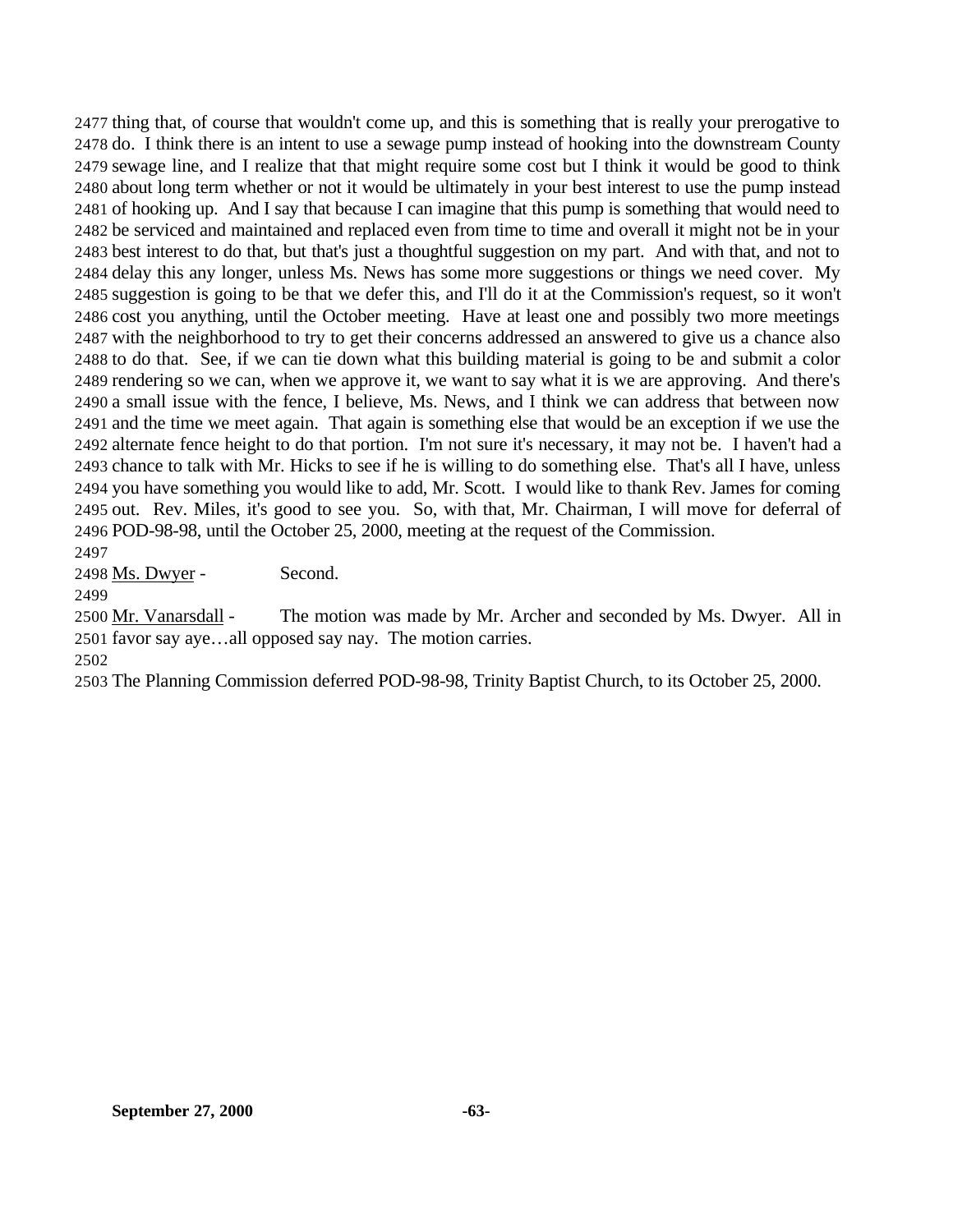## **SUBDIVISION**

Innsbrook North, Section F (September 2000 Plan)

**Foster & Miller, P.C. for Innsbrook North Associates and Highwoods Properties, Inc.:** The 0.12 acre site is located at the northern terminus of Lake Brook Drive on part of parcels 28-1-B-6 and 28-1-B-5. The zoning is M-1C, Light Industrial District (Conditional). County water and sewer. **(Three Chopt) 0 Lots** 

 Mr. Vanarsdall - Is there anyone in the audience in opposition to Innsbrook North, Section F (September 2000 Plan)? No opposition. Mr. Wilhite.

2510 Mr. Wilhite - Thank you, Mr. Chairman. Proposed here is a reconstruction of an existing cul-de-sac at the end of Lake Brook Drive. The existing cul-de-sac was never dedicated to the County as public right-of-way. This redesign would be dedicated as public right-of-way to the County. Staff would just make a couple more annotations to this plan. One is the traffic engineer has requested that the width of the bubble be increased so that the face of curb to face of curb is at least 80 feet. I think that is an approximately an eight-foot widening of what's shown here. Staff also would make sure that there is at least a 10-foot separation from the proposed right-of-way line to the improvements already constructed on the Highwoods property, which appears as parcel 28-1-B-5, which is to the west of Lake Brook Drive. Both of these annotations have been discussed with the applicant and the applicant is agreeable to it. Therefore, with those changes, staff would recommend approval of this plan.

### **Mr. Vanarsdall stepped away for a few moments and Mrs. Quesinberry took over.**

 Mrs. Quesinberry - Are there any questions by Commission members? Mr. Taylor, would you like to hear from the applicant?

 Mr. Taylor - I would like to address this. We've looked over the extension of this road and it looks like from the highway point of view and perhaps Mr. Eure would like to discuss this. It widens that particular cul-de-sac out really to improve the right-of-way to the existing properties and it just looks like an engineering feature that needs to be accommodated as we develop the area. Mr. Eure, would you like to address the geometry of this?

2533 Mr. Eure - Good afternoon, my name is Todd Eure, assistant traffic engineer. We are in favor, in Public Works, of this project. It will get better alignment for the driveways coming into the current cul-de-sac and will give us better traffic flow. We did have a concern about the size of the cul-de-sac as proposed. And with discussions with Mr. Parker, we have agreed on something that we think would work from a geometric standpoint to provide better turnaround ability for our snow removal equipment.

 Mrs. Quesinberry - Is there any opposition? I didn't think so. Are you ready for a motion, Mr. Taylor?

Mr. Taylor - I think we need to hear from Mr. Parker.

**September 27, 2000 -64-**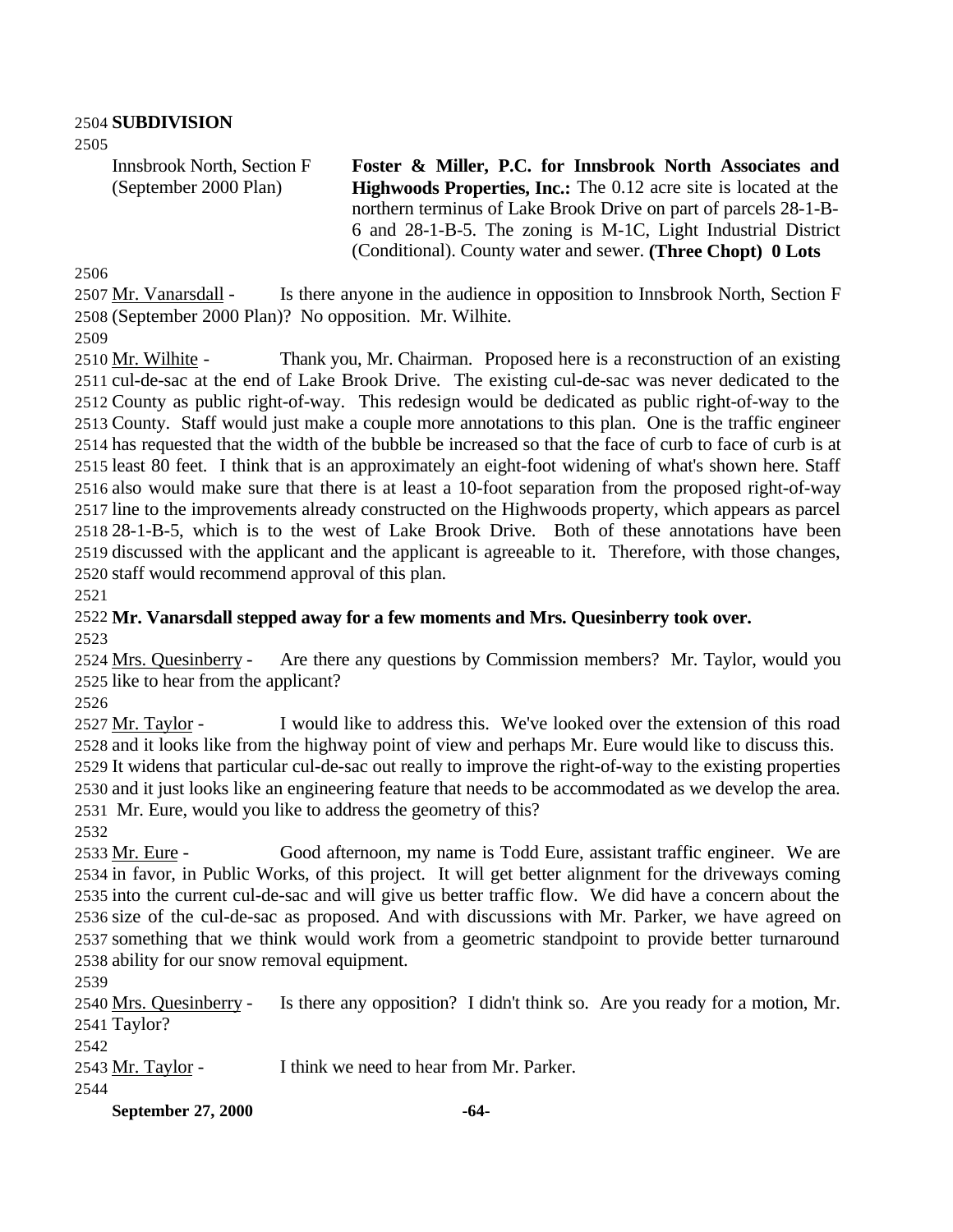Mr. Parker - My name is Philip Parker and I'm representing Highwoods Properties. We have had these discussions with Todd Eure. We have actually made the revisions he's requested. I've got a copy of it here for Todd. This comment came up late Friday afternoon. However, we have made the adjustments he's requested, everything works, we have met Kevin's 10-foot requirement. We've actually got 15 feet out there now between the dumpster and the right-of-way. And given Todd a wider cul-de-sac turnaround. We've got no problem with this. This has all been resolved and we just need to get it now for construction approval.

Mrs. Quesinberry - Thank you. Are you ready for a motion, Mr. Taylor?

 Mr. Taylor - Yes, ma'am, I am. I would move approval on Innsbrook North, Section F, subdivision plan as presented and in accordance with the annotations on the plan.

Mr. Archer - Second, Madam Chairman.

 Mrs. Quesinberry - Motion for approval and a second. All in favor say aye…all opposed say nay. The motion carries.

 The Planning Commission granted conditional approval to Innsbrook North, Section F (September 2000 Plan), subject to the standard conditions attached to these minutes for subdivisions served by public utilities, the annotations on the plans and the following additional conditions. Mr. Vanarsdall was absent.

 **Mr. Vanarsdall returns during the middle of this next case and takes over again.** 

 **PLAN OF DEVELOPMENT, SPECIAL EXCEPTION & TRANSITIONAL BUFFER DEVIATION**

POD-82-00 North Shore Commons (POD-84-97 and POD-27-98 Revised) **Foster & Miller, P. C. for Innsbrook North Associates and Highwoods/Forsythe Limited Partnership:** Request for approval of a revised plan of development, a special exception for building exceeding three stories in height, and a transitional buffer deviation, as required by Chapter 24, Sections 24-94(b), 24-106 and 24-106.2 of the Henrico County Code to construct three, four-story office buildings totaling 268,000 square feet and one, five-story, 120,000 square foot office building. The 36.238 acre site is located approximately 400 feet north of the terminus of Lake Brook Drive and adjacent to Interstate 295 on parcels 28- 1-B-100, 28-1-B-100A, 28-A-22 and 28-A-22A. The zoning is M-1C, Light Industrial District (Conditional). County water and sewer. **(Three Chopt)**

 Mrs. Quesinberry - Is there anyone in the audience in opposition to POD-82-00, North Shore Commons? No opposition. Mr. Wilhite.

**September 27, 2000 -65-**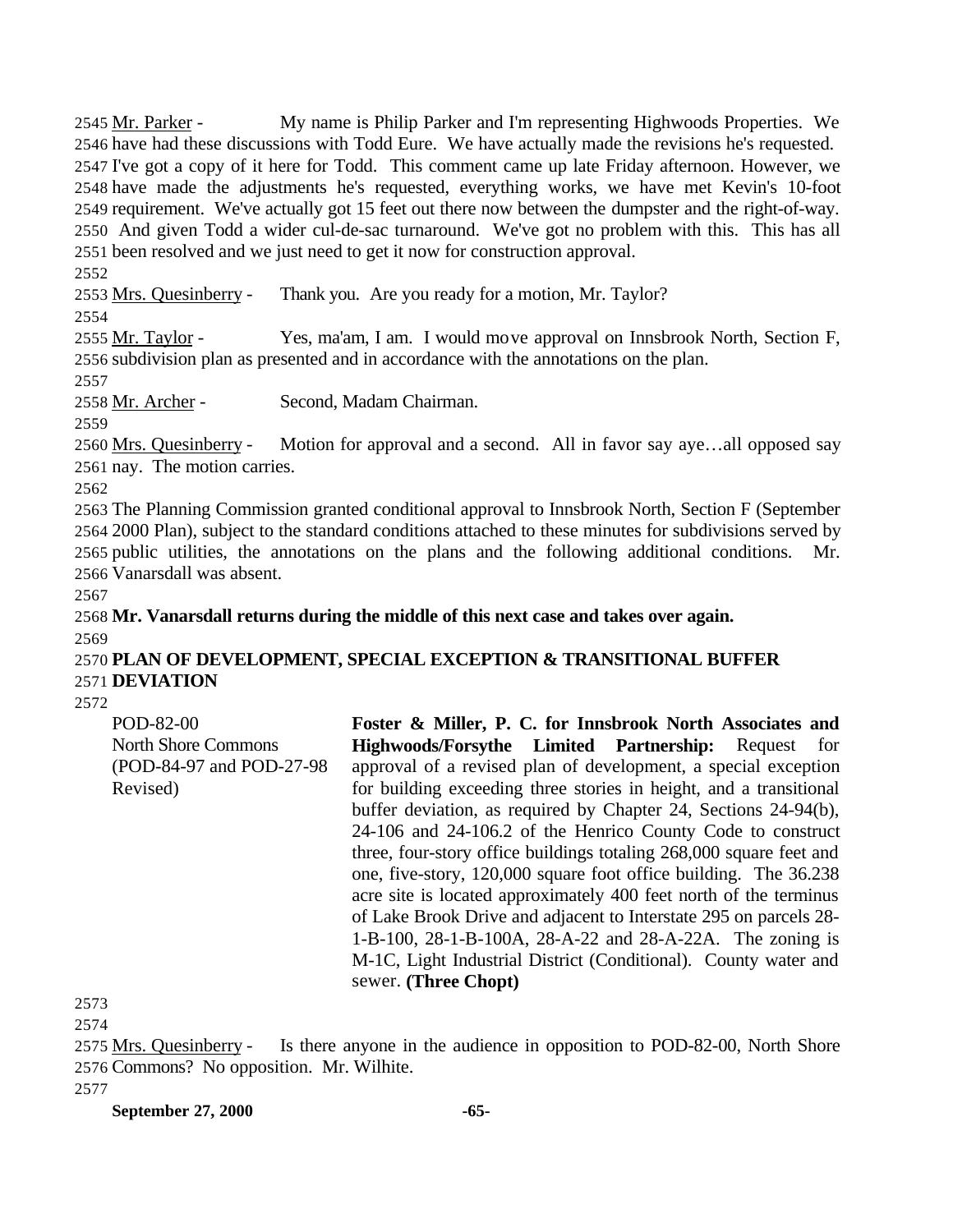Mr. Wilhite - Actually, this site is a combination of two previous PODs. One was POD- 84-97, Highwoods IV, which comprises the three buildings that you see on the eastern portion of this site. Those three buildings were originally approved at 228,000 square feet. The western portion, the lower portion, of the site was approved under POD-27-98, which was ion Office Solutions, which was one building at 60,000 square feet. The POD-84-97, on the eastern side of the site is a valid POD and there is construction going on under that approval. The one on the western portion of the site has expired. Back in July, that middle building in that group, in the three that you see, was before you for a revised special exception. This request here is to increase the height of the two remaining buildings in that grouping from three to four stories. The total square footage of the entire remaining three buildings on this site is actually 268,000 square feet as opposed to 260,000 that appears on your agenda. In addition to the request for special exception for three, four-story buildings, the developer is also requesting a transitional buffer deviation, which is next to the property line adjacent to the Elks Lodge property, right here (referring to map). Next to A-1, a transitional buffer 50 is required and what is being proposed is a 20-foot separation from the boundary into the drive that runs parallel to this. The request being made is the exact same request made with the original POD-27-98 and approved by the Planning Commission. This would reduce the buffer from 50 feet down to 20 feet and the planting requirements within that 20 feet would be reduced down proportionately as well. At the time of POD-27-98, being approved, we did receive a letter from the Elks Lodge next door that they were agreeable to the reduction in this buffer width. So, what is being proposed currently is what was approved originally as well. This plan also shows the future location or proposed location of the Innsbrook Pavilion. It's clearly marked on this plan that this location is not a part of this approval and that a provisional use permit is going to be required to relocate the Pavilion to the location shown on this plan. There was one remaining issue to be resolved with this and that was the provision of a second point of access into this development. It is my understanding, as of this morning, there is an agreement that has been worked out between the applicant and the Department of Public Works to the satisfaction of Public Works. And if you wish for some more details, Todd Eure can address that as well. If the request for special exception and transitional buffer deviation is granted by the Planning Commission, staff can recommend approval of the plan. I'll be happy to answer any questions.

| 2608                                               |                                                                          |
|----------------------------------------------------|--------------------------------------------------------------------------|
| 2609 Mr. Vanarsdall -                              | Are there any questions of Mr. Wilhite by Commission members?            |
| 2610                                               |                                                                          |
| 2611 Mr. Taylor -                                  | Do we have the elevation drawings of this?                               |
| 2612                                               |                                                                          |
| 2613 Mr. Wilhite -                                 | It should be in your packet.                                             |
| 2614                                               |                                                                          |
| 2615 Mr. Parker -                                  | The elevations are in your packets. What you were shown in July was not  |
| 2616 available for today and I apologize for that. |                                                                          |
| 2617                                               |                                                                          |
| 2618 Mr. Taylor -                                  | Maybe we can come up with one. It wasn't in my packet.                   |
| 2619 Mr. Wilhite -                                 | I apologize for that not making it into your packet, Mr. Taylor.         |
| 2620                                               |                                                                          |
| 2621 Mr. Archer -                                  | I have one, you can look at mine.                                        |
| 2622                                               |                                                                          |
| 2623 Mr. Wilhite -                                 | This is the design for the Building B, which matches Building C as well, |
| September 27, 2000                                 | -66-                                                                     |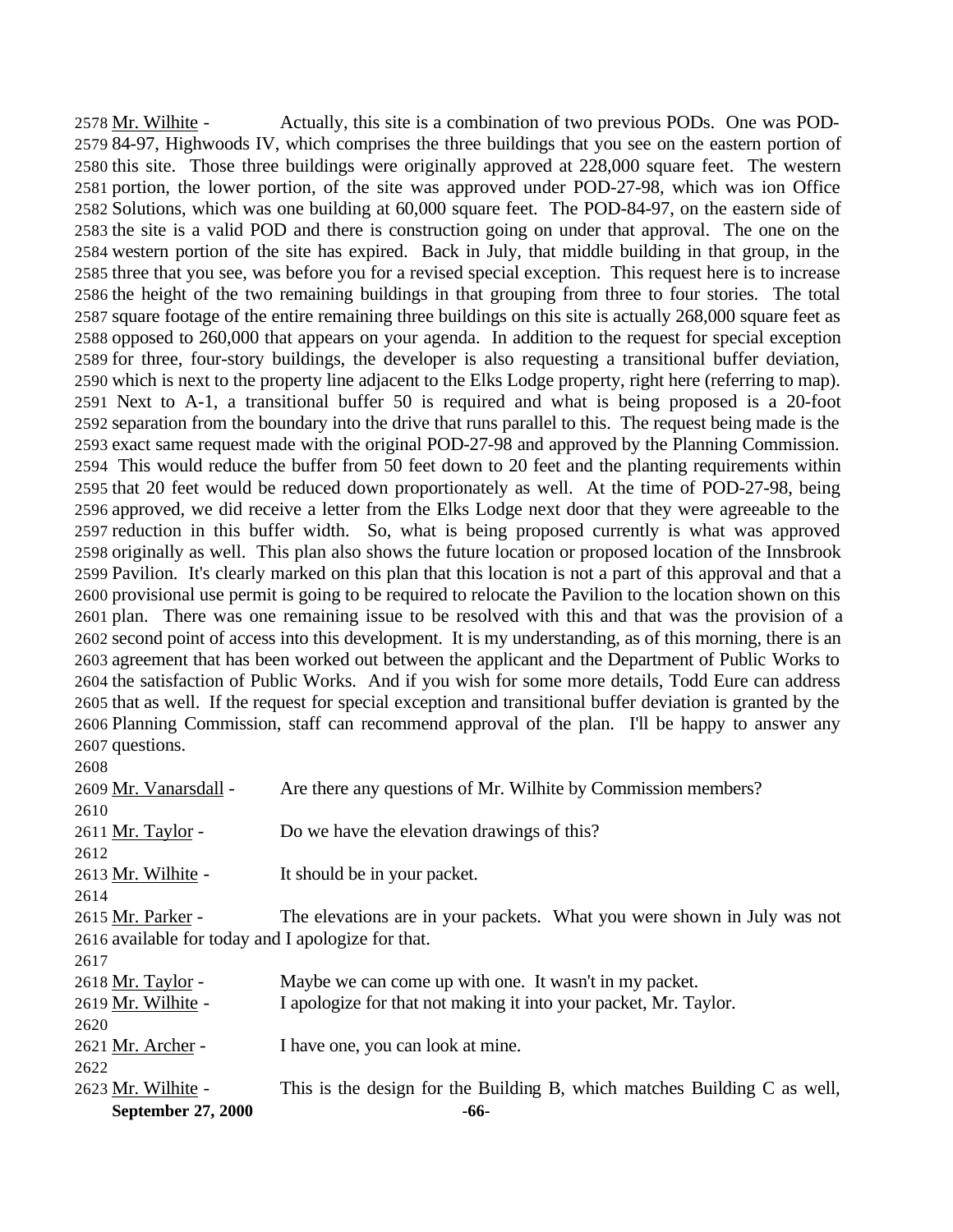which is the other two buildings within the grouping of three on the eastern part of the property. We also do have elevations for Building D, which was on the western part of the property, which we will put up in just a moment. That's the Building D design (referring to screen). 

 Mr. Taylor - Now, those are consistent with the architectural building sized in the adjacent neighborhood. Would you like to address that, Mr. Parker?

2631 Mr. Parker - Yes, sir. These buildings are exactly the same buildings that were submitted to you all in July for the special exception for Building A shown on a presentation board. Again, I apologize, that board was not available for today. The three buildings that we showed in July and this forth building, all three are of the same material, material types and architecture. We are simply, as a developer, combining two previously approved PODs. Highwoods has purchased the property that was previously approved under the ion development and this is really actually more of a paper chasing, compiling this information, making sure all of that all of the I's are dotted and the T's are cross. The engineering basically has been done on these previously and I'm following suit with the previous approval as it was shown.

2641 Mr. Taylor - The material on these building will be....

2643 Mr. Parker - Brick with the, I think the columns are of a concrete type of material. I'll let Hank Robinson clarify the concrete type of material.

 Mr. Robinson - Good afternoon, Mr. Chairman and Commission members. I'm Hank Robinson with Highwoods Properties. The exterior will be a combination of brick, precast concrete, a little bit of EIFs banding at the top and glass curtain wall.

| September 27, 2000  | $-67-$                                                                      |
|---------------------|-----------------------------------------------------------------------------|
| 2669 Mr. Robinson - | Yes, sir.                                                                   |
| 2668                |                                                                             |
| 2667 Mr. Taylor -   | The courty and is a part of the design?                                     |
| 2666                |                                                                             |
| 2665 Mr. Parker -   | The courty and is still a part of this design.                              |
| 2664                |                                                                             |
| 2663 Mr. Robinson - | Yes, sir.                                                                   |
| 2662                |                                                                             |
| 2661 Mr. Taylor -   | For a striking effect.                                                      |
| 2660 Mr. Robinson - | We talked about that. We may do that, it's a possibility.                   |
| 2659                |                                                                             |
| 2658 Mr. Taylor -   | Refresh my memory, is the lake going to have a fountain?                    |
| 2657                |                                                                             |
| 2656 Mr. Robinson - | Buildings B and C will be identical in all materials to Building A.         |
| 2655                |                                                                             |
| 2654 Mr. Taylor -   | So it's consistent with the overall architectural in and around the layout. |
| 2653                |                                                                             |
| 2652 Mr. Robinson - | The brick is red, the aluminum is bronze, and I think a greenish colored    |
| 2651                |                                                                             |
| 2650 Mr. Taylor -   | And as I recall those are sort of a reddish color and sort of a greenish    |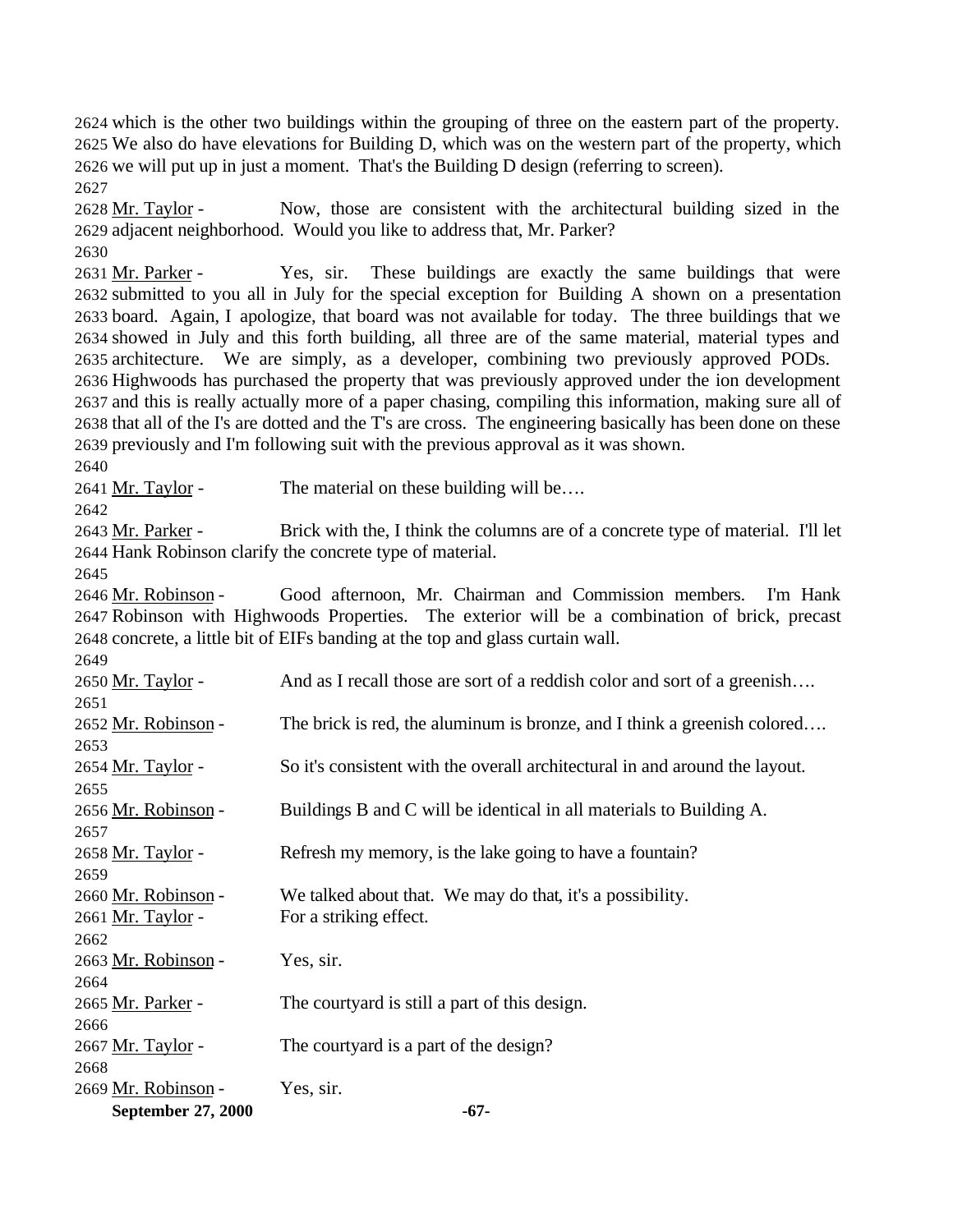2671 Mr. Vanarsdall - Are there any more questions by Commission members? Okay, it's all yours, Mr. Taylor.

 Mr. Taylor - Mr. Chairman, we need a couple of different types of motions here. I think the first motion we have is one to approve a transitional buffer deviation and the next one is a special exception. So, for POD-82-00, North Shore Commons, I would first move approval of the transitional buffer deviation to allow a 50-foot buffer be reduced to a 20-foot buffer.

Mrs. Quesinberry - Second.

2681 Mr. Vanarsdall - The motion was made by Mr. Taylor and seconded by Mrs. Quesinberry. All in favor say aye…all opposed say nay. The motion carries.

 The Planning Commission approved the transitional buffer deviation for POD-82-00, North Shore Commons (POD-84-97 and POD-27-98 Revised).

2687 Mr. Taylor - And the next part, I will move approval of the special exception to construct three, four story buildings and one five story building for POD-82-00, North Shore Commons. 

Mr. Archer - Second.

2692 Mr. Vanarsdall - The motion was made by Mr. Taylor and seconded by Mr. Archer. All in favor say aye…all opposed say nay. The motion carries.

 The Planning Commission approved the special exception request for POD-82-00, North Shore Commons (POD-84-97 and POD-27-98 Revised) to construct building exceeding three and four stories in height and one five story building.

 Mr. Taylor - Now, with the understanding that we have seen these before and it's consistent with the nature and height of the neighboring office structures in the area, and I think this is going to be a real asset to our community and our County business posture. So, I will move approval POD-82-00, North Shore Commons, subject to the standard conditions for developments of this type, and additional comments Nos. 23 though 30 and the annotations on the plan.

Mrs. Quesinberry - Second.

 Mr. Vanarsdall - The motion was made by Mr. Taylor and seconded by Mrs. Quesinberry. All in favor say aye…all opposed say nay. The motion carries.

 The Planning Commission approved POD-82-00, North Shore Commons (POD-84-97 and POD- 27-98 Revised) subject to the standard conditions attached to these minutes, the annotations on the plans and the following additional conditions:

**September 27, 2000 -68-** 23. The easements for drainage and utilities as shown on approved plans shall be granted to the County in a form acceptable to the County Attorney prior to any occupancy permits being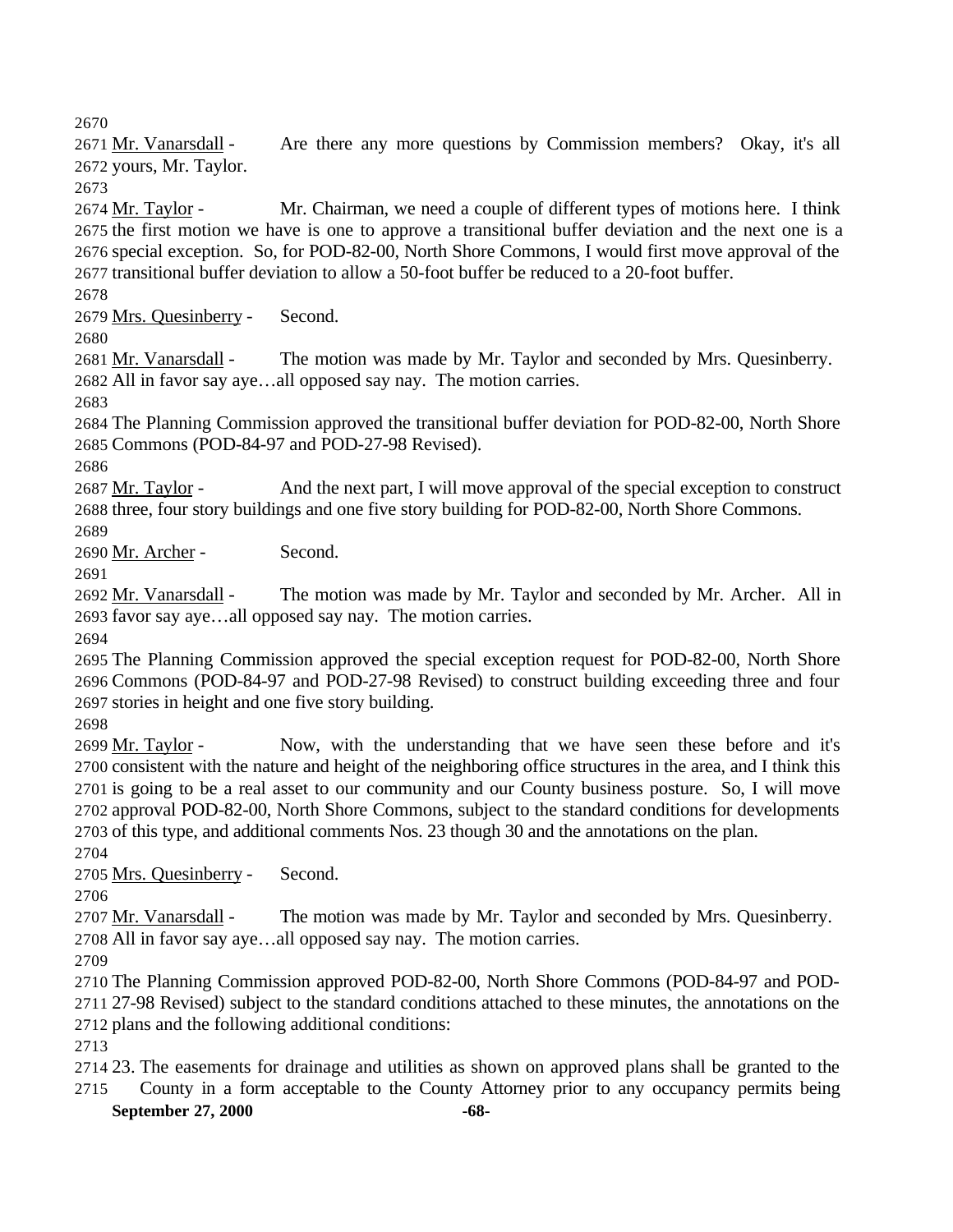issued. The easement plats and any other required information shall be submitted to the County Real Property Agent at least sixty (60) days prior to requesting occupancy permits.

 24. The developer shall provide fire hydrants as required by the Department of Public Utilities in its approval of the utility plans and contracts.

 25. The proffers approved as a part of zoning cases C-77C-88, C-9C-98 and C-48C-99 shall be incorporated in this approval.

 26. The certification of building permits, occupancy permits and change of occupancy permits for individual units shall be based on the number of parking spaces required for the proposed uses

and the amount of parking available according to approved plans.

 27. Any necessary off-site drainage easements must be obtained in a form acceptable to the County Attorney prior to final approval of the construction plans by the Department of Public Works.

 28. Deviations from County standards for pavement, curb or curb and gutter design shall be approved by the County Engineer prior to final approval of the construction plans by the Department of Public Works.

 29. Insurance Services Office (ISO) calculations must be included with the utilities plans and contracts and must be approved by the Department of Public Utilities prior to the issuance of a building permit.

 30. Evidence of a joint ingress/egress and maintenance agreement must be submitted to the Planning Office and approved prior to issuance of a certificate of occupancy for this development.

 Mr. Marlles - Mr. Chairman, that concludes the cases from today's agenda. We do have a special presentation today. Mr. Lee Householder will be giving us a demonstration of the new Henrico Development Assistant site. This is a new site intended to provide information to both citizens and developers and I'm sure Mr. Householder will give us a complete overview.

Mr. Vanarsdall - Do you want to do the minutes before we do that?

 Mr. Householder - You can go on and do the minutes now because Harvey is loading my presentation.

## **APPROVAL OF MINUTES: July 26, 2000 and August 23, 2000 minutes**

| <b>September 27, 2000</b> | -69-                                                                     |
|---------------------------|--------------------------------------------------------------------------|
| 2761 Mr. Archer -         | Mr. Chairman, I have one correction on the July 26 minutes page 57, line |
| 2760                      |                                                                          |
| 2759 Ms. Dwyer -          | No.                                                                      |
| 2758                      |                                                                          |
| 2757 Mr. Vanarsdall -     | Can you share them with us?                                              |
| 2756                      |                                                                          |
| 2755 Ms. Dwyer -          | I've already turned in my corrections.                                   |
| 2754                      |                                                                          |
| 2753 them?                |                                                                          |
| 2752 Mr. Vanarsdall -     | Ms. Dwyer, you are always good about reading the minutes, have you read  |
| 2751                      |                                                                          |
| 2750 Mr. Archer -         | Mr. Chairman, I think I have one correction.                             |
| 2749                      |                                                                          |
| 2748 Mr. Vanarsdall -     | Did anybody read the minutes of July 26 and August 23, 2000?             |
| 2747                      |                                                                          |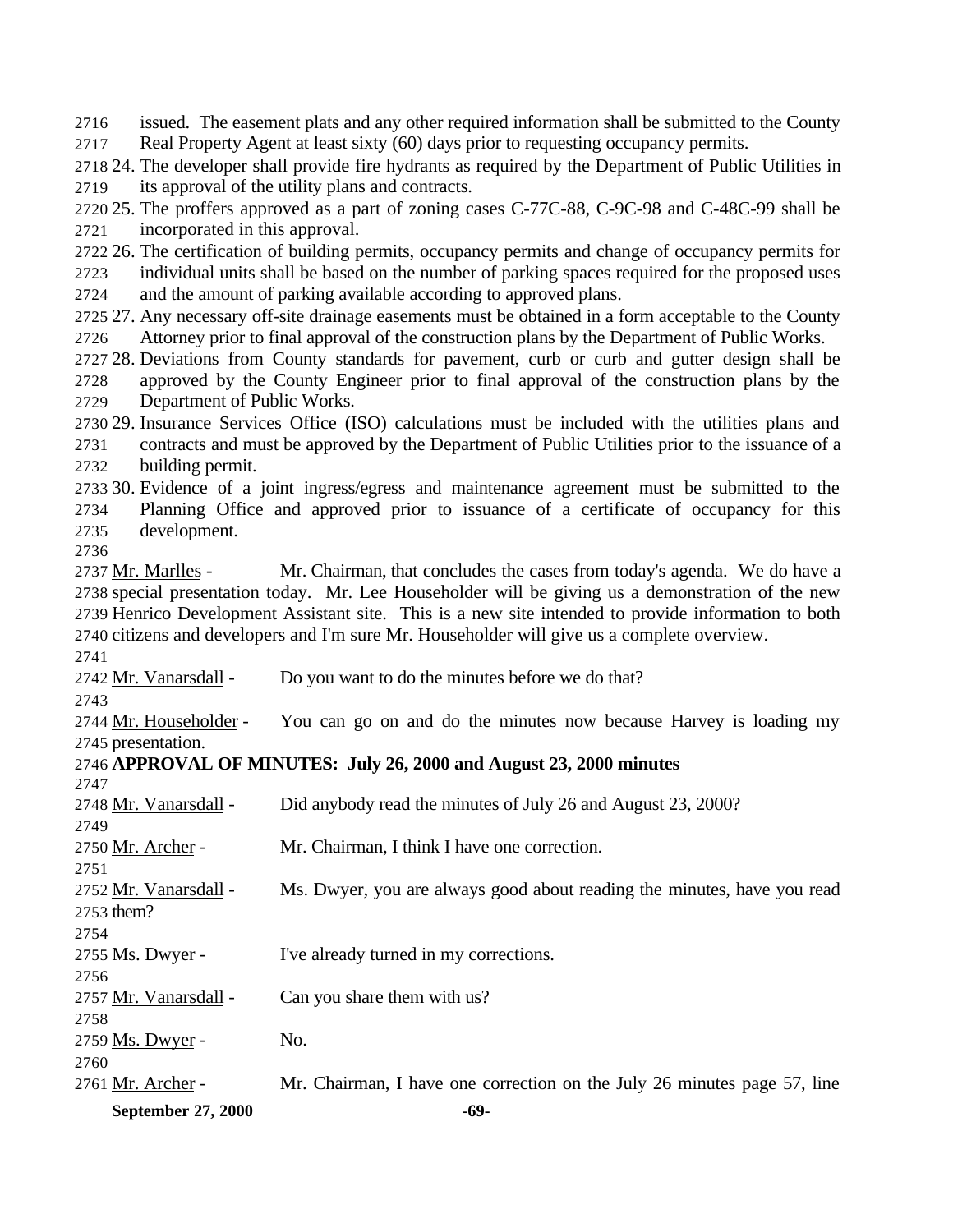2333, right after my reference to Johnson Road. It says, "I would call" and I think it should say "I recalled." That was the only one I had.

2765 Ms. Dwyer - I move we accept the July 26, 2000 and August 23, 2000 minutes as corrected.

Mrs. Quesinberry - Second.

 Mr. Vanarsdall - The motion was made by Ms. Dwyer and seconded by Mrs. Quesinberry. All in favor say aye…all opposed say nay. The motion carries.

 The Planning Commission approved the draft minutes as corrected for the July 26 and August 23, 2000, Planning Commission meetings.

 Mrs. O'Bannon - I have something that I would just like to mention to the Planning Commission. Last night, it came before the Board of Supervisors that there is a Commission down at the General Assembly that has a subcommittee that's working on issues of things such as affordable housing. They have come up with a recommendation to the Commission that wording in the statewide Building Code be changed so that when zoning cases come forward communities won't be able to restrict the type of architecture or style or building materials and that sort of thing, even if they are offered voluntarily by the developer.

Mr. Vanarsdall - No kidding.

 Mrs. O'Bannon - In other words, you can only strictly go by the building code. You can't dictate or the developer can't dictate the style of architecture. The Board passed a Resolution to recommend to this committee of the General Assembly that they not put this language in a Bill or pass any laws that say that we can't allow or even allow developers to proffer the style or type of building materials, for instance, canopies, chimneys, not putting it on a concrete slab. Obviously, this was an attempt to remove control from the localities of how structures are built, and it goes back to the building code. There was an example last night, actually, in Fairfield that came up that I pointed out that had a proffer that the structure looked residential in nature and there was a dentist office right next to a residential community. The applicant had proffered that it would look residential in nature, which of course pleased the neighbors.

Ms. Dwyer - It sounds like they are trying to eliminate proffers altogether.

 Mr. Marlles - I believe Mrs. O'Bannon is absolutely correct. It's kind of a backdoor way of restricting voluntary proffers in a zoning case by amending the building code. It almost got through. I think a lot of localities are not aware of this. We were fortunate enough to pick it up because we had building inspection staff that happened to be involved in the meeting. And as Mrs. O'Bannon said, we've taken a very strong position against it. I suspect, as this Bill moves forward it's probably going to result in a lot of opposition from local governments.

2806 Mr. Vanarsdall - Who is sponsoring this? 

**September 27, 2000 -70-**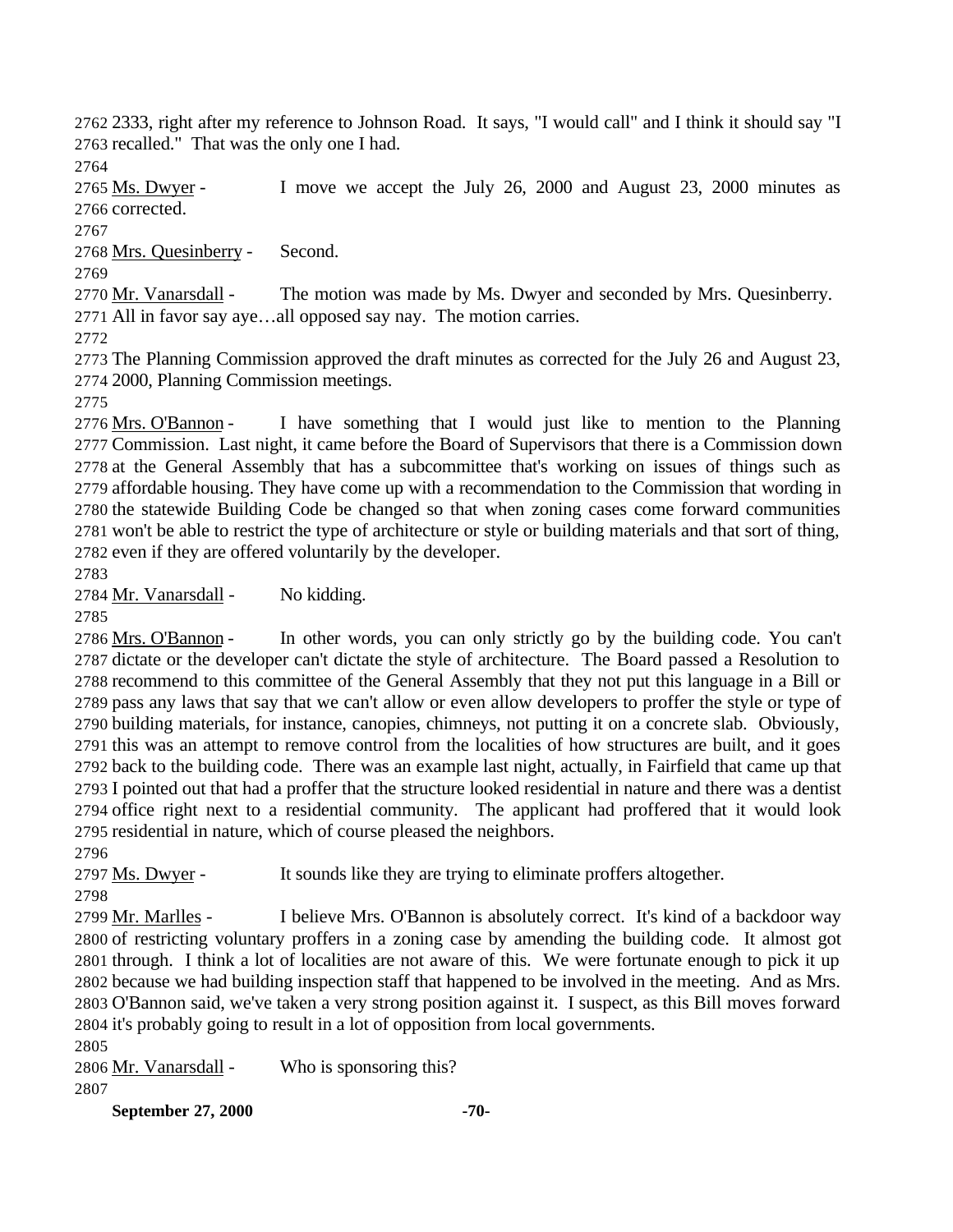Mrs. O'Bannon - Allen Diamonstein is one of the sponsors. I just pointed out to the Planning Commission that this is why we pay attention to what's on the General Assembly.

2811 Mr. Vanarsdall - And I'm glad you did.

2813 Mrs. O'Bannon - I also know how it affects the way you handle cases and work with the public and the developer to try to get a case that's reasonable or it looks nice or it has quality construction. And I know that it was a concern of Mr. Thornton who also talks again and again about his desire to have quality construction. There has been other cases down at the General Assembly where they have removed certain structures from even having to conform to building codes by calling them farm structures. And this is what concerns me. They have actually removed wineries from the building code. The case came up about a winery that was built by the owner to no building code standard. The owner built the building himself and it had a deck on it that did not meet code. If you put a 100 people on the deck it would have collapsed. He did not have the wiring inspected and so on and so forth. He claimed it was a farm building but he was advertising it for wedding receptions. He came before the State Building Code Technical Review Board on which I sit, and they ruled it was not a farm building but a public building or even a business, and he needed a rezoning. He was going to be required to either tear it down or rebuild portions of it to meet the building code. The concern came from the gentleman who represent the Fire Chief. He said it was a fire hazard. The electrical representative said it was not wired to code. One of the architects who sits on the board looked at the pictures under the roof, and he said that the support beams were way too far apart and that the roof could collapse, I mean it went on and on and on. My concern of course was for public safety. When that case was ruled against him, his next step was to take it to court, I think it was Court of Appeals. Rather than do that, the owner went to their General Assembly member who put a Bill into the General Assembly which passed at that session and listed winery buildings as farm buildings. So he removed if from having to get it inspected. So, when you see legislation like that that, it concerns me. I went down and tried to lobby, but the State Building Code Technical Review people are not allowed to lobby under the State Law. That was two years ago. Last year, at the General Assembly, the State Building Code Technical Review Board had a Bill to go through that said that we could lobby. So now I can lobby. But that was what precipitated this. I'm only telling you this because these are the type of issues that we try to be alert to and this one can impact the Planning Commission and the way we handle rezoning cases and PODs. I thought I had just better pass that on to you while we are here.

Mr. Vanarsdall - Unreal.

2844 Mr. Archer - Amazing. 

2846 Mr. Taylor - That brings us back to 1850 in our building sophistication and what we can do in terms of design.

2849 Mrs. O'Bannon - Well there was actually a Bill down there by a gentleman from my district who is a constituent who was attempting to have a legislator put through a Bill to remove building inspections and building codes, period.

Mr. Vanarsdall - Well, I can't believe that.

**September 27, 2000 -71-**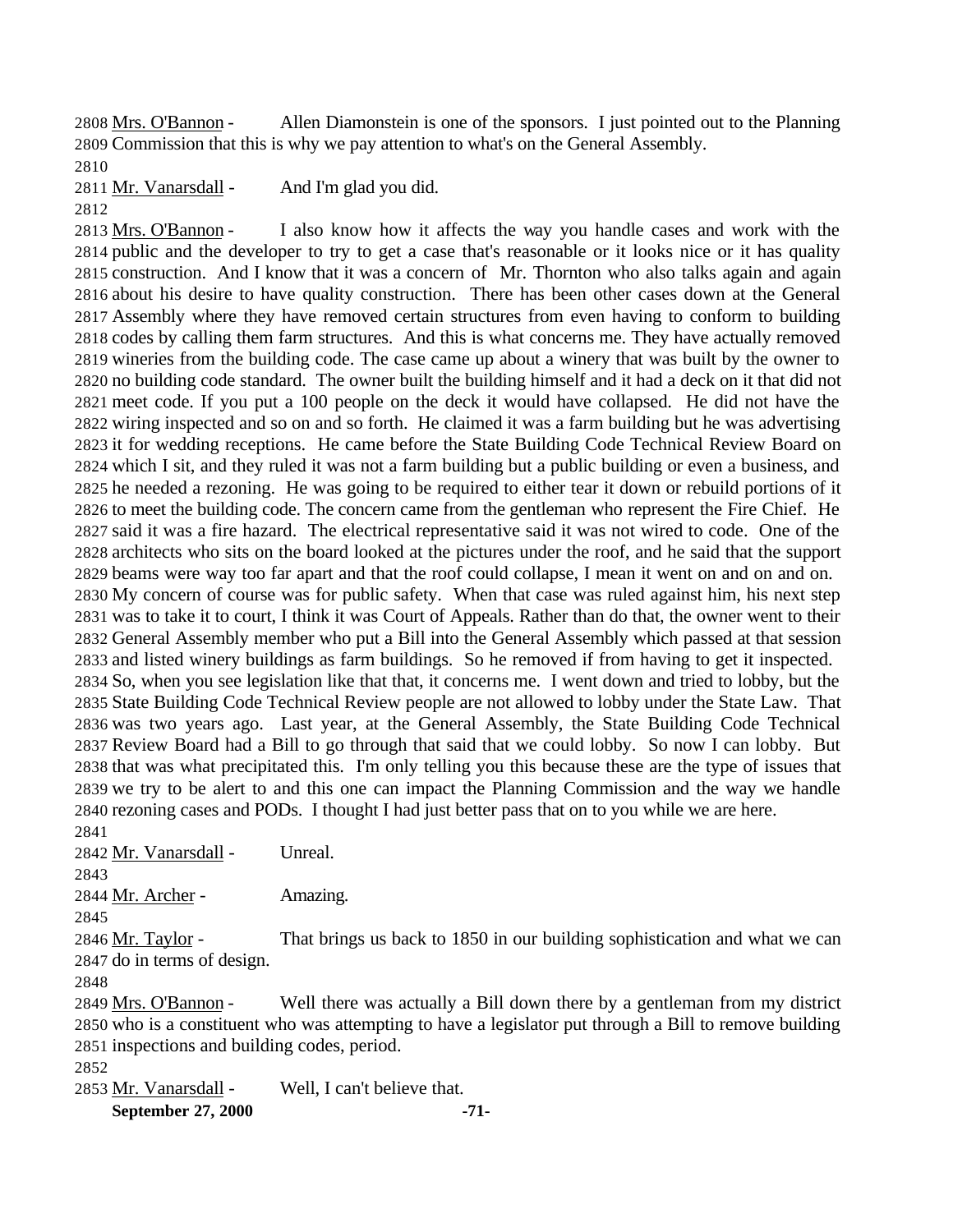2855 Mrs. O'Bannon - He was serious and it got pretty far. That one was not on the agenda this year. This other one was going through a subcommittee to a committee for recommendation to a higher committee and having seen that other Bill go through, get passed and signed by the Governor. I obviously had concerns about it. So, yes, we did pass the resolution to say that we think that this is a bad idea. So that is what happened at last night's Board meeting. 

| <b>2800</b>            |                                                          |
|------------------------|----------------------------------------------------------|
| 2861 Mr. Vanarsdall -  | I'm glad you brought it to our attention.                |
| 2862                   |                                                          |
| 2863 Mr. Householder - | Now onto lighter topics. Are you ready?                  |
| 2864                   |                                                          |
| 2865 Mr. Vanarsdall -  | All right. It looks like Mr. Householder is ready to go. |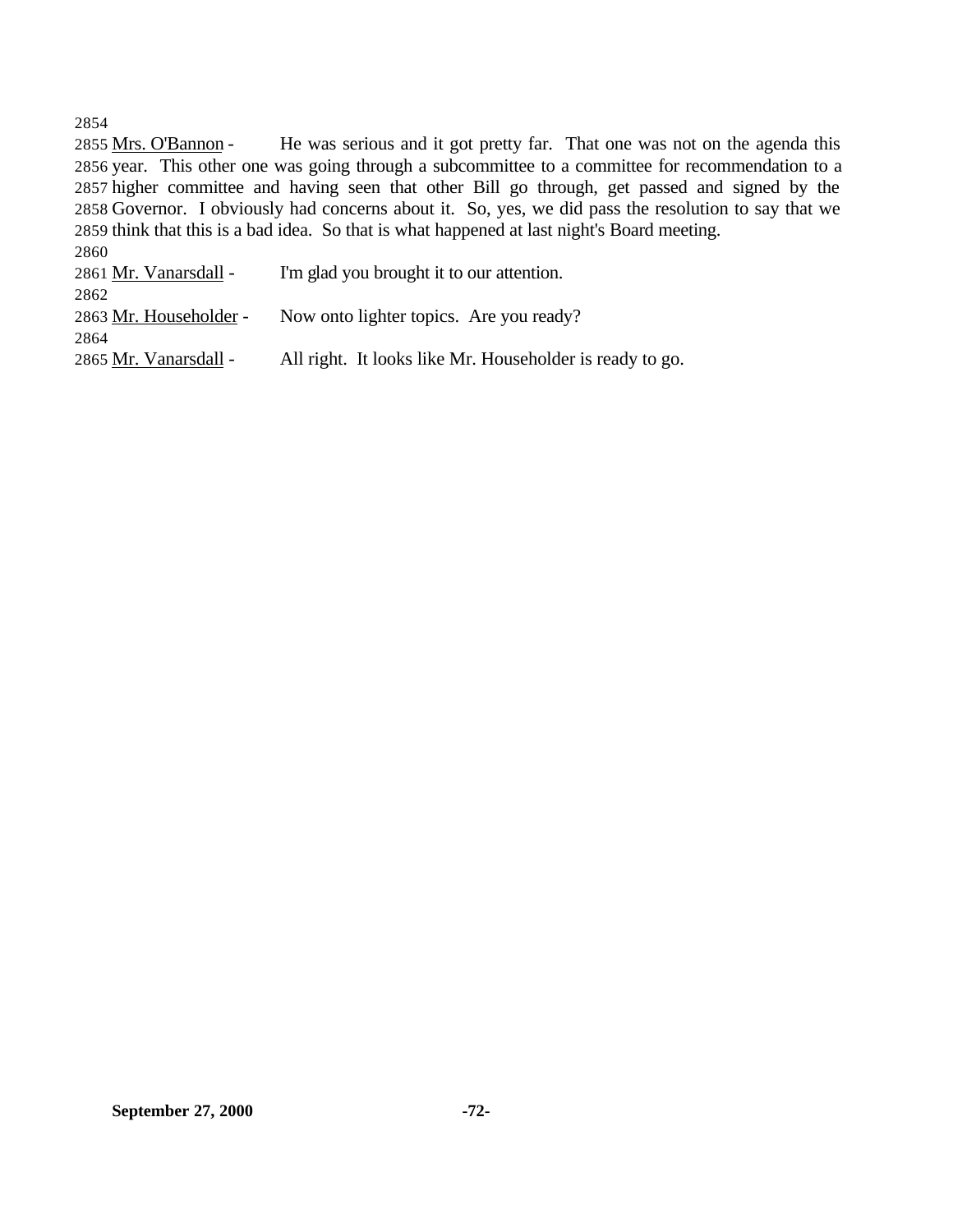## **PRESENTATION: The Henrico Development Assistance Site. This new web site will provide a directory for information related to land use development in the County and has been designed to save time for all participants in the development process.**

## **(Staff Presentation by Lee Householder)**

 Mr. Householder - I'm here today to introduce you to the Henrico Development Assistance Site, and we have a small momento to help to remind you of the address on the internet. This was a task force that consisted of various members of County staff lead by Angela Harper and Fred Overmann was involved. Jane Dudley is our County webmaster. Karen Mazza was with Public Works. I represented Planning and Ralph Claytor in Utilities. So we had a very big mix representing from Information Technology, Building Inspections, Works and Utilities to create a web site which purpose was to provide a directory of information that was related to development in Henrico County. The goal was to save time for any participant involved in the process. The audience, we anticipate would be any citizen, obviously, but it would really be geared toward engineers, surveyors, developers. We also thought that economic development prospects that wanted to learn more about the County or find out about what it would take to develop in the County to find out in a one-stop shop via the internet what it would take. And not only could other jurisdictions and developers could use it but staff eventually we hope throughout the County can find out more about how things are done, maybe answer more questions for the public through the use of the site. Now we broke the site into categories, which I'll go through each one very quickly. And the categories we felt were most logical, agreements and forms and applications then you can also find out about deadlines. You can learn about members of the Board and the Planning Commission and BZA. What fees are involved and on the Geographic Information System we have created a page for updates about the system and where we are and fees. Permits with Building Inspections and public meetings, you can find out about agendas and reference materials that may be useful. We have the zoning ordinance linked. We have staff developers meeting agendas. You can also contact staff via e-mail or you can get the phone number. Hopefully, we are working on getting a better understanding of the development process. 

 There are many different ways to link to the same information. We were required to have a disclaimer that explains that any information that you find on this site, you might want to call first if it is something important, but just that anything you read on the site. It was a legal disclaimer statement that we were required to have. You can locate in our County Agency directory and you can take an application and bring it up and print it out and then fill it out and submit it to the Planning Office or any other department that would be involved in the site. And we have links to development agencies. So, let's go right to the site. All right. This is what happens when you go to www.henricodevsite.com. It's laid out in all of the topic areas that I just introduced to you. And so what we have done is try to create it so that the most popular things that people use are right on the page and they are only one click away. Say for instance that you wanted a conditional subdivision application, you could click on applications and check lists and go to an entire page of all of the applications that we have available currently on the internet that has to do with Planning, Building Inspections, Public Works and Utilities. But, if you are always using conditional subdivision applications, which is a popular application, you don't have to go there, you can just come right in and click on it, and this automatically launches what's called the Adobe Acrobat Reader. Is everyone familiar with that? It's a free software that has really revolutionized, and here is the

**September 27, 2000 -73-**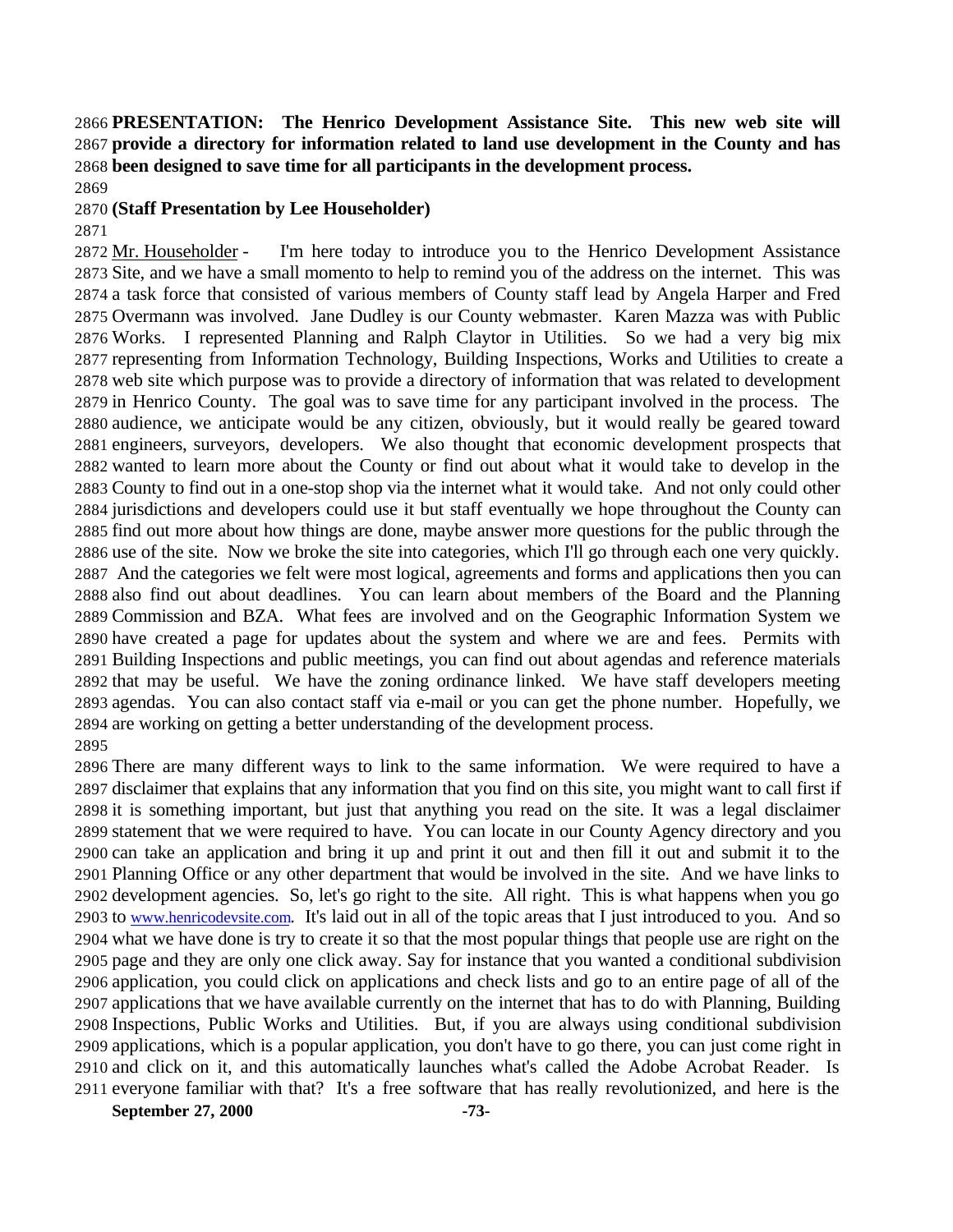conditional subdivision (referring to application on the screen). Right now we don't have it where you can just type in the spaces but we are working on it. It is much more time intensive, but we will be able to make it so you can bring this up and type in the field names so that we don't have any handwriting issues and things like that. But, signatures at this point, we haven't gotten to a point where we are accepting digital signatures. But we do anticipate that in the future as an option.

 So, continuing on, if you want to find out about a plan of development deadline, you click on that. And we didn't reinvent the wheel, we just took it right to our Planning site where you can find out on the, the Planning page was already existing, but it's just another way to get to the information that's on the Planning site. As far as the Planning Commission, you can click on that and we've created just a basic simple page with everyone's name and contact numbers and I encourage you to review it and make sure it's accurate. Part of what we did in developing the site, each department is responsible for their own links. This site did not create any original pages, it really simply organized what we already have and created a few new ones, but the Planning Office is responsible for the maintenance of this page and if you went to Public Works, where you went to the permit link and then Building Inspection, then you end up on Building Inspection's page. So, you see we just kind of created another way to get around. But we would hope that, if you go to the Board of Supervisors page it's very attractive and we do hope to make the Commission's page up to this par.

Ms. Dwyer - I was going to say it's a lot more attractive than the Commission's page.

2935 Mr. Householder - I don't have these nice colored pictures so as soon as we get some colored pictures of you we will be glad to add those, but that would be up to you. You can find out fees. And another handy element, I think, to this site is just how it connects. If you go to the reference materials page or any page, on the left hand side you will see a picture that we put in just to make things look better, and if you refresh it….

2941 Mr. Archer - What is that a picture of?

2943 Mr. Householder - We had a lot of debate on the committee and I was against the picture. Now, that it's there I do think it is helpful, and every time you come in you get a new picture. So, each time you visit one of the topic pages a new picture that we thought was relevant to development will appear. But, also on the left you can go to all of the topic pages. So, you don't always have to go back to the main page.

2949 Ms. Dwyer - So, is the whole ordinance accessible to through this site? 2951 Mr. Householder - It is through municipalcode.com are you familiar with that organization. 2953 Ms. Dwyer - I thought I saw down here somewhere the zoning ordinance.

2954 Mr. Householder - Here it is. What happens is if you go to our Planning Office page which has a link to municipalcode.com and if you click on that, it's going to be a little slow in loading but it does go to Chapter 19, directly to the subdivision ordinance. There are a lot of different ways to display the zoning ordinance. This was already done and, given the efficiency, we decided to just

**September 27, 2000 -74-**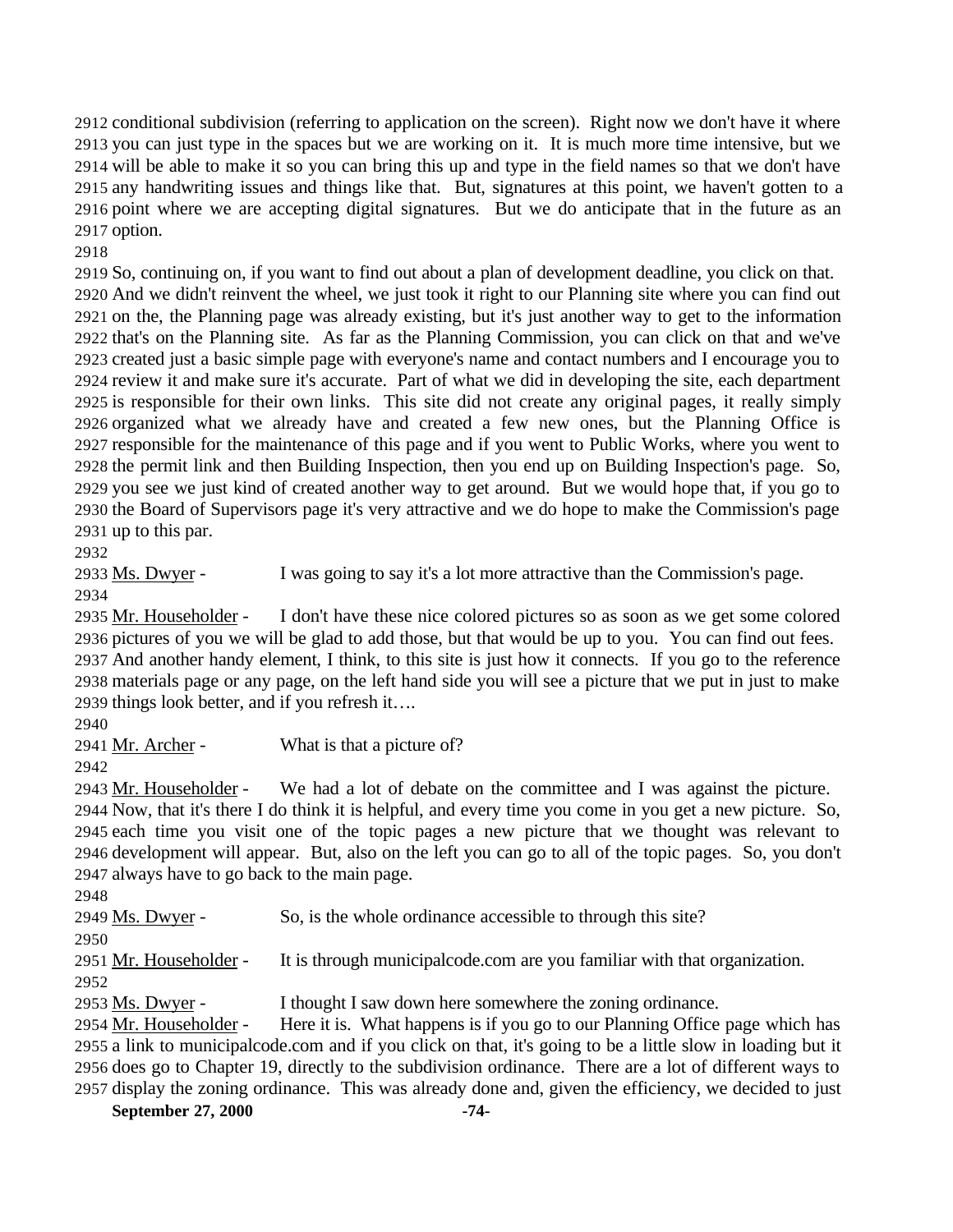go with that. Ms. Dwyer - That makes sense. 

 Mr. Householder - But I think that there is potential, if we ever do a zoning ordinance update, I would like to see us incorporate a web document that is searchable and would be easier to get through, but that's down the way. This link here, the detailed County map, this is the most popular downloaded file in the entire County. It's hundreds and hundreds of links. The great thing about the way internet design is that the file resides in one place but it can be linked from multiple places. So, other people in the entire County are utilizing this. So, we don't always have to reinvent things.

 Ms. Dwyer - Excuse me. The detailed County map, you can get more detail than you showed us.

Mr. Householder - Yes. Let me give you a better example of that.

2975 Ms. Dwyer - No, you don't have to do that.

2977 Mr. Householder - Okay. You can zoom in very nicely and I think it's a pretty good map. Let's me just show you anyway, just because it is quick.

2980 Mr. Archer - Oh, yes, that's detailed.

 Mr. Householder - But also we are on a pretty quick connection so another thing that we talked about in designing this site was speed. And if you will notice we didn't spend a lot of time on graphics, it's one logo and that's because there are a lot of people are connecting at slower speed and a lot of this information doesn't need to be marketed purse.

 Mrs. O'Bannon - I thought it was a good suggestion was to indicate when you click on the flag that it takes you home, you know, (unintelligible, her mike wasn't on). We were hoping that there would be… It says home, right?

Mr. Householder - Yes.

 Mrs. O'Bannon - It could be bigger than that. (Unintelligible) I'm sorry my microphone was off, I apologize. But where is says "the County of Henrico's Home Page can be reached by clicking on the flag in the upper right hand corner." If you would put the words so that it is a little easier to read.

2998 Mr. Householder - Okay. I agree. This site went live on the  $18<sup>th</sup>$  and we do anticipate that it, it's a work in progress. This was the initial site but we are going to meet again in October. We are going to talk about a lot of the comments we have received and we are going to constantly build on it. One of the things that you will notice is missing is a lot of the rezoning information. We don't have links to the downloadable staff reports which are already available on the Planning site and can be accessed. And I hope to incorporate that in. The nearest thing is staff/developer

**September 27, 2000 -75-**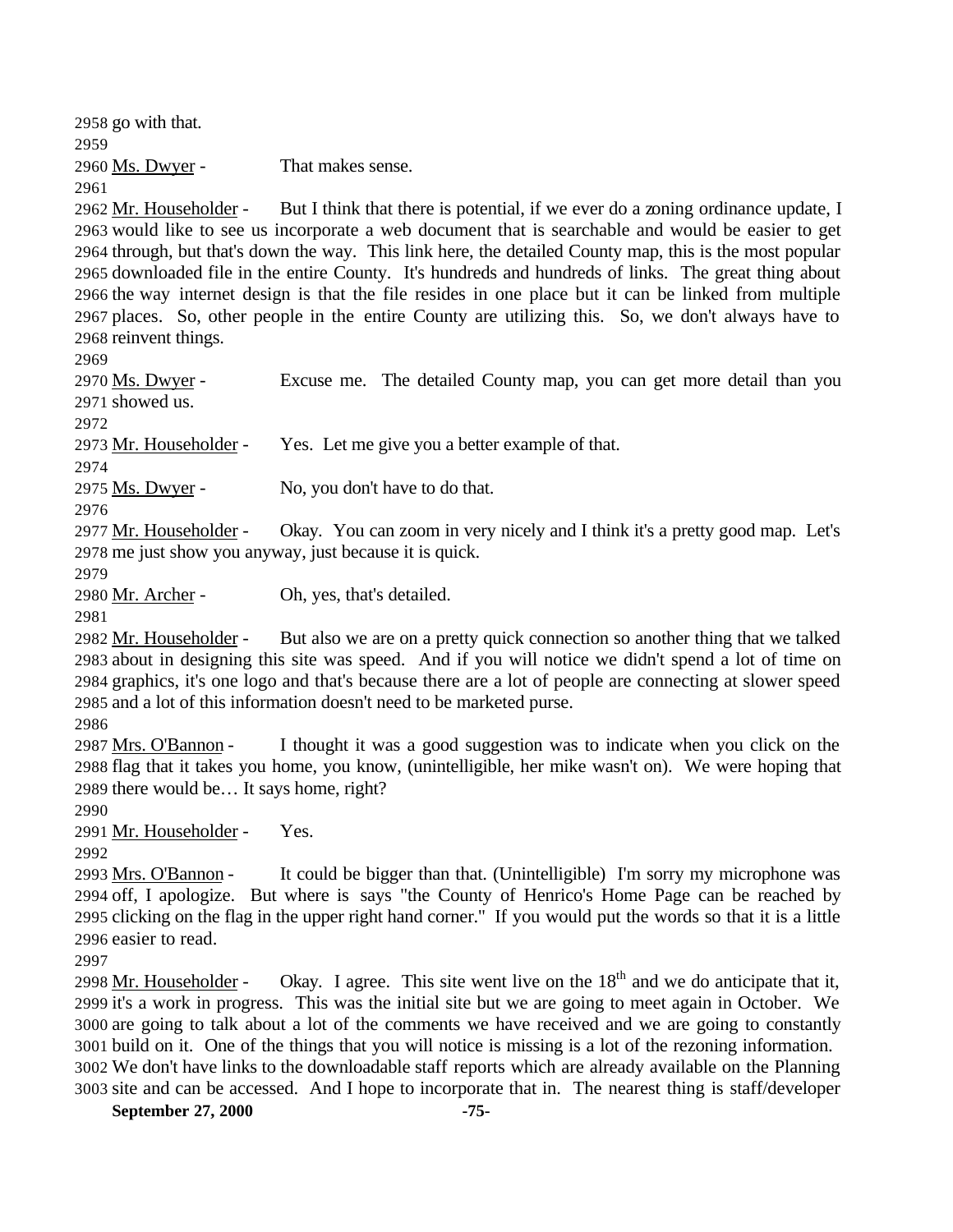meeting agenda and I think this will get a lot of use out of that page you can click and find out 3005 what's going on the  $5<sup>th</sup>$  and what time you are meeting, you won't be there but what time the developer would be there.

Ms. Dwyer - Does that mean we can just drop in?

 Mr. Householder - Yes. And then just a few more things I want to pick out. These nice quick links, we call it, where you can get to any agencies again by this means, so we can just jump right over to the Planning site and the Planning site has a link back to the development site. So, we are just trying to come up with more efficient ways for developers and citizens to obtain information. And another thing that we've heard comments about that I think is missing, it's going to be more time consuming to develop, is some sort of very step by step… I have a piece of land, what does it take for me to develop that of land. It's a very complex issue and we don't want to lead people down the wrong road but I think a nice way for a citizen or anyone to realize what it takes to subdivide, the steps of the POD, this kinds of give them an idea but it doesn't do it in an interactive way. And that's one thing I think we would like to work on, maybe in the next year or so to develop that. So, I just wanted to give you an introduction to let you know that it is out there and I hope that you will visit it. And if you ever have comments you can send them to me or any staff person who can get it to me. Are there any questions?

Mr. Archer - Could you put in a chat room so that they could cuss us out on line?

 Mr. Householder - We could have a discussion page, that is a possibility. Sometimes when we have had projects like the State Fair, for instance, we have set up pages where we put the minutes from the last meeting on that page so that people can find out more about something that's more intense at that moment. But, we don't do that across the board for each thing.

Mrs. O'Bannon - Is that how they got the e-mail to that? We got a lot of e-mail on that.

 Mr. Householder - No. We didn't have that linked to that address. We just put the minutes up there on a special State Fair Minutes page.

 Mr. Marlles - Mr. Chairman, Mr. Householder is very modest about his involvement in this project but I would like to compliment him and the other members of this committee. This really is a quality project and I don't think that there is anything like it in the state of Virginia and maybe not nationally. But, that committee, including Lee, worked very hard on this project and it really is a show piece project.

 Mr. Vanarsdall - I heard he was really involved in it. That's good. Thank you, Lee. Mr. Archer - This sounds like a good time to ask for a round of applauds. (Everybody claps) Mr. Householder - Thank you. 

**September 27, 2000 -76-** Mr. Taylor - Mr. Director, one comment I have on this site is, it is a dynamite effort and Mike Chandler at Virginia Tech is always looking for notable achievements by Planning staffs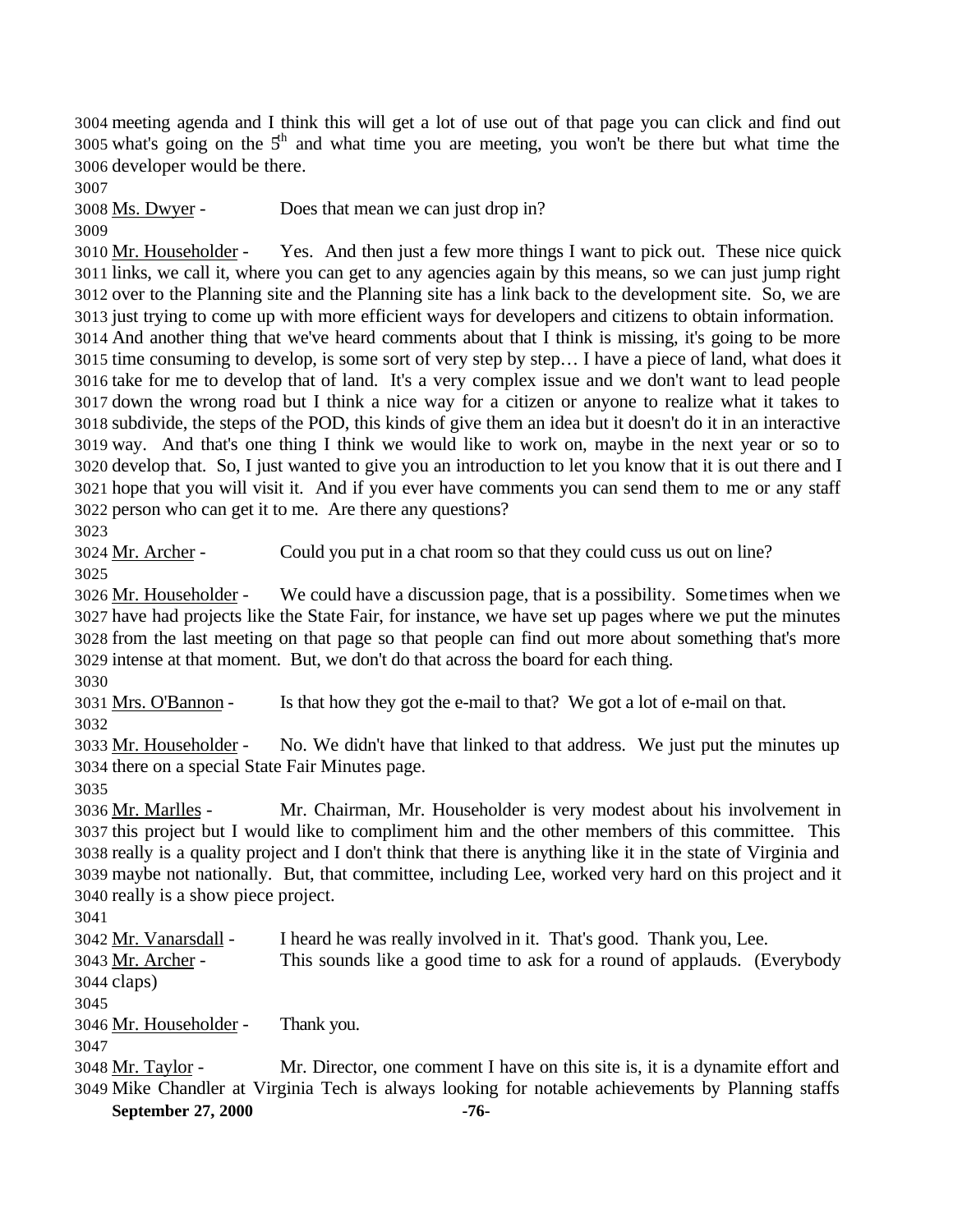wherever they might be with their view toward showcasing what is being done with a view that other areas might emulate the leadership shown by some of those counties who have taken a lead role. And I think this one is certainly an effort that qualifies for that kind of treatment and I would recommend that we share it with Mike so that he might share it with our brother collogues in all the other counties in Virginia. Then they would know that Henrico is out there in front. 

 Mr. Marlles - Mr. Taylor, I'm glad you are actually bring that up. The Planning Office has received an award from the American Planning Association for the planning web site, but I think this is certainly an addition to that and it is a site that I think other communities could learn from it or emulate it. We also, I think, have the opportunity here to get some recognition through the various Planning organization with the award programs. That's something that we in Henrico don't often take advantage of simply because we are too busy to even fill out the nominations. But, I would hope on this one that we do apply through NACO and DCPA and APA for an award for it. I think it would do very well. I think you are absolutely right.

 Mr. Vanarsdall - I do too. And talking about Mike Chandler, he's always been amazed at how Henrico has been. And you probably experience when you went to that CPC school. I went with Allen Webb and he would very often called on Allen for the type of Planning things and then he would ask each one of us what do you all do in Henrico. So, this would be something else that would be a plus for us. Thank you, Lee. 

| JU I U                                                                                                  |                                                                                                        |
|---------------------------------------------------------------------------------------------------------|--------------------------------------------------------------------------------------------------------|
| 3071 Mr. Vanarsdall -                                                                                   | We do have one more item. We need to approve the minutes for August 23,                                |
| 3072 2000.                                                                                              |                                                                                                        |
| 3073                                                                                                    |                                                                                                        |
| 3074 Mrs. Quesinberry -                                                                                 | I thought we did that.                                                                                 |
| 3075                                                                                                    |                                                                                                        |
| 3076 Mr. Vanarsdall -                                                                                   | We did it for July.                                                                                    |
| 3077                                                                                                    |                                                                                                        |
| 3078 Ms. Dwyer -                                                                                        | My motion included both sets of minutes.                                                               |
| 3079                                                                                                    |                                                                                                        |
| 3080 Mr. Vanarsdall -                                                                                   | Did you specify any dates in your motion?                                                              |
| 3081                                                                                                    |                                                                                                        |
| 3082 Ms. Dwyer -                                                                                        | Yes.                                                                                                   |
| 3083                                                                                                    |                                                                                                        |
| 3084 Mr. Vanarsdall -                                                                                   | Okay. Good. All right. Is there anything else.                                                         |
| 3085                                                                                                    |                                                                                                        |
| 3086 Mr. Archer -                                                                                       | Mr. Chairman, before we adjourn, I read an article the other day that I                                |
| 3087 thought might be interesting. I have heard this commented on more than once. It has to do with how |                                                                                                        |
|                                                                                                         | 3088 poorly white pines do in this area. We might want to think about that with regard to landscaping. |
| 3089 White pine trees don't fair well in this area.                                                     |                                                                                                        |
| 3090                                                                                                    |                                                                                                        |
| 3091 Mr. Marlles -                                                                                      | Do either of our landscape architect have a comment on that or did you see                             |

the article that Mr. Archer is referring to?

3094 Ms. News - I didn't see the article. There's unfortunately not very many evergreens that do, do well in this area. It's always a struggle. We keep coming back to the old Leyland Cypress.

**September 27, 2000 -77-**